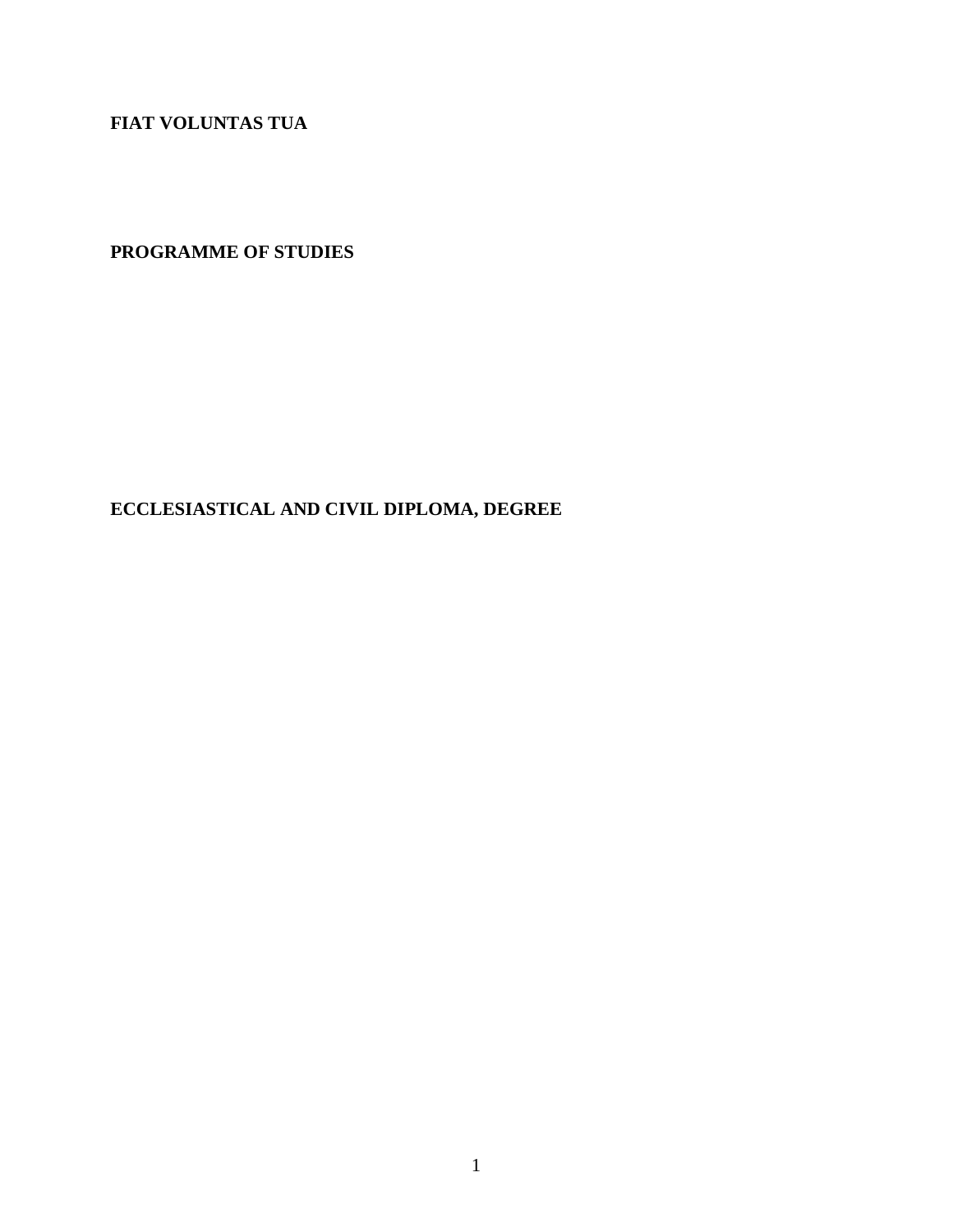# **TABLE OF CONTENTS**

General Regulations and Principles of Academic Life ………………………………

# **PART ONE:**

|--|--|

# **PART TWO: COURSES**

| 11. Missiology |
|----------------|
|                |

# **PART THREE**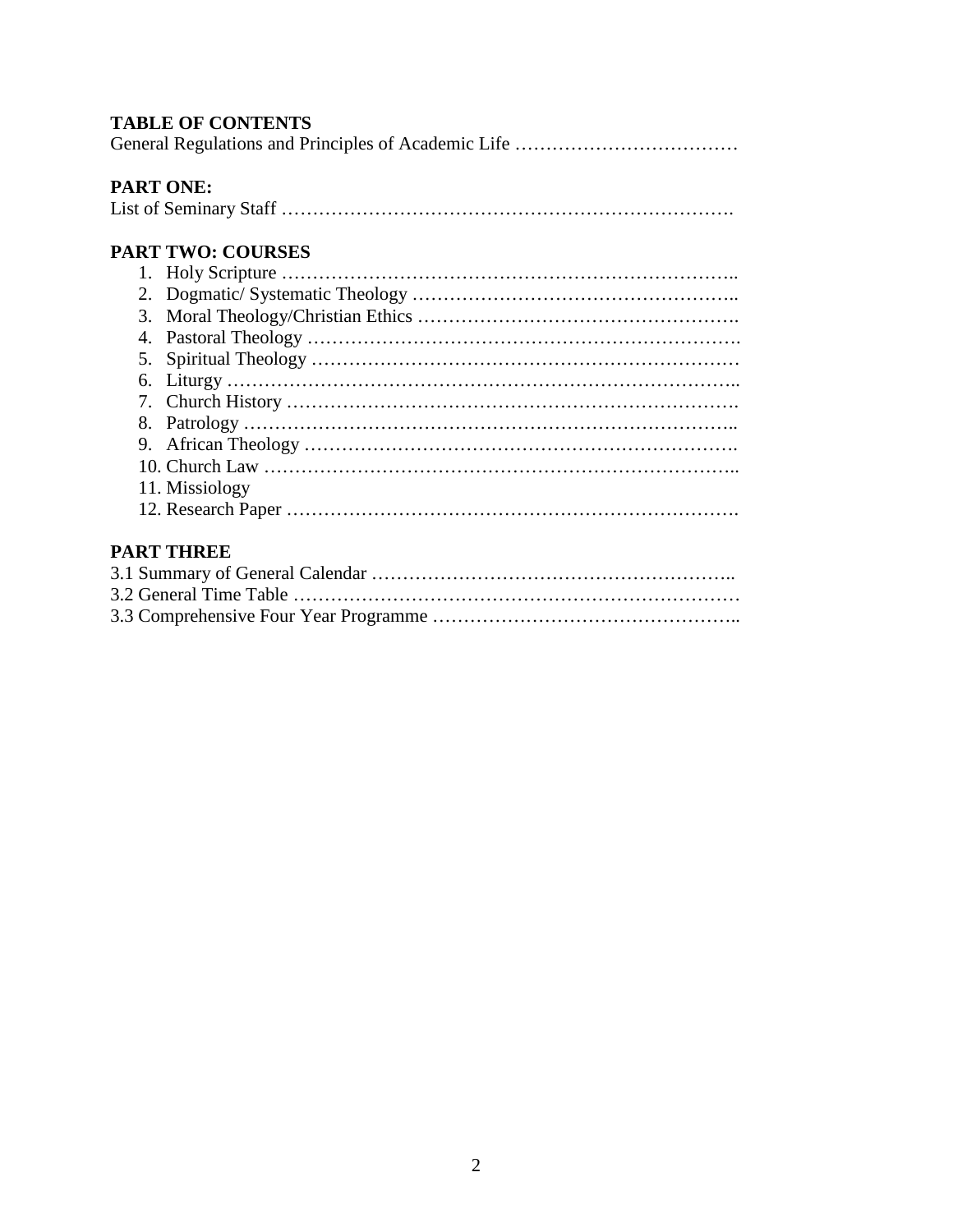#### **GENERAL INTRODUCTION**

### *PREAMBLE: Brief History of the Seminary*

St. Mary's National Major Seminary Ggaba is a House of Formation for the last leg of those candidates to the priesthood. It belongs to the Uganda Episcopal Conference and her aim is the integral formation of priests with the general goal of giving to the church good shepherds ready to do every good work according to the heart of the supreme Shepherd Jesus Christ the Lord (cf. John 10, OT 4, PD 35-45). The origins of St. Mary's National Major Seminary Ggaba go back to the early 1960s when the Uganda Episcopal conference felt the need to create an institution that would form a united clergy in Uganda. In 1964, the Uganda Episcopal Commission ( UEC) "agreed that the final aim of the Uganda Hierarchy is one National Seminary with an African Rector for all candidates to the priesthood" (Plenary Meeting,  $17<sup>th</sup>$  April 1964). This seminary was to replace the regional seminaries operating in the country at the time (St. Thomas Aquinas Major Seminary Katigondo for the White Fathers, St. Mary's Ggaba Major Seminary for the Mill Hill Fathers and Lacor Major Seminary Gulu for the Verona Fathers). Moreover Second Vatican Council had called for the adequate formation of diocesan priests in its famous document *Optatam Totius*. The National Major Seminary would form a firm basis for unity and solidarity of the Catholic Church in Uganda and help candidates grow up as friends and future collaborators in the mission throughout the entire country. By 1965, a decision had been taken to nationalize the existing seminaries. The Conference had agreed that Katigondo should house the National Major Seminary, but the bishops were fully aware that the facilities at Katigondo would soon be inadequate to take care of the candidates for philosophy and theology from all over Uganda. A new seminary had to be built. It was to be in Kampala. On  $9<sup>th</sup>$  February 1966, an episcopal building committee for the new seminary was appointed by the Uganda Episcopal Conference. It was headed by Bishop Vincent MacCauley of Fort-Portal assisted by Bishop James Odongo of Tororo and Bishop Adrian Kivumbi Ddungu of Masaka. After the committee has explored the two sites, that is, Nsambya Hill and Ggaba hill, given by Archbishop Emmanuel Nsubuga for the construction of the seminary, the bishops settled for Ggaba Hill. The work of construction started in late 1967 with grading the landing and paying off the tenants on the designated land. After six years of planning, fundraising and construction, Ggaba National Major Seminary considered habitable by 1970. The Seminary was put under the patronage of the Blessed Virgin Mary, for when the bishops looked for the name to give to the new Theologicum, it was decided that the new seminary takes the name of the closed regional seminary that was at Ggaba hill which was called St. Mary's. The new Seminary was then named St. Mary's National Major Seminary Ggaba. In January 1970, all the theological students at St. Thomas Aquinas Katigondo National Major Seminary were to St. Mary's National Major Seminary Ggaba. On October 21, 1970 the Seminary was dedicated and officially opened. Msgr. Antonio Mazza, Secretary of St. Peter the Apostle who has played a crucial role in funding the building was present. The seminary has continued to grow from strength to strength. Since its inception in 1970, the seminary has registered 2,451 students 1,632 of whom have been ordained to the priesthood.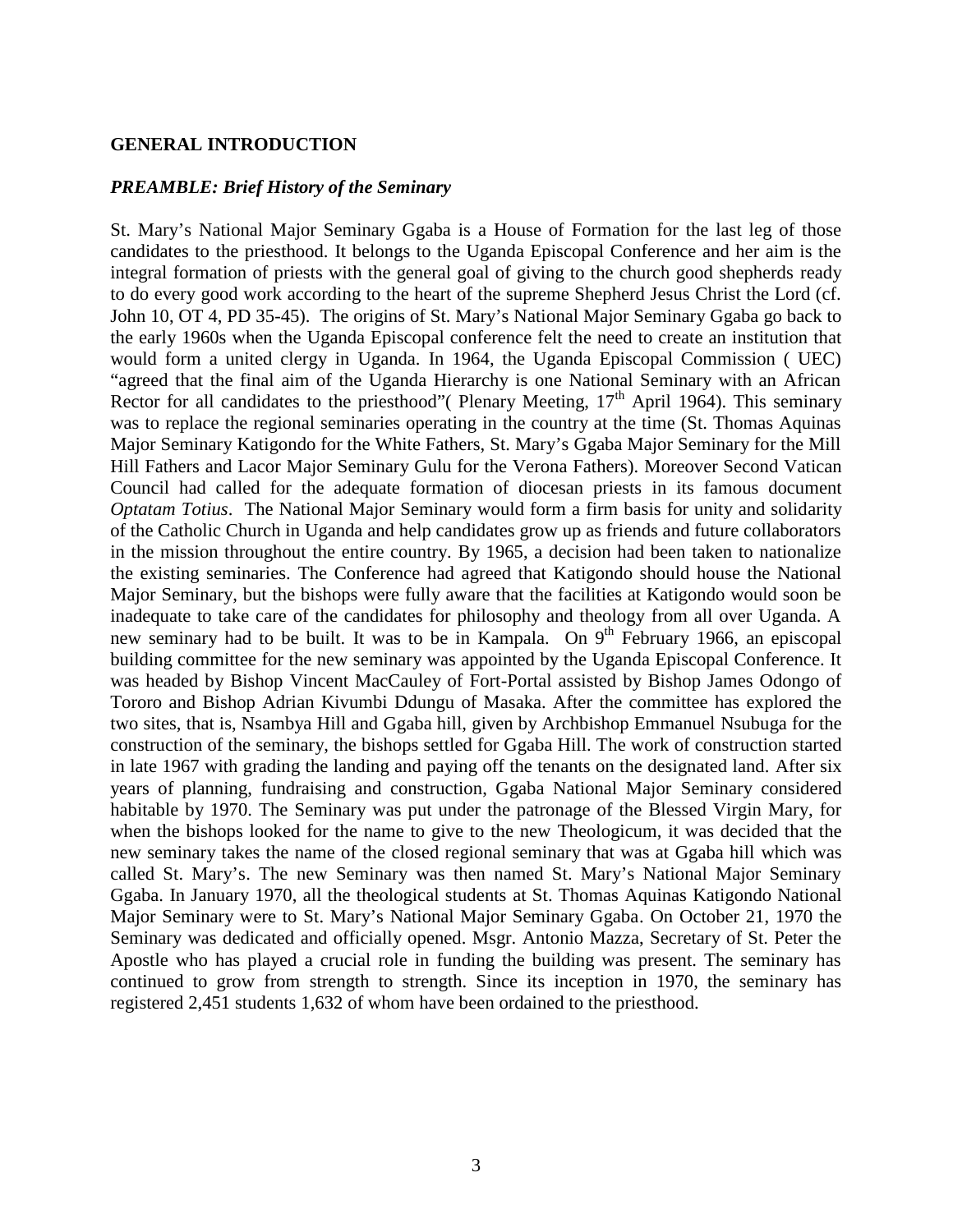### *ADMISSION*

The Seminary is an institute for priestly formation and her major aim is to train priests. Candidates applying to join St. Mary's National Major Seminary should therefore have a call, a vocation and a readiness to serve the Lord, the Church and humanity as ordained ministers. After proper and adequate consultations with the home parish priest of the candidate, the vocation director and the Ordinary of the diocese, the Ordinary of the diocese will send the candidate to St. Mary's National Major Seminary to complete his priestly formation. The candidate must have completed his philosophical training in any Philosophicum owned by Uganda Episcopal conference or any other Philosophicum recognized by the Ordinary who sends the candidate.

## *THE ACADEMIC PROGRAM*

The Studies at St. Mary's National Seminary Ggaba last for four years and cover the theological cycle.

#### **1. Lectures**

Lectures, seminars, group study-sessions, symposia, practicals, examinations and any other scheduled courses of instruction are compulsory. Non-attendance is authorised by the Rector or his Vice, or Dean of Studies, or in case of illness, by the Father Infirmarian. Information in other case of absence must be given to the lecturers.

Lectures take five days a week, and a normal day has five lectures during the morning hours. Every lecture lasts not less than 45 minutes.

The official language for the course is English.

## **2. Courses , Examinations and Promotion**

All courses are obligatory

All students must do course work and sit for examinations in each discipline taught unless it is indicated otherwise by the staff.

The examinations are given at the end of every semester.

The pass mark in all examinations is 60%. The final mark is made up of 40% of course work and 60% of the examination.

Examinations are either written or oral.

#### **Awarding and Grading of Marks**

| <b>Marks</b> | <b>Letter Grade</b> | <b>Grade Point</b> | Interpretation          |
|--------------|---------------------|--------------------|-------------------------|
| 90-100       | $A+$                |                    | Exceptional             |
| 80-89        | A                   |                    | Excellent               |
| 75-79        | $B+$                | 4.5                | Very Good               |
| 70-74        | B                   | 4                  | Good                    |
| 65-69        | $C+$                | 3.5                | <b>Fairly Good</b>      |
| $60 - 64$    | C                   |                    | Pass                    |
| 55-59        | $D+$                | 2.5                | <b>Marginal Failure</b> |
| 50-54        | D                   | റ                  | Clear Failure           |
| 45-49        | E                   | 1.5                | <b>Bad Failure</b>      |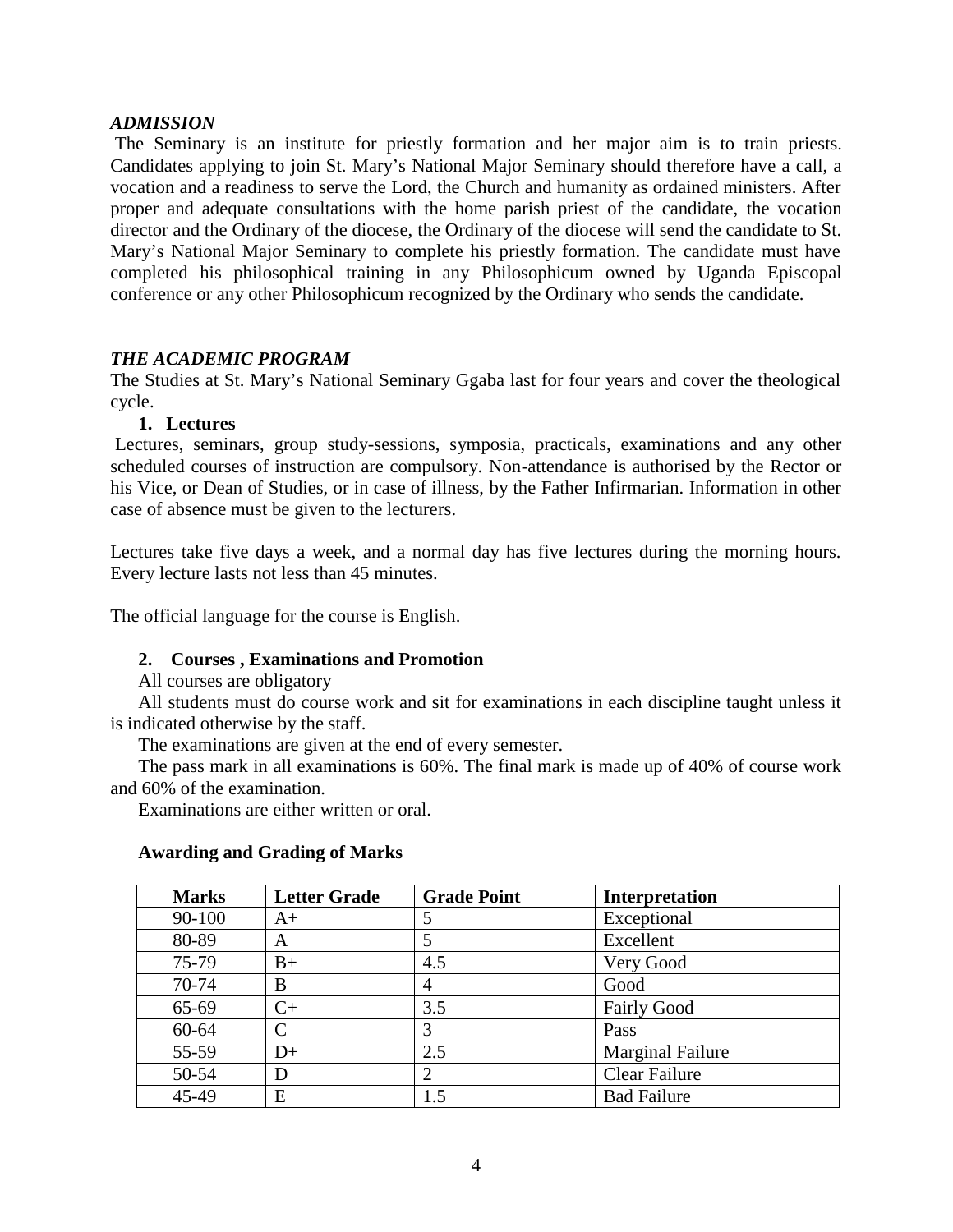| $40 - 45$          | $\overline{\phantom{0}}$<br>. H.<br>- | <b>Dualified Failure</b> |
|--------------------|---------------------------------------|--------------------------|
| <b>Below</b><br>40 |                                       | Qualified Failure        |

All courses count equal credits, with the exception of Research Paper *and De Universa* which count three credits each.

2.3.1 A student who gets less than 60% fails the subject and will have to re-sit the failed paper.

2.3.2 Re-sits are only done after the second semester.

2.3.3 Failure of a subject in two semesters of the same year requires a re-sit of the subject matter of the whole academic year.

- 2.4 Failure in any of the principal subjects, i.e., Bible, Dogma, Moral Theology, Liturgy, Canon Law, Missiology, Pastoral Theology, Church History, Spirituality or any three subjects, taught in both semesters of the year constitutes failure of the academic year. **In that case the student repeats the year or is advised otherwise by the Staff**.
- 2.5 Finalists sit for Comprehensive Examinations. The oral examinations of the Urban Bachelor of Theology constitute Comprehensive Examinations.
- 2.6 No one may take external courses or examinations, during the school time, without leave from the seminary authority.

## **3. RESEARCH PAPERS**

In order to promote the spirit of research every student must do a general Research Paper on a topic related to Theology and/ or Christian living. He chooses a moderator, with whom he is to work closely in formulating the topic of research. This topic will then be subjected to academic board for approval. The board will then appoint a reader who will be the second moderator. It is of utmost importance to note that the topic should be theological in nature as the diploma and degree awarded are in Theological and Religious Studies.

The finished paper should not be less than 3,500 words (40 double space typed pages) and not exceeding 5,000 words. The Research Paper is compulsory and counts as three credits. This paper must be completed in the Third Year of Theology.

Every student is to write two Exegesis Papers, one on the Old Testament in Theology II, and the other on the New Testament in Theology III. Exegesis Papers are compulsory, and should not be more than 4,000 words.

## **4. AFFILIATION**

St. Mary's National Major Seminary Ggaba is affiliated to the Pontifical Urban University, Rome. The Urban University awards to the successful candidates who follow their programme a Bachelor of Theology degree.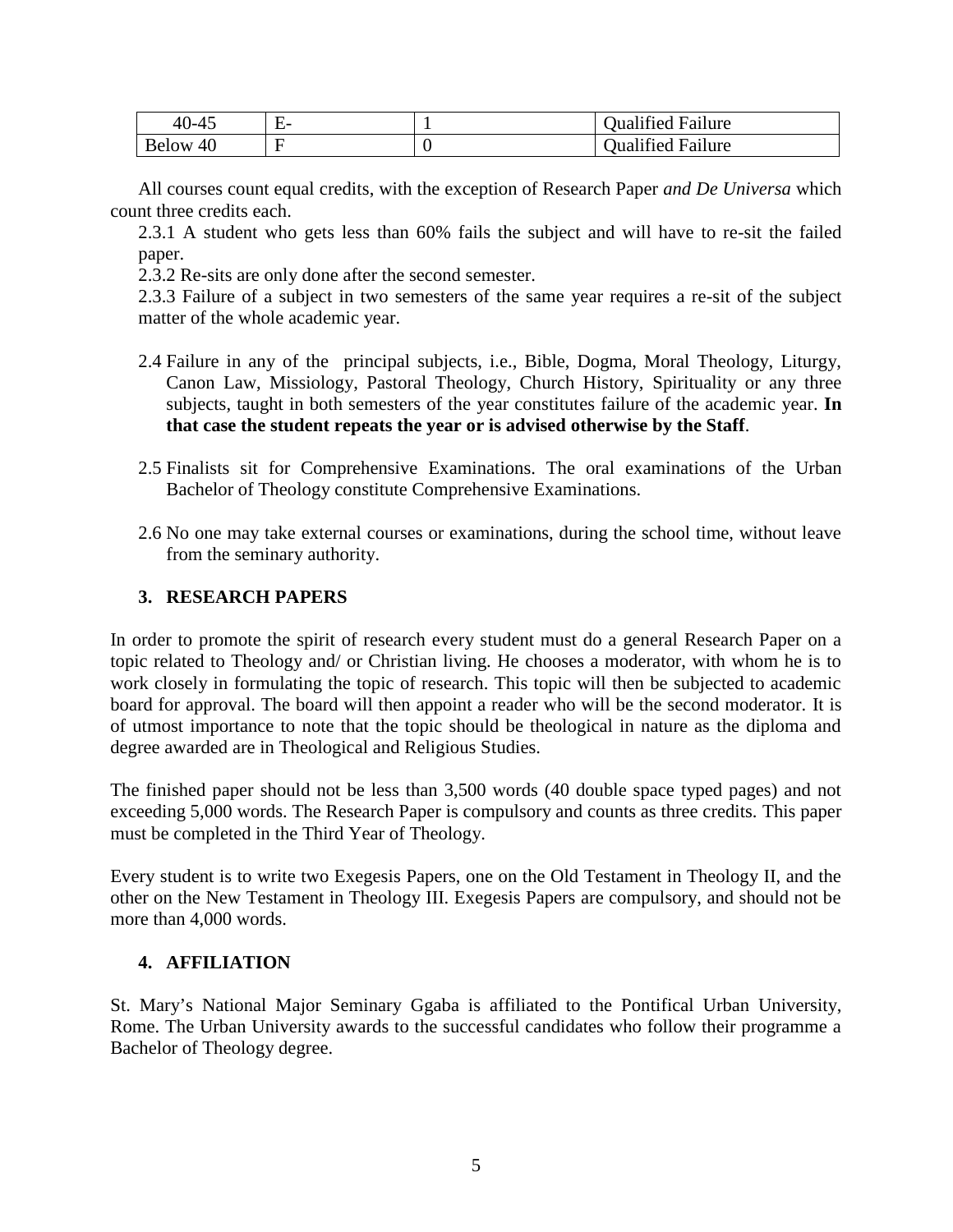To qualify for the Urban Programme, the student must have done four years of Theology and passed with a minimum average of 60%. Every student who qualifies must do this degree program.

The Urban examinations are both written and oral. The oral examinations, which last 45 minutes for each candidate, may be in Bible, Dogmatic Theology and Moral or any other theological subject on the Urbaniana program found in the Theses the University sends to the affiliated institutes.

The written examination which lasts five to six hours is done on the theses provided by the Pontifical Urban University Rome. Each subject that has a thesis from Urban University is therefore examinable. All theses carry the same weight and are all examinable. Three questions will be presented and the student will choose one question which he will answer comprehensively and generate a minimum of 15 pages.

Every candidate is required to make a profession of faith.

St. Mary's National Major Seminary offers a Makerere University Degree programme on the Masters' Level for those who qualify, and successfully sit for the examinations. The programme should not interfere with the objectives of seminary training.

No seminarian is exempted from the subjects required for seminary training, and for the Internal Diploma.

# **5. RELATIONSHIP WITH MAJOR SEMINARIES**

St. Mary's National Major Seminary Ggaba belongs to the National Major Seminaries which are the property of the Uganda Episcopal Conference under the Episcopal Commission for Seminaries, and follows the same basic calendar. It is also closely linked to St. Mbaaga's (Archdiocesan) Major Seminary, Ggaba, with whom it shares some lecturers and some courses.

# **6. PASTORAL ACTIVITIES**

All seminarians are trained in preaching, communication, and the "Practice of Sacraments." They are also prepared for Counselling and group dynamics.

Deacons and other seminarians go out for pastoral work in parishes and schools. Each parish or school is assigned a lecturer to supervise the pastoral activity, and a report is expected from the community or school the student is assigned to.

Pastoral work during the period of "Summer Holidays" (May-August) is organised by the home diocese of the student, and a report is expected by the seminary. The seminarian is left fully in the hands of his diocese until he returns for the new academic year.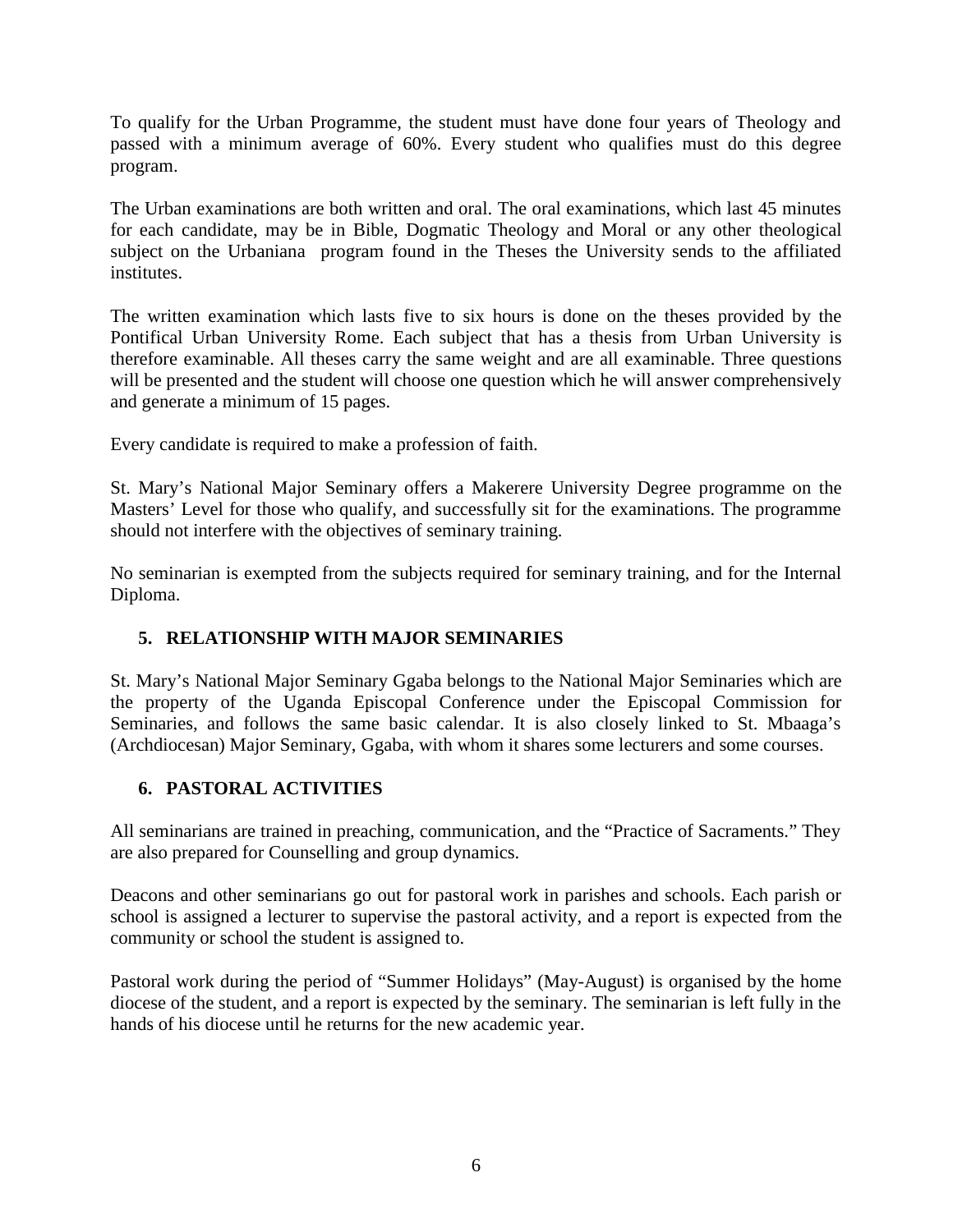# **7. EXTRAORDINARY ACADEMIC ACTIVITIES**

Since it is impossible for the syllabus to cover all topics and cater for all the academic needs of the future priest, external speakers are invited twice a semester to give public talks on relevant topics. Public talks should not take up the time of the Spiritual Conference or the Rector's Talk. Symposia and workshops are also conducted.

## 8. **STAFF MEMBERS**

| Fr. Paul Masolo        | (Tororo Archdiocese) RECTOR                               |
|------------------------|-----------------------------------------------------------|
|                        | JCL, JCD (Urbaniana) Lecturer in Canon Law                |
| Fr. Albert Gavamukulya | (Lugazi Diocese) GENERAL SPIRITUAL DIRECTOR,              |
|                        | STL (Pastoral Counselling, Loyola) STL (Spiritual         |
|                        | Theology (Catholic Theological Union), Lecturer in        |
|                        | Spiritual Theology                                        |
| Fr. Benedict Ssettuuma | (Masaka Diocese), DEAN OF STUDIES                         |
|                        | (B. Th, STL, STD (Missiology, Urbaniana). Lecturer in     |
|                        | Pastoral Theology, and Missiology                         |
| Fr. Darius Magunda     | (Mbarara Archdiocese) ASSISTANT DEAN OF STUDIES           |
|                        | STL, STD (Church History, Santa Croce), Lecturer in       |
|                        | Church History, Patrology                                 |
| Fr. Denis Lwegaba      | (Kampala Archdiocese) STL (Liturgy, St Anselm)            |
|                        | Lecturer in Liturgy                                       |
| Fr. Vincent Ssekabira  | (Masaka Diocese) LSS (Biblicum), STD<br>(Biblical)        |
|                        | Theology, Urbaniana) Lecturer in Sacred Scripture and     |
|                        | <b>Biblical Hebrew.</b>                                   |
| Fr. Joseph Eciru       | (Soroti Catholic Diocese) LSS (Biblicum), STD (Biblical   |
|                        | Theology, Urbaniana) Lecturer in Sacred Scripture and     |
|                        | Dogmatic Theology.                                        |
| Fr. Ssenyondo Charles  | (Kasana Luwero Diocese) Lecturer in Dogmatic Theology,    |
|                        | (STL, STD (University of Our Lady of the Lake,            |
|                        | Mundelein), Dogmatic Theology).                           |
| Fr. Stephen Candia     | Lecturer in Dogmatic Theology, Nebbi Diocese (STL, STD,   |
|                        | Sankt Georgen Frankfurt am Main-Dogmatic Theology)        |
| Fr. Ferdinand Tillmann | (Missionary of Africa) LSS (Biblicum), Lecturer in Sacred |
|                        | Scripture                                                 |
| Fr. David W. Ssempungu | (Kampala Archdiocese) STL, STD (Moral Theology,           |
|                        | Alphonsianum), Lecturer in Moral Theology                 |
| Fr. Emmanuel Odaga     | (Nebbi Diocese) JCL, JCD (Urbaniana),                     |
|                        | Lecturer in Canon Law                                     |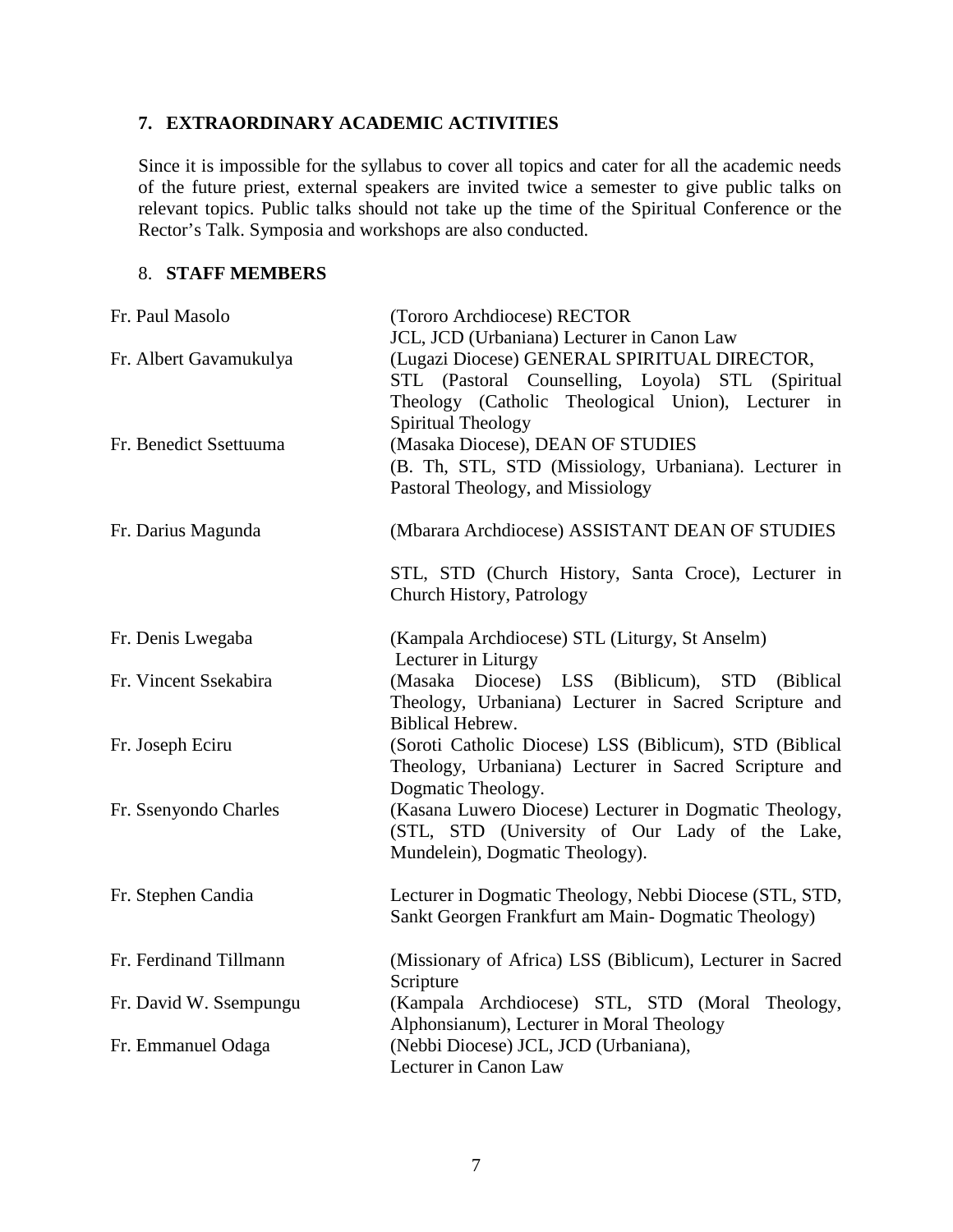| Fr. Richard Mark Ssajjabbi | (Kampala Archdiocese) STL, STD (Church History,<br>Navvara). Visiting Lecturer in Church History.                                                                |
|----------------------------|------------------------------------------------------------------------------------------------------------------------------------------------------------------|
| Fr. John Baptist Ssonko    | (Lugazi Diocese) (STD Spiritual Theology, Sancta<br>ASSISTANT<br><b>GENERAL</b><br><b>SPIRITUAL</b><br>Croce)<br><b>DIRECTOR Lecturer in Spiritual Theology.</b> |
| <b>B. SUPPORT STAFF</b>    |                                                                                                                                                                  |
| Bro. Feliciano Luwemba     | Brother of St. Charles Lwanga, BURSAR                                                                                                                            |
| Sr. Theopista Nabukenya    | Little Sister of St. Francis, CATERESS                                                                                                                           |
| Sr. Jacinta Mbithe         | Little Sister of St. Francis, SECRETARY                                                                                                                          |
| Sr. Grace Onzia            | Sacred Heart Sister, Moyo, ACCOUNTANT                                                                                                                            |
| Ms Rita Babirye            | BLISS, (Mak), ASSISTANT LIBRARIAN                                                                                                                                |
|                            |                                                                                                                                                                  |

Ms Priska Turyahikayo DEAN'S SECTRETARY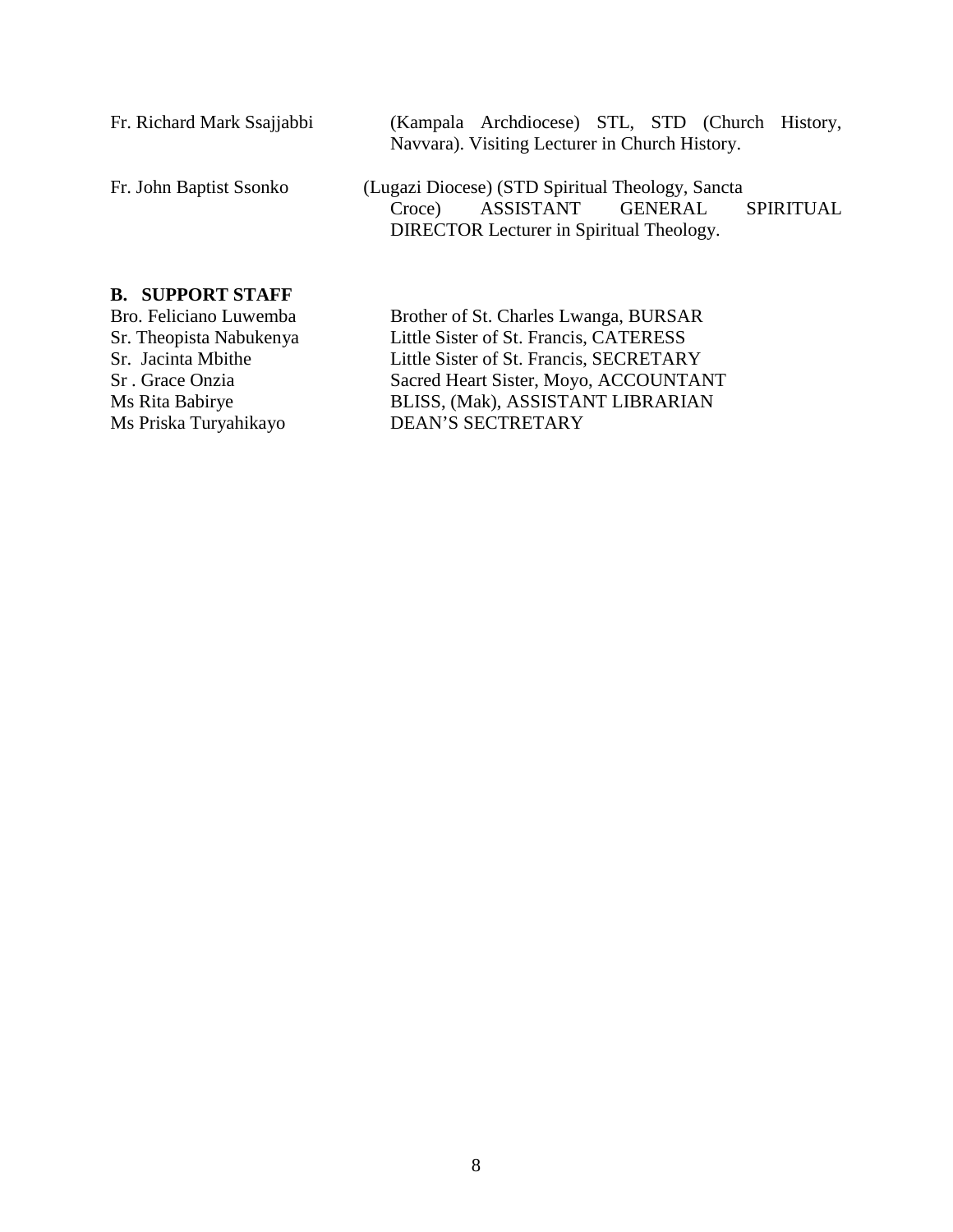### **CHAPTER ONE**

#### **STRUCTURE OF ACADEMIC LIFE**

#### 1.1 **Academic Committee\Board:**

- 1.1.1 The Academic Board is composed of: Dean of Studies Assistant Dean of Studies The Head Librarian Class Teachers, and Heads of Departments
- 1.1.2 They articulate academic matters for the well being of the seminary academic life.
- 1.1.3 They meet regularly to discuss academic issues.
- 1.1.4 They analyze Examination Results at the beginning of each year and make recommendations where necessary.
- 1.1.5 They evaluate and update academic programmes when necessary.
- 1.1.6 They may propose refresher courses for the academic staff on a subject(s) of crucial importance.

### 1.2 **The Dean of Studies:**

- 1.2.1 The Dean of Studies is one of the full-time academic staff members. He is the chief advisor of the Rector in academic matters. The Dean of Studies oversees the smooth running of the academic life of the seminary.
- 1.2.2 He is appointed by the Chairman of the Commission for Priestly Formation upon the recommendation of the rector and staff.
- 1.2.3 Coordinates the intellectual formation and supervise the methods of teaching being used and examinations.
- 1.2.4 Promotes research and publication among staff and seminarians.
- 1.2.5 He fulfils his duties in collaboration with the Academic Board and the Academic Staff.
- 1.2.6 The Dean of Studies is the Academic Registrar. All Academic matters are channelled through his office.
- 1.2.7 He is responsible to the Rector for the academic matters of the seminary. The Assistant Dean of Studies helps him to fulfil this responsibility.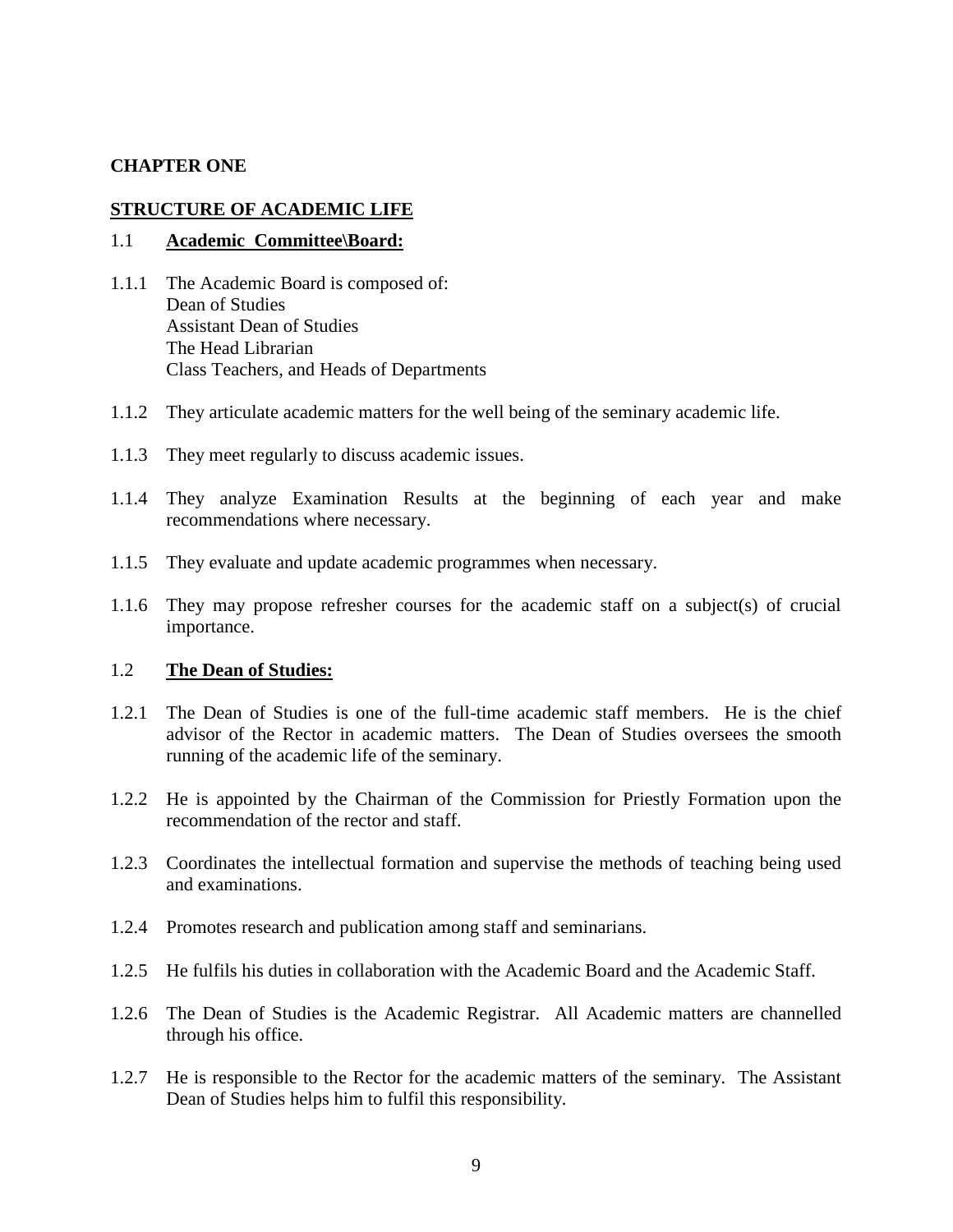- 1.2.8 He formulates educational policies and presents them to the Academic Board for approval.
- 1.2.9 He organises public lectures for the student body and any public Academic lectures shall be arranged through his office.
- 1.2.10 He organizes lectures and examinations schedules and semester academic calendars.
- 1.2.11 He prepares academic transcripts of former students.

### 1.3 **The Library**

- 1.3.1 There is a full time academic staff member who co-ordinates Library services in collaboration with the Head Librarian. The Library staff should conduct stock-taking every semester at least once a year.
- 1.3.2 The Head Librarian in consultation with the Bursar procures academic literature forwarded by the academic staff.
- 1.3.3 The Head Librarian assists the academic staff in locating/acquiring academic literature in or for the library.
- 1.3.4 The Head Librarian makes known Standard Library Regulations to the academic community in the seminary.
- 1.3.5 The Head Librarian in liaison with the Dean of Studies sets up time schedules for reading and borrowing books.
- 1.3.6 The Head Librarian organises a familiarisation tour of the Library for Theology One Students every beginning of the Academic year.
- 1.3.7 The Head Librarian oversees all the academic services provided by the library to the seminary.
- 1.3.8 There should be a library committee which advises the Library staff on how to improve the Library. It should meet at least once a semester.
- 1.3.9 Inter-Library services should be established with select libraries (St. Thomas Aquinas National Major Seminary Katigondo, St. Mbaag Major Seminary Ggaba, Nkozi Catholic Univeristy, Makerere Univeristy, St. Paul's National Major Seminary Kinyamasika, Uganda Martyrs National Major Seminary Alokolum and any other relevant library).
- 1.3.10 In liaison with the Bursar, the Head Librarian shall organize borrowing books and other literature from the select libraries.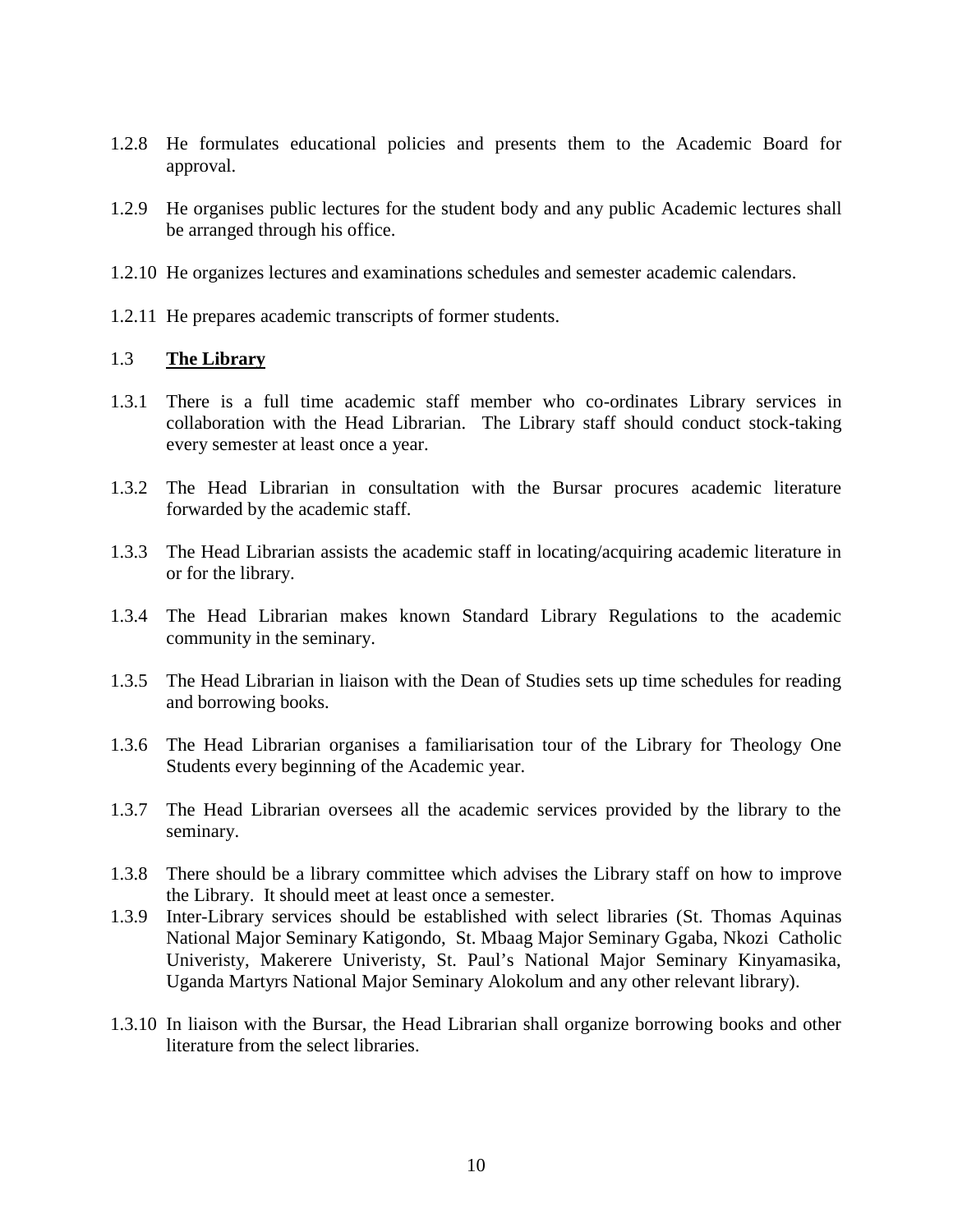# **CHAPTER TWO**

## **ACADEMIC REGULATIONS:**

#### **2.1. Students' Qualifications for Admission:**

- 2.1.1 The student should have a minimum of three years of philosophy in a recognized academic institution.
- 2.1.2 The student should have passed his examinations of that academic institution.

The Rectors of Kinyamasika/Ggaba National Major Seminaries process the admission of students.

- 2.1.3 Students' academic qualifications are not final to be admitted in the academic life of the seminary. There are other non-academic qualifications, required by the Rector.
- 2.1.4 The Bishop in liaison with the Rector may present a student for admission.

## **2.2 Lectures**

- 2.2.1 A lecture takes 45 minutes in a designated lecture room.
- 2.2.2 Lectures begin at 8:30 a.m. and end 12:50 p.m. from Monday to Friday.
- 2.2.3 Lecture schedules are indicated on the academic timetable. There is a 5 minutes break between lectures and 15 minutes long-break after the  $3<sup>rd</sup>$  lecture. There are normally 5 lectures a day.
- 2.2.4 There are study periods designated for students private study on the academic timetable.
- 2.2.5 Lectures are obligatory for every student.
- 2.2.6 Normally lectures take place in the morning hours. However, due to many courses, some lectures may be exceptionally scheduled for afternoon hours (4:45-5:45 p.m.).
- 2.2.7 Non-attendance of lectures is to be authorized by the Rector or Dean of Studies or in case of illness, by the Father Infirmarian. Information in either case should be given to the teaching staff.
- 2.2.8 Missing lectures for five times consecutively creates a grave academic offence and may lead to the suspension of the student when the matter is referred to the Rector.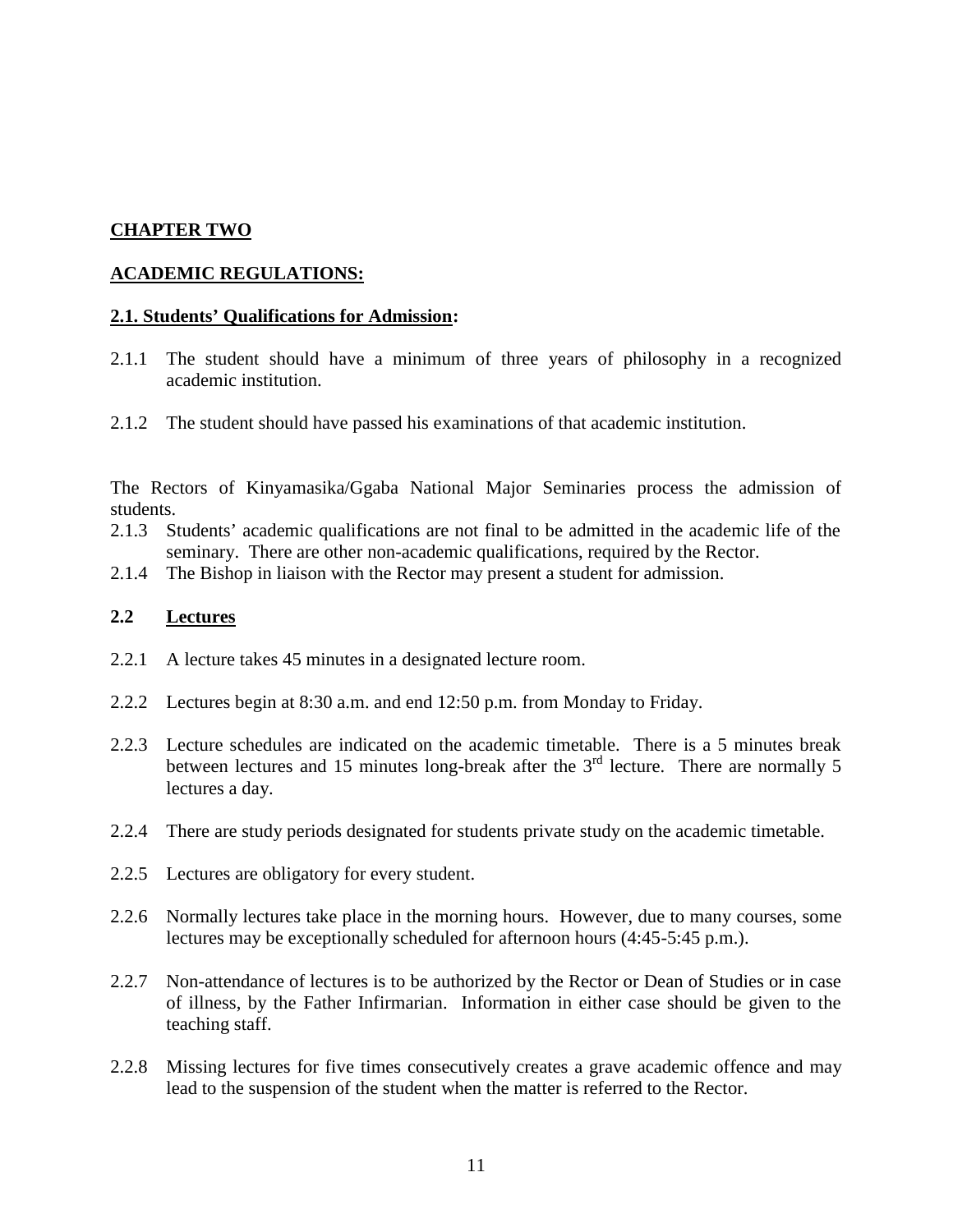## **2.3 SEMINARS**

- 2.3.1 Seminars/group/private study are scheduled on the academic timetable.
- 2.3.2 They are obligatory and regulations applying to lectures also apply to them.
- 2.3.3 The teacher organises seminars/group study when the need arises in order to assist students to deepen their knowledge.
- 2.3.4 Students may organize their group studies according to their needs, but these do not prevent teachers from organizing their own.

## **2.4 Courses**

- 2.4.1 All courses are obligatory unless indicated otherwise.
- 2.4.2 All obligatory courses are rated in credits according to the number of lecture-periods per week.
- 2.4.3 A credit is defined as the equivalent of one lecture-period per week.
- 2.4.4 A student will not be promoted to the next academic year if he loses a total of 6 credits in one academic year.
- 2.4.5 All courses are formulated accordingly.
	- 2.4.5.1 Aim or purpose of the course.
	- 2.4.5.2 Course objectives, including specification of: vision and skills the students are expected to acquire in order to serve the people of God effectively.
	- 2.4.5.3 Course content which should be student and people-centered.
- 2.4.5.4 Teaching methodologies.
- 2.4.5.5 Relevant magisterial documents.
- 2.4.5.6 Relevant Books and Periodicals (Journals).
- 2.4.5.7 Course outlines should include relevant bibliography. A copy of the course outline shall be submitted to the Dean's office.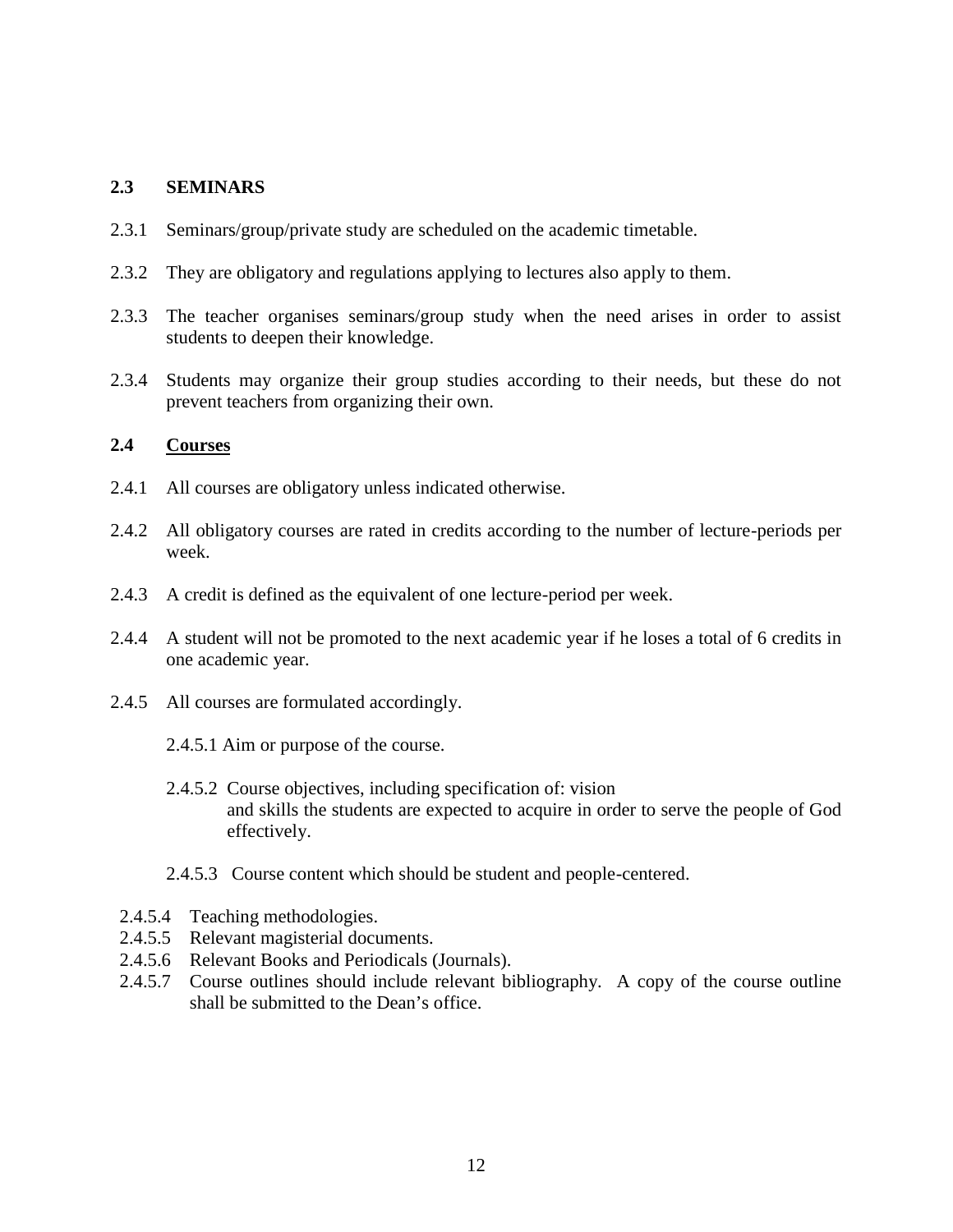## 2.4.6 All Courses are codified:

| Code       | <b>Course Name</b>            | <b>Course Number</b> |
|------------|-------------------------------|----------------------|
| <b>TBB</b> | Bible                         | 1                    |
| DT         | Dogmatic Theology             | $\overline{2}$       |
| <b>JC</b>  | Canon Law                     | 3                    |
| MT         | Moral Theology                | 4                    |
| <b>ST</b>  | <b>Systematic Theology</b>    | 5                    |
| LI         | Liturgy                       | 6                    |
| <b>CH</b>  | <b>Church History</b>         | 7                    |
| PL         | Patrology                     | 7A                   |
| <b>CHi</b> | <b>African Church History</b> | 7B                   |
| <b>PT</b>  | Pastoral Theology             | 8                    |
| MI         | Missiology                    | 9                    |
| <b>IOR</b> | Islam and Other Religions     | 10                   |
| <b>MTS</b> | Research                      | 70                   |

# **A. MAKERERE COURSES**

| Code        | Course                           |
|-------------|----------------------------------|
| 1. MTS 7101 | <b>Research Methodology</b>      |
| 2. MTS 7102 | Scriptural Interpretation        |
| 3. MTS 7103 | Baptism, Eucharist & Ministry    |
| 4. MTS 7104 | Selected Texts in the Pentateuch |

2.4.7 In principle the seminary is affiliated to Urban University Rome for a bachelor's degree in theology. The seminary is also affiliated to Makerere University and offers optional Makerere University courses for a Master of Arts Programme in Religious and Theological Studies (MARTS) – Theology III-IV. The courses are codified by Makerere University as indicated above in A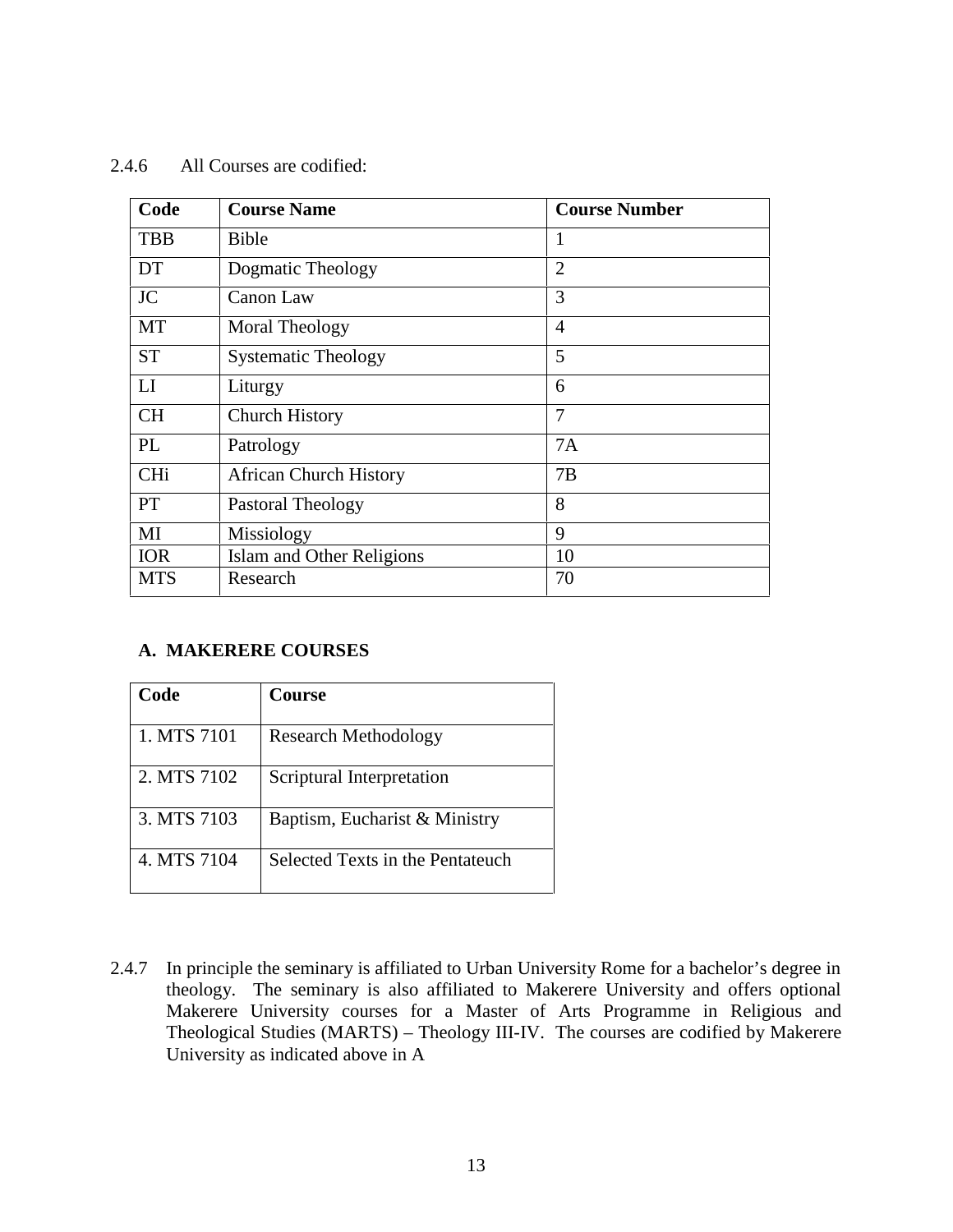2.4.8 Students are to attend all courses and do all assignments and exams if these are offered both for external degrees and for the general priestly training. Those who opted out of Makerere Programme are to be exempted from the obligation to do any assignments/exams that are specifically required by Makerere. This is to be decided by the individual lecturer where it applies.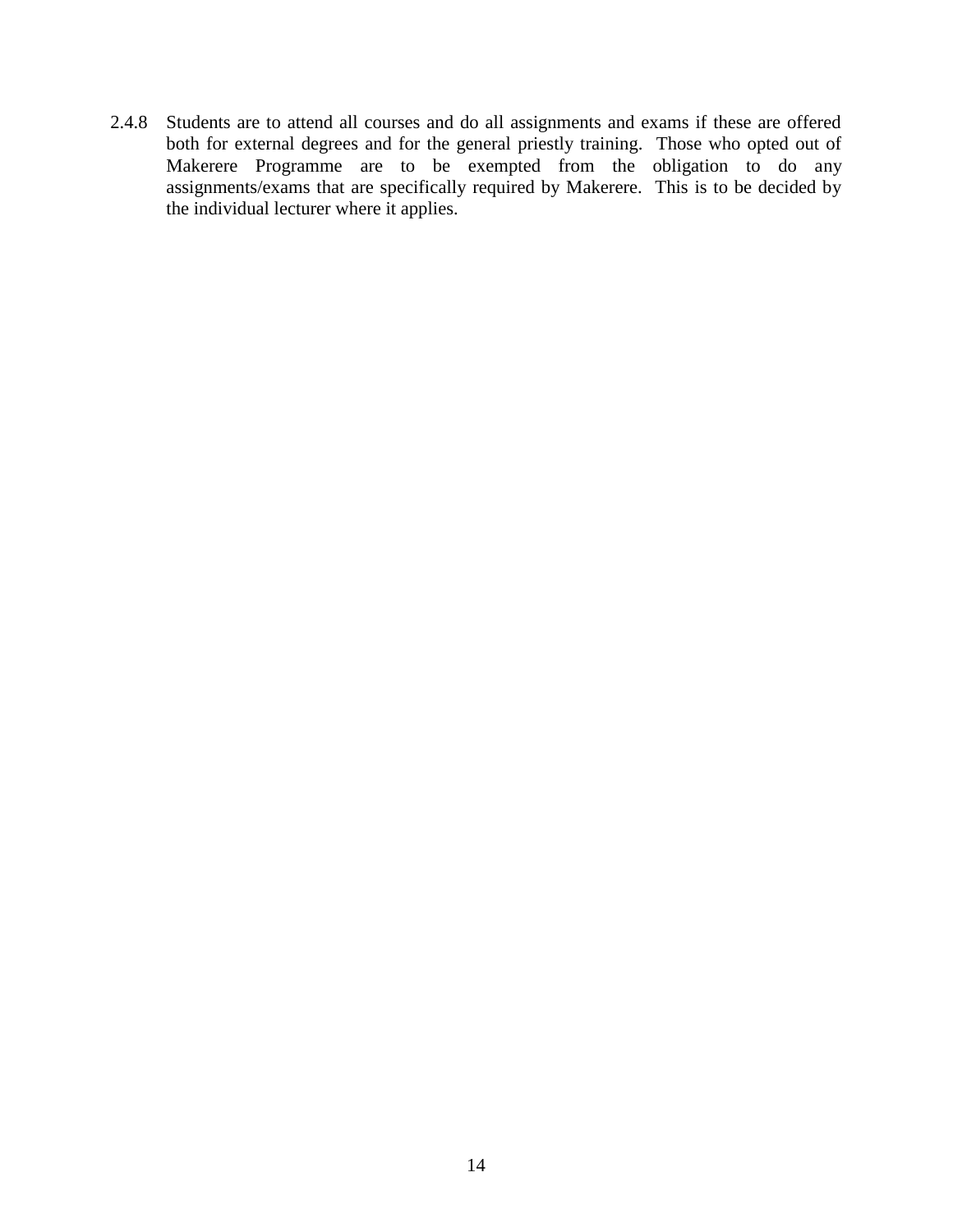# **CHAPTER THREE: COURSE DISTRIBUTION**

# **ACADEMIC YEAR I**

# **SEMESTER I**

| Code           | Course                                                                        | <b>Credit</b>  |
|----------------|-------------------------------------------------------------------------------|----------------|
| 1. TBB 1111    | OT: Pentateuch                                                                | $\overline{2}$ |
| 2.TBB 1113     | NT: Mark                                                                      | $\overline{2}$ |
| 3.TBB 1113 A   | General Introduction to the New Testament                                     | $\overline{2}$ |
| 4. TBB 1211    | <b>Biblical Hebrew</b>                                                        | $\overline{2}$ |
| 5. TDT 1121    | Dogmatic Theology: Introduction to<br>Systematic<br>Theology                  | $\overline{2}$ |
| 6. TJC 1131    | Canon Law: General Introduction to the study of the<br>1983 code of canon law | $\overline{2}$ |
| 7. TMT 1141    | Moral Theology: Fundamental Moral Theology                                    | $\overline{2}$ |
| 8. TST 1151    | <b>Christian Spirituality in General</b>                                      | $\overline{2}$ |
| 9. TLI<br>1161 | Liturgy: The Eucharistic Celebration                                          | $\overline{2}$ |
| 10. TCH 1171   | <b>Church History: The Ancient Church</b>                                     | $\overline{2}$ |
| 11. TPL 117A1  | Patrology: Ancient Christian Literature                                       | $\overline{2}$ |
| 12. TPT 1181   | Pastoral Theology: Missionary Pastoral Theology 1                             | $\overline{2}$ |
| 13. TMI 1191   | Missiology: Introduction to Missiology                                        | $\overline{2}$ |
| 14. RTS 7101   | <b>Introduction to Research Methodology</b>                                   | $\overline{2}$ |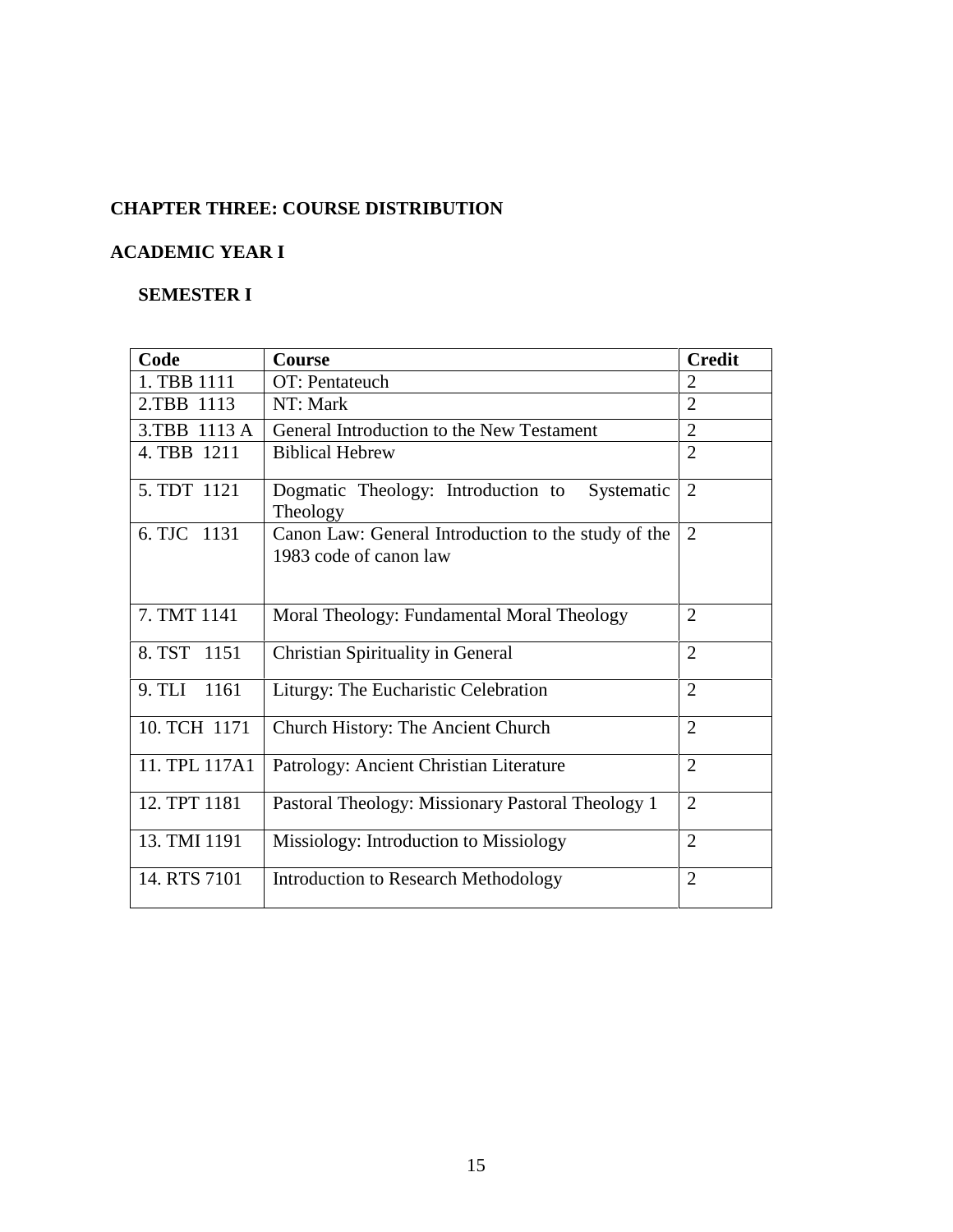# **SEMESTER II**

| Code           | Course                                               | <b>Credit</b>  |
|----------------|------------------------------------------------------|----------------|
| 1. TBB 1212    | <b>OT: Historical Books</b>                          | 3              |
| 2.TBB 1211     | <b>Biblical Hebrew</b>                               | $\overline{2}$ |
| 3. TDT 1222    | Dogma: Protology and Grace                           | $\overline{2}$ |
| 4. TJC 1232    | Canon Law: General Norms                             | $\overline{2}$ |
| 5. TMT 1242    | Moral Theology: Moral Person                         | $\overline{2}$ |
| 6. TST 1252    | <b>Means of Christian Growth</b>                     | $\overline{2}$ |
| 7. TLI 1262    | Liturgy: Liturgy and Time                            | $\overline{2}$ |
| 8. TCH 1272    | Church History: The Church in the Middle Ages        | $\overline{2}$ |
| 9. TCH 127A1   | Patrology II                                         | $\overline{2}$ |
| 10. TPT 1282   | Pastoral Theology: Missionary Pastoral Theology<br>Н | $\overline{2}$ |
| 11. TM1 1292 A | Introduction to Islam                                | $\overline{2}$ |
| 12. TMI 1292   | Missiology: Missiography                             | $\overline{2}$ |
| 13. MTS 7205   | A Comparative Study of Religions                     | $\overline{2}$ |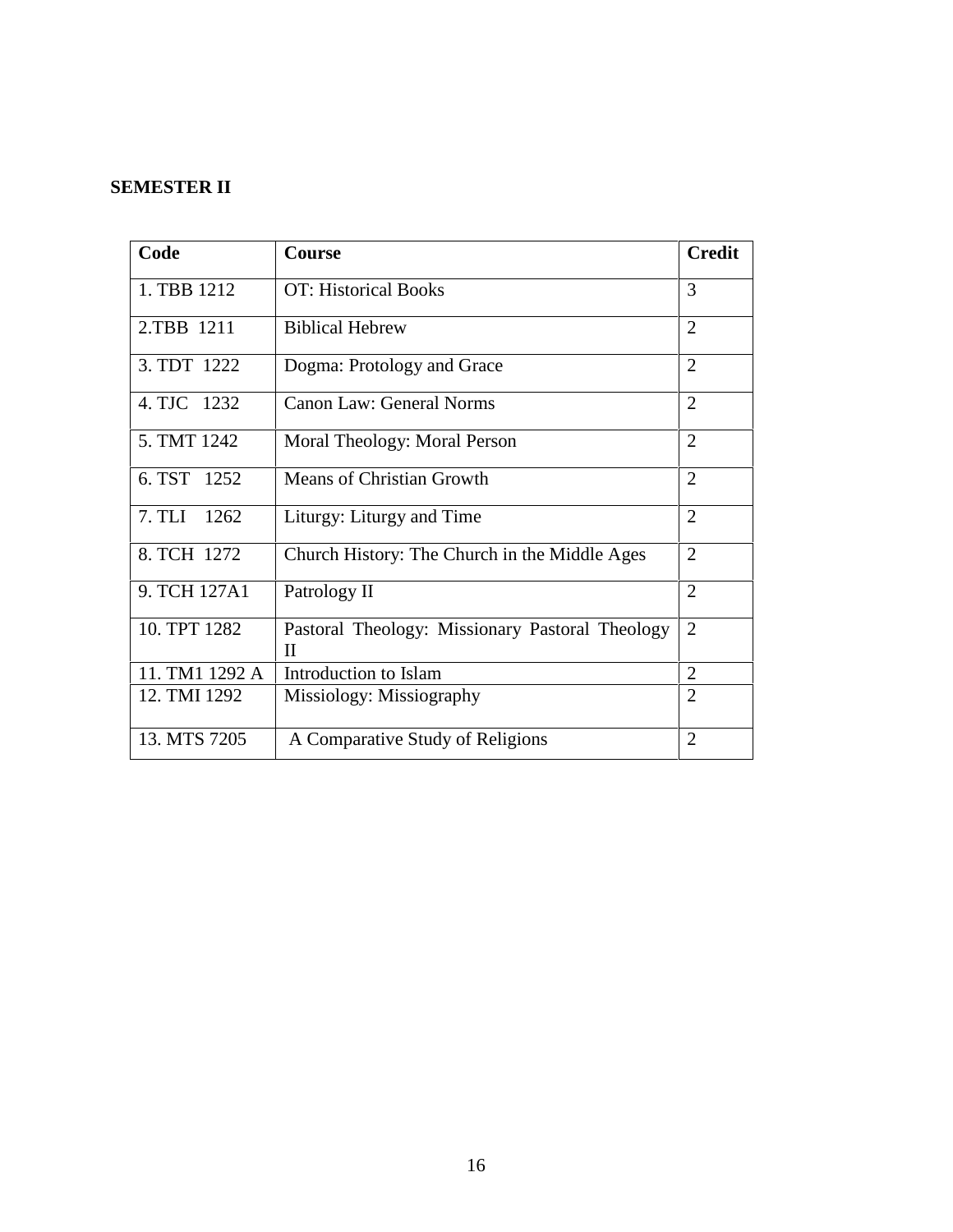# **ACADEMIC YEAR II**

# **SEMESTER I**

| Code             | <b>Course</b>                                                                    | <b>Credit</b>  |
|------------------|----------------------------------------------------------------------------------|----------------|
| $1.$ TBB<br>2113 | OT: Wisdom Literature                                                            | $\overline{2}$ |
| 2. TBB 2115      | NT: Synoptics; Focus on The Gospel of Mathew                                     | 3              |
| 3. TDT<br>2123   | Dogmatic Theology: Ecclesiology                                                  | $\overline{2}$ |
| 4. TJC<br>2133   | Canon Law: People of God 1                                                       | $\overline{2}$ |
| 5. TMT 2143      | Moral Theology: Medical Ethics                                                   | $\overline{2}$ |
| 6. TLI<br>2163   | Liturgy: The Sacraments of Christian Initiation                                  | $\overline{2}$ |
| 7. TCH 2173      | Church History: The Reformation and Counter<br>Reformation in the Missionary Age | $\overline{2}$ |
| 8. TPT<br>2183   | Pastoral Theology: Ministry in Pastoral Action                                   | $\overline{2}$ |
| 9. TST<br>2153   | Grace and Infused Virtues                                                        | $\overline{2}$ |
| 10. TPT 2184     | Pastoral Theology: Homiletics                                                    | $\mathbf{1}$   |

# **SEMESTER II**

| Code        |      | Course                                                          | <b>Credit</b>  |
|-------------|------|-----------------------------------------------------------------|----------------|
| 1. TBB 2214 |      | OT: Prophetic Books                                             | 3              |
| 2. TBB 2216 |      | NT: Luke and Acts                                               | 3              |
| 3. TDT 2224 |      | Dogma: Eschatology                                              | $\overline{2}$ |
| 4. TJC      | 2234 | Canon Law: People of God II                                     | $\overline{2}$ |
| 5. TMT 2244 |      | Moral Theology: Sexual Ethics                                   | $\overline{2}$ |
| 6. TLI      | 2264 | Liturgy: Liturgical Inculturation                               | $\overline{2}$ |
| 7. TCH 2274 |      | Church History: The Church in Modern and<br>Contemporary period | 2              |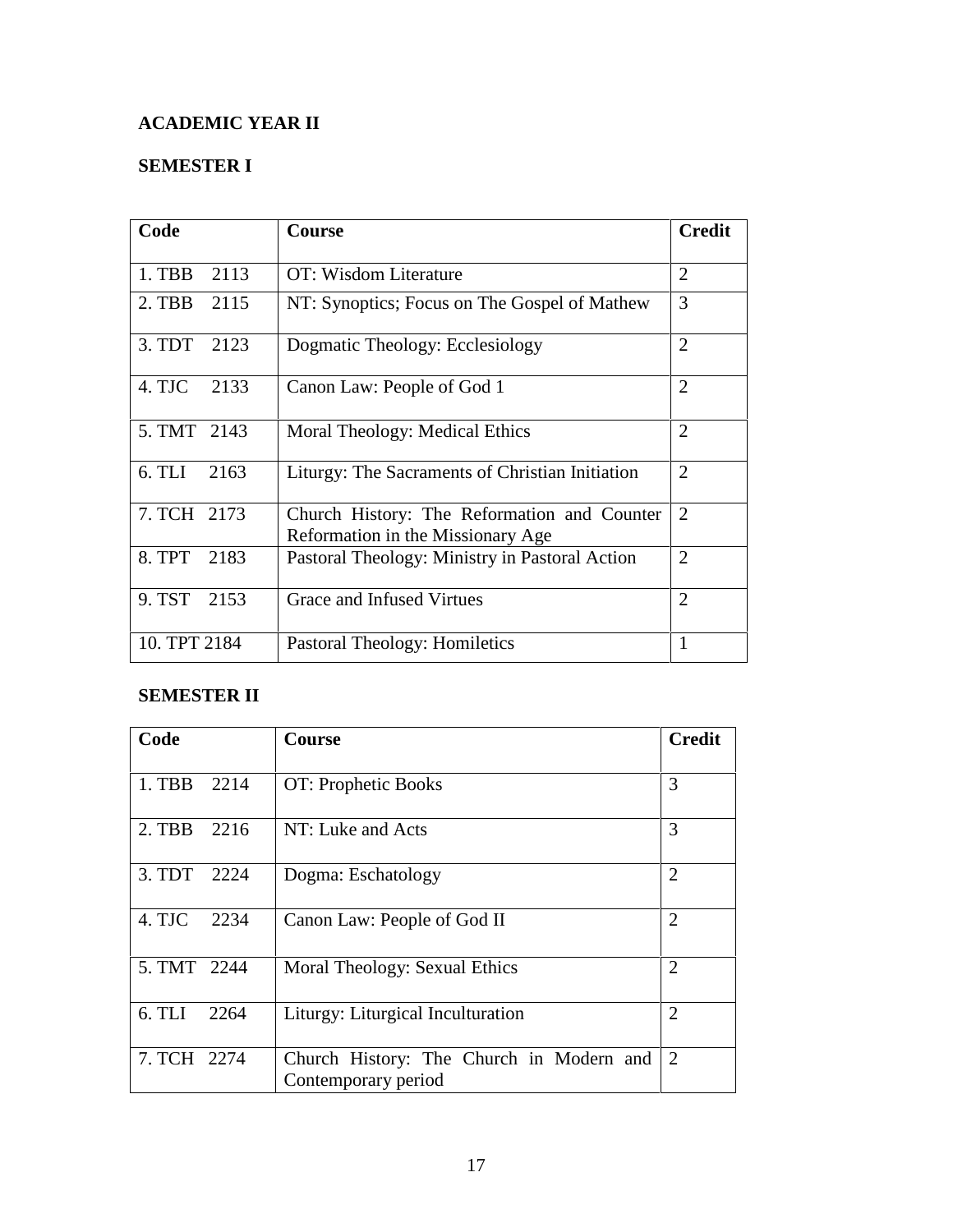| 8. TPT 2285  | Pastoral Theology: Inculturation of the Faith |  |
|--------------|-----------------------------------------------|--|
| 9. TST 2254  | Spiritual Guidance and Discernment of Spirits |  |
| 10. TPT 2286 | Pastoral Theology: Homiletics                 |  |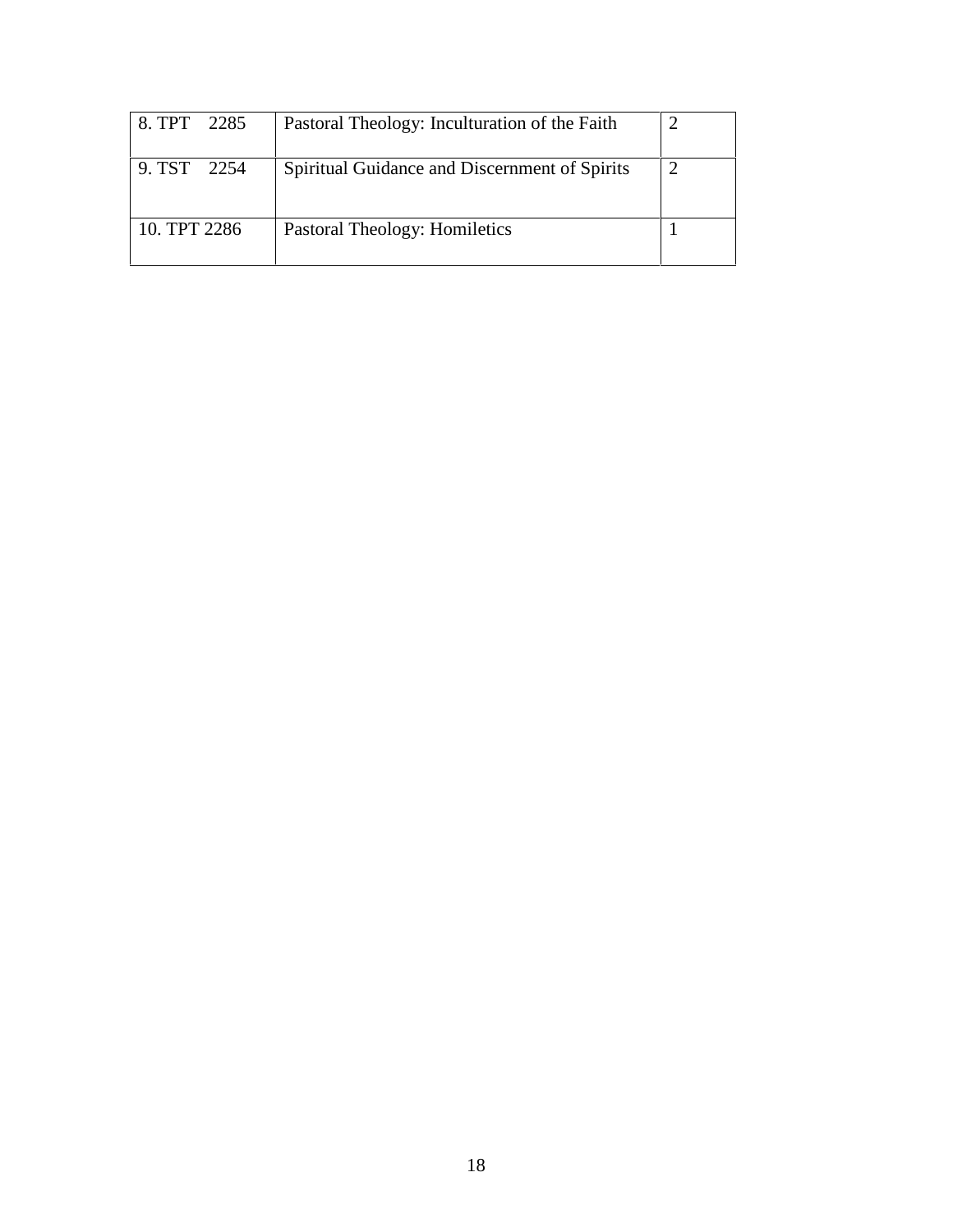# **THIRD ACEDEMIC YEAR (III)**

# **SEMESTER I**

| Code         | <b>Course</b>                                          | <b>Credit</b>  |
|--------------|--------------------------------------------------------|----------------|
| 1. TBB 3117  | NT: Letters of St. Paul                                | 4              |
| 2. TDT 3125  | Dogma Theology: Christology                            | $\overline{2}$ |
| 3. TDT 3126  | Dogma Theology: Sacraments in General                  | $\overline{2}$ |
| 4. TMT 3145  | Moral Theology: Social Ethics                          | $\overline{2}$ |
| 5. TJC 3135  | Canon Law: Hierarchy and Structures in<br>General      | $\overline{2}$ |
| 6. TST 3125  | <b>Ministerial Priesthood</b>                          | $\overline{2}$ |
| 7. TLI 3165  | Liturgy: Sacraments of Commitment 1                    | $\overline{2}$ |
| 8.TCH 317B1  | Church History: General Church History                 | $\overline{2}$ |
| 9. TDT 3127  | Dogmatic Theology: African Theology                    | $\overline{2}$ |
| 10. TMI 3193 | Missionary Animation<br>Missiology:<br>&<br>Catechesis | $\overline{2}$ |
| 11. RTS 7101 | <b>Research Methodology</b>                            | $\overline{2}$ |

# **SECOND SEMESTER**

| Code        | <b>Course</b>                                    | <b>Credit</b>                                                                                                                              |
|-------------|--------------------------------------------------|--------------------------------------------------------------------------------------------------------------------------------------------|
| 1. TBB 3218 | NT: Letter to the Romans                         | 3                                                                                                                                          |
| 2. TDT 3227 | Dogmatic Theology: Trinitology                   | $\mathcal{D}_{\mathcal{L}}$                                                                                                                |
| 3. TDT 3228 | Dogmatic Theology : Sacraments in<br>Particular  | 2                                                                                                                                          |
| 4. TMT 3246 | Moral Theology: Social Teaching of the<br>Church | 2                                                                                                                                          |
| 5. TJC 3236 | Canon Law: Administrative Church Law             | $\mathcal{D}_{\mathcal{L}}$                                                                                                                |
| 6. TST 3256 | Spirituality of the Priesthood                   | $\mathcal{D}_{\mathcal{A}}^{(n)}(\mathcal{A}) = \mathcal{D}_{\mathcal{A}}^{(n)}(\mathcal{A}) \mathcal{D}_{\mathcal{A}}^{(n)}(\mathcal{A})$ |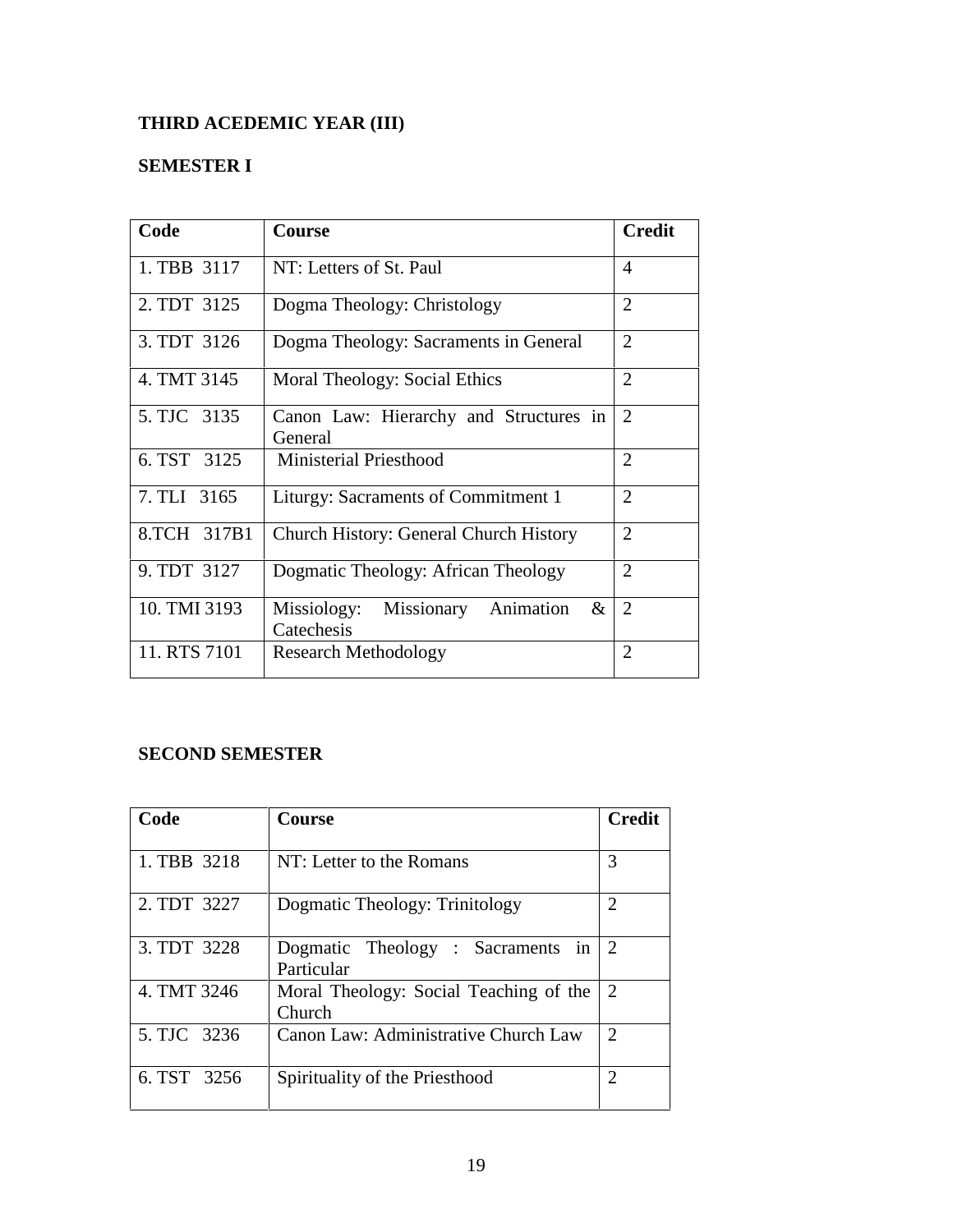| 7. TLI 3266  | Liturgy: Sacraments of Commitment II            | $\overline{2}$ |
|--------------|-------------------------------------------------|----------------|
| 8.TCH 327B2  | Church History: African Church History<br>Н     |                |
| 9. TDT 3229  | Dogmatic Theology : Theological<br>Anthropology | 2              |
| 10.TCJ 3235  | Canon Law: Teaching office of the<br>Church     |                |
| 11. MTS 7202 | Religion and Science                            |                |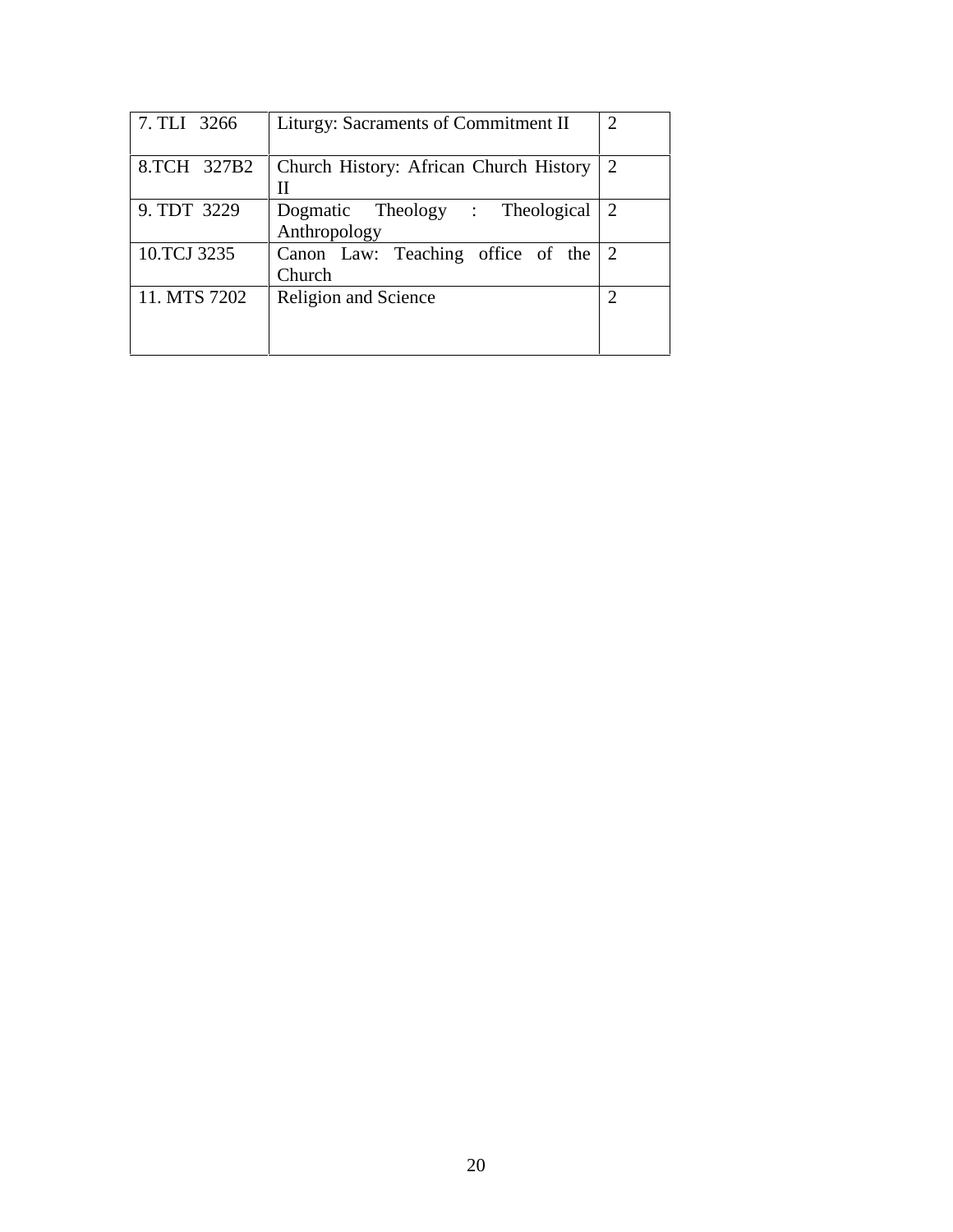# **FOURTH ACADEMIC YEAR (IV)**

# **SEMESTER I**

| Code        | <b>Course</b>                                           | <b>Credit</b>  |
|-------------|---------------------------------------------------------|----------------|
| 1. TBB 4119 | NT: Book of Revelation                                  | 3              |
| 2. TDT 4129 | Dogmatic Theology: Mariology and Josephology            | $\overline{2}$ |
| 3. TJC 4137 | Canon Law: Sanctifying Office of the Church             | $\overline{2}$ |
| 4. TDT 4137 | Dogmatic Theology: Sacraments II                        | $\overline{2}$ |
| 5. TLI 4167 | Liturgy: Sacraments of Healing I.                       | $\overline{2}$ |
| 6. TPT 4187 | Pastoral Theology: Human Promotion & Self –<br>reliance | 2              |
| 7.TST 4157  | <b>Renewal Ministries</b>                               | $\overline{2}$ |

# **SEMESTER II**

| Code               | Course                                             | <b>Credit</b>  |
|--------------------|----------------------------------------------------|----------------|
| 1. TBB 4220        | NT: Gospel St. John and Johannine Epistles         | $\overline{4}$ |
| 2.<br>TBB<br>4220A | Basic Biblical Themes (Uraban)                     | 3              |
| 3. TDT 4230        | Dogmatic Theology: Ecumenism                       | 3              |
| 4. TJC 4238        | Canon Law: Sanctifying Office and Sanctions        | $\overline{2}$ |
| 5. TDT 4231        | Dogmatic Theology. Sacraments III                  | $\overline{2}$ |
| 6. TMI 4294        | Missiology: Mission and Ecology, Care for Creation | $\overline{2}$ |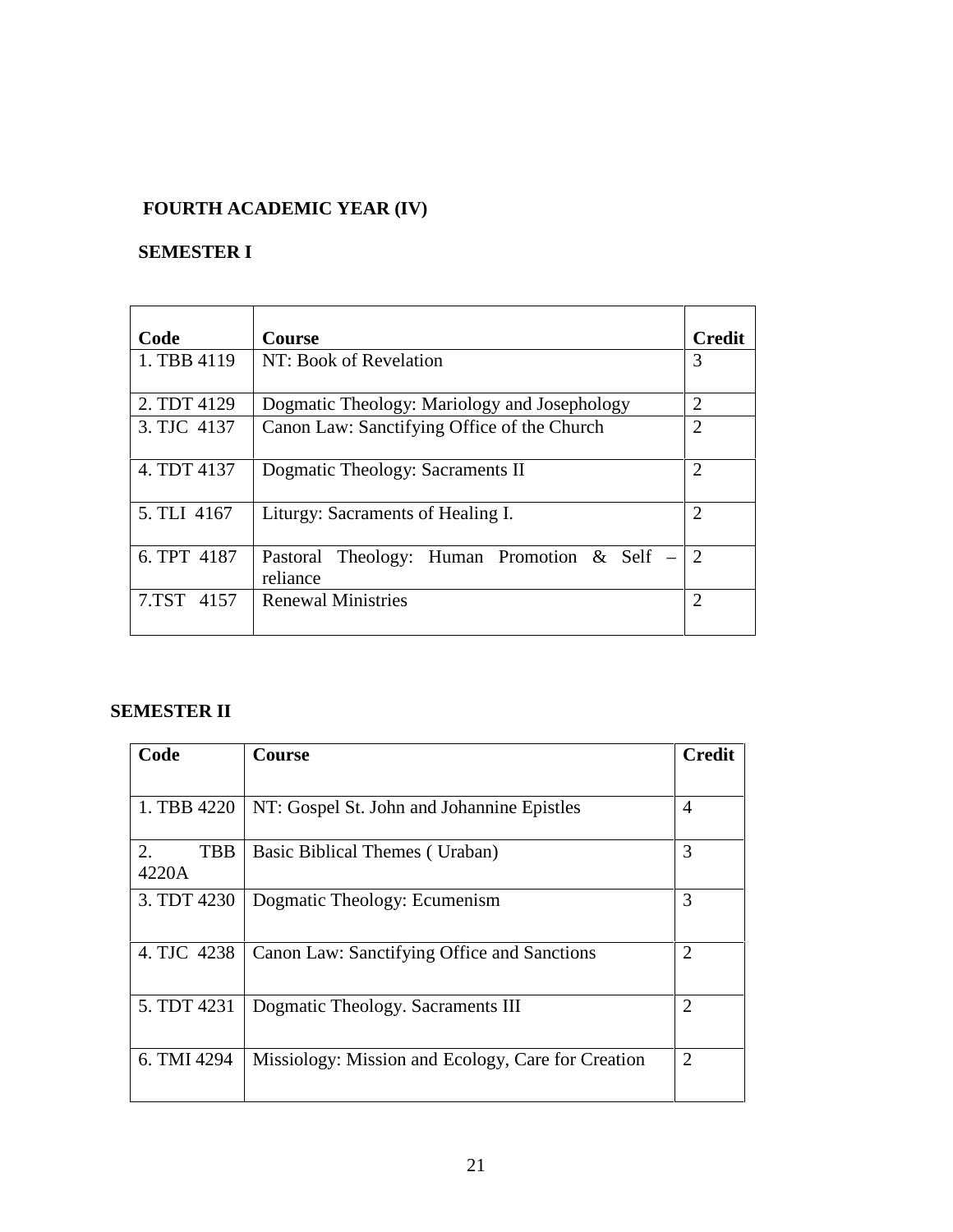| 7. TLI 4268     | Sacraments of Healing II: Anointing of the Sick, rite of<br>Christian funerals, liturgical hygiene, sacred vestments | 2 |
|-----------------|----------------------------------------------------------------------------------------------------------------------|---|
| <b>TLI 4269</b> | Rite of Christian funerals                                                                                           |   |
| <b>TLI 4270</b> | Liturgical commissions and committees                                                                                |   |
| TLI 4271        | Liturgy and music                                                                                                    |   |
| 8. TPT 4288     | Pastoral Theology: Life, Healing, and Pastoral Care of<br>the Sick and Dying                                         | 2 |
| 9.TST 4258      | Spirituality of the Laity, Consecrated life and some<br>challenges in life                                           | 2 |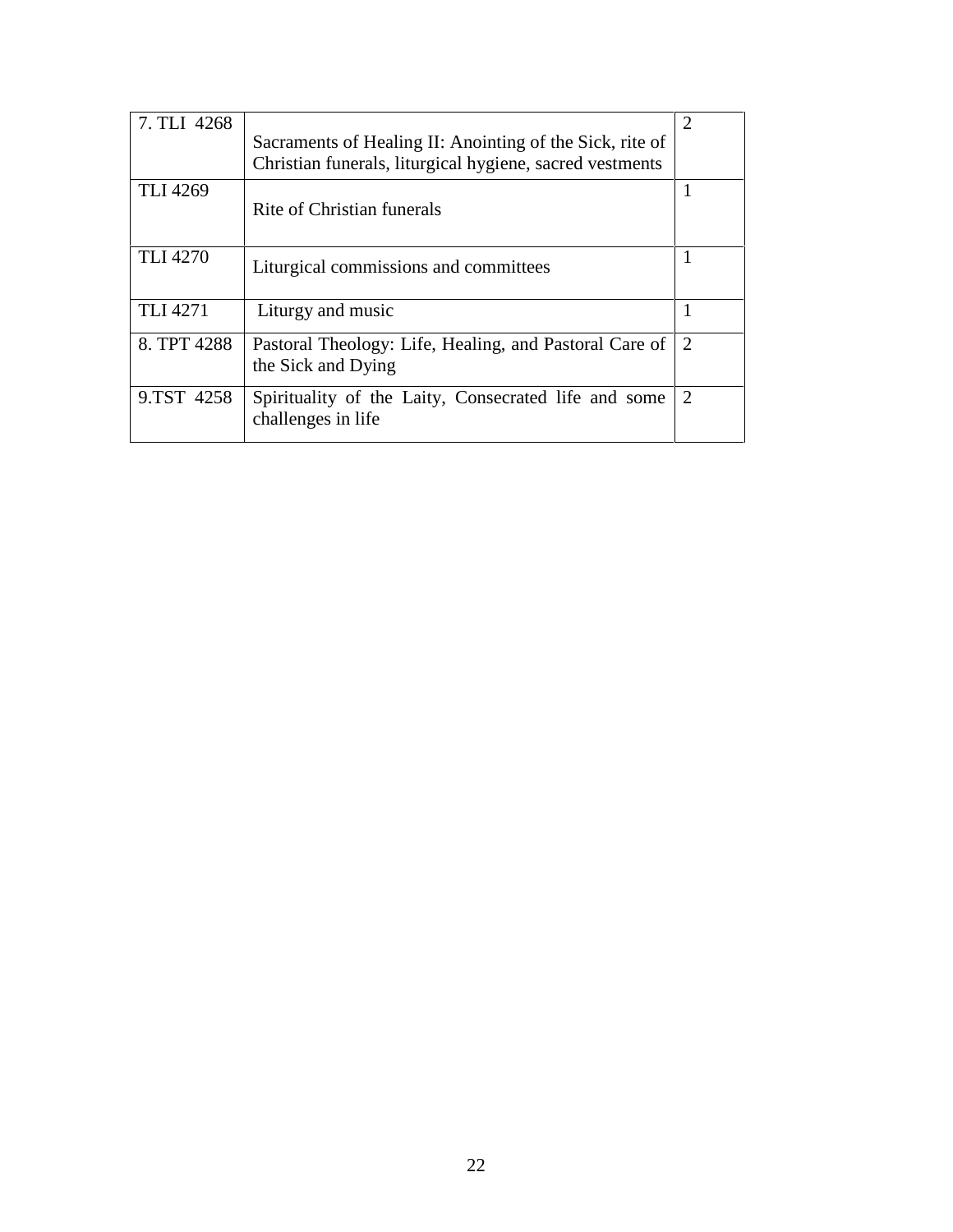## **CHAPTER FOUR: COURSE DISCRIPTION**

## **BIBLE (TBB: 1)**

## **A. OLD TESTAMENT**

## **TBB 1111: O.T: PENTATEUCH**

### **Fr. Vincent K. Ssekabira**

## **THEOLOGY ONE: SEMESTER 1 (2 credits)**

**OBJECTIVE:** That the students may know the composition of the Pentateuch, its form and contents and the problem of its authorship so as to draw from this complex literature the Word of God for their biblical apostolate.

#### **COURSE CONTENT**

The course will look at the General Introduction to the Pentateuch (Composition), explore the forms and contents of Pentateuch and elucidate the history of Pentateuch criticism (Documentary Hypothesis, Form Critical Analysis, Traditio-Historical Criticism, Synthesis and Summary)

**MODE OF TEACHING**: Talk and Chalk, discussions and course-works

**MODE OF ASSESSMENT:** Written or Oral.

## **REFERENCES**

- ALEXANDER, J. (editor), "Introduction to the Pentateuch", *The Jerusalem Bible*, London Darton, Longman and Todd, 1966.
- HAHN, H. F. "Pentateuch", *The Interpreter's Dictionary of the Bible*, Nashville, Abingdon Press, 1962.
- MCKENZIE, J. L. "Pentateuch", *Dictionary of the Bible*, New York, Macmillan Publishing Company, 1965.
- MURPHY, R. E., "Introduction to the Pentateuch", *The New Jerome Biblical Commentary*, Student Paper Edition, 1993.
- WOLF, H. *An Introduction to the Old Testament Pentateuch*, Chicago, Moody Press, 1991.

## **TBB 1212: OT: HISTORICAL BOOKS (DEUTERONOMISTIC HISTORY)**

#### **Fr. Vincent Ssekabira**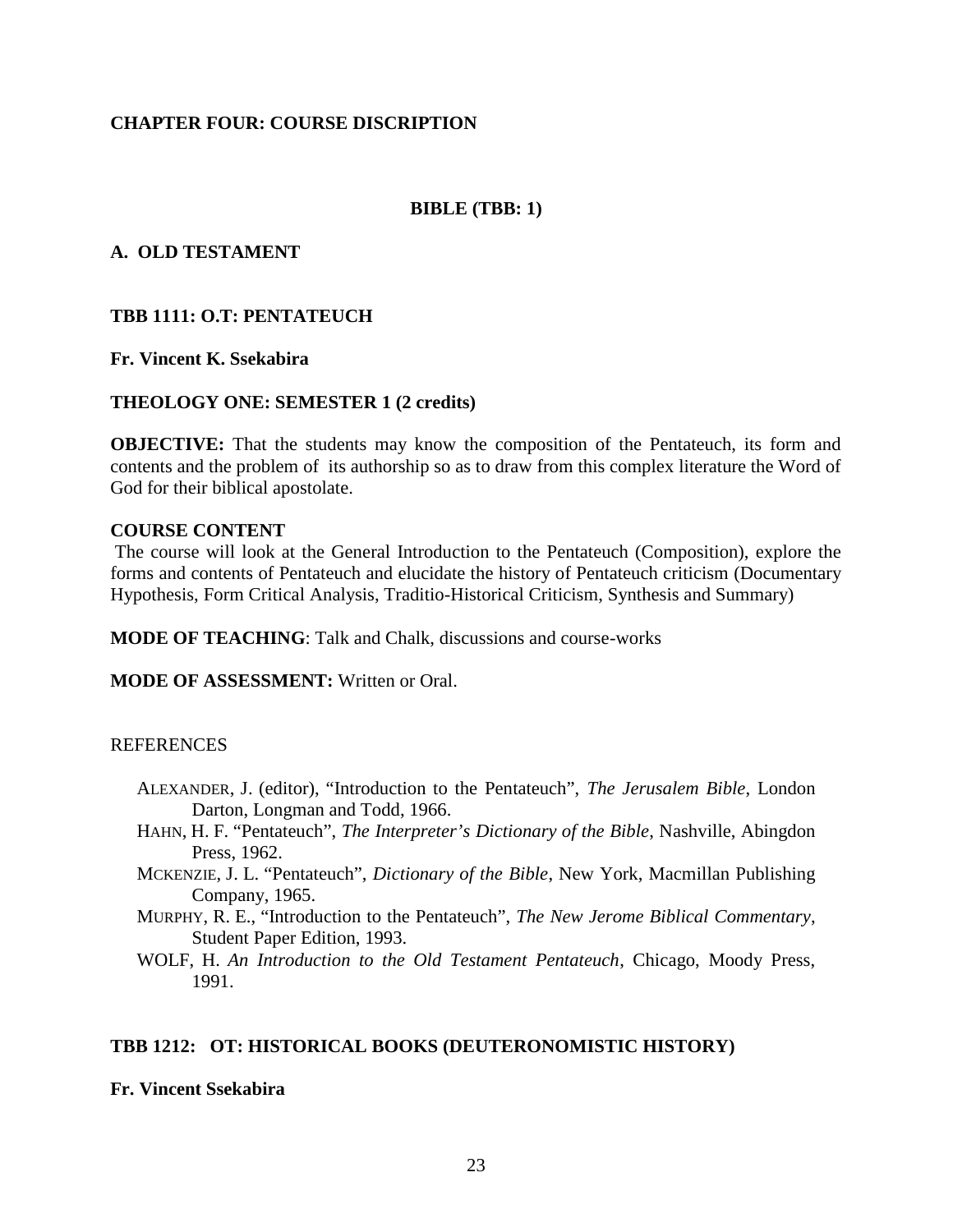## **THEOLOGY ONE : SEMESTER TWO ( 3 credits)**

**OBJECTIVE:** To enable the students grasp the progressive nature of salvation history in general and the specific content of Deuteronomistic History; which books does it involve and what principles govern such a history.

**COURSE CONTENT**: The course will expose the general introduction to \Deutronomistic History; the books to be examined in detail are Deuteronomy (Introduction and Outline, Detailed Exegesis of Deut 12-26), Deuteronomist's History in wider perspective (Joshua, Judges, 1 and 2 Samuel, 1 and 2 Kings)

**MODE OF TEACHING**: Talk and Chalk, discussions and course-works

#### **MODE OF ASSESSMENT:** Written or Oral.

#### **REFERENCES BOOKS**

- ALEXANDER, J. (editor), "The Historical Books", *The Jerusalem Bible*, London, Darton, Longman & Todd, 1966.
- COOGAN, M. D. "Joshua", *The New Jerome Biblical Commentary*, Student Paper back edition, London, Geoffrey Chapman, 1993
- O'CONNOR, M. "Judges", *The New Jerome Biblical Commentary*, Student Paper back edition, London ; Geoffrey Chapman, 1993.
- CAMPBELL, A. F. & FLANAGAN, J. W. "1-2 SAMUEL", *The New Jerome Biblical Commentary*, Student Paper back edition, London; Geoffrey Chapman, 1993.
- WALSH, J. T. & BEGG,C. T. "1-2 Kings", *The New Jerome Biblical Commentary*, student paper back edition, London, Geoffrey Chapman, 1993)

## **TBB 1211: BIBLICAL HEBREW**

#### **Fr. Joseph Eciru**

## **THEOLOGY ONE: SEMESTER 1& II ( 2 credits)**

**OBJECTIVE:** To enable the students have the basic knowledge of the biblical Hebrew language.

**COURSE CONTENT**: The Hebrew alphabet, Nouns and Adjectives, the Verb and its conjugations.

**MODE OF TEACHING**: Talk and Chalk, discussions and course-works

**MODE OF ASSESSMENT:** Written or Oral.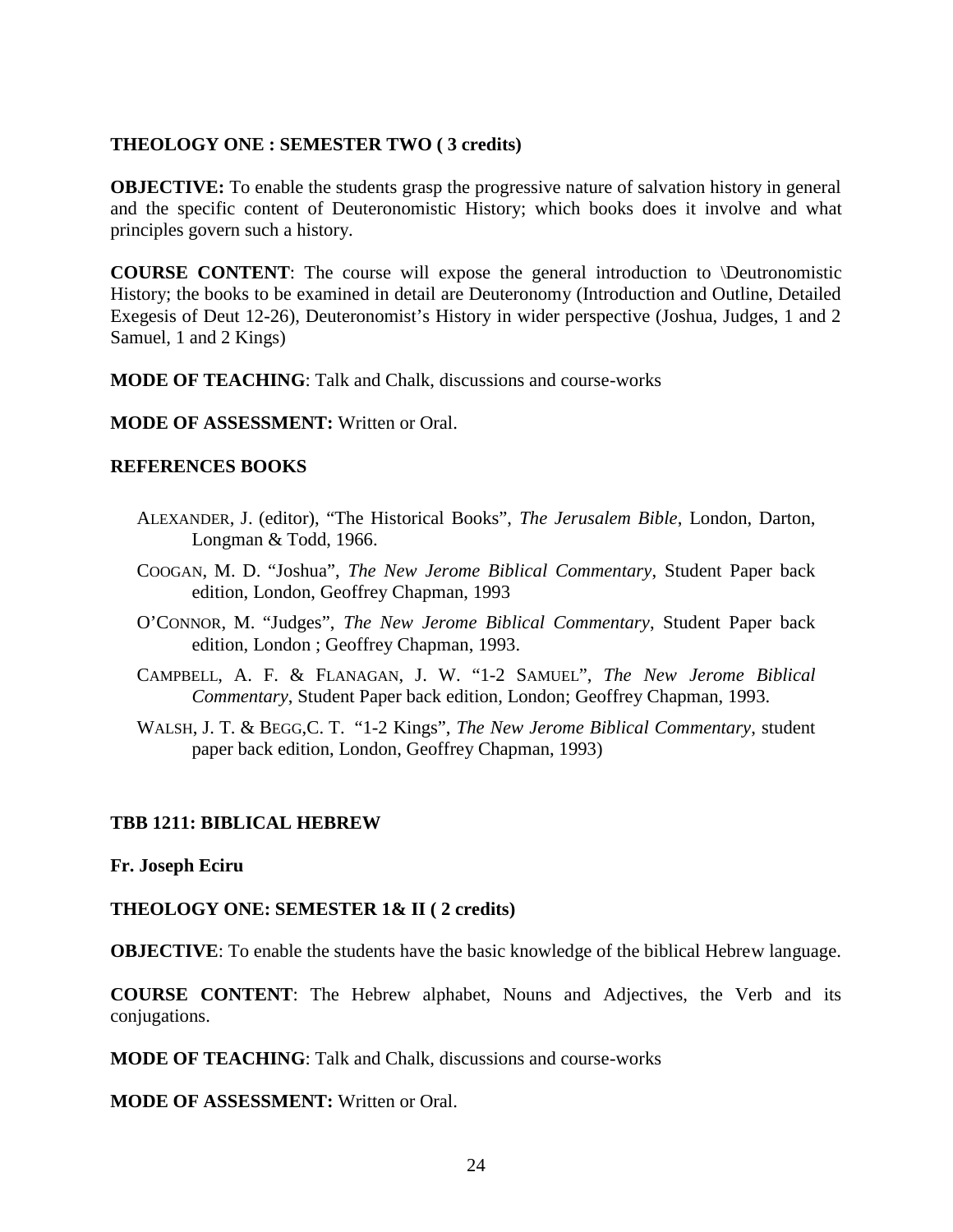#### **REFERENCE BOOKS**

ARNOLD BILL T. & CHOI JOHN H. CHOI, *A Guide to Biblical Hebrew Syntax*, Edinburgh, Cambridge University Press, 2003

HARRISON, R. K. *Teach Yourself Biblical Hebrew*, 1985.

PRATICO, G. D. & VAN PELT, M. V., *Basics of Biblical Hebrew Grammar*, Michigan, Zondavan, Grand Rapids, 2001.

LAMBDIN, T. *Introduction to Biblical Hebrew*, London, 1971

# **TBB 2214: PROPHETIC BOOKS Fr. Joseph Eciru**

## **THEOLOGY TWO: SEMESTER II (3 credits)**

**OBJECTIVE:** This course aims at offering a brief and general excursion of the prophetic books of the Old Testament. It also strives to describe and present in a nutshell the main lines of the message of each individual prophet and offers valuable clues towards the interpretation of prophetic message. For an in depth study of this course the student is required to read widely all available and relevant literature so as to have a comprehensive overview of the prophets and their message.

**COURSE CONTENT**: The preliminary general remarks on prophecy, the prophets and Prophecy (nature of prophecy of prophecy and early history and prophetic movement, the teaching of the prophets), the books of the prophets (the major prophets and the minor prophets), Selected Texts (Isaiah 18:1-2; 18:7; 45:14; Jeremiah 13:23; 38-39; Amos 9:7; Zephaniah 1:1; 3:10).

**MODE OF TEACHING**: Talk and Chalk, discussions and course-works

**MODE OF ASSESSMENT:** Written or Oral.

## **SELECTED REFERENCES**

De Vaux Roland, *Ancient Israel, its Life and Institutions, MacGrill, New York 1961.* Ellis F. Peter, *Men and Message of the Old Testament, Liturgical Press, New York 1963.* Lokel Philip, *The Importance and Challenges of Finding Africa in the Old Testament: the case of the Cush Texts* (2006. Unpublished Thesis). Von Rad Gerhard, *The Message of the Prophets, Harper Collins, New York 1972.*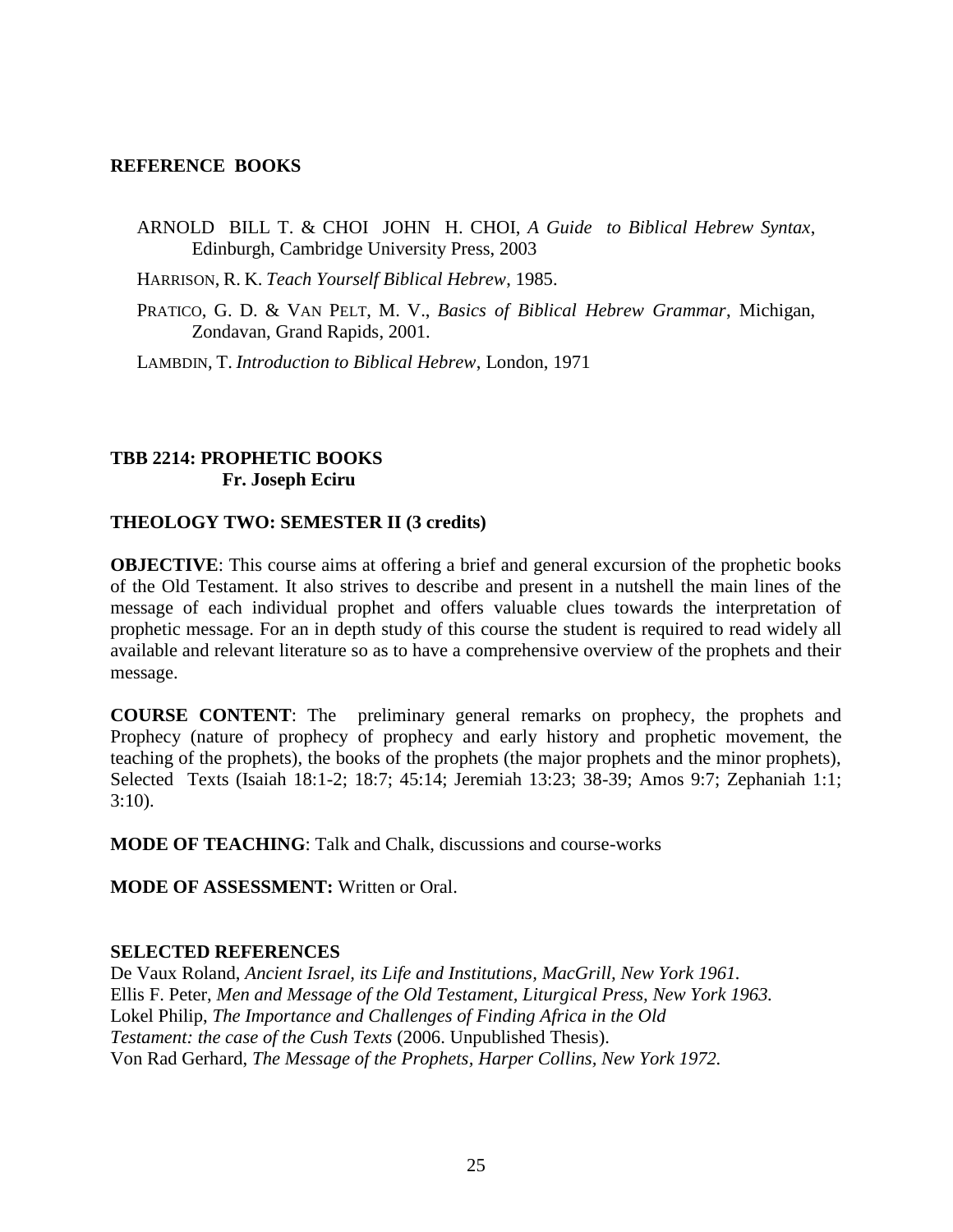# **TBB 2113: OT: WISDOM LITERATURE Fr. Eciru Joseph**

**OBJECTIVE:** The goal of this course is to offer a basic knowledge of the third division of the Old Testament generally known as the 'Writings' as distinct from the Torah and the Prophets. It seeks to introduce the student to the nature of the wisdom tradition in the Old Testament, its origins as well as its applicability in today's world. In the process the study of the individual wisdom books is undertaken.

**COURSE CONTENT:** Introduction: What is wisdom? The International world wisdom; the origins of wisdom in the Old Testament. The wisdom Books of the Old Testament: Proverbs, Job, Qoheleth (Ecclesiastes), Sirach (Ecclesiasticus), Book of Wisdom, Wisdom Psalms. The General Message of the Wisdom Tradition of the Old Testament.

**MODE OF TEACHING**: Talk and Chalk, discussions and course-works

**MODE OF ASSESSMENT:** Written or Oral.

SELECTED REFERENCES

BOADT, L., *Reading the Old Testament* (An Introduction), New York: Paulist Press,1984. DEIANA GIOVANNI, *Introduction to the Sacred Scripture in the Light of Dei Verbum*, Rome, Urbaniana University Press, 2014 McKENZIE, J.L, *Dictionary of the Bible*, London – Dublin, Geoffrey Chapman, 1965 MURPHY ROLAND, E., "Introduction to Wisdom Literature", *Jerome Biblical Commentary*, London, Geoffrey Chapman, 1968, pp. 487-494. VON RAD, G. 1972 (trans. James D. Martin), *Wisdom in Israel*, London, SCM Press, 1972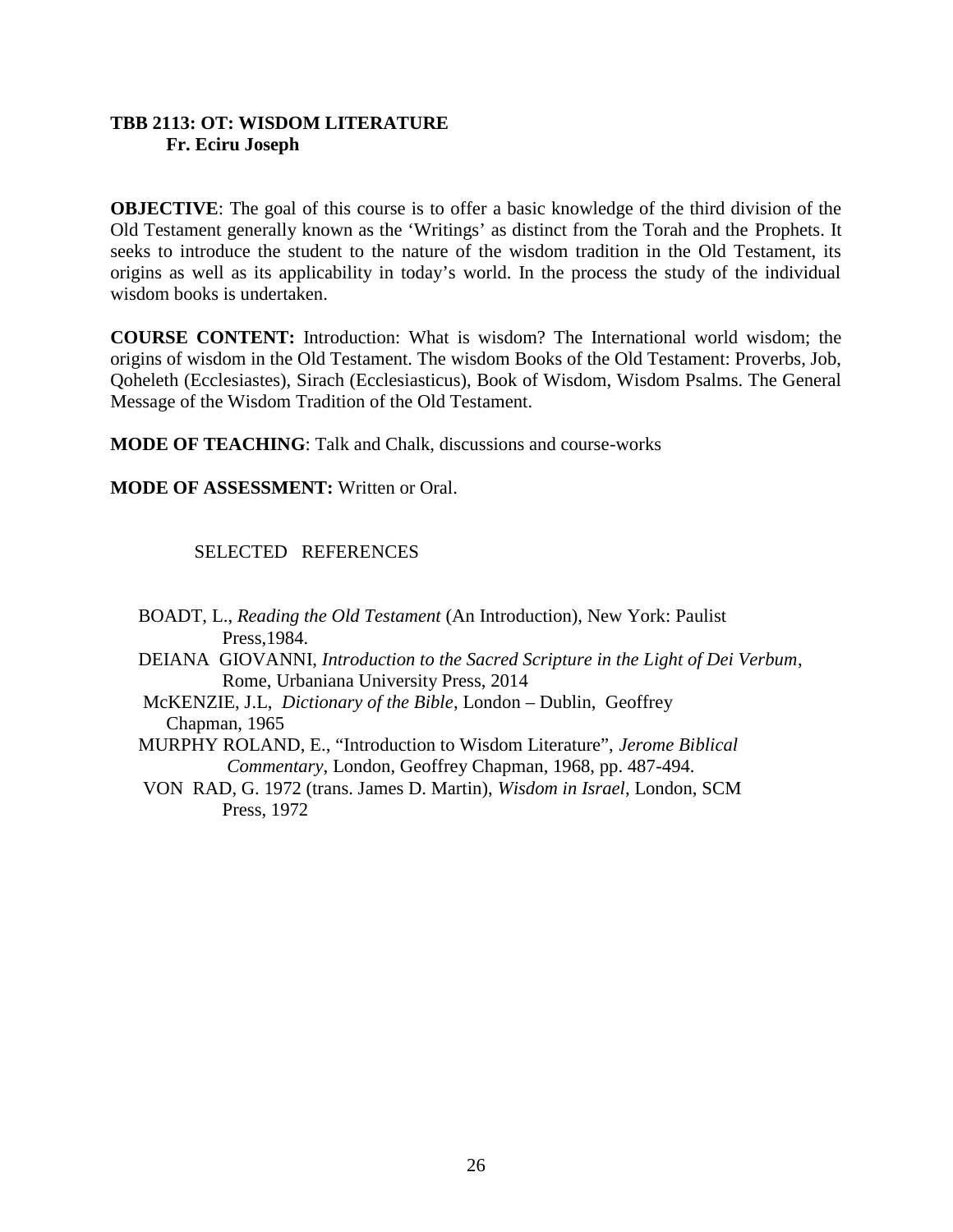## **THEOLOGY ONE**

# **TBB 1113A: GENERAL INTRODUCTION TO THE NEW TESTAMENT**  $(1<sup>st</sup>$  Semester: 2 Lectures a week) **Fr. Vincent Ssekabira**

**OBJECTIVE:** Preparing the students for the appreciation of the message of the New Testament through the study of the social, political, religious and geographical environment of the Jesus Christ Event.

**COURSE CONTENT:** Introduction (Religion of Judaism, The Diaspora, Judaism and Greek Culture, Jerusalem a crossroad, Jewish art and Architecture, Mysticism, Community of the Dead Sea Scrolls); Sources of knowledge about Judaism; Languages in use (Hebrew, Latin, Greek); Ancient Cities (Jerusalem, Antioch, Ephesus, Rome, Alexandria); Roman Rule in Palestine (the Herods, the Sanhedrin, Jewish Discont); Jewish Groups and Movements (Zealots, Sadduccees and Proselytes, Essenes and Common People); Hermeneutical Methodologies (Textual Criticism, Source Criticism, Historical Criticism).

**MODE OF TEACHING**: Talk and Chalk, discussions and course-works

## **MODE OF ASSESSMENT:** Written or Oral.

SELECTED REFERENCES

- COLLINS, R. F., *Introduction to the New Testament*, 2<sup>nd</sup> Edition, SCM Press, London, 1992.
- GIOVANNI DEIANA, *Introduction to the Sacred Scritpure in the Light of Dei Verbum*, Rome, Urbaniana University Press, 2014.
- KUMMEL, W. G., *Introduction to the New Testament*, SCM Press, London, 1975.

LOHSE, E., *The New Testament Environment*, SCM Press, London, 1976.

SCHURER, E. *The History of the Jewish People in the age of Jesus Christ,* Vol. I & II,

Edinburgh, T. & T. Clark LTD, 1973.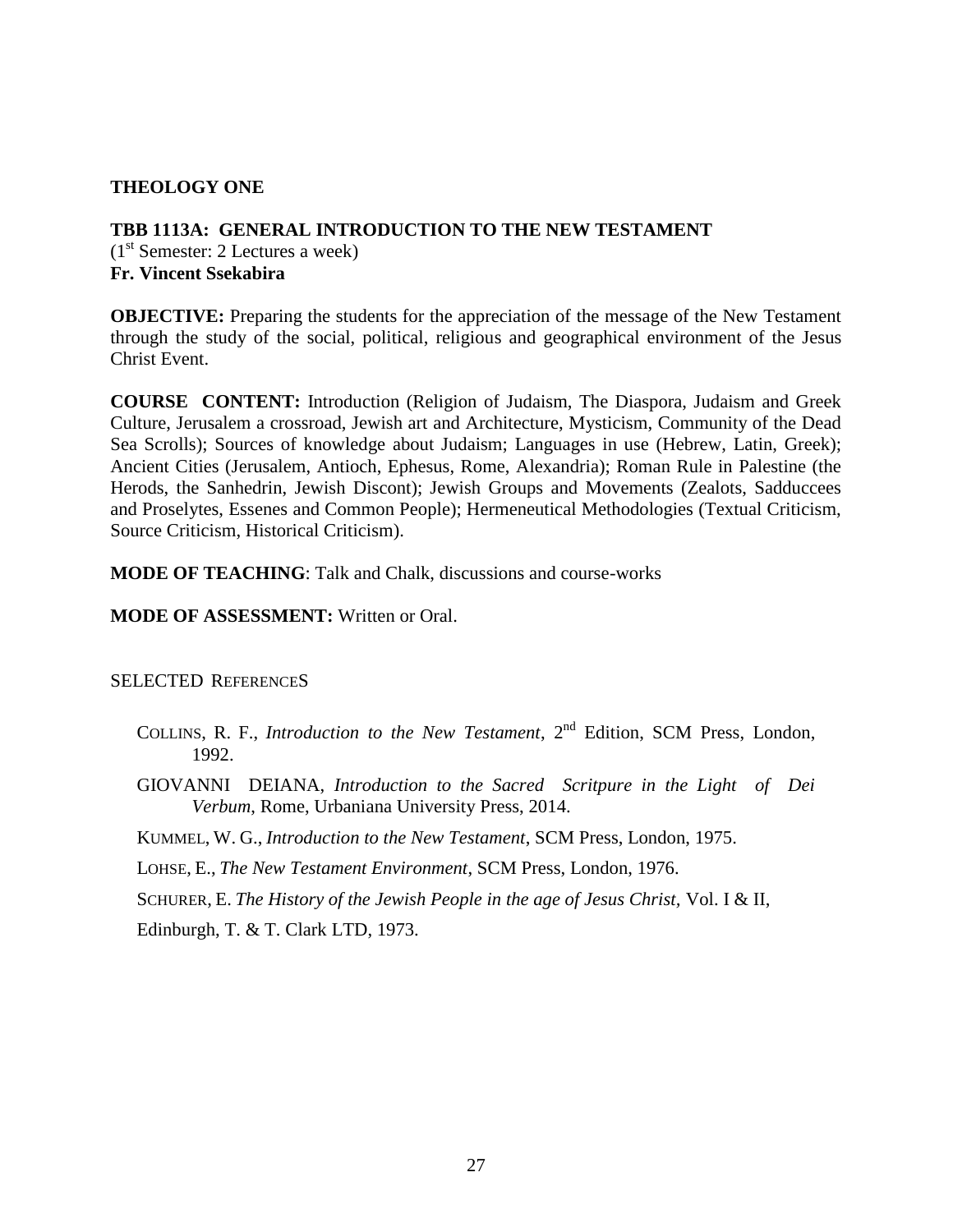## **TBB 1113: NT: MARK**

## **Fr. Vincent Ssekabira**

## **THEOLOGY ONE: SEMESTER I (2 credits).**

**OBJECTIVE:** To enable the students grasp the identity of Jesus Christ, son of God, the Good News to be proclaimed to the world.

**COURSE CONTENT:** General Introduction: Authorship, Date, Destination, Characteristics, Sources. Preliminary Questions: Structure of the Gospel; Christology of Mark. The Ministry of Jesus: a summary; Miracles, Mk 1:21-28; 3:4. Opposition, Mk 2:1-3:6. Parables, Mk 4:1-34. Peter's Profession of faith, Mk 8:27-30. Open Instruction on Suffering and Death, Mk 8:31-9:1// 9:30-50; 10:32-52. Jesus' path to fulfilment of Mission: ministry of Jerusalem, Mk 11:1-33. Discipleship, Mk 8:14-26. The Passion of Jesus, Mk 14-15. The Resurrection, Mk 16:1-8. Issues about the ending of the Gospel.

**MODE OF TEACHING**: Talk and Chalk, discussions and course-works

**MODE OF ASSESSMENT:** Written or Oral.

SELECTED REFERENCES

HARRINGTON, W. *Mark*, Wilmington Delaware, Michael Glazier, 1979.

GOULD EZRA, P., *The Gospel According to St*. *Mark*, Edinburgh, T.&T. Clark, 1982.

MALLY, E. J., "The Gospel According to Mark", *The Jerome Biblical Commentary*, London, Geffrey Chapman, 1968.

MCKENZIE, J. L., "The Gospel of Mark", *Dictionary of the Bible*, London, Geoffrey Chapman, 1966.

-------------------------------------------------------------------------------------------------------

# **TBB 4119: NT: THE BOOK OF REVELATION**

**(Fr. Ferdinand Tillman)**

**THEOLOGY FOUR: SEMESTER I (3 Credits)**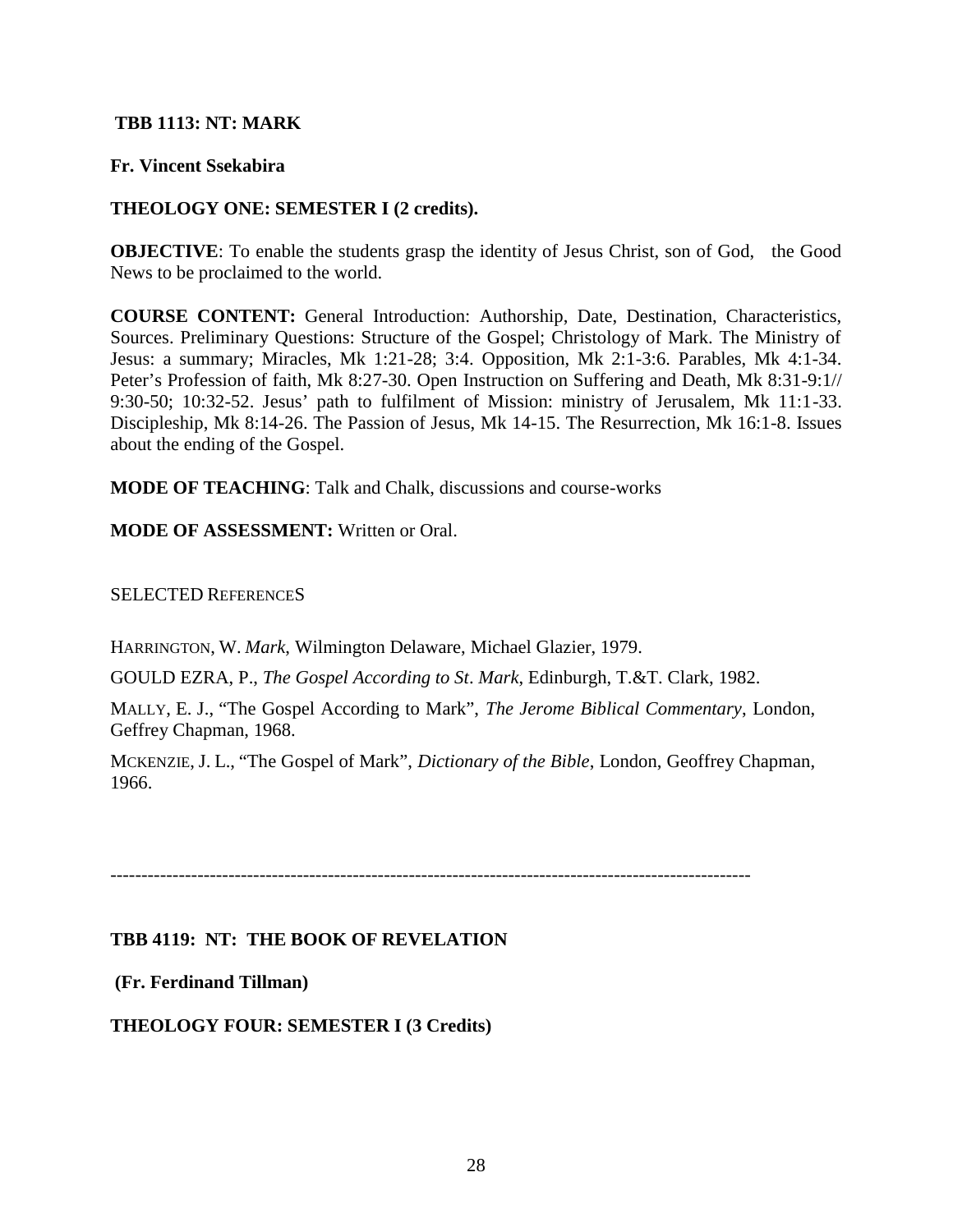**OBJECTIVE:** To equip the student with the skills to interpret well this complex book and to retrieve the Christian message of hope of victory over evil for those who persevere in faithfulness to Christ.

**COURSE CONTENT:** The Course will be development beginning with Terminology, then move on to the General Character of the book. The Language employed in Revelation will be examined. The Interpretative Contexts: The Historical Context, the Purpose of Revelation, the Canonical Context, Inter-textual Relations are to be studied. Some texts for deeper study involve (Rev. 1:1-8; 22:6-20; 22:1)

**MODE OF TEACHING**: Talk and Chalk, discussions and course-works

**MODE OF ASSESSMENT:** Written or Oral.

SELECTED REFERENCES

CHARLES, R. H. *Revelation of St. John*, Vol. I Edinburgh, T. & T. Clark, 1985.

COLLINS, A. Y. "Book of Revelation", *The Anchor Bible Dictionary*, Vol, V, New York, Doubleday, 1922.

COLLINS, A. Y. "The Apocalypse (Revelation)", *The New Jerome Biblical Commentary*, Student paper back edition, London, Geoffrey Chapman, 1993.

# **TBB 4220: NT: GOSPEL OF JOHN AND JOHANNINE EPISTLES**

# **( Fr. Ferdinand Tillman)**

# **THEOLOGY FOUR: SEMESTER 2 ( 4 credits)**

**OBJECTIVE:** To enable the students know the situation, structure and content of these letters and how they are related to other Johannine Literatures.

**COURSE CONTENT**: (A) The course is made of two parts (A&B). Part A involves textual considerations; Literary Genre, and the situation of 1John, its structure and contents; Style (1John, 2John and 3 John); Setting and Purpose (1John, 2John, 3John). Then comes the consideration of Authorship, Date, Locale and Sequence as regards the Johannine Epistles and the Gospel of John; the Relationship among 1.2, and 3 John; the sequence of composition of 1, 2, and 3 John. Theology: The view of Christ; The saving Work of Christ; The Understanding of Sin; Morality; The view of the end of times. Value of the books. Part B involves the Gospel according to John with its special objective.

PART B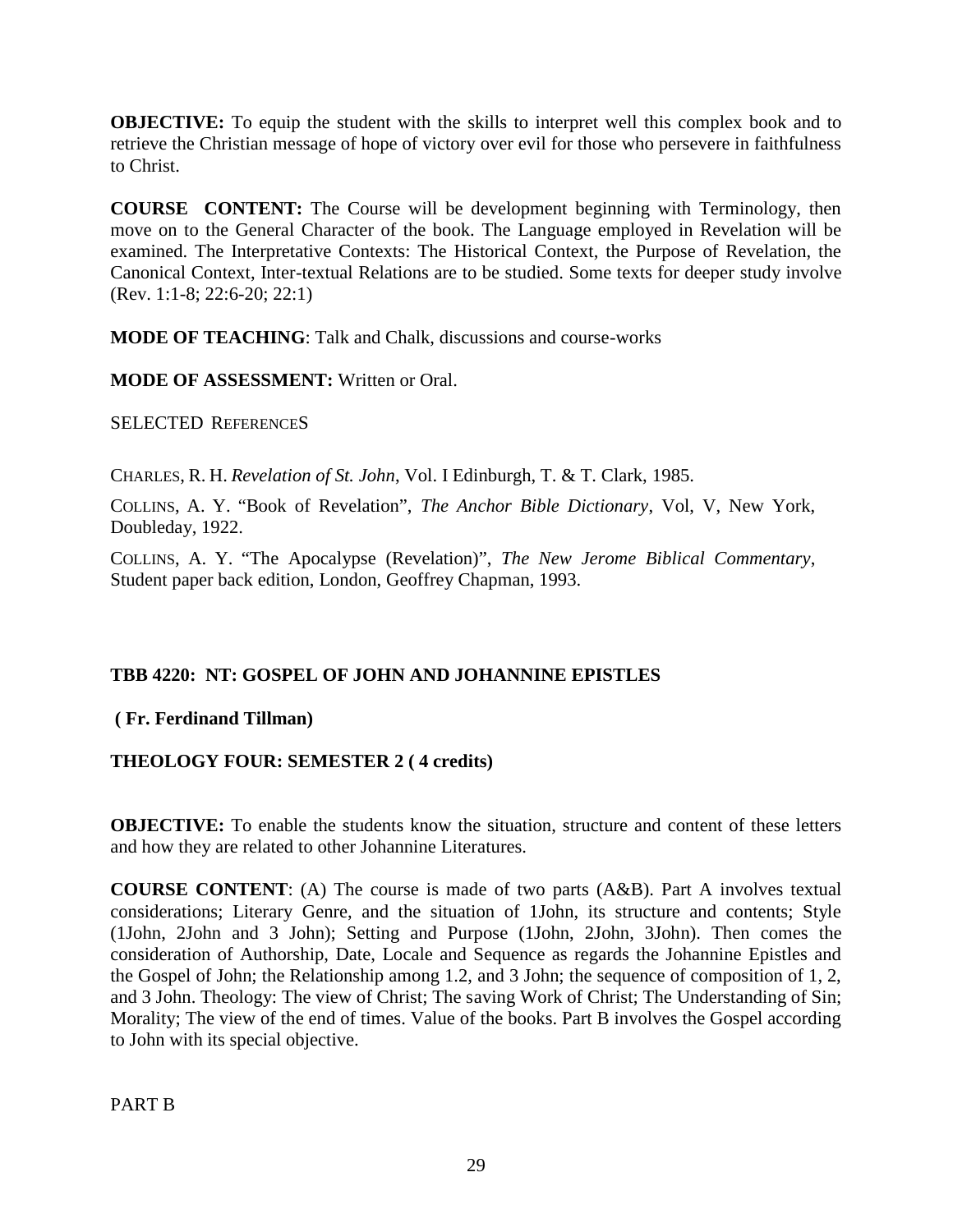## THE GOSPEL ACCORDING TO JOHN

**OBJECTIVE:** That students get an insight into John's teaching and its presentation in the Gospel, and acquire a skill in analyzing a passage from John and drawing a message from it.

**COURSE CONTENT:** (B) This is the second part concerning the Gospel according to John, The study concern Characteristics, Authorship, Background of the Gospel. Then comes Method of Composition which involve: Theories of Dislocation; Theories of Sources; The "School" of John; The place of Preaching. Date of the Gospel; Relationship of the Gospel to Synoptics; Historicity of the Gospel and finally the detailed study of some passages (Jn1:1-18;2:1-22; 21).

**MODE OF TEACHING**: Talk and Chalk, discussions and course-works

**MODE OF ASSESSMENT:** Written or Oral.

#### SELECTED REFERENCES

BROWN, R. E. *The Gospel According to John*, 2vols, Anchor Bible, 1971.

MARSHALL, I. H. "Epistles of John", *The International Standard Bible Encyclopedia*, Vol. II, Michigan, William B. Eerdmans Grand Rapids, 1982.

- MORRIS, L. "The Gospel According to John", *The International Standard Encyclopedia*, Vol. II, Michigan, William B. Eerdmans Publishing Company, Grand Rapids, 1982.
- PERKINS, P. "The Gospel According to John", *The New Jerome Biblical Commentary*, Student paperback edition, London, Geoffrey Chapman, 1993.
- PERKINS, P. "The Johannine Epistles", *The New Jerome Biblical Commentary*, Student paperback edition, London, Geoffrey Chapman, 1993.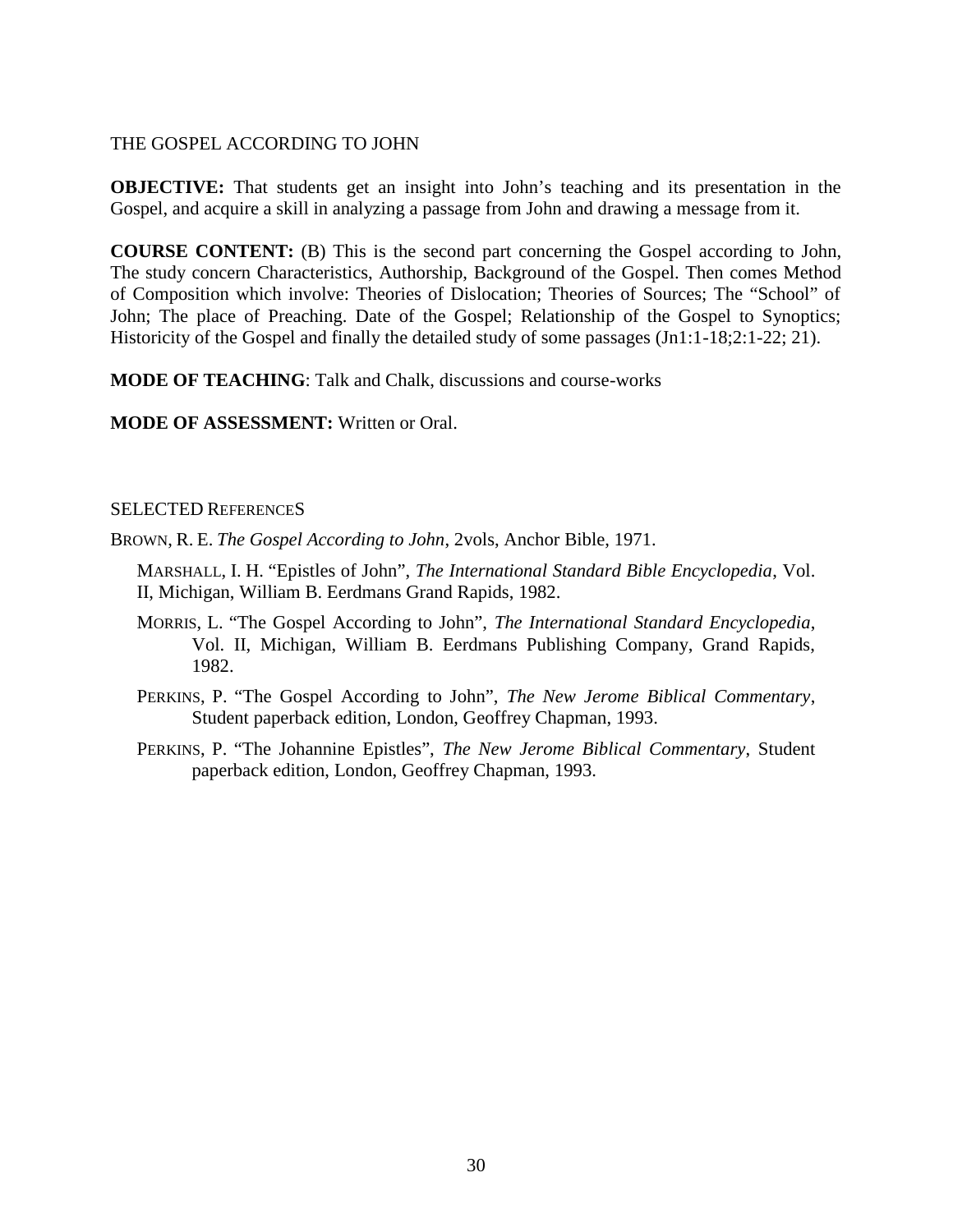# **TBB 2115: SYNOPTIC GOSPELS; PARTICULAR FOCUS ON THE GOSPEL OF MATHEW**

**Fr. Dr. Joseph Eciru**

#### **THEOLOGY TWO: SEMESTER 1 (3 credits)**

**OBJECTIVE:** This course seeks to introduce the student to the three gospels of Mark, Mathew and Luke which have come to be dubbed generally as 'Synoptic Gospels' because of their striking similarities and differences. The course will basically seek to explain these similarities and differences, a problem that has come to be known as the 'Synoptic Problem'. Furthermore the course will also highlight other important literary features found in the Synoptic gospels as well as outlining the main message of each individual evangelist.

**COURSE CONTENT:** (A) The course begins with the issue of the three Gospels and the Synoptic problem. There is a general "Introduction", then the issue of 'Gospels' as a Literary Form is studied. Textual Criticism and the Synoptic Question (the 'Two Source Theory', the Priority of Mark, the 'Q' Source, the Special Material of Matthew and Luke); the Message of the Individual Synoptic Gospels; Literary Forms in the Synoptic Gospel (Paradigms or Pronouncement stories, Miracle Stories, Legends,Myths).

**MODE OF TEACHING**: Talk and Chalk, discussions and course-works

**MODE OF ASSESSMENT:** Written or Oral.

#### SELECTED REFERENCES

HARRINGTON, D. J., *Interpreting the new Testament*, Wilmington, Delaware: Michael Glazier, Inc. 1979 KUMMEL, W.G., *Theology of the New Testament*, London: SCM Press, 1973 METZGER, B. M., *the Text of the New Testament*, Oxford, Clarendon Press, 1968. SOULEN, R.N. *Handbook of Biblical Criticism*, Atlanta, Georgia: John Knox Press, 1976.

#### **THE GOSPEL ACCORDING TO MATTHEW**

**OBJECTIVE:** The goal of this part (B) is to enable the student to acquaint himself with the general issues as regards the gospel of Matthew. Things to note are sources, literary genre, time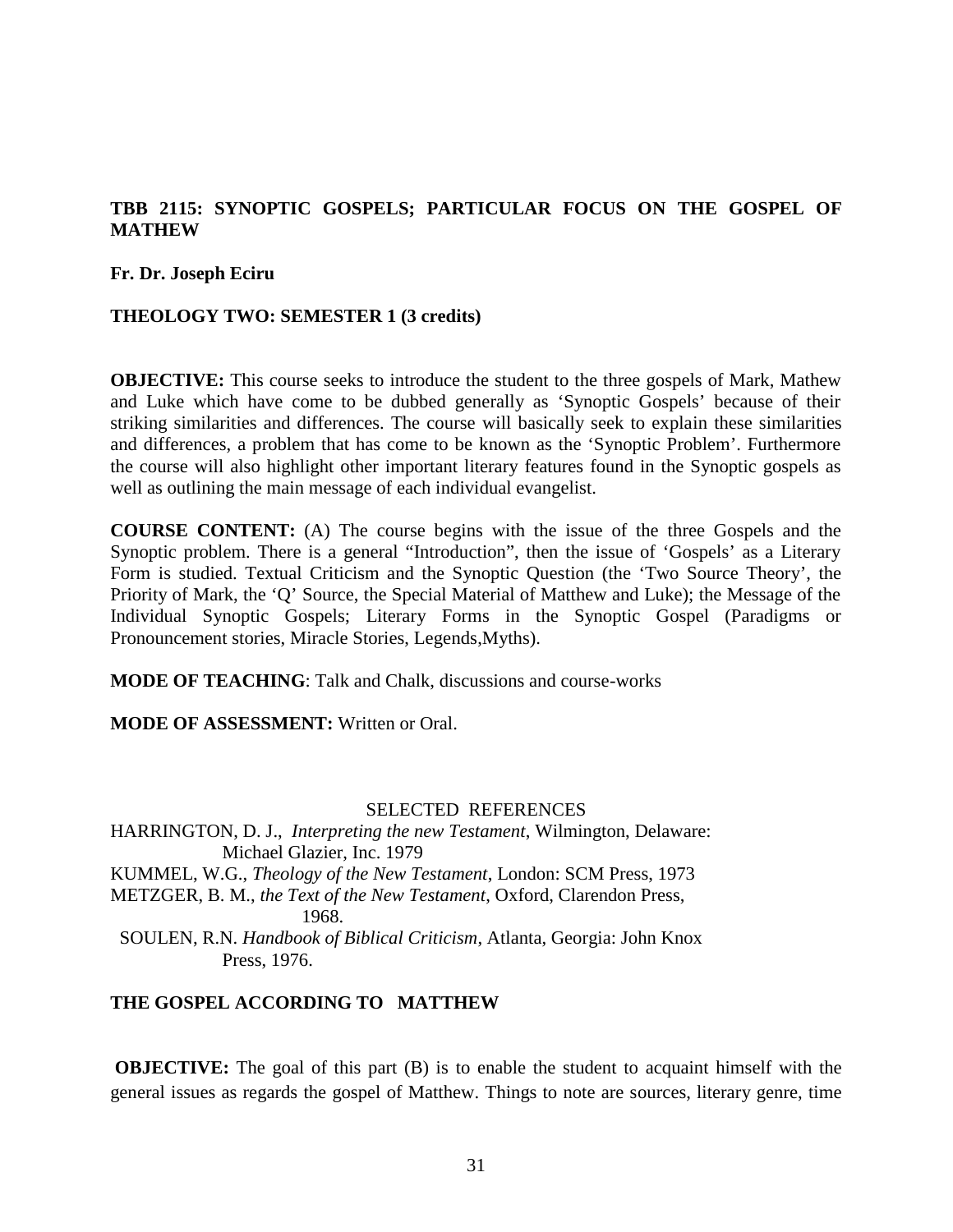and place of composition, occasion of the gospel, Matthew's church and Synagogue. Was the author a Jew or a gentile? How does one describe the structure and content of the gospel? What are the major theological concerns of the Gospel? Such areas are significant for an adequate comprehension of the Gospel. Matthew is the second longest of the four canonical gospels, traditionally placed first in the NT canon and so referred to as "the first gospel. The ascription of the Gospel to Matthew dates from Irenaeus (ca A.D. 185). It is not clear whether the collection of Jesus' *logia* by Matthew that Papias (ca. 140) refers to is to be identified with our Gospel of Matthew.

**COURSE CONTENT:** (B) The areas to cover are: The Sources, Literary Genre, Time and Place of Composition of the Gospel, Occasion of the Gospel: Church in Transition; Matthew's Church and Synagogue; Author: Jew or Gentile? Structure and Content of the Gospel; Major Theological Concerns: 1) Christology 2) Kingdom of Heaven 3) Salvation History 4) Church 5) Discipleship 6) Morality

**MODE OF TEACHING**: Talk and Chalk, discussions and course-works

**MODE OF ASSESSMENT:** Written or Oral.

## **SELECTED REFERENCES**

HAGNER D. A., "Gospel According to Matthew", *The International Standard Bible Encyclopedia*, Vol. 3, K-P, Grand Rapids, Michigan, 1986, 280-288

MEIER JOHN P., "Gospel According to Matthew", *The Anchor Bible Dictionary*, Vol. 4, K-N, David Noel Freedman (ed), Doubleday Dell Publishing, New York, 1992, 622-641

MICHAELS RAMSEY J., "Gospel According to Matthew", *Mercer Dictionary of the Bible*, Watson E. Mills, Mercer University Press, 1991, 558-560

VIVIANO BENEDICT T., "The Gospel According to Matthew", *The Jerome Biblical Commentary*", Vol. 2, Geoffrey Chapman, New Jersey, 1989, 630-674

# **TBB 3117: THE LETTERS OF ST. PAUL: 1.& 2.Thes; 1. & 2.Cor. Fr. Ferdinand Tillmann**

# **THEOLOGY THREE: SEMESTER 1 (4 credits)**

**OBJECTIVE:** The goal of the course is to offer an introduction to the life, ministry and journeys of Paul. This is followed by an introduction to the fourteen letters, commonly called the "Pauline Corpus". Their specific historical setting, literary characteristics and main themes will be outlined. The question of Pauline authorship will be carefully dealt with. Then the most important passages from the letters of Paul to the Thessalonians and to the Corinthians will in turn be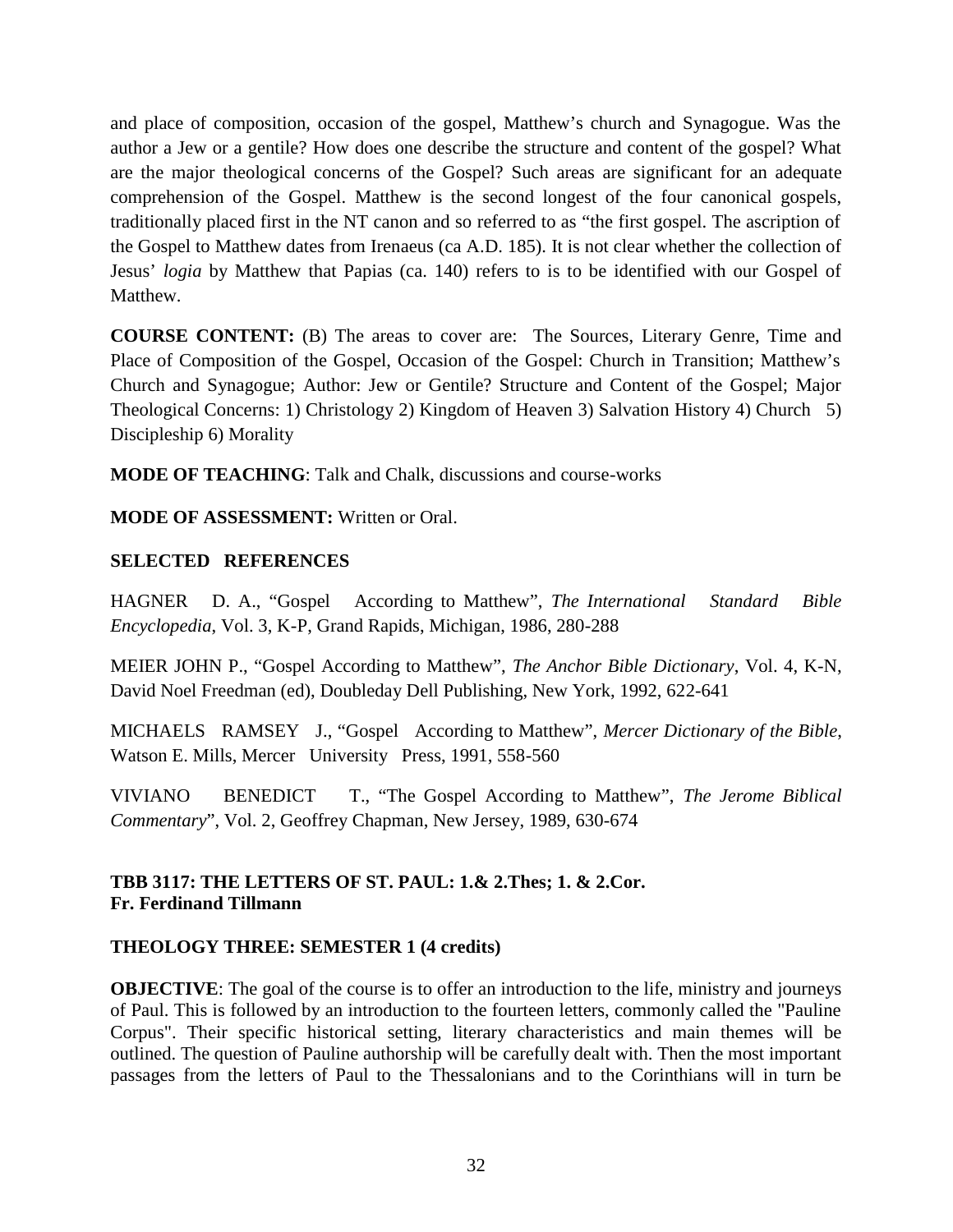selected and studied exegetically. The purpose is to familiarise the student with the main themes of Pauline Christology and theology.

**COURSE CONTENT**: An Introduction to the life, ministry and Journeys of Paul, an Introduction to the fourteen letters (Pauline Corpus), their specific characteristics and main themes (Romans, 1&2 Corinthians, Galatians, Philippians, Colossians, 1&2 Thessalonians, Ephesians, Colossians, Philemon, Titus, 1&2 Timothy). The question of Pauline authorship, Selected Passages from Thessalonians and Corinthians.

**MODE OF TEACHING**: Talk and Chalk, discussions and course-works

**MODE OF ASSESSMENT:** Written or Oral.

# **SELECTED REFERENCES**

BROMILEY GEOFFREY, W., et al...(Editors), *The International Standard Bible Encyclopaedia*, (6 Volumes), Michigan, Grand Rapids, 1986 BROWN RAYMOND, E., et al... (editors), *The Jerome Biblical Commentary*, London, Geoffrey Chapman, 1968 CONZELMANN, HANS.,*The First Letter to the Corinthians* Göttingen, 1981. GUNDRY ROBERT, H., *Commentary on the New Testament*, Verse –by-Verse Explanations with a Literal Translation, Massachusetts, Hendrickson Publishers, 2010. STAAB, KARL, *The Letters to the Thessalonians*, Regensburg, 1969.

# **TBB 3218: THE LETTERS OF ST. PAUL the Galatians and the Romans. The Captivity Letters and the Pastorals.**

**Fr. Ferdinand Tillmann THEOLOGY THREE: SEMESTER II (3 credits)**

**OBJECTIVE:** This course has the goal of continuing the programme of the Great Letters of Paul. It is to continue the elaboration of the Pauline letters. Now the attention is turned to the main passages in Galatians and Romans. By now, the Student is ready to conclude the year with a survey of the Captivity Letters and the Pastorals.

**COURSE CONTENT**: Galatians, Romans, Ephesians, Colossians, Philemon, 1&2 Timothy, Titus.

**MODE OF TEACHING**: Talk and Chalk, discussions and course-works

**MODE OF ASSESSMENT:** Written or Oral.

**SELECTED REFERENCES**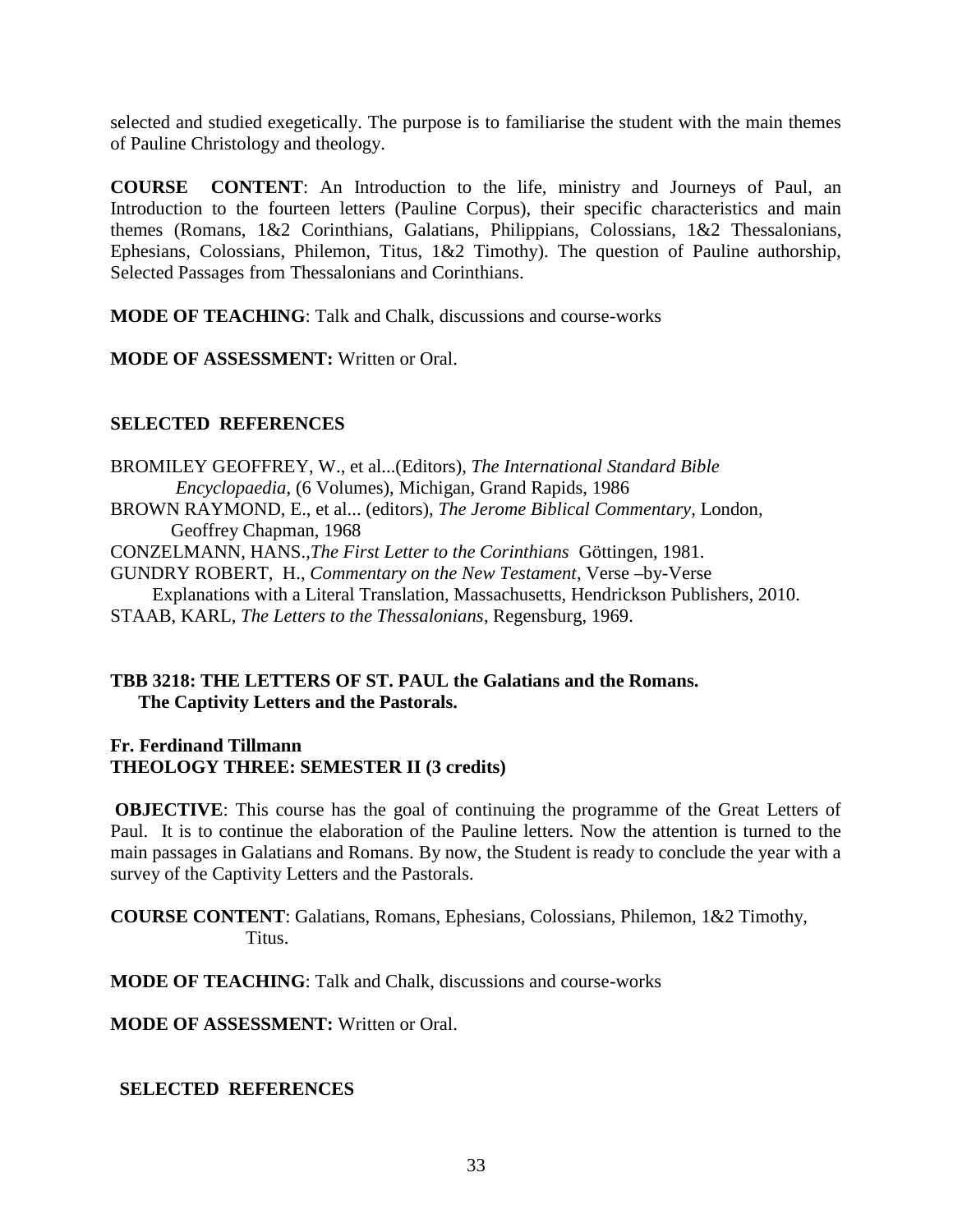BORSE, UDO, The *Letter to the Galatians*, Regensburg, 1984. BROWN, RAYMOND, *An Introduction to the New Testament*, New York, 1997. ROETZEL, C., *The Letters of Paul*, Louisville, 1991. ZELLER, DIETER, *The Letter to the Romans*, Regensburg, 1985.

# **TBB: 2216: NEW TESTAMENT (LUKE / ACTS) Fr. Vincent Ssekabira**

**OBJECTIVE:** The goal is to offer the students the Gospel of Luke as it falls into a neat pattern that moves from the Infancy Narrative, in which we are among the righteous of Israel in Jerusalem, through the ministry in Galilee, back to the Jerusalem Temple, and finally to Jesus' death and resurrection. The Gospel leaves us with the disciples in Jerusalem awaiting the coming of the Spirit. Acts will take the Gospel from Jerusalem out into the world. Jerusalem forms a symbolic centre to the gospel as much as the narrative takes place either in or on the way to the holy city. The major divisions in both the Gospel and Acts are clearly marked transitions in the unfolding of the plot of the story of Jesus.

**COURSE CONTENT:** Prologue (1:1-4); Infancy Narrative (1:5-2:52); Preparation for the Public Ministry (3:1-4:13); The Ministry in Galilee (4:14-9:50); The Journey to Jerusalem (9:51- 19:27); Teaching Ministry in Jerusalem (19:28-21:38); The passion Narrative (22:1-23:56); The Resurrection Narrative (24:1-53). The Gospel is immediately followed by Acts.

**ACTS:** Preparation for the Christian Mission (1:1 – 2:13); The Mission in Jerusalem (2:14 – 8:3); Mission in Judea and Samaria (8:4 – 9:43): The gospel begins to spread into areas around Jerusalem; Inauguration of the Gentile Mission  $(10:1 - 15:35)$ : These chapters set the stage for the mission of Paul by showing that the Gentile Mission began from Jerusalem itself. Paul's Mission to the end of the Earth (15:36 – 28:31): Paul now fulfills the mission that God gave him by carrying the gospel throughout the Roman Empire from Jerusalem to Rome itself.

**MODE OF TEACHING**: Talk and Chalk, discussions and course-works

**MODE OF ASSESSMENT:** Written or Oral.

# **SELECTED REFERENCES**

BROWN RAYMOND, E., *An Introduction to the New Testament*, Yale, University Press, 1997, 225-332.

HAENCHEN ERNST, *The Acts of the Apostles*, Oxford, Basil Blackwell, 1971.

JOHNSON TIMOTHY LUKE, "Book of Luke-Acts", in *The Anchor Bible Dictionary*, Volume 4, K-N, New York, Doubleday, 1992, 403-420.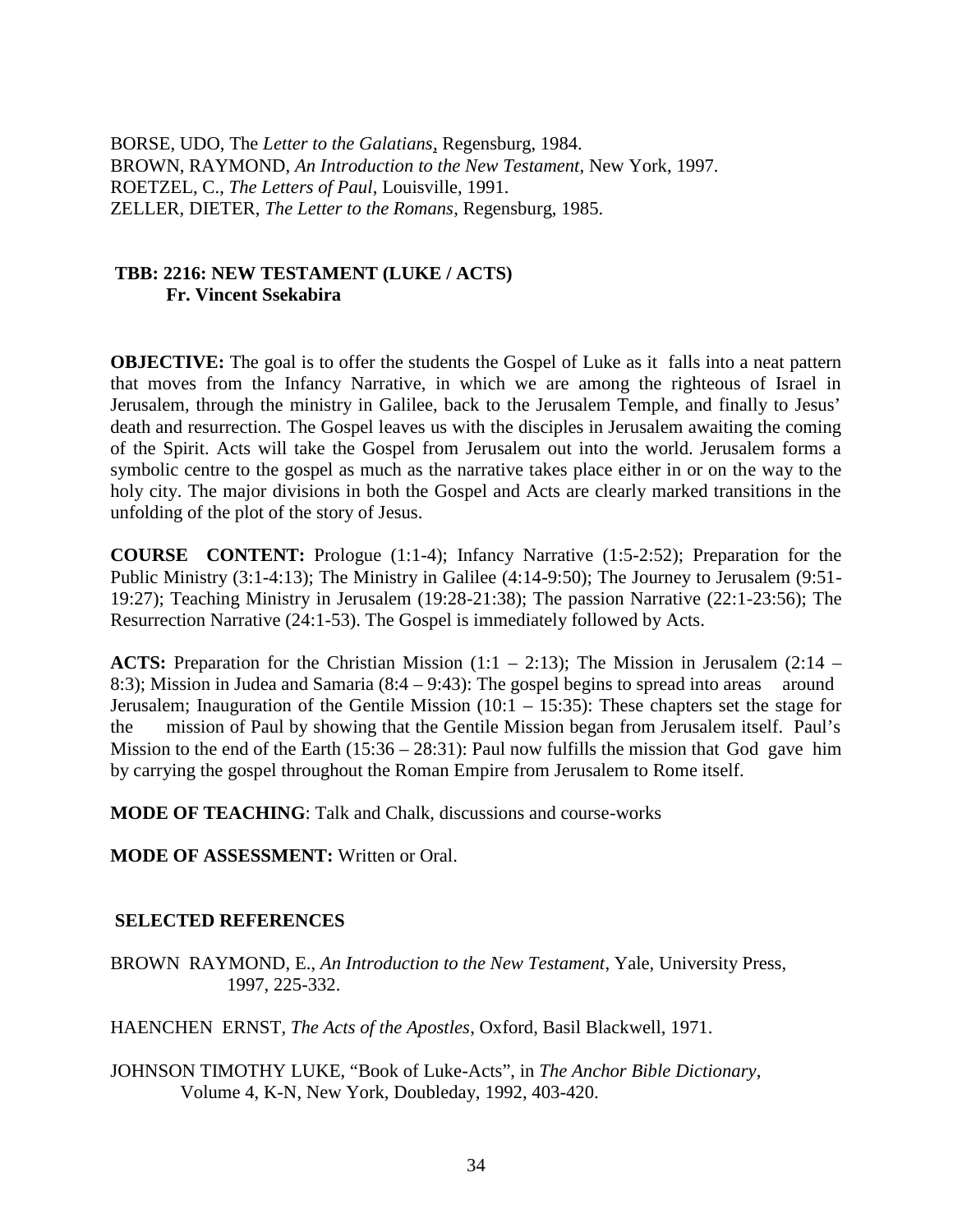METZGER BRUCE M., "Gospel of Luke", in *The Eerdmans B*ible Dictionary, Michigan, Grand Rapids, 1987, 666-668.

McKENZIE JOHN, L., "Acts of the Apostles", in *Dictionary of the Bible*, London, Geoffrey Chapman, 1966,pp. 9-12.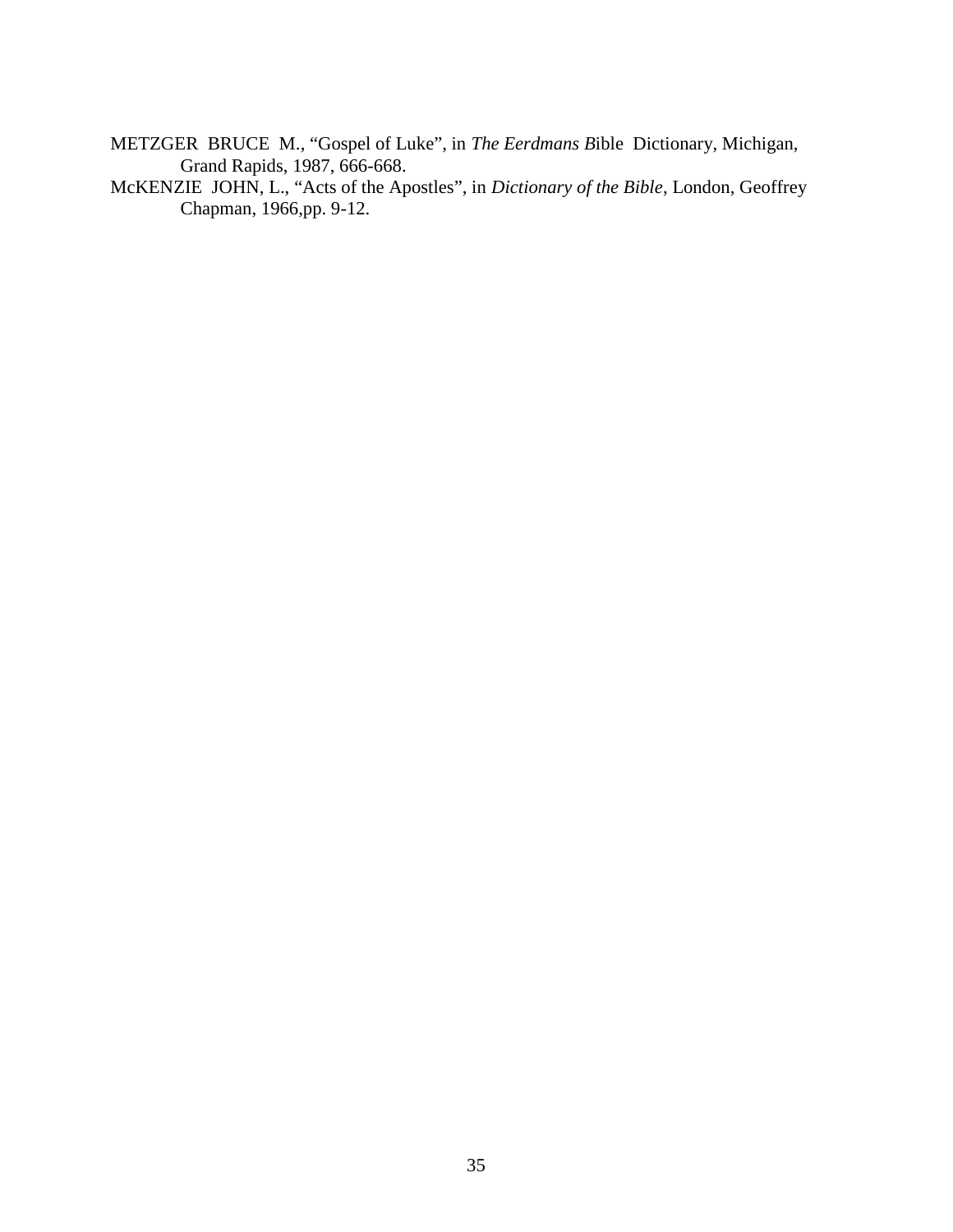# **DOGMATIC THEOLOGY (TDT: 2)**

# **TDT 1121**: **INTRODUCTION TO SYSTEMATIC THEOLOGY**

### **Lecturer: Fr. Ssenyondo Charles**

### **THEOLOGY 1: SEMESTER 1 (2 lectures)**

**OBJECTIVE:** To introduce the student into the study of Systematic Theology; and to theology in general.

**COURSE CONTENT:** the course will deal with Introduction to Theology: definition of theology, method, scope, division, relationship with other studies, practical ways to study and apply theology; explore the Theology of Christian Revelation, deal with Faith: the positive human response to revelation and conclude with Transmission of Christian Revelation: Scripture, tradition, magisterium, theologians and their theological weight

**METHODS:** Lectures, handouts, tests and written course-work.

**ASSESSMENT**: written and oral exams

## **TEXTBOOKS**

LATOURELLE, Rene. *Theology of Revelation.* 1966; SCHMAUS, Michael. *Dogma 1. God in Revelation.* 1968.

## **REFERENCE BOOKS**

CULLMANN, Oscar. *Christ and Time.* 1950; MACQUARRIE, John. *Principles of Christian Theology* 1977.

## **TDT 1222: PROTOLOGY & GRACE**

**Lecturer: Fr. Ferdinand Tillman**

## **THEOLOGY 1: SEMESTER II** (2 Credits)

**OBJECTIVE:** To open the student's mind to the Christian teaching on the beginnings of humankind, original sin, divine grace providence and human freedom in relation to salvation.

**COURSE CONTENT:** The will take the student through Protology, God the Creato, Old Testament doctrine of creation, Creation in the New Testament, Divine providence, governance, divine concourse, predestination and miracles, The Church Fathers on creation, The official teaching of the Church, Scientific evolution and the Christian doctrine on the origin of man, Original sin and grace in the context of creation, Grace, merit and justification, The Trinitarian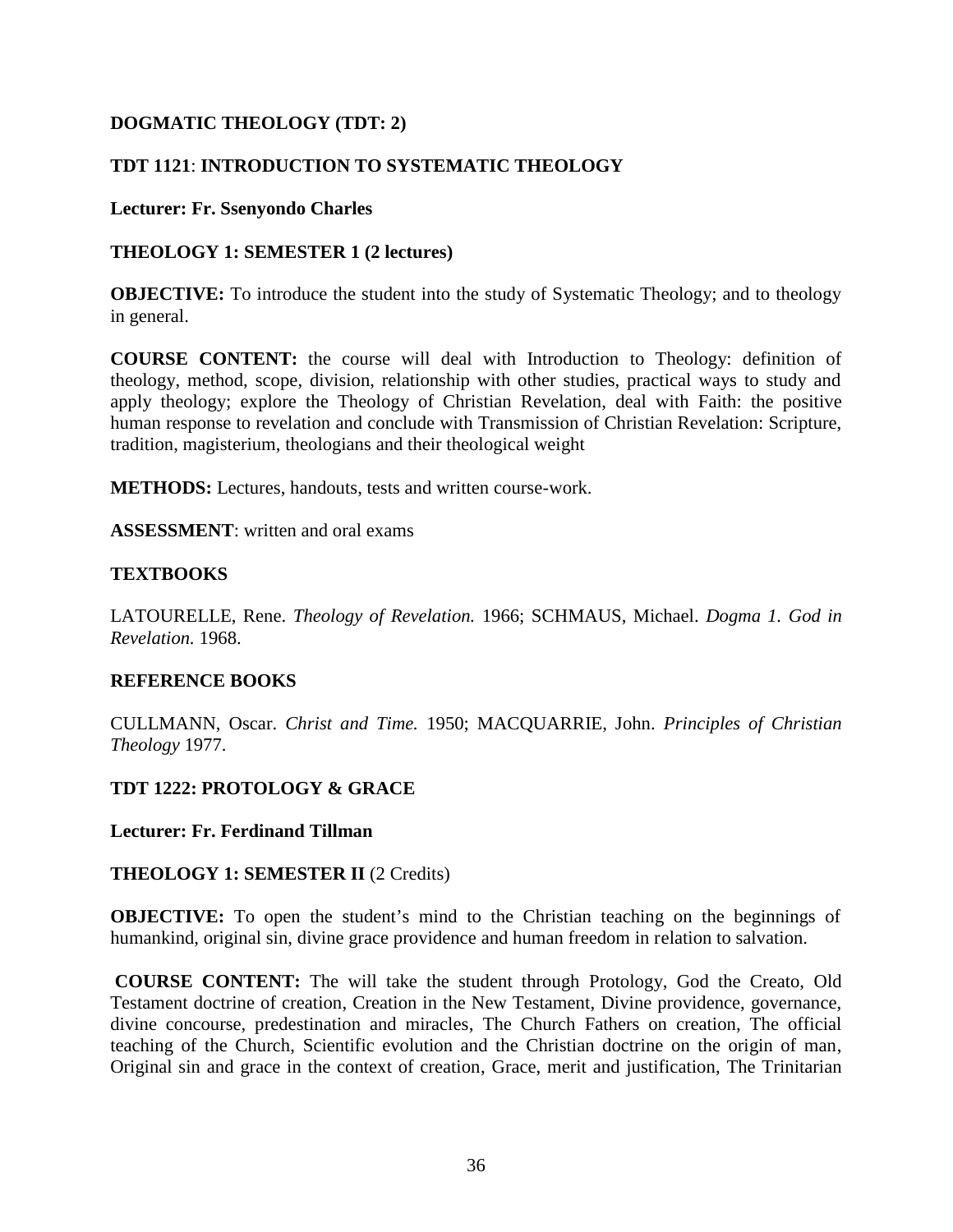self-communication in Christ to man and its effects, The Palegian-Augustinian debate and The reformers and the Council of Trent.

**TEACHING METHODS:** Lectures, handouts and written assignments

**ASSESSMENT:** Written and Oral Exams

### **TEXTBOOKS**

SCHMAUS, Michael. Dogma 2. *God and Creation.* 1968; Id., *Justification and the Last Things.* 1968*.*

# **TDT 2123 ECCLESSIOLOGY: THEOLOGY OF THE CHURCH**

### **Fr. Stephen Candia**

# **THEOLOGY ONE 2ND SEMESTER & THEOLOGY II 1ST SEMESTER ( 2 Credits)**

**OBJECTIVE:** The main aim of the course is to help the student understand the church as a mystery and sacrament of universal salvation and **as** a mystery of love and communion.

### **COURSE CONTENT**

This course seeks a deeper understanding of the Church as seen in the light of divine revelation received in faith. Following the genetic approach prescribed by the Second Vatican Council, the course examines the understanding of the Church found in Sacred Scripture, its unfolding in patristic period, further development in the later centuries. We shall then give a systematic study of the nature of the Church. Finally, we shall treat of Mary as the Mother and Model of the Church.

**METHOD:** lectures, handouts, course works discussions.

**ASSESSMENT:** written or oral

# **BIBLIOGRAPHY**

# **TEXT BOOK:**

Saldanha: *The Church Mystery of love and Communion*, Urbaniana Press, Rome 2014.

#### **OTHERS:**

Dulles Avery. *Models of the Church,* Gill and Macmillan Ltd, New York, 1976.

Flannery Austin, O.P. ed. *Vatican Council II: Conciliar and Post-Conciliar Documents.* Collegeville, Minn.; Liturgical Press, 1975.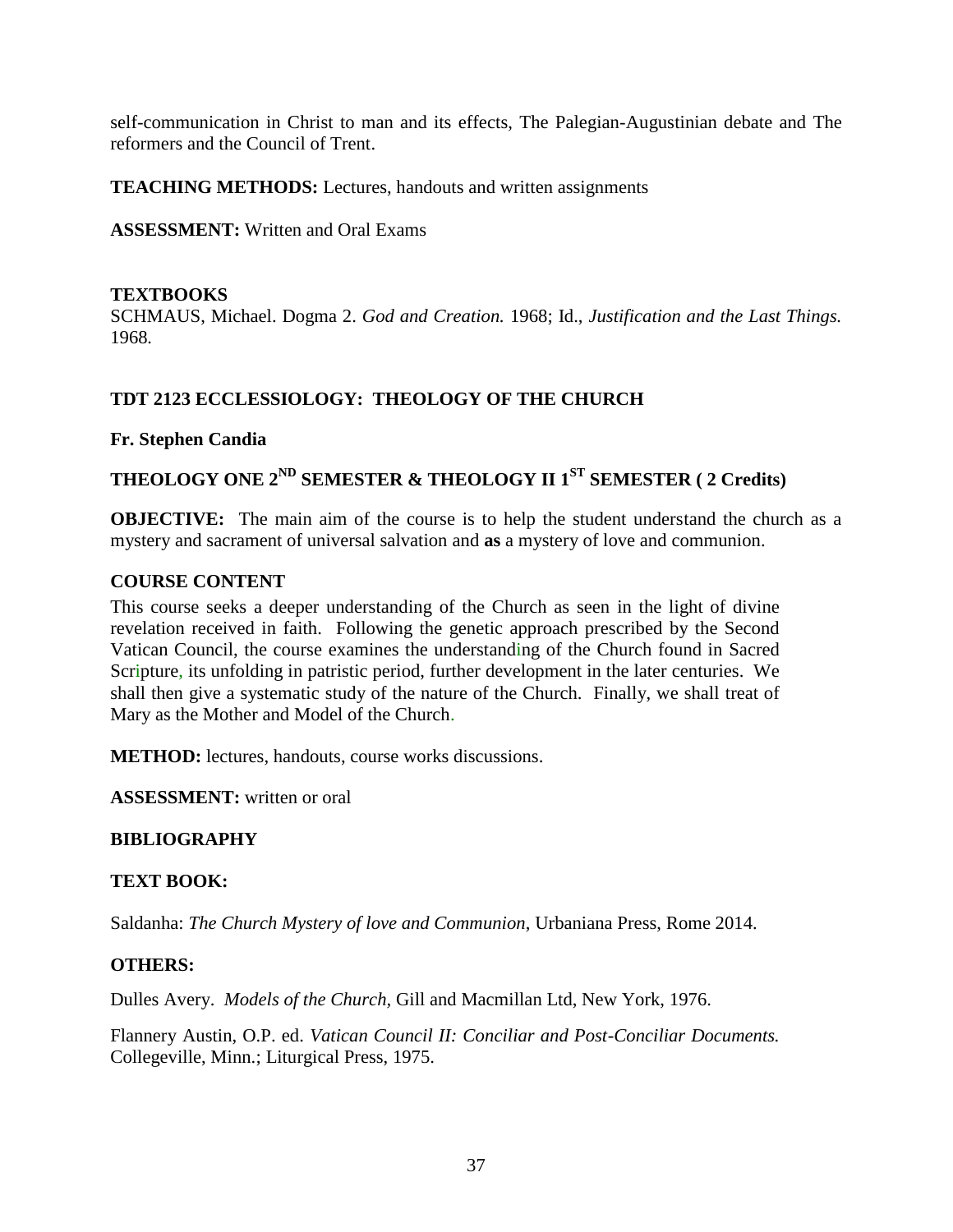Neuner J. and J. Dupuis. *The Christian Faith in the Doctrinal Documents of the Catholic Church*, rev. ed. Staten Island: Alba House, 1981.

Sullivan Francis. *The Church We Believe In, Paulist Press London 1988.*

# **SACRAMENTS I & II (TDT 2224 , TDT 3126, TDT 3228) Theology II, III**

**Fr. Stephen Candia**

### **THEOLOGY II & III (2 credits per week each).**

**OBJECTIVE:** The main aim is to help the student grasp the categories and respective contents of the mystery, sacrament and real signs and symbols in order to understand the sacramentality of salvation as given to us by God through Jesus Christ and the church

**COURSE CONTENT:** The course treats general introduction to sacraments and then deals with Sacraments in General and then looks at the single sacrament of Baptism and Confirmation. The course shall first set forth the biblical themes relating to the sacraments, then, after exploring the teachings of the early Fathers of the Church and significant moments in the later history of theology, then treats a deeper understanding of the sacraments and their meaning for the People of God today.

**METHOD:** Lectures, handouts, Course works, Discussions

**ASSESSMENT:** Written or Oral

# **BIBLIOGRAPHY:**

Mazzanti G., *I Sacramenti, Simboli e Teologia 1, Introduzione generale II, Eucharist Battesimo Cofnermazione III, ordine*, EDB, Bologna, 2005**.**

### **SACRAMENTS II & III (TDT 4137 &TDT 4231) Fr. Ssenyondo Charles**

#### **THEOLOGY IV ( 2 Credits per week each)**

**OBJECTIVE:** The main aim of the course is to ensure that students fully grasp the theology of the sacraments of Eucharist, Penance, Anointing of the Sick and Holy Orders and be able appreciate their practical and pastoral implications.

#### **COURSE CONTENT:**

This course will treat the Sacraments of Eucharist, Penance, Anointing of the Sick, and Holy Orders in their theological and pastoral dimensions looking focusing as well on the biblical foundation and the living tradition of the church.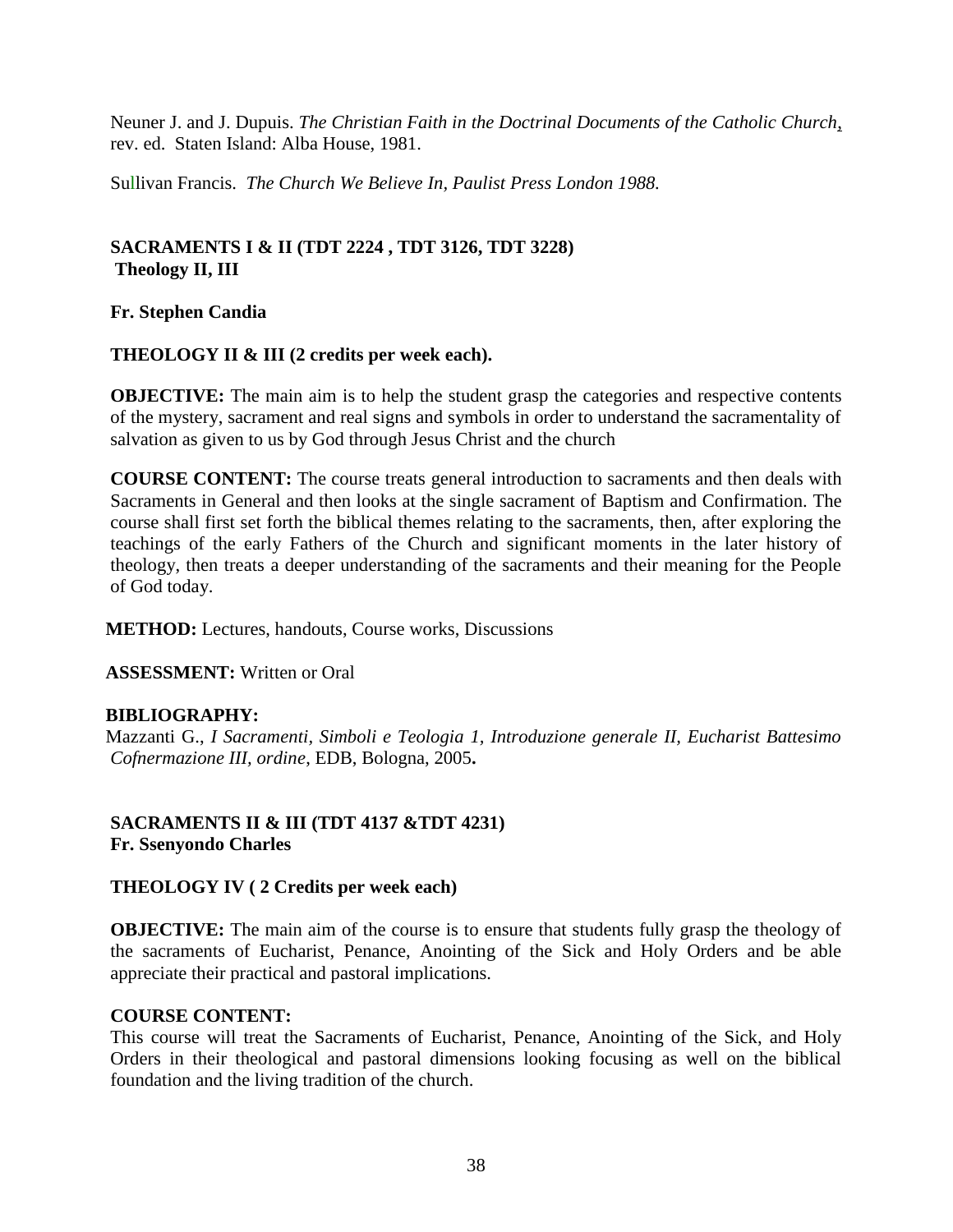**TEACHING METHODS:** Lectures, handouts and written assignments **ASSESMENT:** Written and Oral Exams.

### **BIBLIOGRAPHY**

- 1. Jean Galot, Theology *of the Priesthood***,** Ignatius Press, New York 2005.
- 2. John Ziegler. *Let Them Anoint the Sick.* Liturgical Press, New York 1990.

# **TDT 2224: DOGMA: ESCHATOLOGY**

### **Lecturer: Fr. Eciru Joseph**

# **THEOLOGY II: SEMESTER II ( 2** credits)

**OBJECTIVE:** To bring the student to a sufficient knowledge of the Christian teaching on the destiny of humanity and of the whole of creation.

**COURSE CONTENT:** The course will deal with General Eschatology: Secular and biblicalreligious; the kingdom of God and the Church; Parousia, general resurrection; final judgment; final fulfilment **and** Particular Eschatology: Death; intermediate state; particular judgment; purgatory; hell; heaven.

**TEACHING METHODS:** Lectures, handouts and written assignments

**ASSESSMENT:** Written and Oral Exams

# **TEXTBOOK**

SCHMAUS, Michael. *Dogma 6. Justification and the Last Things.* 1977.

# **TDT 3125: CHRISTOLOGY**

#### **Lecturer: Fr. Ssenyondo Charles**

#### **THEOLOGY III: SEMESTER 1** (2 credits)

- **OBJECTIVE:** To lead students to a deeper understanding of the Person and Nature of Jesus Christ through a scholarly approach, and to lead naturally to the course in Trinitology.
- **COURSE CONTENT:** The course will take the student through an Introduction: The title and study of Christology. Methods; trends, and approaches, The Historical Jesus in Biblical Research, The historicity of Jesus, Jesus and his ministry, The fate of Jesus: death and resurrection, The Mystery of Jesus in Christian Tradition, The New Testament starting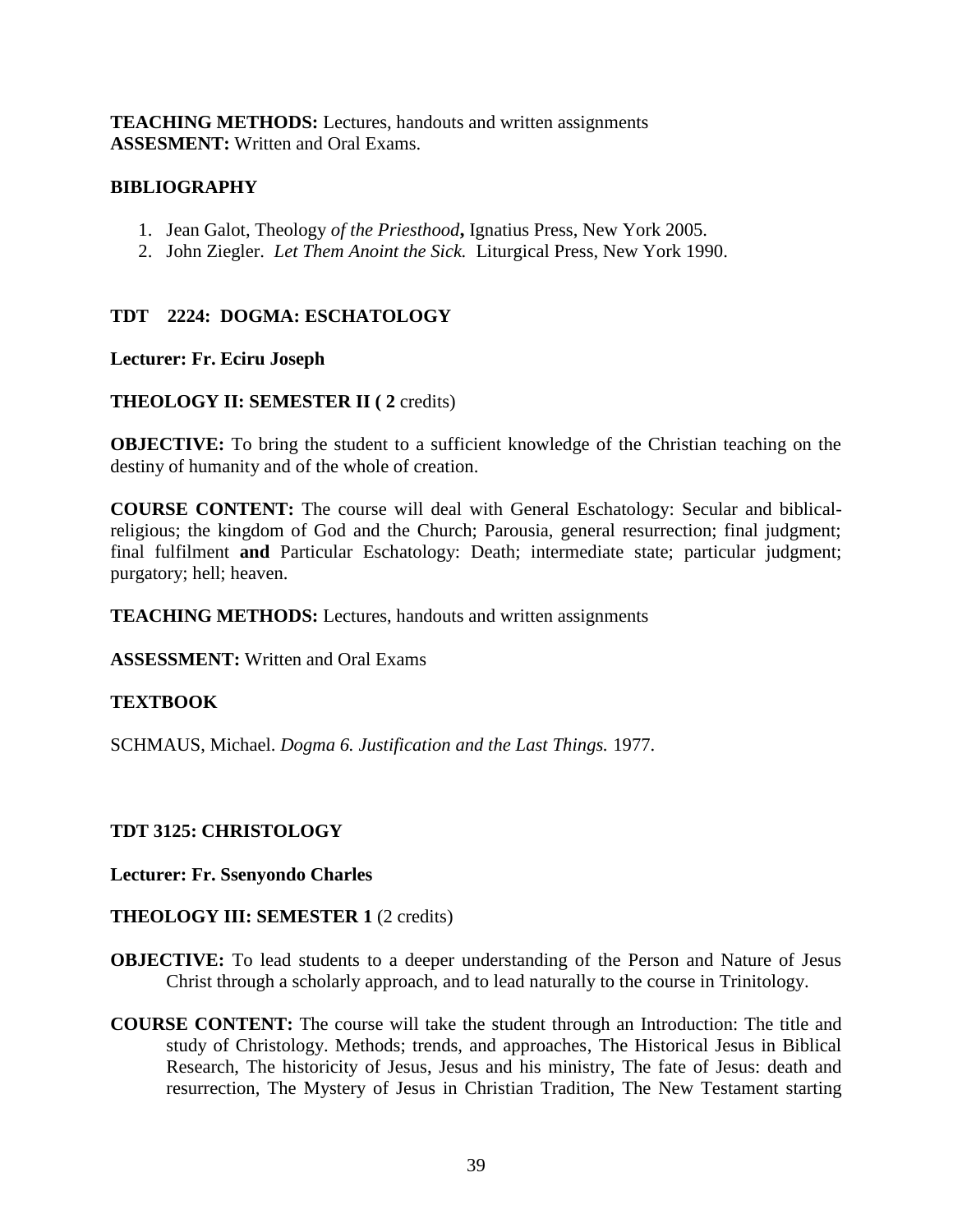points, The post-apostolic era and the rise of classical Christology, The Christology of the Fathers and the Christological debates before and leading to the Council of Chalcedon (451 and after), The Christology of the middle Ages and the Scholastic Period, Vatican II and modern trends in Christology, The permanent significance of the historical Jesus for Christology, The relationship between the Jesus of history and the Christ of faith and conclude with some pastoral implications and remarks.

**TEACHING METHODS:** Lectures, handouts and written assignments

**ASSESSMENT:** Written and Oral Exams

### **TEXTBOOKS**

Maurizio Gronchi, *Jesus Christ*, Urbaniana Press, Rome 2012. KASPER, Walter. *Jesus the Christ.* 1985.

### **REFERENCE BOOKS**

GRILLMEIR, Aloys. *Christ in the Christian Tradition, 2* vols. Mowsbrey, 1987; LANNE, Dermot A. *The Reality of Jesus. Veritas* Publications, 1986; MACQUARRIE, John. *Jesus Christ in the Modern Thought.* 1990.

### **TDT 3227: TRINITOLOGY**

#### **Lecturer: Fr. Stephen Candia**

#### **THEOLOGY III: SEMESTER II ( 2 Credits)**

- **OBJECTIVE:** To treat the theological development of the doctrine of the Trinity. The student will be guided through the process of deepening of faith, by way of a scholarly perception and conceptualization (hence deeper understanding) of the *mystery of Cod* who reveals himself as *triune* in and through the history of salvation.
- **COURSE CONTENT:** The Course will take the student through a General Introduction, Procedural methods of studying the mystery of the Trinity, The Trinity in revelation and Christian Tradition, Theological synthesis, Contemporary approaches and The Trinity in Christian life and liturgy
- **METHODS:** Lectures, handout and written assignments
- **ASSESSMENT:** Written and Oral Exams

# **TEXTBOOK**

GARGANO Guido Innocenzo, *Lessons in Trinitarian Theology*, Urbaniana Press, Roma 2014. SCHMAUS, Michael. *Dogma 3. God and his Christ.* 1971.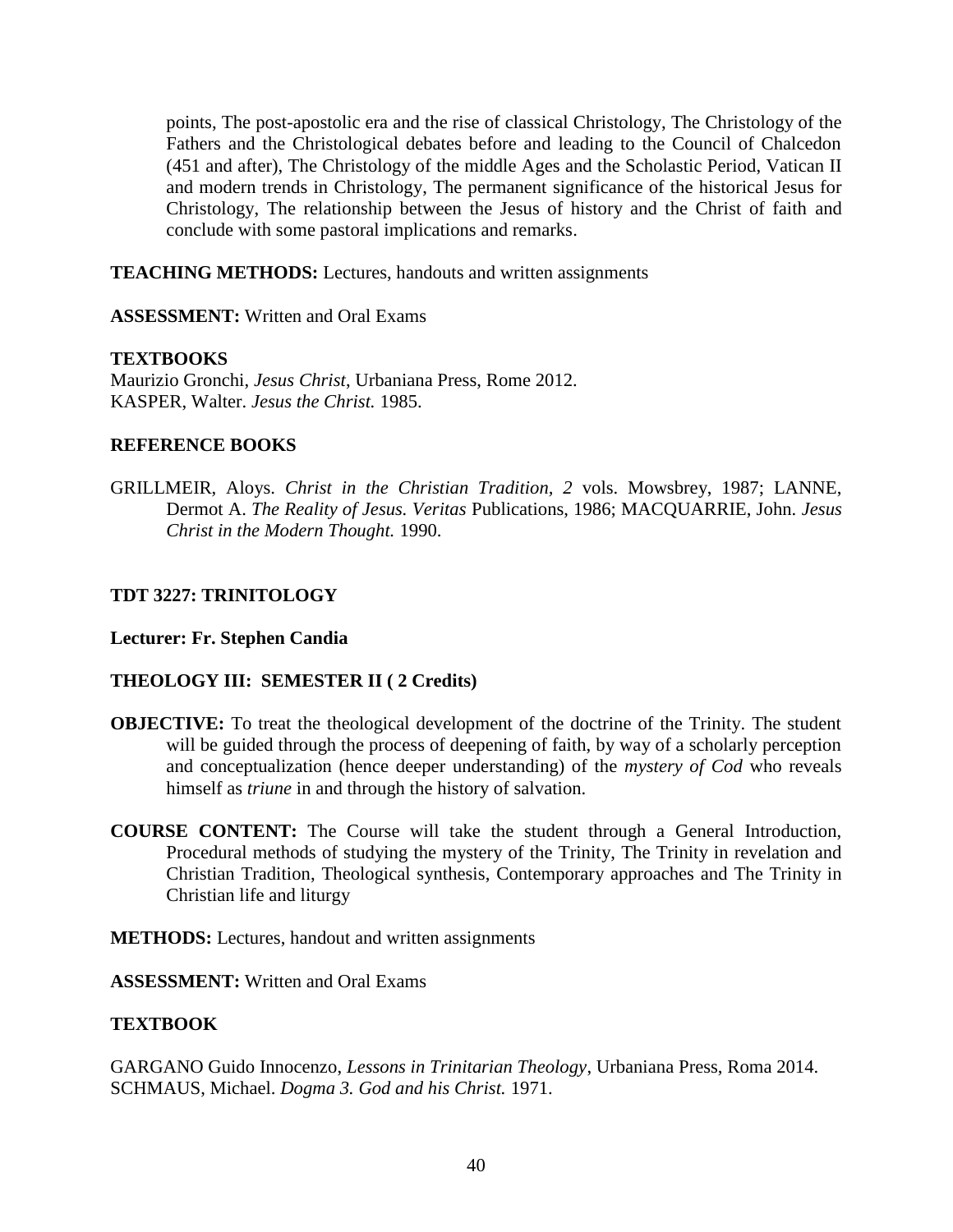#### **REFERENCE BOOKS**

FORTMAN, E. J. *The Triune God.* 1972; KELLY, J. *Early Christian Doctrines.* 1971; MORTMANN, J. *History and the Triune God.* 1991

# **TDT 3127: AFRICAN THEOLOGY (2 credits)**

# **Fr. Ssettuuma Benedict THEOLOGY III**

**OBJECTIVE:** The main aim of the course is to make the students appreciate and grasp the fact that the African Christians may and must have an African Christianity (Cf. Pope VI's homily on 31 July 1969 at Kampala, Uganda to SECAM, no. 2), a Christianity that is totally embedded in the true, authentic and orthodox teaching of the church that is One, Holy, Catholic, Apostolic and Missionary but at the same time truly imbedded in the culture and context of the African church as she responds to divine revelation.

**COURSE CONTENT:** The course will treat the definitions of the vital terms in the course life African theology and then explore the birth and development of African theology, elucidate the trends in African theology, expound on the sources, approaches and forms of African theology and then deal with the future of African Theology.

**METHOD**: Lectures, course works, discussions.

**MODE OF ASSESSMENT:** Written or Oral exams.

# **BIBLIOGRAPHY**

*APPIA K. - KUBI- S. TORRES (eds), African Theology en Route, Orbis Books, Maryknoll, New York 1978,*

BUJO B., *African Theology in its Social Context*, Orbis Books, Maryknoll, New York 199. NYAMITI C., «A Critical Assessment on Some Key Issues in Today's African Theology», in *African Christian Studies* 5, 1 (1989), 5-18.

OBORJI A. F., *Trends in African Theology since Vatican II*, Leberit, Rome 1998.

PARRAT J., *Reinventing Christianity: African Theology Today*, William B. Eerdmans Publishing Company, New Jersey 1995.

WALIGGO J.M., «The Development of African Theologies » (Paper Presented at the Third St. Peter's Theological Week at St. Peter's Regional Seminary, Pedu, Cape Cost, Ghana, 25<sup>th</sup>-30<sup>th</sup> March 2001), 1-15.

Wasswa Peter Mpagi, *African Theology in its Contemporary Context*, Marianum Press, Kisubi 2002.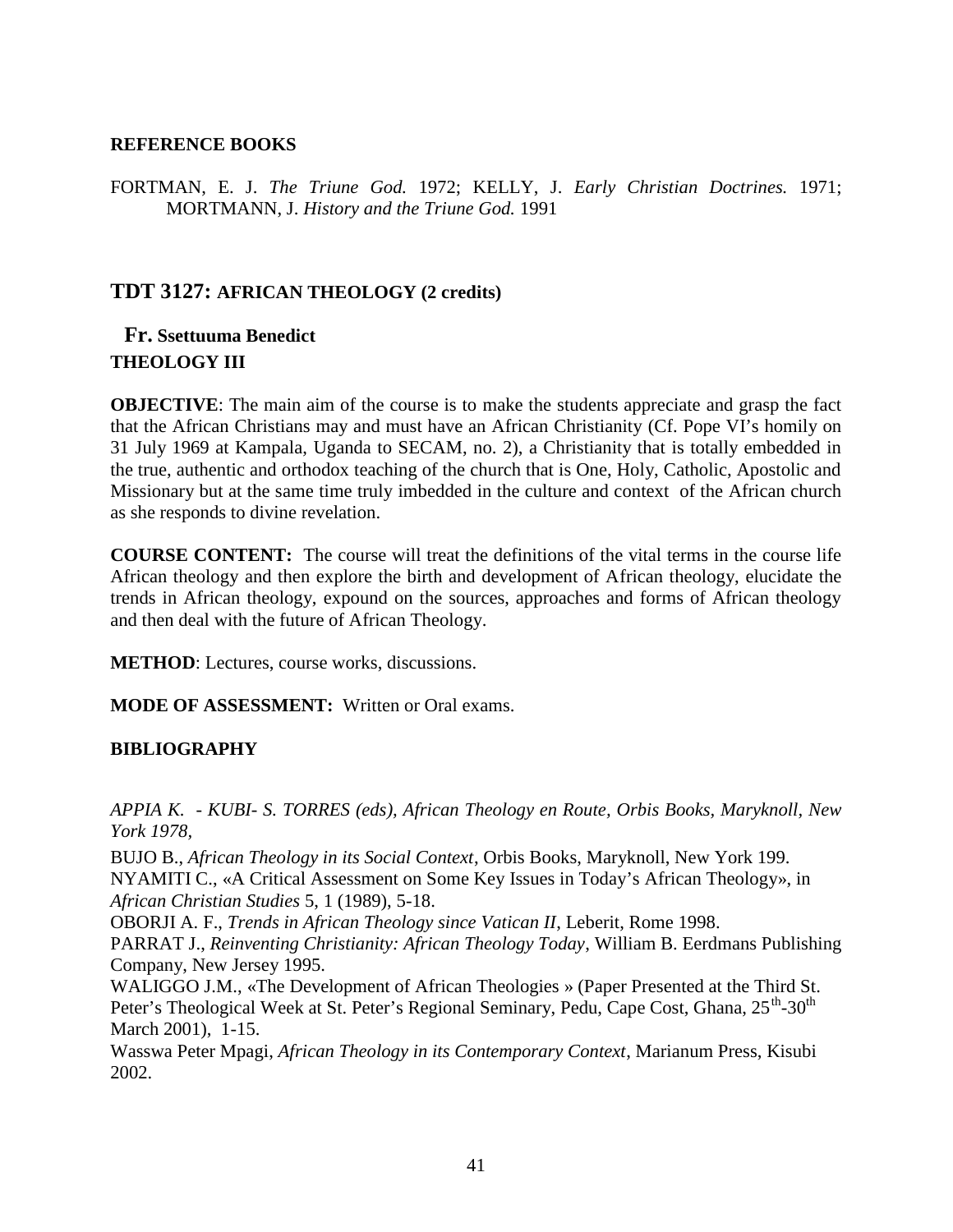### **OBLIGATORY READING**:

Pual VI, *Africae Terrarum*, Message to the People of Africa, 29 October 1967: AAS 69 (1967) 1073-1102.

# **TDT 4129: MARIOLOGY AND JOSEPHUOLOGY (2 credits)**

# **Fr. Ssenyondo Charles THEOLOGY IV: SEMESTER I (2 Credits).**

**OBJECTIVE:** The main aim of the course is present to the students the systematic doctrine on The Blessed Virgin Mary and on St. Joseph and help them appreciate the role of these great saints in the history of salvation and in the life of the church and Christian life.

**COURSE CONTENT:** The Course will give a general introduction, then treat person of Mary in the Church, her role in the history of salvation, Marian Doctrines and the Marian devotion. It will also treat the person of St. Joseph in the Church, his role in the history of Salvation and devotions to St. Joseph.

**METHOD**: Lectures, course works, discussions.

**MODE OF ASSESSMENT:** Written or Oral exams.

**BIBLIOGRAPHY Dispense of the lecturer with bibliography.**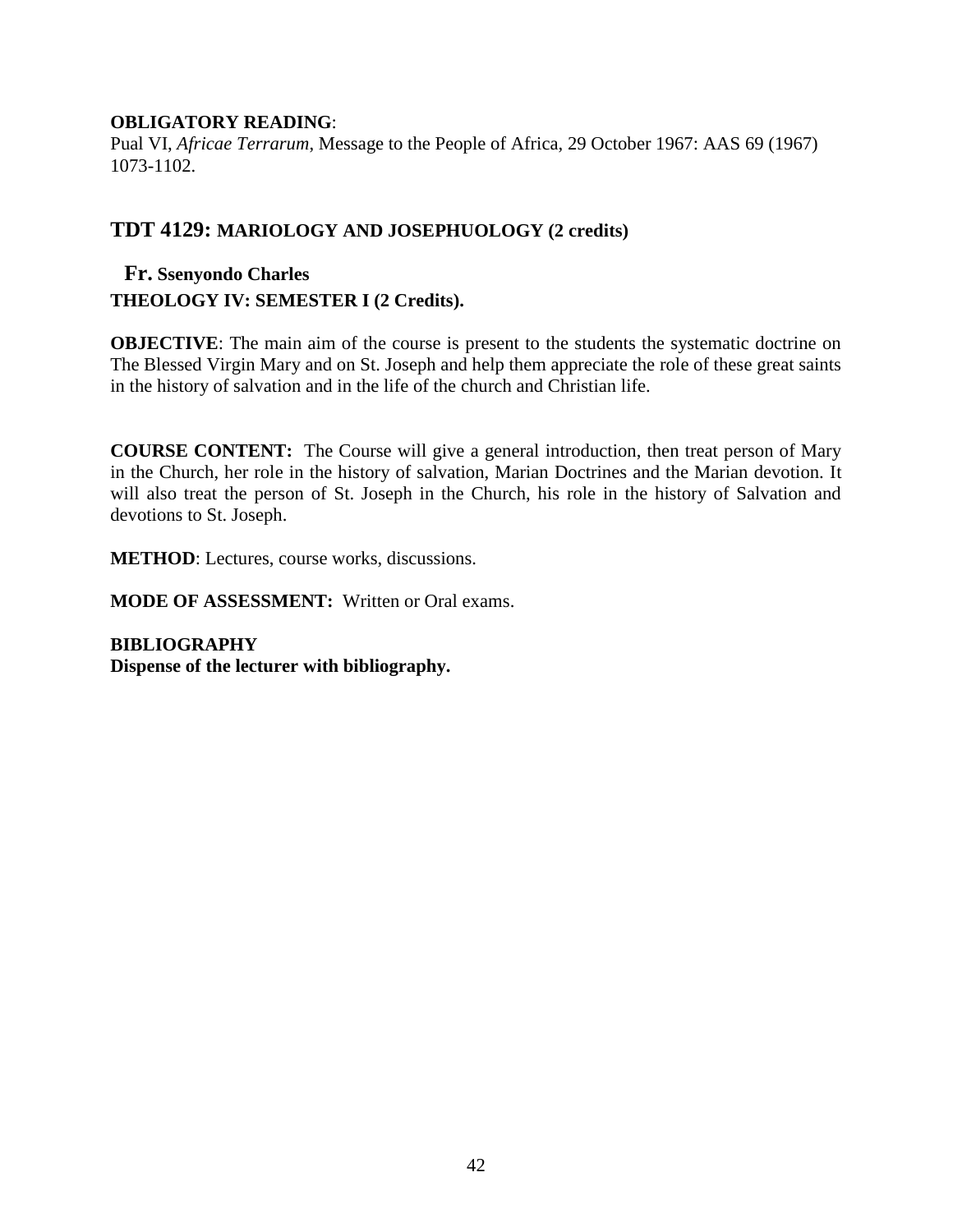# **CANON LAW (TJC: 3)**

# **TJC 1131: CANON LAW: GENERAL INTRODUCTION TO THE STUDY OF THE 1983 CODE OF CANON LAW**

#### **Fr. Emmanuel Odaga**

### **THEOLOGY ONE - SEMESTER I (2 credits).**

#### **OBJECTIVE**

The objective of this course is to expose the first time students of Canon Law to the general concepts and philosophies of law, concept of Canon Law, and the general understanding of the Codes of Canon Law in the Catholic Church. All these are studied within the perspectives of the Church's various doctrines inspired mainly by the ecclesiologies of the Council of Trent and Vatican Council II.

**COURSE CONTENT:** The course will begin with a general introduction and then proceed to treat law in general, then explore Canon Law in Particular and end with a General Conclusion.

**METHOD:** Lectures, hand-outs, workshops and seminars

**ASSESSMENT**: Written and oral.

#### **BIBLIOGRAPHY**

#### **Text book**

Luigi Sabbarese, *Canon Law, An Overview*, Urbaniana Press, Rome 2017

#### **Others**

CORECCO, E., *Canon Law and Communio. Writings on the Constitutional Law of the Church*, Libreria Editrice Vaticana, Citta Del Vaticano, 1999.

Dispense of the Lecturer.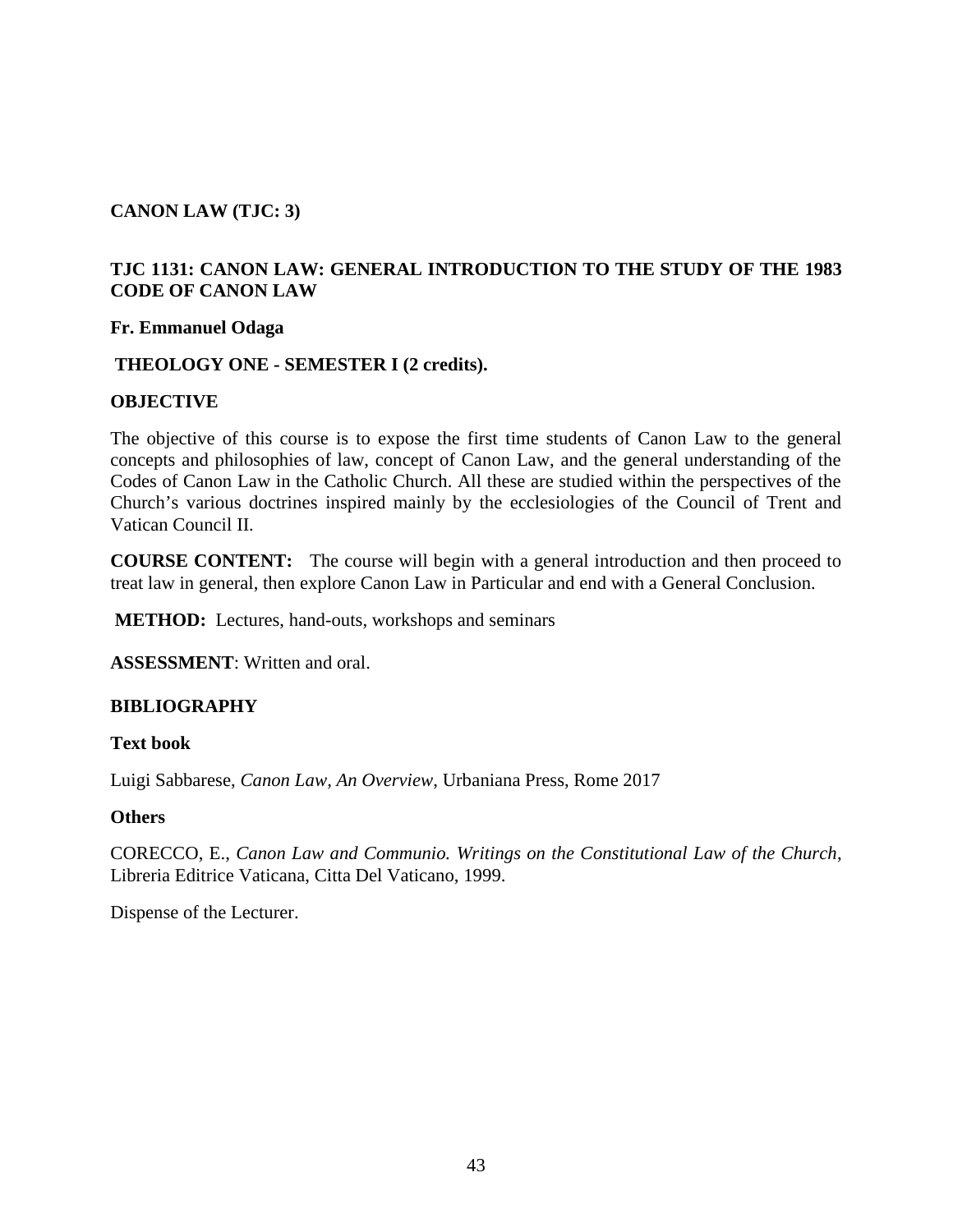### **TJC 1232: CANON LAW: GENERAL NORMS**

### **Fr. Emmanuel OdagaTHEOLOGY ONE - SEMESTER II** (2 Credits)

### **OBJECTIVE**

The objective of this course is to teach students certain basic principles and characteristics of ecclesiastical laws. It aims at helping students to understand how ecclesiastical laws are interpreted, and the possibility of dispensation from the law.

**COURSE CONTENT:** The course will deal with a general introduction then handle introductory norms ( cc. 1-6), treat the General Characteristics of Ecclesiastical Laws ( cc. 7-15), explore dispensation from ecclesiastical law (cc. 85-93), elucidate on the interpretation of Ecclesiastical Law ( cc. 16-18), expound on *Lacuna Legis* and the Canonization of Civil law and end with a General Conclusion**.**

**METHOD:** Lectures, hand-outs, workshops and seminars

**ASSESSMENT**: Written and oral.

#### **BIBLIOGRAPHY**

#### **Text book**

Luigi Sabbarese, *Canon Law, An Overview*, Urbaniana Press, Rome 2017

Pinto P.V., (a Cura di), *Commento al Codice di Diritto Canonico*, Urbaniana Press, Roma 1985.

### **Others**

CAPARROS, E., THERIAULT, & THORN, J. (eds.), *Code of Canon Law Annotated*, Wilson & Lafleur Limitee, Montreal, 1993.

CORECCO, E., *Canon Law and Communio. Writings on the Constitutional Law of the Church*, Libreria Editrice Vaticana, Citta Del Vaticano, 1999.

CORIDEN, A.J., GREEN, T.J., & HEINTSCHEL, D.E. (eds.), *The Code of Canon Law. A Text and Commentary*, Paulist Press, New York, 1985.

#### **Lecture Notes.**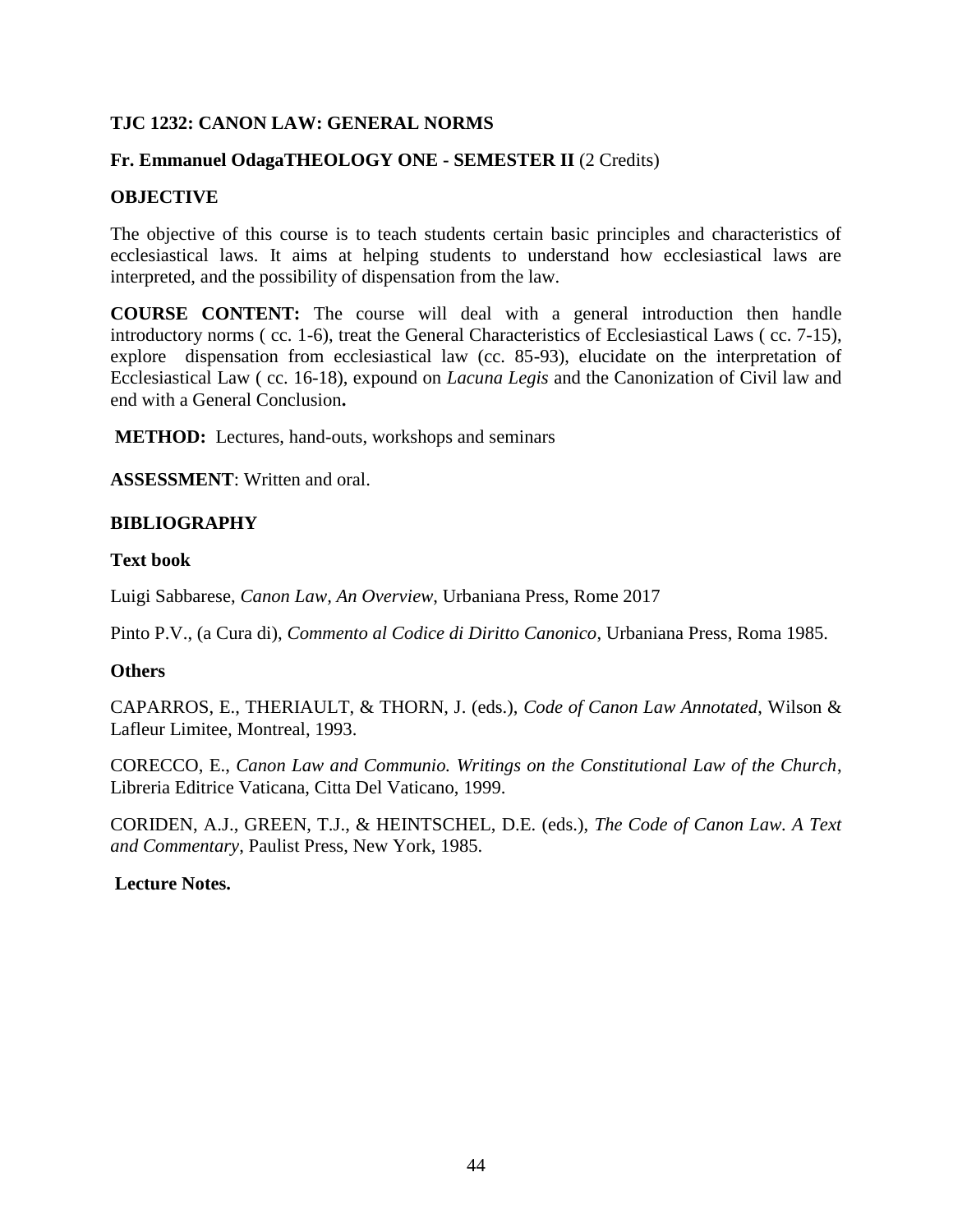### **TJC 2133: CANON LAW: THE PEOPLE OF GOD I**

### **Fr. Emmanuel Odaga**

# **THEOLOGY TWO - SEMESTER I**

**OBJECTIVE:** The objective of this study is to enable students to have a clear understanding of the Church as the People of God, both in its theological and legal aspects. The study will be based on the ecclesiologies of the Council of Trent and the Vatican Council II. Students will be enabled to understand and appreciate the Church's hierarchy within the broader perspectives of the entire People of God. The course will dwell elaborately on the double-fold character of the Church: the spiritual and the human/social characters. The study will be guided by certain canonical and conciliar principles.

**COURSE CONTENT:** The will give a general introduction and then proceed to treat the Notion of the People of God (The Tridentine Ecclesiology and the 1917 Code and Vatican II Ecclesiology and the 1983 Code), then explore the Double-fold Nature/ character of the people of God (The Spiritual Nature/Character of the *People of God,* The Human/Social Nature/Character of the *People of God,* The Principles of Communion and Genuine Equality of Christ's Faithful). The course then will handle the associations of Christ's faithful and end with a General **Conclusion** 

**METHOD:** Lectures, hand-outs, workshops and seminars

**ASSESSMENT**: Written and oral.

# **BIBLIOGRAPHY**

# **Text book**

Luigi Sabbarese, *Canon Law, An Overview*, Urbaniana Press, Rome 2017

Pinto P.V., (a Cura di), *Commento al Codice di Diritto Canonico*, Urbaniana Press, Roma 1985.

# **Others**

CORECCO, E., *Canon Law and Communio. Writings on the Constitutional Law of the Church*, Libreria Editrice Vaticana, Citta Del Vaticano, 1999.

GUTIERREZ, J.L., *Associations of Christ's Faithful*, in CAPARROS, E., Ibid., p. 245.

HERVADA, J., *Christ's Faithful*, in CAPARROS, E., THERIAULT, & THORN, J., *Code of Canon Law Annotated,* Wilson & Lafleur Limitee, Montreal, 1993, pp. 185.

KNEAL, E., *Associations of the Christian Faithful*, in CORIDEN, A.J., Ibid., p. 243.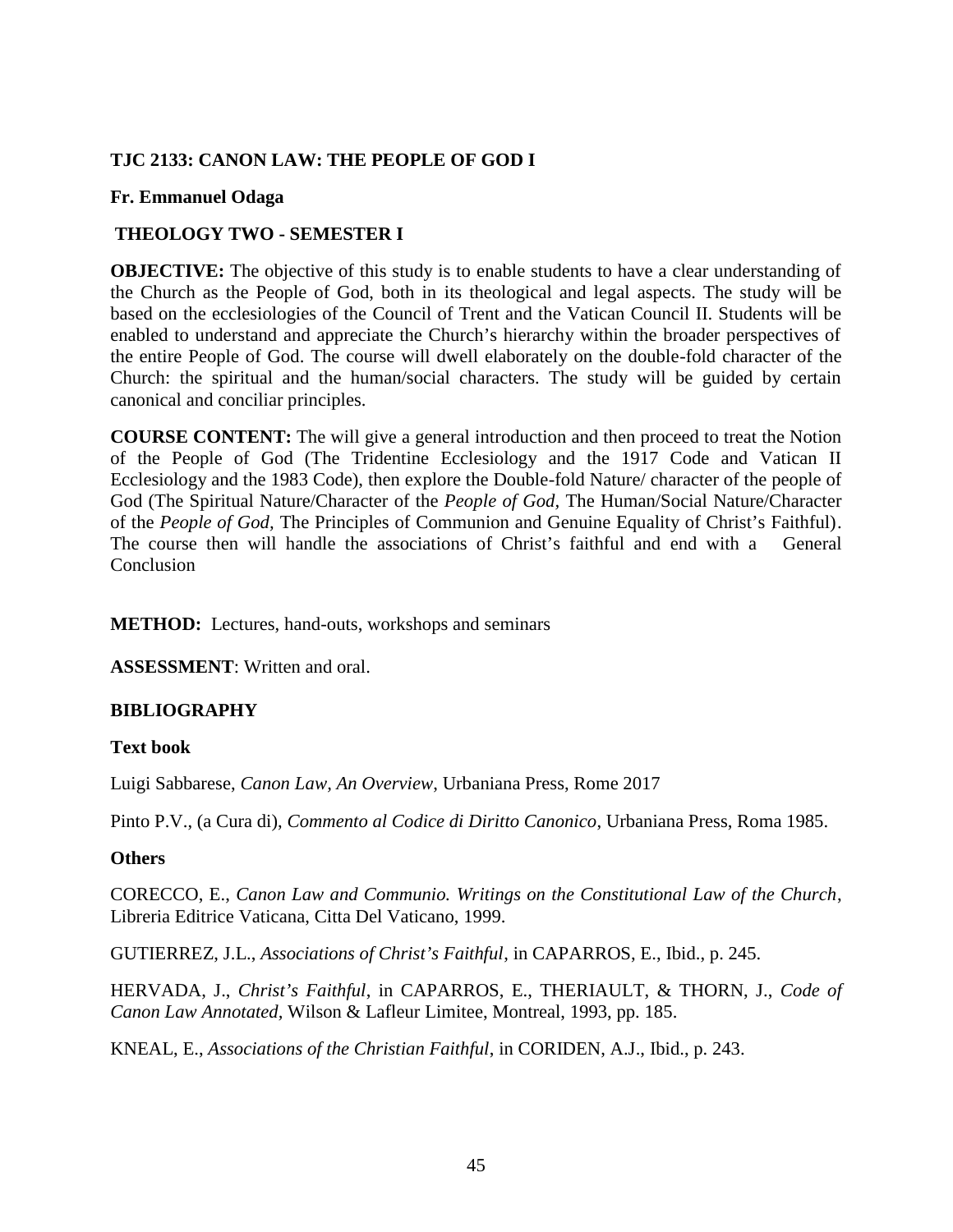PROVOST, J.H., *Introduction to Canons 204-329*, in CORIDEN, A.J., GREEN, T.J., & HEINTSCHEL, D.E. (eds.), *The Code of Canon Law. A Text and Commentary*, Paulist Press, New York, 1985, pp. 117-119.

# **TJC 2234: CANON LAW: THE PEOPLE OF GOD II**

# **Fr. Emmanuel Odaga**

# **THEOLOGY TWO - SEMESTER I**

**OBJECTIVE:** Main objective is to help the student understand and appreciate the constitutive elements of the church and know the rights and obligations of the Christian Faithful.

**COURSE CONTENT:** The course will offer an elaborate study of the constitutive elements of the Church, clerics and laity, and consecration through the profession of the evangelical counsels. It will also offer a detailed study of the rights and obligations of Christ's faithful in general and of specific states of Christ's faithful. The study will be guided by certain canonical and conciliar principles*.* The Course will give a general introduction then treat the constitutive elements of the People of God in the light of Canon 207. It will then explore the rights and obligations of Christ's Faithful in General, tackle the specific states of Christ's faithful and their specific rights and obligations focus on the Lay Faithful, the Clerics, Institutes of Consecrated Life and Societies of Apostolic Life and The Principles of Unity and Co-responsibility and end with a General Conclusion.

**METHOD:** Lectures, hand-outs, workshops and seminars

**ASSESSMENT**: Written and oral.

# **BIBLIOGRAPHY**

# **Text book**

Luigi Sabbarese, *Canon Law, An Overview*, Urbaniana Press, Rome 2017

Pinto P.V., (a Cura di), *Commento al Codice di Diritto Canonico*, Urbaniana Press, Roma 1985.

# **Others**

ELEKWACHI, M.I., *An Exegetical Study of Canons 204-207 in the Light of Canon 129* (Published Doctoral Thesis), Pontificia Universitas Urbaniana, Romae, 1988.

GOLDEN, P.L., *Sacred Ministers or Clerics*, in CORRIDEN, A.J., et. al., op. cit., pp. 178ff.

HERVADA, J., *Christ's Faithful*, in CAPARROS, E., THERIAULT, & THORN, J., *Code of Canon Law Annotated,* Wilson & Lafleur Limitee, Montreal, 1993, pp. 185ff.

HOLLAND, S.L., *Institutes of Consecrated Life and Societies of Apostolic Life*, in CORRIDEN, A.J., et. al., op. cit., pp. 453ff.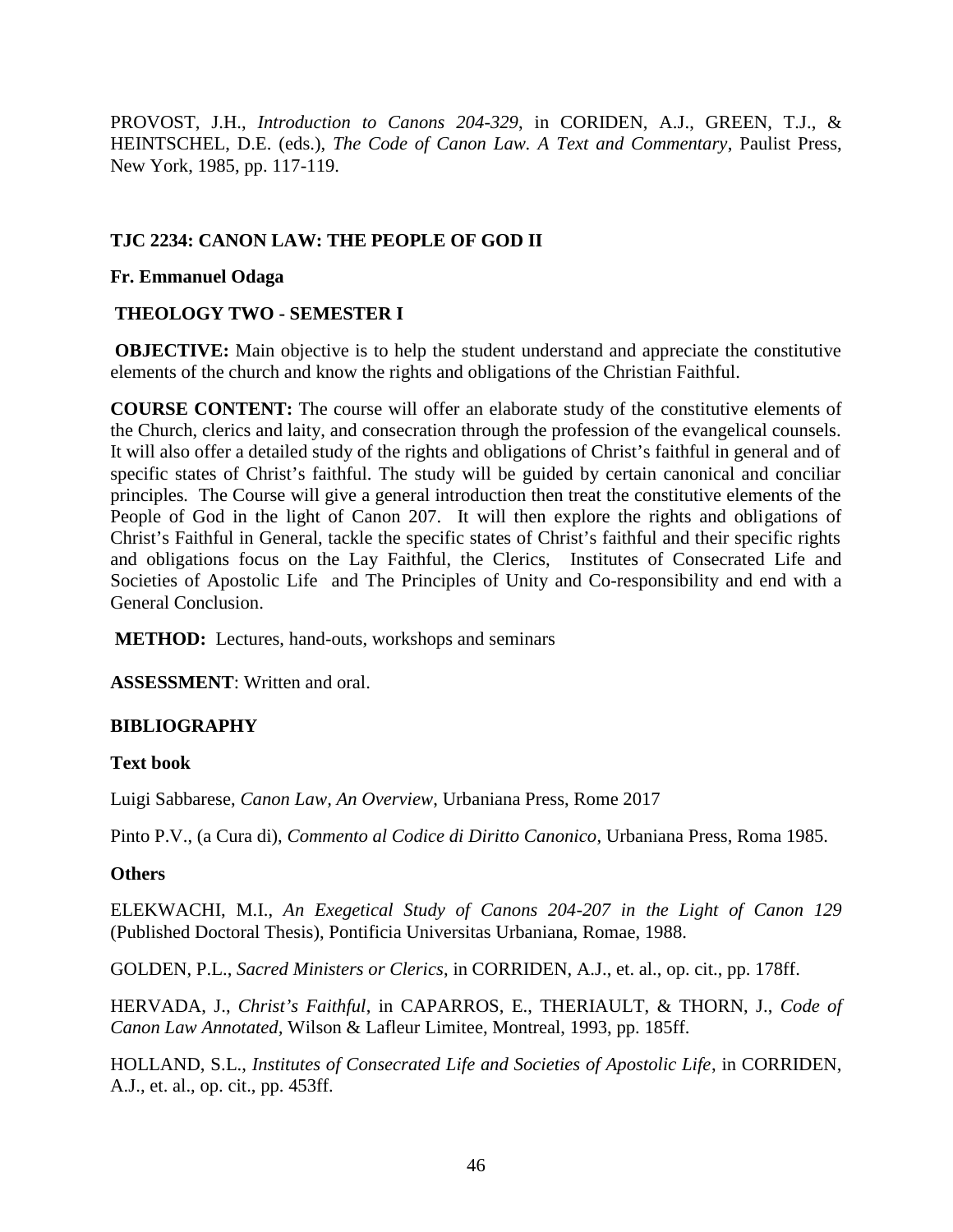PFNAUSCH, E.G. (ed.), *Code, Community, Ministry. Selected Studies for the Parish Minister Introducing the Code of Canon Law*, Canon Law Society of America, Washington, D.C., 1992.

PROVOST, J.H., *The Christian Faithful*, in CORIDEN, A.J., GREEN, T.J., & HEINTSCHEL, D.E. (eds.), *The Code of Canon Law. A Text and Commentary*, Paulist Press, New York, 1985, pp. 119ff.

RINCON, T., *Institutes of Consecrated Life and Societies of Apostolic Life*, in CAPARROS, E., op. cit., pp. 203ff; 409ff.

### **TJC 3135: CANON LAW: HIERARCHY AND STRUCTURES IN GENERAL**

### **Fr. Emmanuel Odaga**

### **THEOLOGY THREE – Semester I** (2 credits)

**OBJECTIVES:** The objective of this course is to enable students to understand and appreciate the state and nature of the Church's hierarchy and structures in general, the Petrine Office, the Episcopal College, and other aspects of the Church's hierarchy and structures.

**COURSE CONTENT:** The course will take a quick glance at the notion of the Particular Church in general and the structural organization of the Particular Church in general. The study will be guided by certain canonical and conciliar principles. It will also deal with the Supreme Authority in the Church focusing on the authority in the church and related issues, the Roman Pontiff and Petrine Office, The Episcopal College, The Episcopal Synod, The Cardinals of the Roman Catholic Church, The Roman Curia and Papal Legates. It will then explore the structural organization of the particular church looking at the canonical notion of the particular church, the theological synopsis of the particular church and the structural organization (Vicariates , Vicariate Forane (Deanery), Parish Community , Quasi-Parish Community , Outstations , Basic/Small Christian Community, Christian/Catholic Family), the look at the Functional structures of the particular church, the specific diocesan consultative bodies, Offices and Ministries in the Parish Community and then treat the groupings of the particular churches, handle the principles of collegiality, subsidiarity and pastoral service and end with a general conclusion.

**METHOD:** Lectures, hand-outs, workshops and seminars

**ASSESSMENT**: Written and oral.

#### **BIBLIOGRAPHY**

#### **Text book**

Luigi Sabbarese, *Canon Law, An Overview*, Urbaniana Press, Rome 2017

Pinto P.V., (a Cura di), *Commento al Codice di Diritto Canonico*, Urbaniana Press, Roma 1985.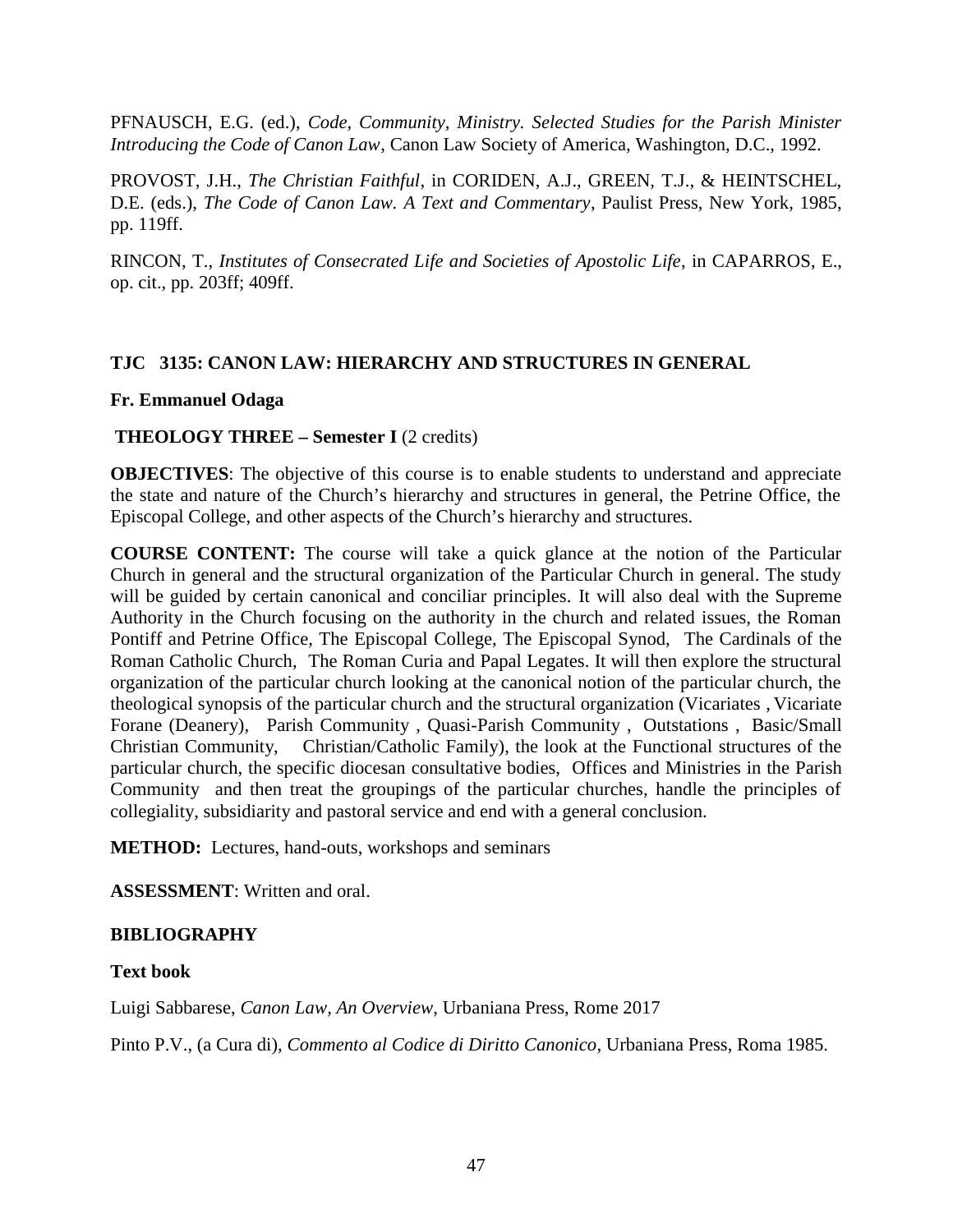### **Others**

GUTIERREZ, J.L., *The Hierarchical Constitution of the Church*, in CAPARROS, E., THERIAULT, & THORN, J. (eds.), *Code of Canon Law Annotated,* Wilson & Lafleur Limitee, Montreal, 1993, pp. 263 ff.

HITE, J., WARD, D.J, *Readings, Cases, Materials in Canon Law. A Textbook for Ministerial Students*, The Liturgical Press (St. John's Abbey, Collegeville), MN, 1990.

MILLER, J.M., *What are they saying about Papal Primacy?*, Paulist Press, New York, 1983.

ODAGA, E., *The Role of the Diocesan Curia in the Light of Canon 469* (Published Doctoral Thesis), Pontificia Universitas Urbaniana, Romae 1995.

PFNAUSCH, E.G. (ed.), *Code, Community, Ministry. Selected Studies for the Parish Minister Introducing the Code of Canon Law*, Canon Law Society of America, Washington, D.C., 1992.

PROVOST, J.H., *The Hierarchical Constitution of the Church*, in CORIDEN, A.J., GREEN, T.J., & HEINTSCHEL, D.E. (eds.), *The Code of Canon Law. A Text and Commentary*, Paulist Press, New York, 1985, pp. 258 ff.

PROVOST, J.H., *Official Ministry in a New Age*, Canon Law Society of America, Washington, DC., 1981.

# **TJC 3235: CANON LAW: THE TEACHING OFFICE OF THE CHURCH**

**Fr. Paul Masolo**

# **THEOLOGY THREE – SEMESTER II**

#### **COURSE OBJECTIVE**

The objective of this course is to enable students to understand and appreciate the teaching office of the Church. The course aims at helping students to appreciate the logical relationship between the Ministry of the Divine Word, the Missionary activity of the Church, the use of the Means of Social Communication in the dispensing of the Ministry of the Divine Word, and their personal and active involvement in all these aspects of the Teaching Office of the Church.

**COURSE CONTENT:** The course will treat introductory norms, then handle ministry of the Divine Word (Preaching and moderation of the divine word and Means of Dispensing the Ministry of the Divine Word) then it will proceed to deal with the Missionary activity of the church, catholic education, the means of social communication and books in particular, the profession of faith and then close with a general conclusion.

**METHOD:** Lectures, hand-outs, workshops and seminars

**ASSESSMENT**: Written and oral.

#### **BIBLIOGRAPHY**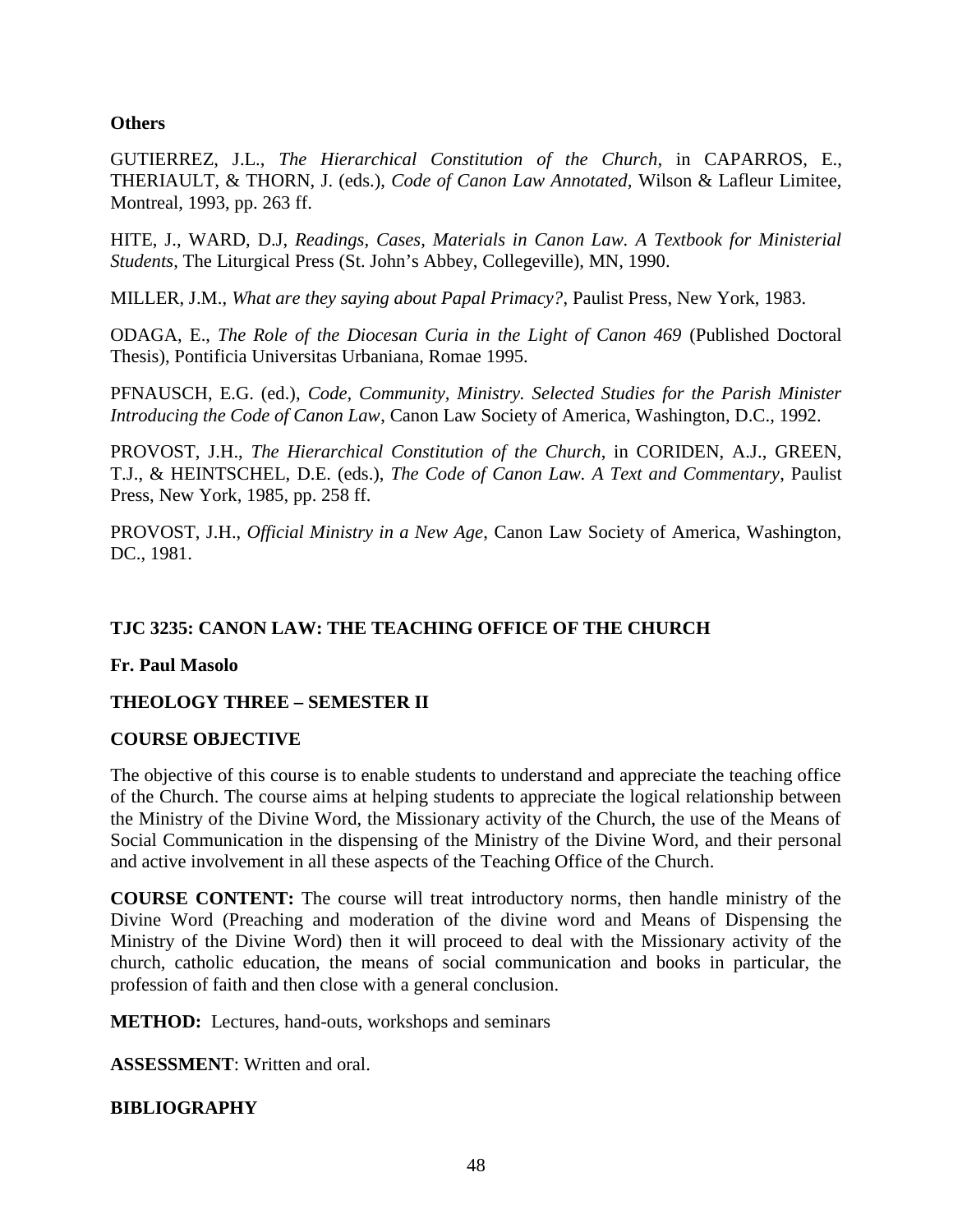### **Text book**

Luigi Sabbarese, *Canon Law, An Overview*, Urbaniana Press, Rome 2017

### **Others**

CAPARROS, E., THERIAULT, & THORN, J. (eds.), *Code of Canon Law Annotated*, Wilson & Lafleur Limitee, Montreal, 1993.

CORIDEN, A.J., GREEN, T.J., & HEINTSCHEL, D.E. (eds.), *The Code of Canon Law. A Text and Commentary*, Paulist Press, New York, 1985.

HITE, J., WARD, D.J (eds), *Readings, Cases, Materials in Canon Law. A Textbook for Ministerial Students*, The Liturgical Press (St. John's Abbey, Collegeville), MN, 1990.

FLANNERY, A. (ed.,), *Vatican Council II. The Conciliar and Post Conciliar Documents*, Dominican Publications, Dublin, 1975.

# **TJC 3236: ADMINISTRATIVE CHURCH LAW**

# **FR. PAUL MASOLO**

# **THEOLOGY III: 2nd Semester (2 credits)**

# **OBJECTIVES**

- To prepare candidates to be good church administrators of the People of God as well as of Ecclesiastical Goods.
- To prepare future church administrators who will ensure that their administrative acts are both valid and lawful.
- To provide legal principles that guide an administrator to ensure that his or her administrative acts are unimpeachable.
- To expose the canonical guidelines and procedure for solving disputes that arise as a result of the exercise of ecclesiastical administrative power.
- To examine the hierarchical competences of the various persons and institutes which constitute the Roman Curia and the Diocesan Curia.

**COURSE CONTENT:** The course will treat Administrative Act focusing on nature, requisites and defects. It will handle administrative organs focusing on nature, hierarchy and hierarchy recourse and then proceed to deal with contentious hierarchical administrative recourse and conclude with administration of Church Goods

**METHOD:** Lectures, handouts, workshops and seminars

**ASSESSMENT**: Written or oral.

**Text book**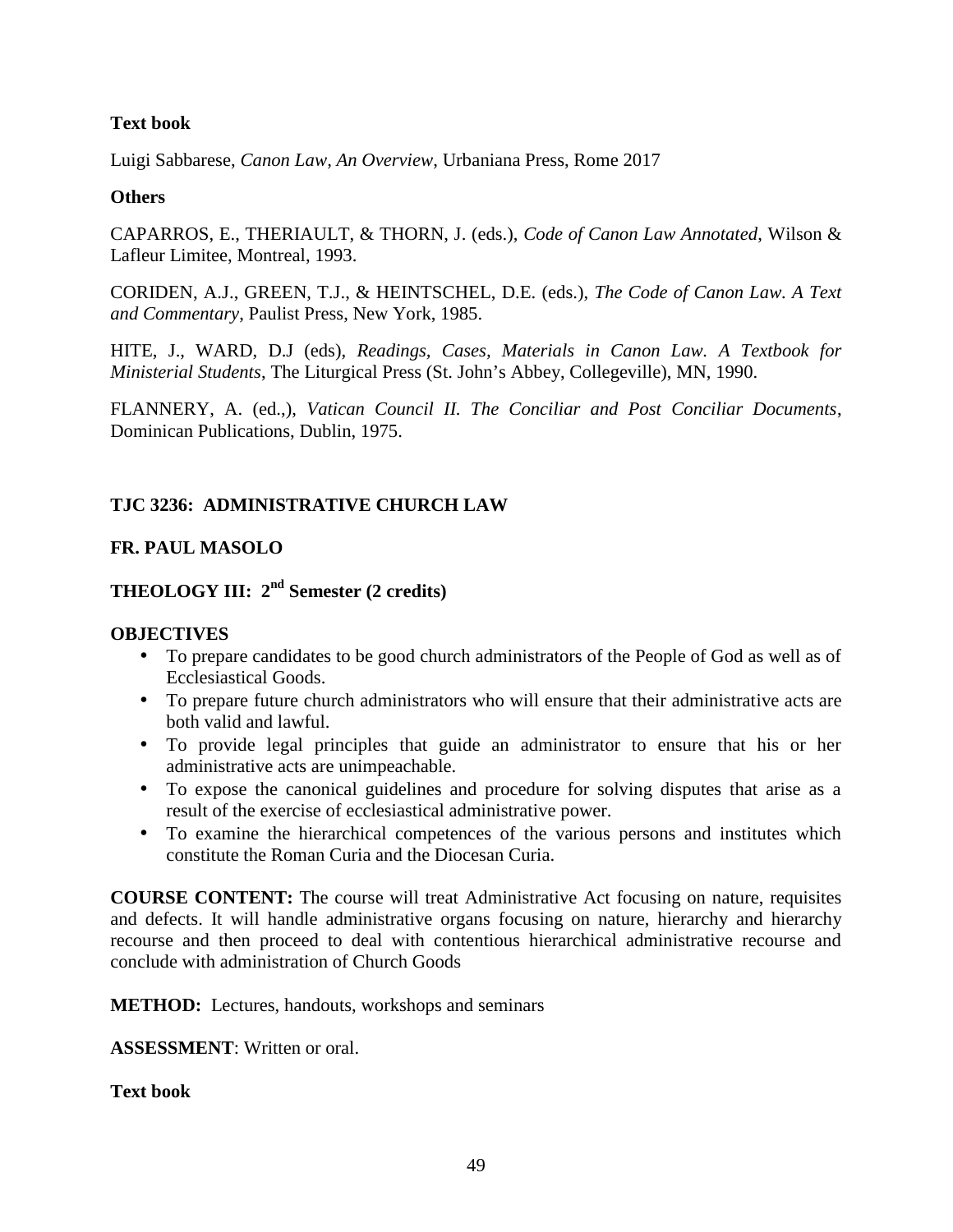Luigi Sabbarese, *Canon Law, An Overview*, Urbaniana Press, Rome 2017

### **Others**

Coridden J (ed.), *The Code of Canon Law: A Text and Commentary*, 1985, Caparros E., et alii (eds), *Code of Canon Law Annoted*, Montreal 1995. Pio Pinto Vito, *I Processi nel Codice di Dirittto Canonico*, Citta del Vaticano 1993.

# **TJC 4137: SANCTIFYING NATURE OF THE NATURE FR. PAUL MASOLO**

**THEOLOGY IV**. (First Semester 2 credits)

**OBJECTIVE:** The main objective of this course is to help students know how to administer well the sacraments of the church and appreciate the salvation of souls as the supreme law of the church.

**COURSE CONTENT:** The Course will deal with Book Four and handle sacraments of baptism, confirmation, penance, orders and anointing of the sick, the Eucharist, preservation and adoration, mass offerings, the cult of saints and relics, sacred places and time.

**METHOD:** Lectures, hand-outs, workshops and seminars

**ASSESSMENT**: Written or oral.

# **TJC 4238: SANCTIFYING NATURE OF THE CHURCH AND SANCTIONS**

#### **Msgr. Paul Masolo**

**OBJECTIVE:** The main aim of this course is to help the students avoid whatever is punishable by the church and appreciate the legal means at the church's disposal for disciplining her members that go astray**.**

**COURSE CONTENT:** The course will treat Book Five and Six: The sacraments of marriage; temporal goods of the church and sanctions in the church.

**METHOD:** Lectures, hand-outs, workshops and seminars

**ASSESSMENT**: Written or oral.

# **Text Books**

Carriden J. et alii (eds), *The Code of Canon Law: A text and Commentary*, 1985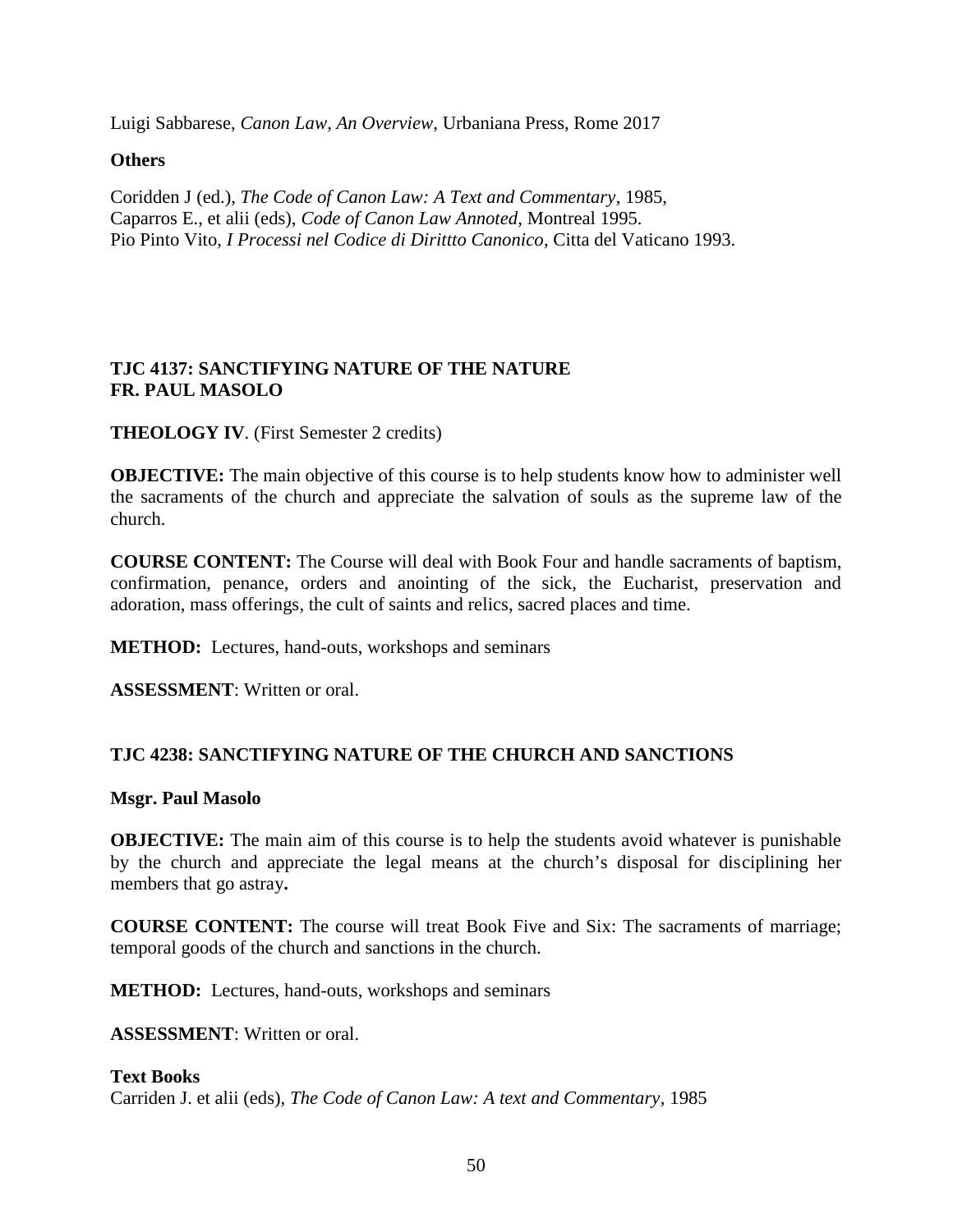Sabbarese Luigi, *Canon Law, An Overview*, Urbaniana Press, Rome 2017

# **Others**

Pazhayapallil, Thomas, *Pastoral Guide Vol 2*, 2000.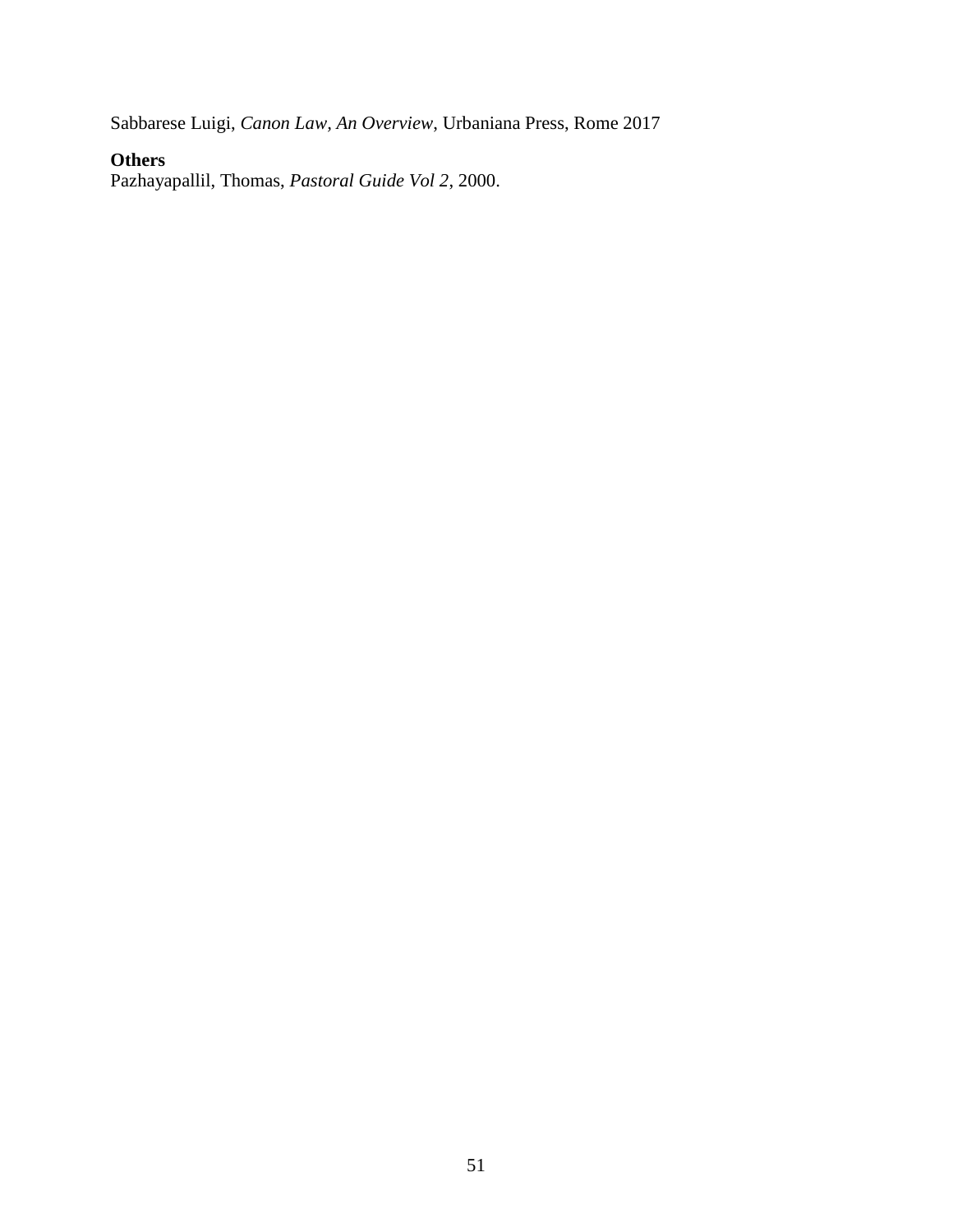### **MORAL THEOLOGY (TMT: 4)**

#### **Fr. David William Ssempungu**

### **TMT 1141: MORAL THEOLOGY: FUNDAMENTAL MORAL THEOLOGY (3 CREDITS)**

#### **Fr. Ssempungu David William YEAR ONE: SEMESTER I (3 Credits)**

**OBJECTIVE:** The general objective of the course is to help the students assimilate the method of moral theology and to acquire fundamental structures, on which they can base to make a proper Christian discernment of moral values, most especially in a context determined by rapid cultural plurality and change, globalization and increasing secularism.

**COURSE CONTENT:** nature and meaning of moral theology, evolution of moral theology, biblical foundations of moral theology, the natural and moral law, positive law, values and norms of morality, conscience and human acts.

**METHOD:** Lectures, handouts, workshops and seminars **ASSESSMENT**: written or oral.

#### **BIBLIOGRAPHY:**

• Dispense of the Lecturer

Pesche Karl H. *Chrsitan Ethics,* Vols 1 & II, Theological Publications, Bangalore 2004. Pazhayampallil, *Pastoral Guide*, Vols 1 & II, KJC Publications, Bangolore 1995. Zuccaro C., *Morale Fondamentale*, Itinerari, Dehoniane, Bologna 2003.

#### **TMT 1242: MORAL THEOLOGY: MORAL PERSON Fr. Ssempungu David William THEOLOGY ONE: SEMESTER II (3 Credits)**

**OBJECTIVE:** The general objective of this course block is to lead the student to deep Christian conviction and commitment to moral values in the light of divine revelation for a good human and community life. To provide the student with Christian data and principles that will enable him and other people to hand different Christian specific spheres and situations of human life and existence.

**COURSE CONTENT:** the course will handle fundamental option, sin and conversion, and virtues (human virtues, cardinal virtues, moral virtues, social virtues and theological virtues).

**METHOD:** Lectures, handouts, workshops and seminars

**ASSESSMENT**: written or oral.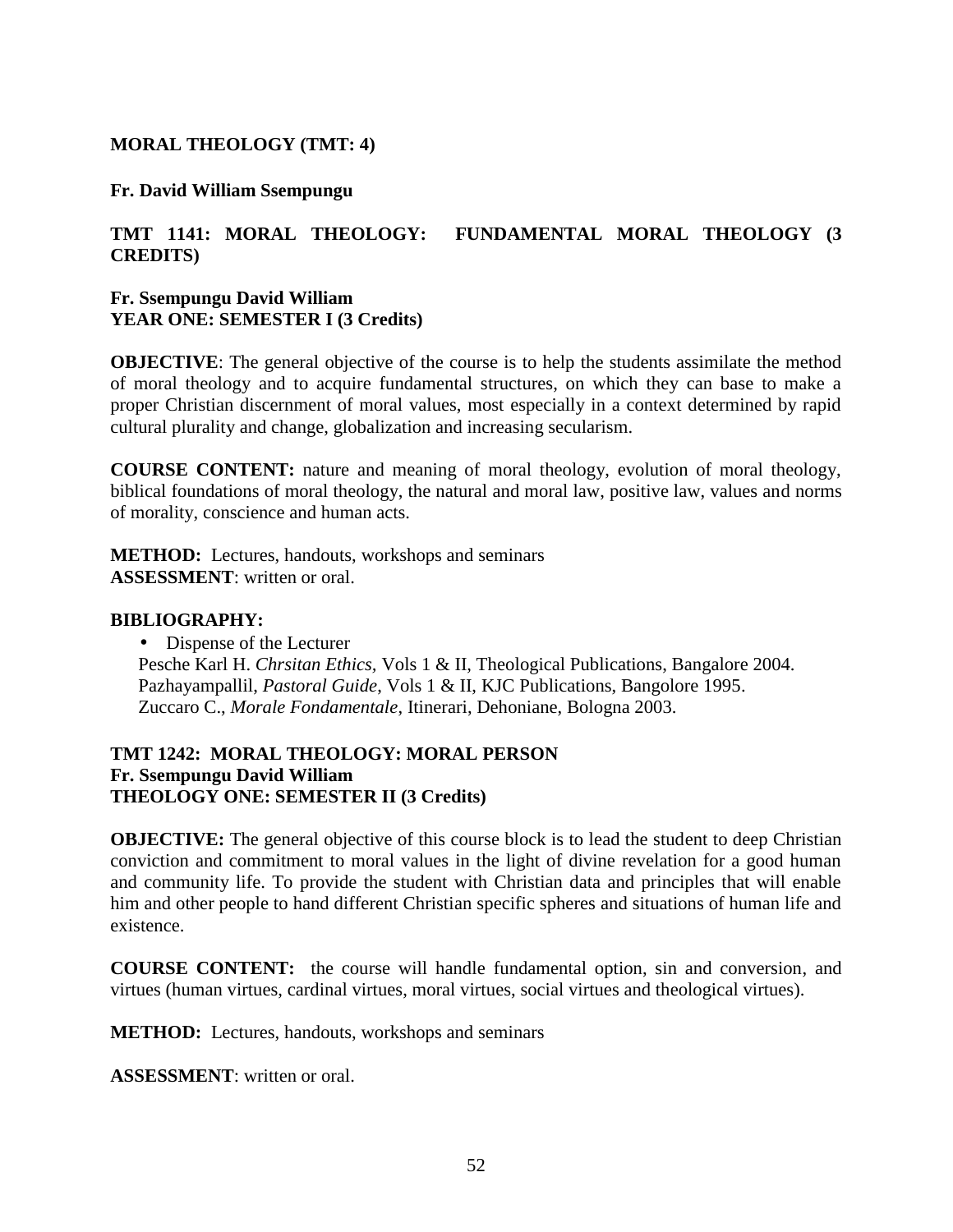### **TEXT BOOKS.**

JENSON M., *The Gravity of Sin: Augustine, Luther and Barth on 'Homo Incurvatus in Se'*, T. & T. Clark International, London-New York 2006. Pazhayampallil, *Pastoral Guide*, Vols I, KJC Publications, Bangolore 1995. Pesche Karl H. *Christian Ethics,* Vol II, Theological Publications, Bangalore 2004. Shanon Thomas, *Bioethics*, 1987, Lobo George, *Current Problems in Medical Ethics*, 1975. Zuccaro C., *Morale Fondamentale*, Itinerari, Dehoniane, Bologna 2003. Pontifical Council for Justice and Peace, *Compendium of the Social Teaching of the Church*, Paulines, Nairobi 2004.

# **MT 2143: MORAL THEOLOGY: MEDICAL ETHICS**

### **Fr. Ssempungu David William**

# **THEOLOGY TWO: SEMESTER 1 (3Credits)**

**OJECTIVE:** The main aim of this course is to help students appreciate the gift and value of life and especially human life. The course also aims at helping the student to know the responsibility of human beings towards protecting, preserving and promoting the holistic view of life and existence underpinning the sublimacy of human life made in the image of God.

**COURSE CONTENT:** The course treats the fact of human life and all that makes it possible to prosper from its beginning to its natural end. It also handles health and all that must be undertaken to maintain it (treatment, general medical care, operations, transplants etc.). Finally the course will deal with threat to life.

**METHOD:** Lectures, handouts, workshops and seminars

**ASSESSMENT**: written or oral.

# **TEXT BOOKS.**

Pesche Karl H. *Chrsitan Ethics,* Vol II, Theological Publications, Bangalore 2004.ZUCCARO C., *La vita umana nella riflessione etica*, Queriniana, Brescia 2003; E.A. WÉNIN, *L'Homme biblique. Lecture dans le première Testament*, Cerf, Paris 2004.

Pazhayampallil, *Pastoral Guide*, Vols I, KJC Publications, Bangolore 1995.

Zuccaro C., *Morale Fondamentale*, Itinerari, Dehoniane, Bologna 2003.

Shanon Thomas, *Bioethics*, 1987, Lobo George, *Current Problems in Medical Ethics*, 1975.

Pontifical Council for Justice and Peace, *Compendium of the Social Teaching of the Church*, Paulines, Nairobi 2004.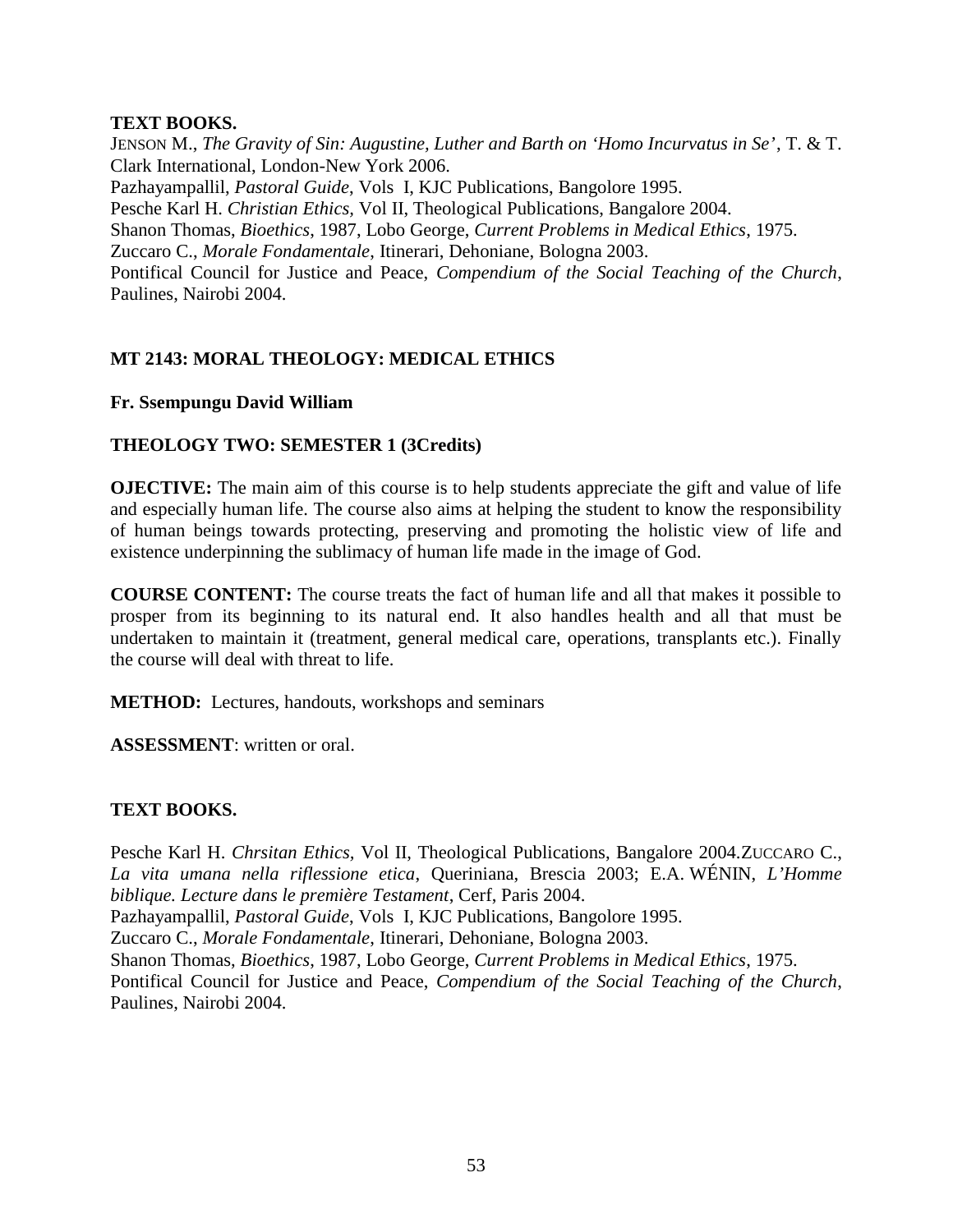# **TMT 2244: MORAL THEOLOGY: SEXUAL ETHICS**

#### **Fr. Sssempungu David William**

### **THEOLOGY TWO: SEMESTER II (3 credits)**

**OJECTIVE:** The main aim of the course is to help students appreciate sexuality as a fundamental dimension of human existence and as an essential component of identification of male and female and of propagation of the human race. It also seeks to help the student understand sexual maturation and means to safeguard it.

**COURSE CONTENT:** The course treat the reality of man and woman as made in the image of God equal, but different and complementing each other. It then handles, marriage, the vocation of transmission of life, responsible parenthood, gender issues, offences against sexuality, and finally treats dangers to the family.

**METHOD:** Lectures, handouts, workshops and seminars

**ASSESSMENT**: written or oral.

### **TEXT BOOKS.**

Pesche Karl H. *Christian Ethics,* Vol II, Theological Publications, Bangalore 2004. Zuccaro C., *La vita umana nella riflessione etica*, Queriniana, Brescia 2003. Pazhayampallil, *Pastoral Guide*, Vols I, KJC Publications, Bangolore 1995. Wénin E.A., *L'Homme biblique. Lecture dans le première Testament*, Cerf, Paris 2004. Zuccaro C., *Morale sessuale. Nuovo manuale di teologia morale*, EDB, Bologna 2000, 11-132. Shanon Thomas, *Bioethics*, 1987, Lobo George, *Current Problems in Medical Ethics*, 1975. Pontifical Council for Justice and Peace, *Compendium of the Social Teaching of the Church*, Paulines, Nairobi 2004.

#### **TMT 3145: MORAL SOCIAL ETHICS**

#### **FR. Ssempungu David William**

#### **THEOLOGY THREE: SEMESTER I (3 credits)**

**OJECTIVE:** The main aim of the course is to help the student understand that humans are social beings with rights and obligations.

**COURSE CONTENT:** The course will treat governance, human rights, population, food security, responsible care for creation and the relations between Church and State (religion and Politics), Urbanization, Professional Ethics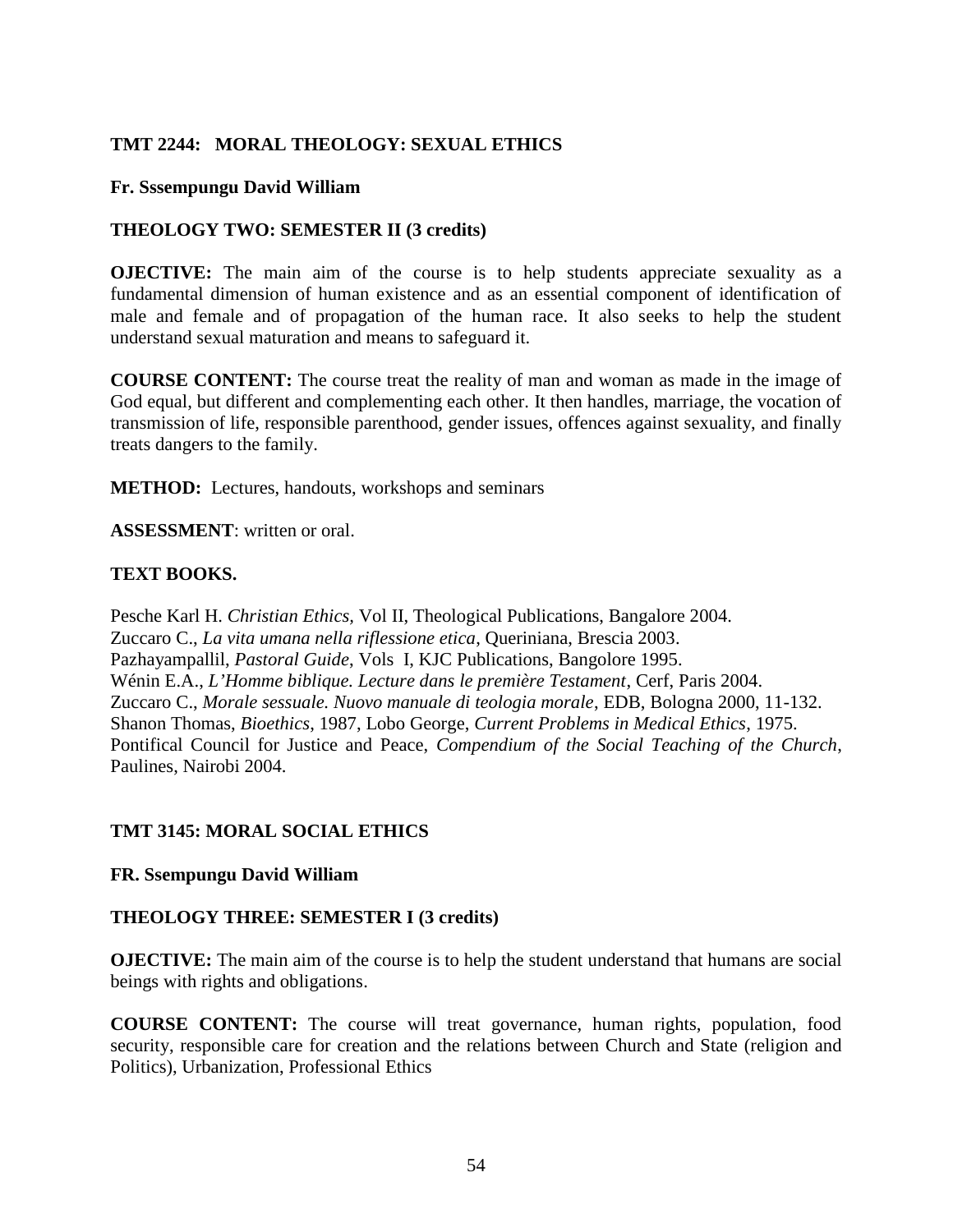#### **METHOD:** Lectures, handouts, workshops and seminars

**ASSESSMENT**: written or oral.

### **TEXT BOOKS.**

Pesche Karl H. *Christian Ethics,* Vol II, Theological Publications, Bangalore 2004.ZUCCARO C., *La vita umana nella riflessione etica*, Queriniana, Brescia 2003; E.A. WÉNIN, *L'Homme biblique. Lecture dans le première Testament*, Cerf, Paris 2004. Pazhayampallil, *Pastoral Guide*, Vols I, KJC Publications, Bangolore 1995. Zuccaro C., *Morale Fondamentale*, Itinerari, Dehoniane, Bologna 2003. Shanon Thomas, *Bioethics*, 1987, Lobo George, *Current Problems in Medical Ethics*, 1975. Pontifical Council for Justice and Peace, *Compendium of the Social Teaching of the Church*, Paulines, Nairobi 2004.

# **TMT 3246: MORAL THEOLOGY: SOCIAL TEACHING OF THE CHURCH**

#### **Fr. Ssempungu David William**

# **THEOLOGY THREE: SEMESTER II (3 CREDITS)**

**OJECTIVE:** The course aims at impacting to the students a body of knowledge regarding the Social Question: man, property and social economy**.** Furthermore, the course seeks to help the student appreciate the church's social doctrine and how it has evolved overtime and guided the society.

**COURSE CONTENT:** The course will give a General Introduction in which the general situation of the two main politic-economic ideologies ( capitalism and Marxism communism) that have influenced the society from  $18<sup>th</sup>$ -19<sup>th</sup> centuries will be handled, then it will treat the church's intervention that general various encyclicals that laid down the principles of Catholic Social Teaching**.** The course will end with a General Conclusion that deals with the applicability and relevance of the social teaching of the church to the current prevailing conditions in our country.

**METHOD:** Lectures, handouts, workshops and seminars

**ASSESSMENT**: Written or oral.

**TEXT BOOKS.**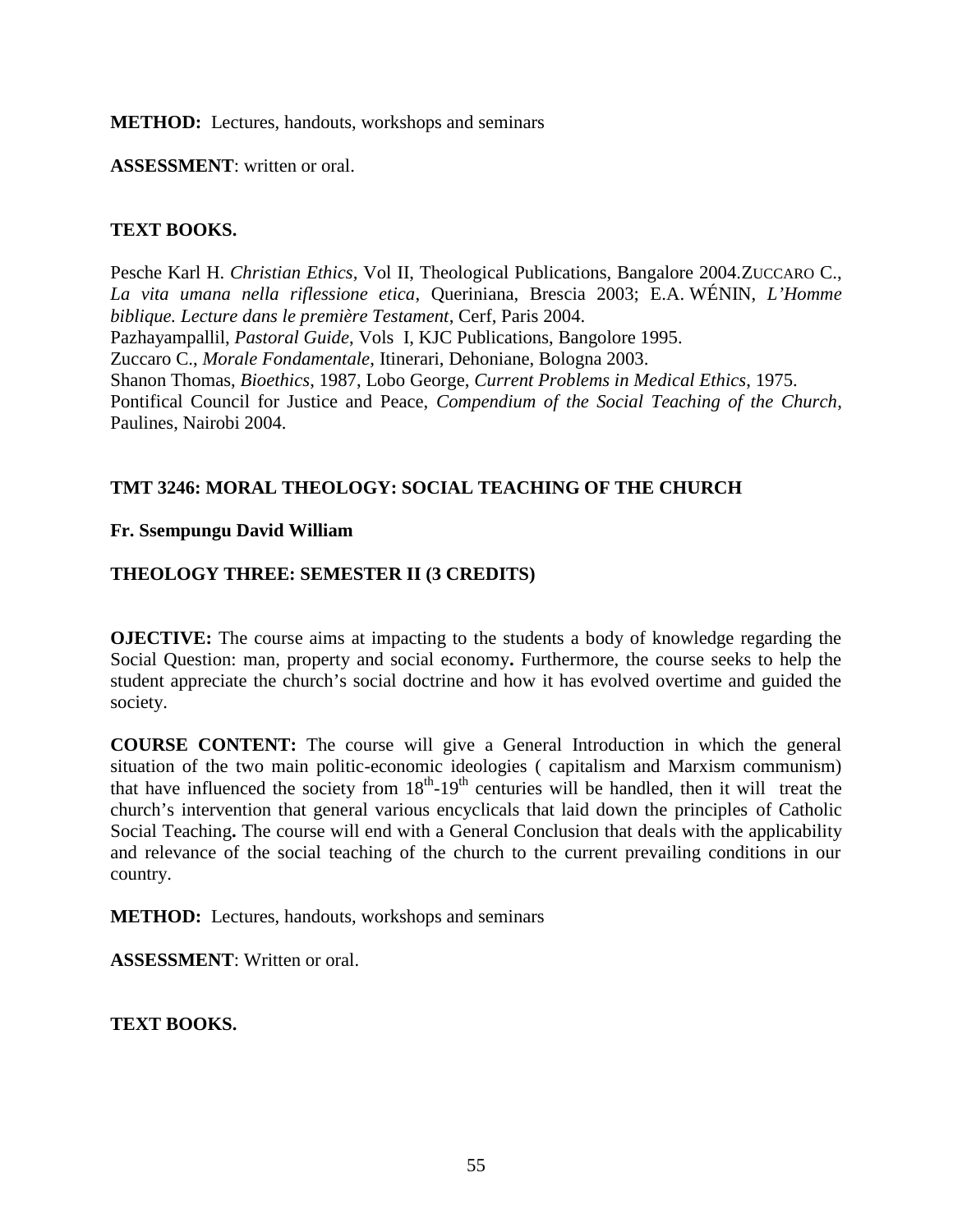Pesche Karl H. *Chrsitan Ethics,* Vol II, Theological Publications, Bangalore 2004.ZUCCARO C., *La vita umana nella riflessione etica*, Queriniana, Brescia 2003; E.A. WÉNIN, *L'Homme biblique. Lecture dans le première Testament*, Cerf, Paris 2004.

Pazhayampallil, *Pastoral Guide*, Vols I, KJC Publications, Bangolore 1995.

Zuccaro C., *Morale Fondamentale*, Itinerari, Dehoniane, Bologna 2003.

Shanon Thomas, *Bioethics*, 1987, Lobo George, *Current Problems in Medical Ethics*, 1975.

Pontifical Council for Justice and Peace, *Compendium of the Social Teaching of the Church*, Paulines, Nairobi 2004.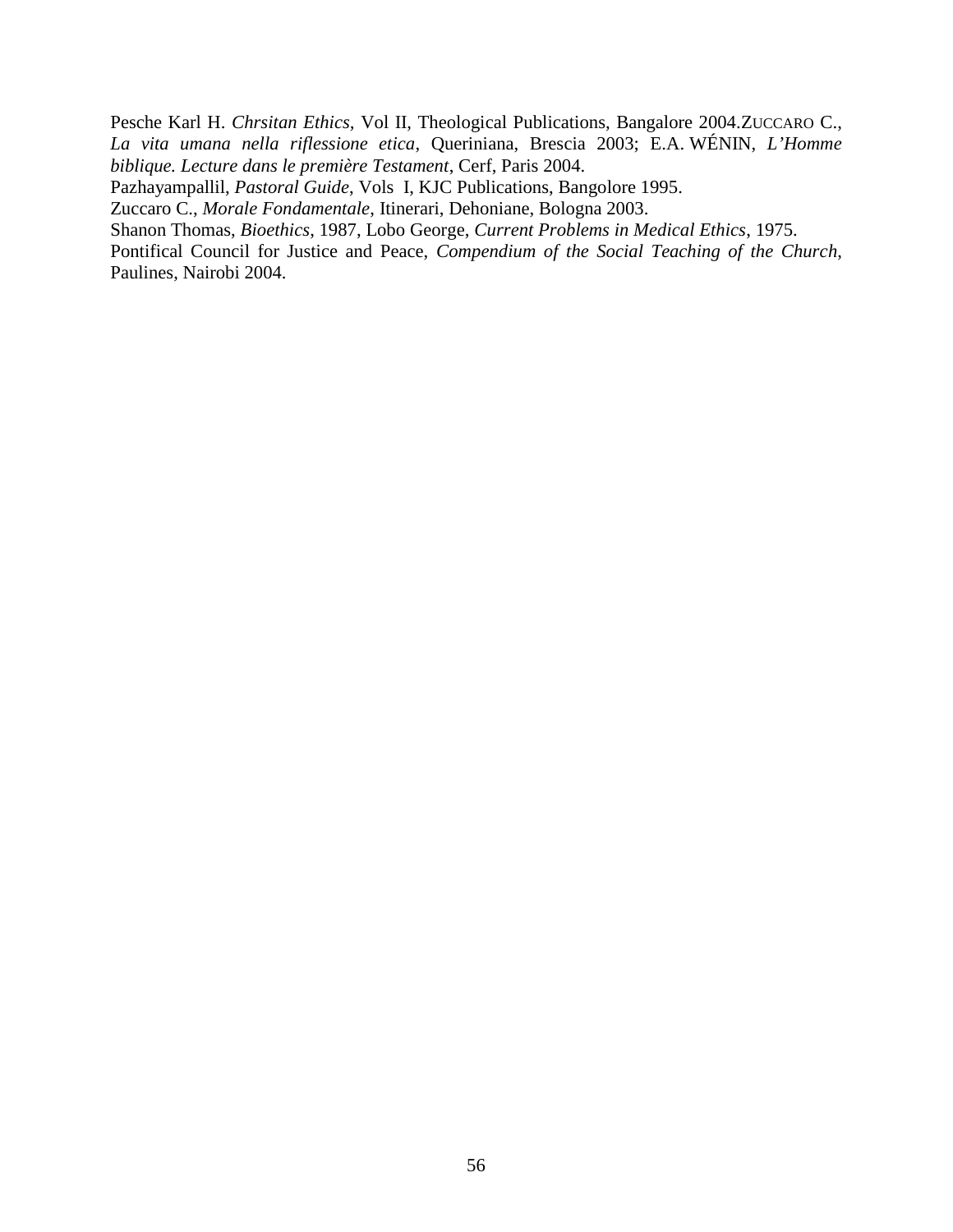# **SPIRITUAL THEOLOGY/ SPIRITUALITY (TST: 5)**

# **TST1151: CHRISTIAN SPIRITUALITY IN GENERAL**

### **Fr. Albert Gavamukulya**

### **THEOLOGYONE: SEMESTER ONE**

**OBJECTIVE:** To produce a priest, who loves prayer, has a general knowledge about Christian Spirituality, what it entails, and who can guide others spiritually.

#### **COURSE CONTENT:**

Under this course, in the first Semester of theology one, we shall treat: Introductory Remarks, Definition & Clarification of Terms used in Spirituality CLARIFICATION OF TERMS used in spirituality & Theology, Theological Methods, Sources of Spiritual Theology, Sacred Scripture & Tradition, Magisterium of the Church, Liturgy & Para – Liturgical, Lives of Saints, Spiritual Masters and Modern Spiritual Classics, Devotions & New Christian Movements, Personal Experiences and various branches of sacramentals, Schools of Spirituality (Multiple Forms of Spirituality) and Prayer: Nature and Definition of prayer, Prayer in the Scriptures, Tradition and Modern Forms of Prayer, Expression of Prayer: Vocal, Meditation & Contemplation as well as Writings of the Saints and Mystics.

**MODE OF TEACHING**: Lectures, private readings, Handouts, Course works, Discussions and written theological reflections.

#### **ASSESSMENT:** Written or Oral.

**BIBLIOGRAPHY:** The main books will be: Aumann J., *Spiritual Theology*, Sheed and Ward, London 1984; Magill F. N. & McGreal I. P. (Eds.), *Christian Spirituality*: *The Essential Guide to the Most Influential Spiritual Writings of the Christian Tradition*, Harper & Row, Publishers, San Francesco 1988; Hauser, J. R. *Moving in the Spirit*: *Becoming a Contemplative in Action*; Tanquerey A., *The Spiritual Life*: *A Treatise on Ascetical and Mystical Theology*, Tan Books & Publishers, Inc. Rockford, Illinois 2000 and other Sources.

# **TST 1252: MEANS OF SPIRITUAL GROWTH Fr. Albert Gavamukulya**

#### **THEOLOGY ONE: SEMESTER II ( 2 Credits)**

**OBJECTIVE:** To help student to grow in holiness as well as being aware of the ways in which Christians can grow in perfection.

**COURSE CONTENT:** In the second Semester of Theology one First Semester, We shall deal with the different means of Spiritual growth. This will include: Spiritual Direction  $\&$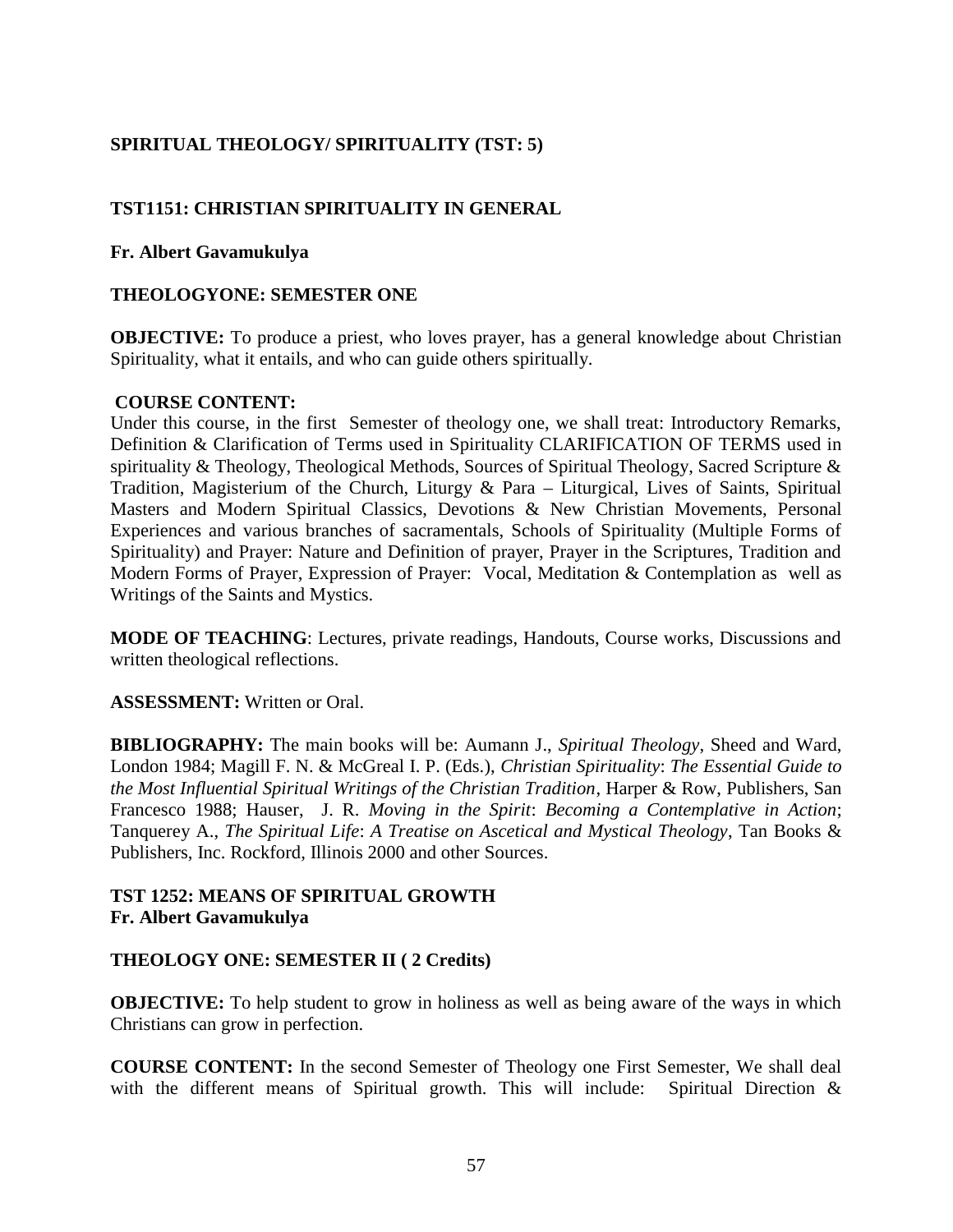Counselling, Spiritual Reading & Lectio Divina: Word of God as Positive means of Spiritual Growth, Sacraments and Sacramentals as means of Spiritual Growth Devotions and New Christian Movements as Positive means of Spiritual Growth.

**MODE OF TEACHING**: Lectures, private readings, Handouts, Course works, Discussions and written theological reflections.

### **ASSESSMENT:** Written or Oral.

**BIBLIOGRAPHY:** Aumann J., *Spiritual Theology*, Sheed and Ward, London 1984; Dubay T., S. M. *Seeking Spiritual Direction*, St. Anthony Messenger Press, Ohio 1993; Howard C., *Basic Types of Pastoral Care and Counseling*: *Resources for the Ministry of Healing & Growth*, Abingdon Press, Nashville 2011; Tanqueray A., *The Spiritual Life*: *A Treatise on Ascetical and Mystical Theology*, Tan Books & Publishers, Inc. Rockford, Illinois 2000 and other sources.

# **TST 2153: GRACE AND INFUSED VIRTUES**

### **Fr. Albert Gavamukulya**

# **THEOLOGY TWO: SEMESTER ONE**

**OBJECTIVE:** To help the student to understand the different infused virtues and grace and their role in living a good Christian life.

**COURSE CONTENT:** In the first Semester of Theology Two, we shall treat: Grace and Infused Virtues, Theological Virtues and their Corresponding Gifts of the Holy Spirit, The Holy Spirit and Gifts of the Holy Spirit as positive means of Spiritual Growth.

**MODE OF TEACHING:** Lectures, private readings, Handouts, Course works, Discussions and written theological reflections.

**ASSESSMENT**: Written or Oral.

# **TST 2254: SPIRITUAL GUIDANCE AND DISCERNMENT OF SPIRITS Fr. John Baptist Ssonko**

#### **THEOLOGY TWO: SEMESTER II (2 Credits)**

**OBJECTIVE:** To help the candidate to priesthood so that he may be a good: Priest, future spiritual Director, Pastor and counsellor.

**COURSE CONTENT:** In the Second Semester of Theology Two, we shall deal with: Moral Virtues & their Corresponding Gifts of the Holy Spirit as positive means of Spiritual Growth, Discernment of Spirits & Types of Spirits as well as Exorcism and Deliverance.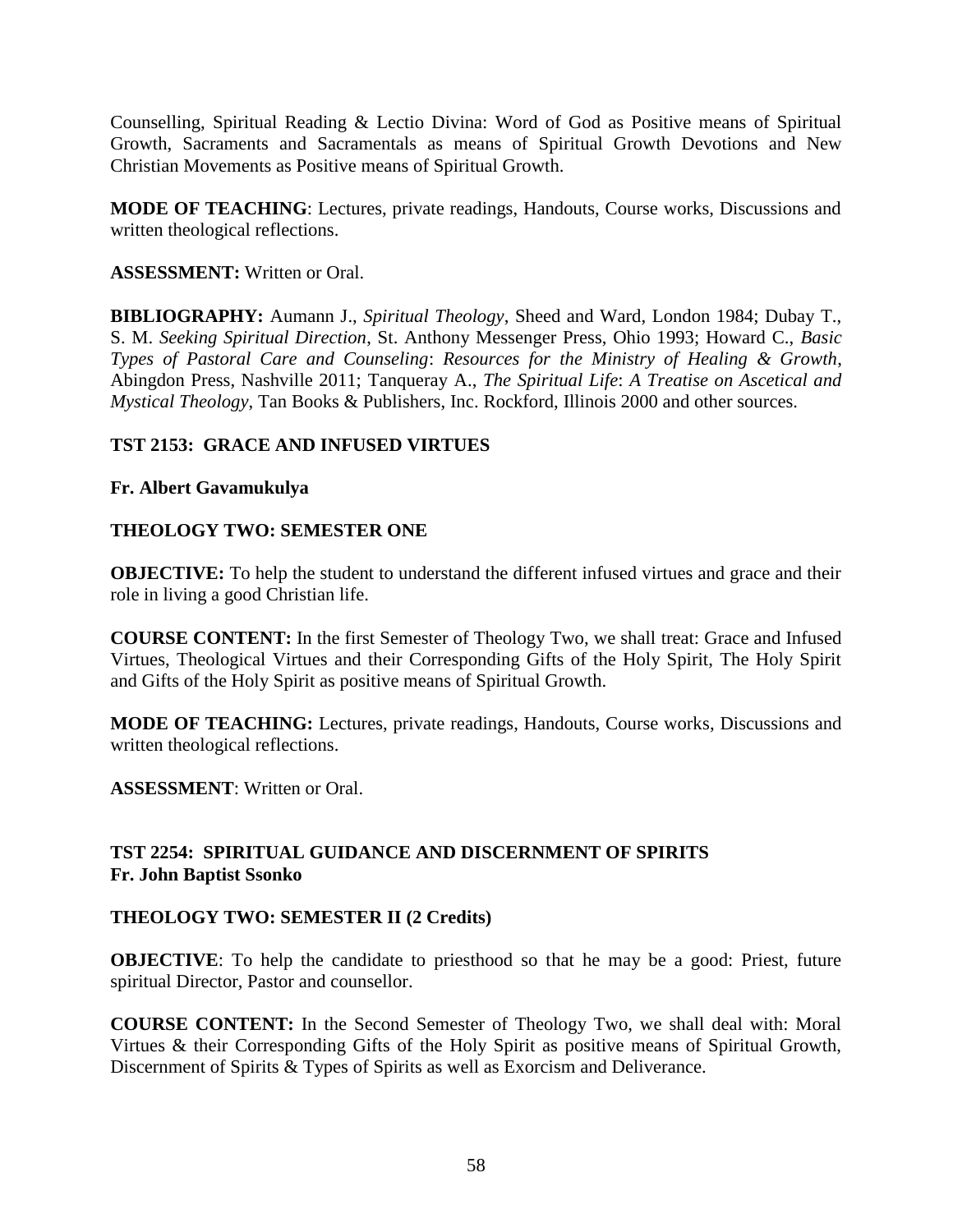**MODE OF TEACHING**: Lectures, private readings, Handouts, Course works, Discussions and written theological reflections.

### **ASSESSMENT**: Written or Oral.

**BIBLIOGRAPHY:** Amorth G., *An Exorcist*: *More Stories*, Ignatius Press, San Francesco 2002; Aumann J., *Spiritual Theology*, Sheed and Ward, London 1984; Cessario R., *The Virtues or the Examined Life*, Continuum, New York 2002; Gallagher T., *The Discernment of Spirit: An Ignatian Guide for Everyday* Living, A Crossroad Book – Crossroad Publishing Company, New York 2005; Lozano N., *Unbound*: *A Practical Guide to Deliverance*, Chosen: a division of Baker Publishing Group - Grand Rapids, Michigan 2010; Tanqueray A., *The Spiritual Life*: *A Treatise on Ascetical and Mystical Theology*, Tan Books & Publishers, Inc. Rockford, Illinois 2000 and other sources.

# **TST 3125 MINISTERIAL PRIESTHOOD**

# **Fr. John Baptist Ssonko**

# **THEOLOGY THREE: SEMESTER I (2 Credits)**

**OBJECTIVE:** To help the Seminarians so as to acquire the knowledge of the Priesthood as revealed by Jesus Christ, so that they are aware of the spirituality, life and ministry expected of a priest.

**COURSE CONTENT:** In the First Semester of Theology Three, the following areas will be treated: Priesthood in the Letter to the Hebrews, Ministerial Priesthood: Institution, Nature and Identity and Priestly Spirituality according to Vatican II Document.

**MODE OF TEACHING**: Lectures, private readings, Handouts, Course works, Discussions and written theological reflections.

# **ASSESSMENT**: Written or Oral.

**BIBLIOGRAPHY:** Flannery, A (Ed.). (Revised Edn. 1992). Vatican Council II: *The Conciliar and Post Conciliar Documents*, Costello Publishing Company, New York 1992; Galot, J., *Theology of the Priesthood* (Roger Balducelli – Transl). San Francesco: Ignatius Press, San Francesco 1974. Stockums W., *The Priesthood*. Illinois: Tan Books & Publishers, Inc. Rockford, Illinois 1974.

# **TST 3256: SPIRITUALITY OF PRIESTHOOD**

**Fr. John Baptist SSonko**

# **THEOLOGY THREE: SEMESTER II (2 credits)**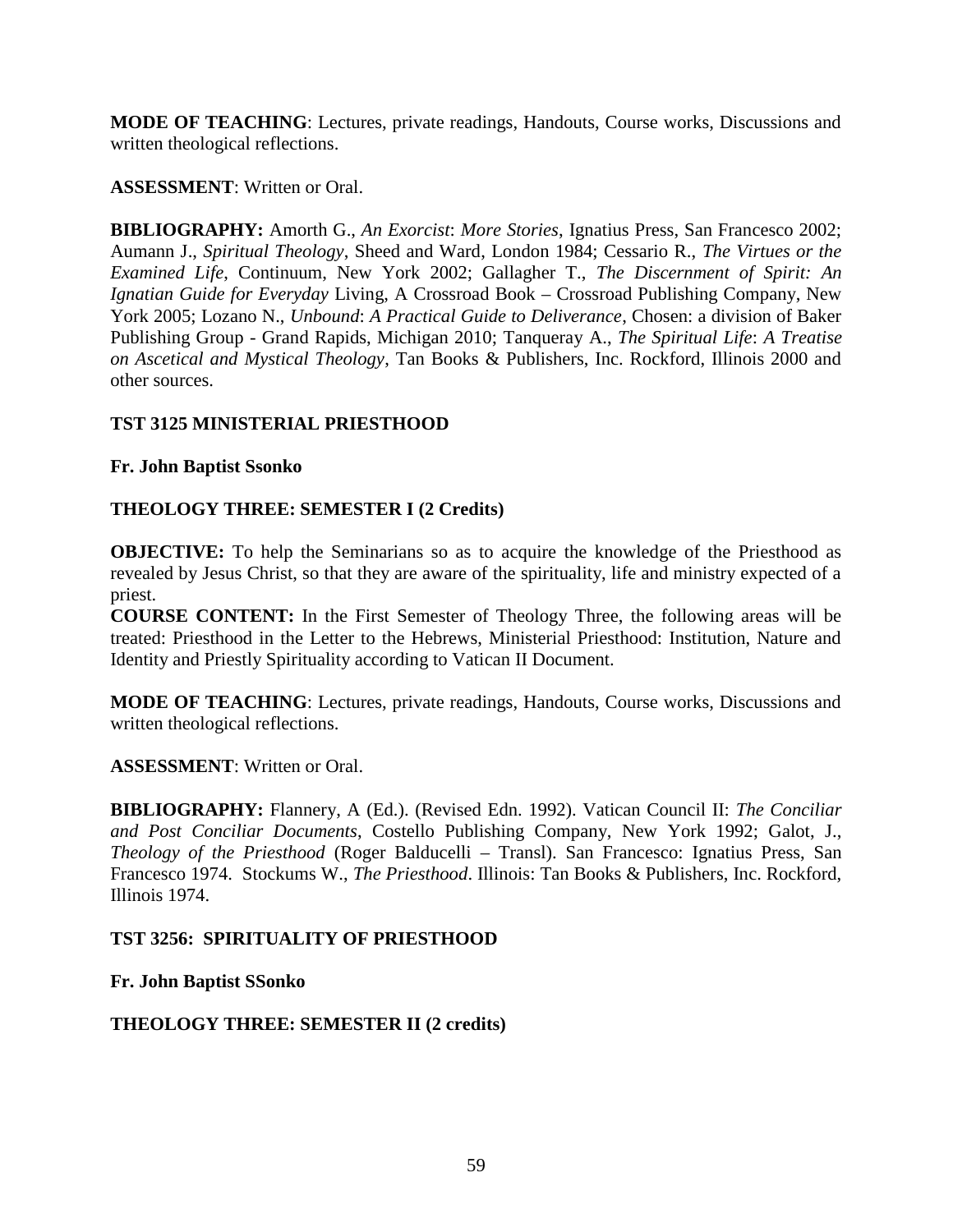**OBJECTIVE:** To help the Seminarians so as to acquire the knowledge of the Priesthood as revealed by Jesus Christ, so that they are aware of the spirituality, life and ministry expected of a priest.

**COURSE CONTENT:** In the Second Semester of Theology Three, we shall treat: Ministerial Priesthood: Mission and Spirituality, Spirituality of Diocesan Priest: Identity of a Diocesan Priest, The Life of a Diocesan Priest: Priest – Priest Relationship and Mission – House Living (Life in the Presbytery), Priest – Laity Relationship, Priest – Religious Relationship, Priest – Bishop Relationship, Vows/Promise in the life of a Diocesan Priest, Analogy of living out Evangelical Counsels between Diocesan Priests and the members of Consecrated Life, The ministry of a Diocesan Priest: Priestly Functions, Diocesan Priest and Politics, Particular Spiritual Exercises for the Diocesan Priests/ Means of Spiritual Growth/Sanctification, Diocesan Priestly Spirituality based on the Daily Life and Theological Reflection between Ministerial & common Priesthood.

**MODE OF TEACHING**: Lectures, private readings, Handouts, Course works, Discussions and written theological reflections.

**ASSESSMENT:** Written or Oral.

**BIBLIOGRAPHY:** Aschenbrenner G., *The Challenge of Diocesan Priestly Spirituality*: *Quickening the Fire in Our Midst*, Loyola Press, Chicago 2002. Mcgovern T., *Priestly Identity*: *A Study in the Theology of Priesthood,* Four Courts Press, Dublin 2002*;* The Congregation of the Clergy, *Directory for the Ministry and Life of Priests*, Paulines Publications Africa, Nairobi 1997.

# **TST 4157: RENEWAL MINISTERIES: (Especially the Practical part) Fr. Albert Gavamukulya**

# **THEOLOGY FOUR: SEMESTER I (2 credits)**

**OBJECTIVES:** To help the future priest so that he internalizes the way Renewal Ministries are carried out.

**COURSE CONTENT:** In the first Semester of Theology Four, we shall treat: Retreat Giving & Retreat Techniques, Exorcism, Deliverance & Healing, Spiritual Direction: Practical, Counselling & Psychotherapy, as well as Clinical Pastoral Care and Counselling.

**MODE OF TEACHING**: Practical Presentations in the class, Discussions and lecturing. **ASSESSMENT:** Oral and written.

**BIBLIOGRAPHY:** Nelson – Jones R., *Practical Counselling and Helping Skills*, Njarakatt – St. Paul Press Training School, Mumbai 2000; Roberts, S. R., *Professional Spiritual & Pastoral Care*: *A Practical Clergy and Chaplain's Hand Book*, SKYLIGHT PATHS PUBLISHING Woodstock, Vermont 2012; Wicks R. J., & Parsons R. D. (Eds.), *Clinical Hand Book of Pastoral*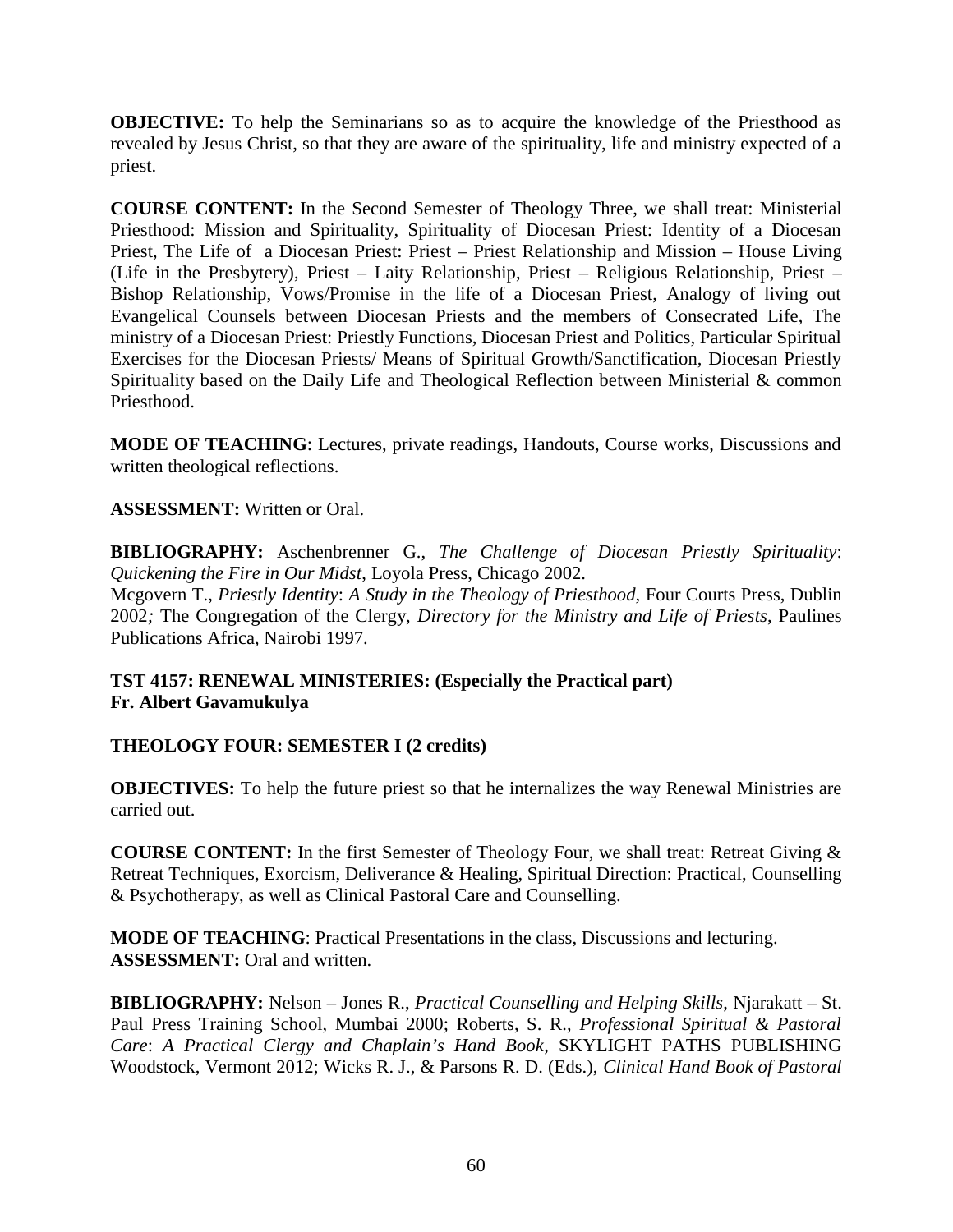*Counselling,* vol. 1, (Expanded Edn), Integration Books – Paulist Press, New York and Mahwah 1993.

# **TST4258: SPIRITUALITY OF THE LAITY, SPIRITUALITY OF THE CONSECRATED LIFE AND SOME CHALLENGES IN LIFE**

**Fr. John Baptist Ssonko**

### **THEOLOGY FOUR: SEMESTER II (2 Credits)**

**OBJECTIVE:** To help the future priest to know the spiritualties of the Consecrated people, the Laity, how to relate with them as well as equipping him with some tools of how to deal with some challenges.

**COURSE CONTENT:** In the Second Semester of Theology four, we shall treat: Vocation, Mission & Spirituality of Consecrated life, Vocation, Mission and Spirituality of the Laity, Spirituality and Addictions.

**ASSESSMENT**: Written or Oral.

**BIBLIOGRAPHY:** Carrol Patrick L. S. J., *To Love, To Share To Serve: Challenges to a Religious*, The Liturgical Press Collegiville, Minnesota 1979; Flannery A (Ed.), (Revised Edn.), Vatican Council II: *The Conciliar and Post Conciliar Documents*, Costello Publishing Company, New York 1992. Lobo V. George S. J., *New Canon Law for the Religious*, St. Paul Publications, Bandra – Bombay 1986.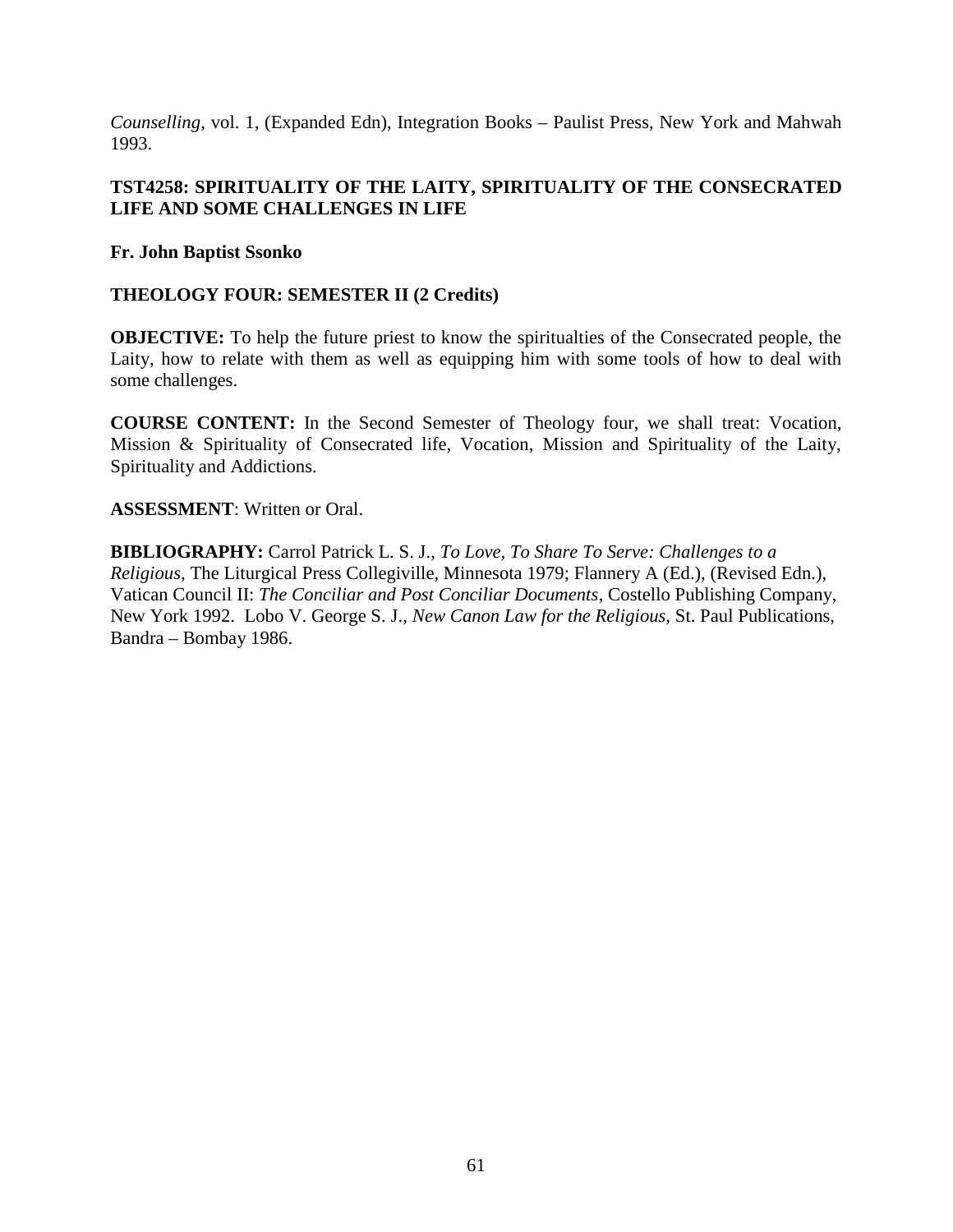### **LITURGY (LI: 6)**

**LECTURER: Fr. Denis Lwegaba** (*Licentiate in Sacred Liturgy – from the Pontifical Liturgical Institute of St. Anselm in Rome).*

### **GENERAL OBJECTIVES**

- 1. To give the students a profound understanding of and reverence for the sacred liturgy.
- 2. To equip the future priests with all the necessary knowledge and skills for the sanctification of the people of God through liturgical celebration.
- 3. *"lex orandi, lex credendi, lex vivendi"* how we worship reflects what we believe and determines how we will live. The liturgy student is to learn to celebrate in the liturgy what he has learnt in the other sacred disciplines and to live what he celebrates in his personal and pastoral life.
- 4. To impart to the future minister skills of giving liturgical catechesis: helping the faithful to participate fully, consciously and actively in the liturgy.
- 5. To enable the student to distinguish between official public prayer of the Church and popular devotions; to appreciate the superiority of the former over the latter as well as the complementarity between the two.

# **COURSES OFFERED: Theology I, II, III & IV: 2 Semesters: two lectures per week per Class.**

# **TLI 1161: LITURGY: THE EUCHARISTIC CELEBRATION.**

#### **Fr. Lwegaba Denis**

# **THEOLOGY I: SEMESTER I (2 Credits)**

#### **OBJECTIVE:**

To teach the seminarian how to draw daily spiritual nourishment from the celebration of Mass, and how to officiate at Mass in a way that nourishes the spiritual life of the faithful.

**COURSE CONTENT:** The course treats Biblical sources, history, celebration (step-by-step through the Mass), and pastoral perspectives

**METHOD:** Lectures, handouts, workshops and seminars

**ASSESSMENT**: Written or oral.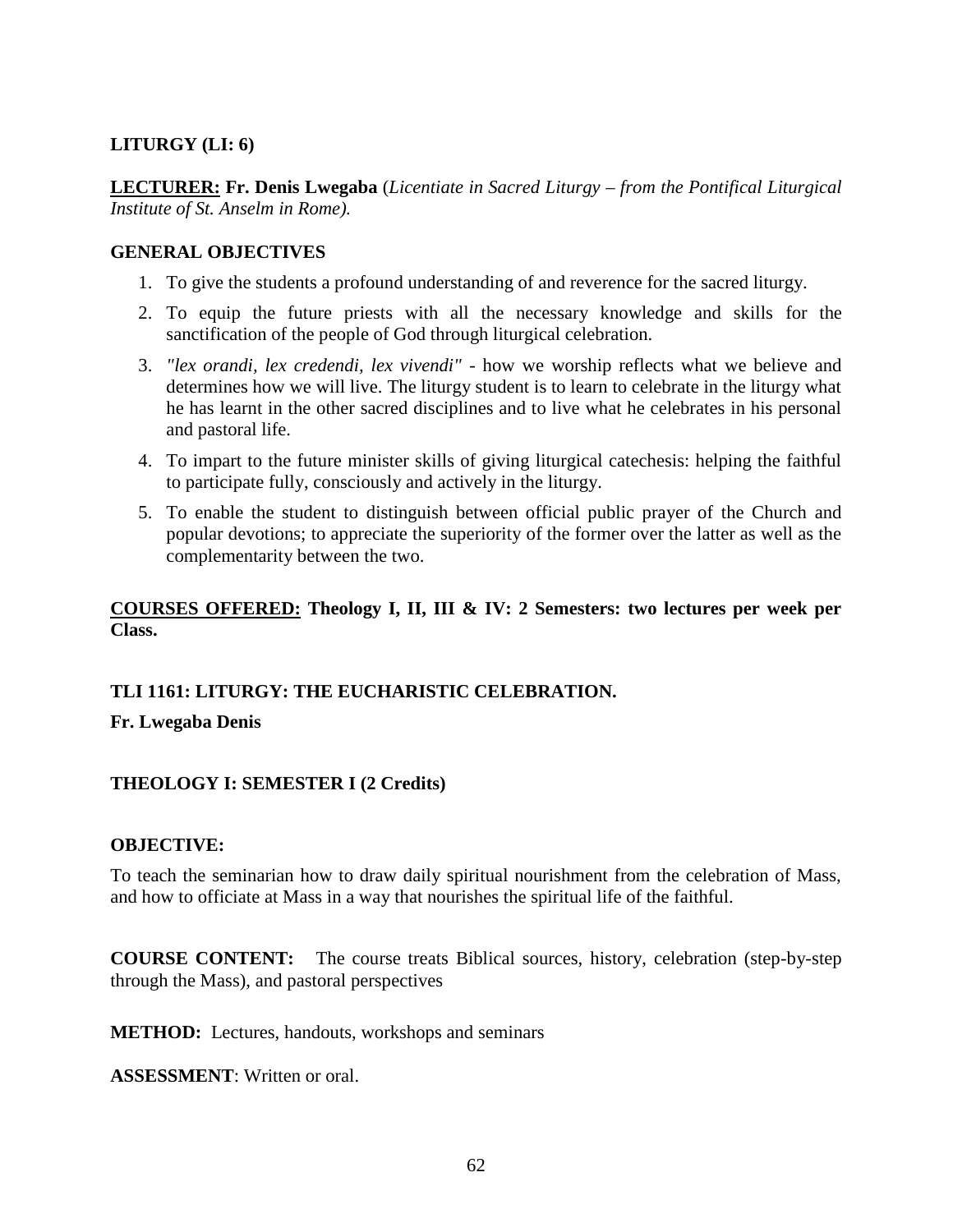### **BASIC BIBLIOGRAPHY:**

- 1. *Sacrosanctum Concilium*, 47-58
- 2. *General Instruction of the Roman Missal (Cenam Paschalem)*
- 3. *Ceremonial of Bishops,* 44-67
- 4. Peter E. Finks*, The New Dictionary of Sacramental Worhip.* Pp 391-462
- 5. Kyambadde Simon P, *If You Only Knew... Step by Step through the Mass*

### **TLI 1262: TIME, LITURGICAL YEAR AND CALENDAR:**

### **Fr. Lwegaba Denis**

# **THEOLOGY ONE: SEMESTER II ( 2 credits)**

**OBJECTIVE:** To enable the seminarians to understand and appreciate the calendar as a means of ensuring unity and order in the worship of the universal Church, while at the same time maintaining legitimate diversity in the local Church

**COURSE CONTENT:** Meaning of Sacred Time, The Liturgical Year: centrality of the paschal mystery, the Liturgical Day (Sunday, solemnities, feasts, memorials, commemorations), the liturgical week, liturgical seasons, the liturgical year, liturgical cycles for Sundays and weekdays, jubilee years. Universal and particular liturgical calendars

**METHOD:** Lectures, handouts, workshops and seminars

**ASSESSMENT**: Written or oral.

.

#### **BASIC BIBLIOGRAPHY:**

- 1. Sacred Congregation for Divine Worship, *General Norms for Liturgical Year and Calendar,*
- **2.** Kyambadde Simon P, *Time Liturgical Year and Calendar*, in Liturgy Manual, pp. 175ff.
- **3.** Dalmais I.H. "Time in the Liturgy", in A.G. Martimort (ed.), *the Church at Prayer*, vol. IV. Collegeville: The Liturgical Press, 1986
- **4.** Allyn Mellow, John, "Liturgical Time, Theology of", in *Dictionary of Sacramental Theology*, 733-740.

# **TLI 1262C: THE LITURGY OF THE HOURS Fr. Lwegaba Denis THEOLOGY ONE: SEMESTER II (2 credits)**

**OBJECTIVE:** To teach the seminarians how to sanctify the entire day, praying for self and for others and with others, using the inspired and time-tested word of God. To inculcate in them an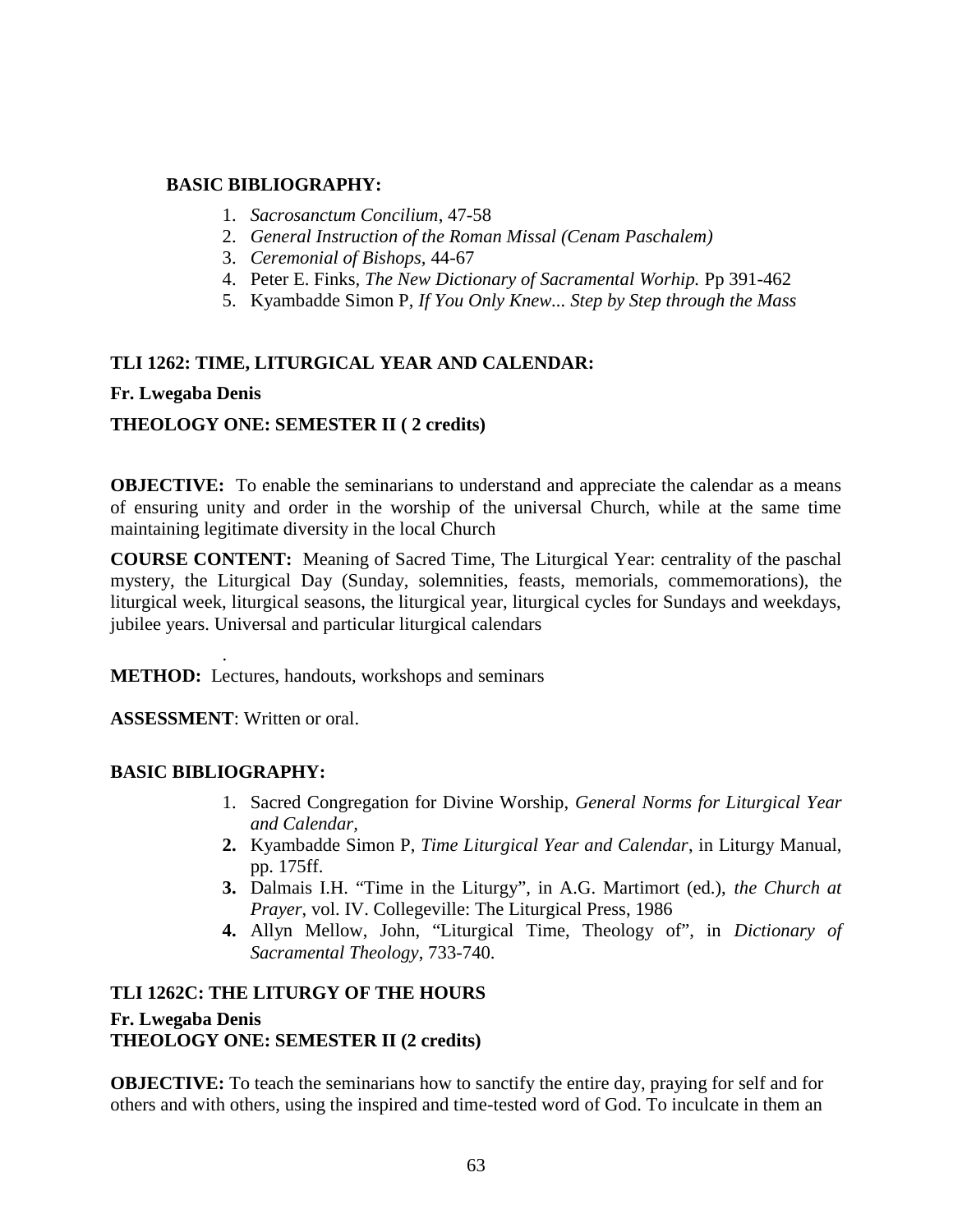appreciation of a form of prayer which goes beyond personal sentiments and needs, to embrace the sentiments of Christ and needs of the entire Church.

**COURSE CONTENT:** Importance, Biblical basis, History, theology, relationship with other forms of prayer, general structure, individual parts, individual hours, mandate to celebrate the hours, manner of varying the celebration of the hours.

**METHOD:** Lectures, handouts, workshops and seminars

**ASSESSMENT**: Written or oral.

### **BASIC BIBLIOGRAPHY**

- *1.* Congregation for Divine Worship, *General Instruction of the Liturgy of the Hours (1971)*
- 2. "Hours, Liturgy of the." In Peter E. Finks, *The New Dictionary of Sacramental Worship.* Pp. 562-576.
- 3. "Liturgy of the Hours", in John H. Huels, *The Pastoral Companion: a Canon Law Guidebook for Catholic Ministry*. Chicago, The Franciscan Herald Press, 1982, pp. 271-275.
- **4.** Kyambadde Simon P, *The Liturgy of the Hours*, in Liturgy Manual, pp. 529ff.

# **TLI 2163: THE SACRAMENTS OF CHRISTIAN INITIATION**

#### **Fr. Lwegaba Denis**

# **THEOLOGY TWO: SEMESTER I ( 2 Credits)**

**OBJECTIVE:** To teach the student the paramount importance of drawing new members to Christ and ensuring that they remain united in him, and how to dispense the sacraments through which Jesus helps his Church to carry out this mission.

**COURSE CONTENT:** infant baptism, Christian initiation, variations according to diocese, confirmation, Eucharist.

**METHOD:** Lectures, handouts, workshops and seminars

**ASSESSMENT**: Written or oral.

# **SELECTED BIBLIOGRAPHY**

- 1. S.C.D.W., *General Introduction to Christian Initiation (second edition)*, *Per Initiationis Christianae*, 24 June, 1973. (See Vatican Council II, More Conciliar Documents, pp 22-28).
- 2. Thomas H. Morris, *The RCIA, Transforming the Church: A Resource for Pastoral Implementation*, New York: Paulist Press, 1989.
- 3. Kenan B. Osborne, *The Christian Sacraments of Initiation: Baptism, Confirmation, Eucharist*, New York: Paulist Press, 1987.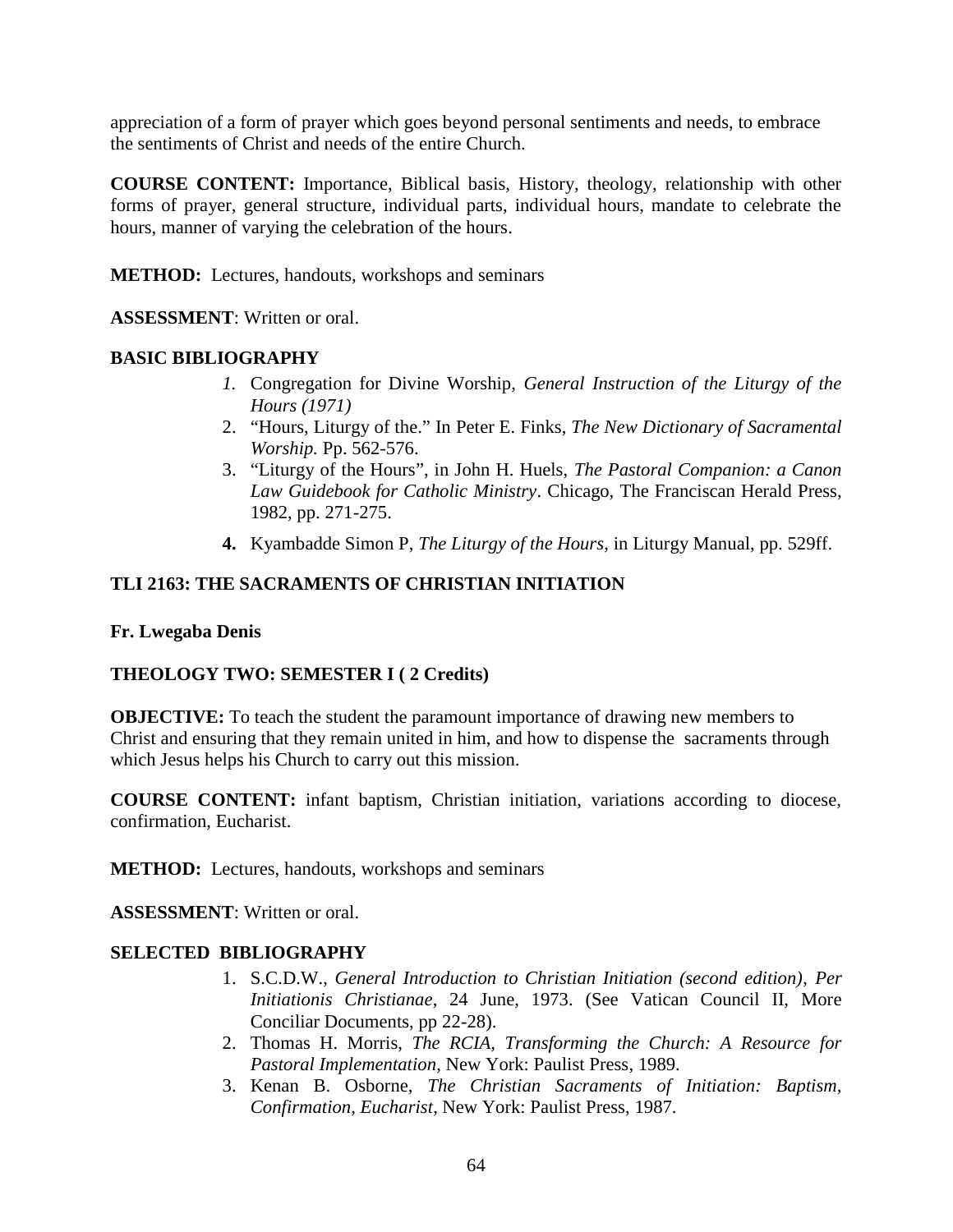# **TLI 2264: LITURGICAL INCULTURATION Fr. Lwegaba Denis**

# **THEOLOGY TWO: SEMESTER II ( 2 credits)**

**OBJECTIVE:** In the same way as Christ became incarnate in a specific culture and identified with that culture's language, values and beliefs, but at the same time purified, enlightened and elevated that culture, so must his Church do. Many Christians, particularly in Africa, are drawn back to their cultural beliefs and practices in time of challenges and crises; beliefs which are sometimes contrary to gospel values. This course prepares the future minister of Christ to teach the faith in a manner that appreciates people's cultures, but at the same time elevates them above the negatives in those cultures, in the light of the gospel.

**COURSE CONTENT:** Definition, false forms of inculturation, principles of inculturation, agents, areas of adaptation and inculturation, methods.

**METHOD:** Lectures, handouts, workshops and seminars

**ASSESSMENT**: Written or oral.

### **BASIC BIBLIOGRAPHY**

- 1. Vatican Worship and Sacraments Congregation, "Instruction: Liturgiam Authenticam", in *Origins CNS Documentary Service*, vol. 31: no. 2, May 24, 2001.
- 2. Anscar J. Chupungco, "Liturgy and Inculturation", in *Handbook for Liturgical Studies*. Vol. II, Collegeville: The Liturgical Press, 1997, 337-375.
- 3. Synod of Bishops: Special Assembly for Africa, *The Church in Africa and Her Evangelising Mission Towards the Year 2000, "You Shall be My Witnesses", Acts 1:8*, (Instrumentum Laboris), Vatican City, 1993. Pp. 44-56.
- **4.** Kyambadde Simon P, *Liturgy and Inculturation*, in Liturgy Manual, pp. 248ff.

# **TLI 3165: SACRAMENTS OF COMMITMENT I: HOLY ORDERS Fr. Lwegaba Denis**

# **THEOLOGY THREE: SEMESTER I ( 2 credits)**

**OBJECTIVES:** Commitment is one of the major challenges of contemporary society; be it commitment to priestly/religious or to married life. Apart from imparting the skills the future minister will need for the administration of these sacraments, this course lays emphasis on the meaning and gravity of texts and symbols in the rites of commitment. It is meant to infuse this seriousness in the student who is about to undergo the sacraments of commitment.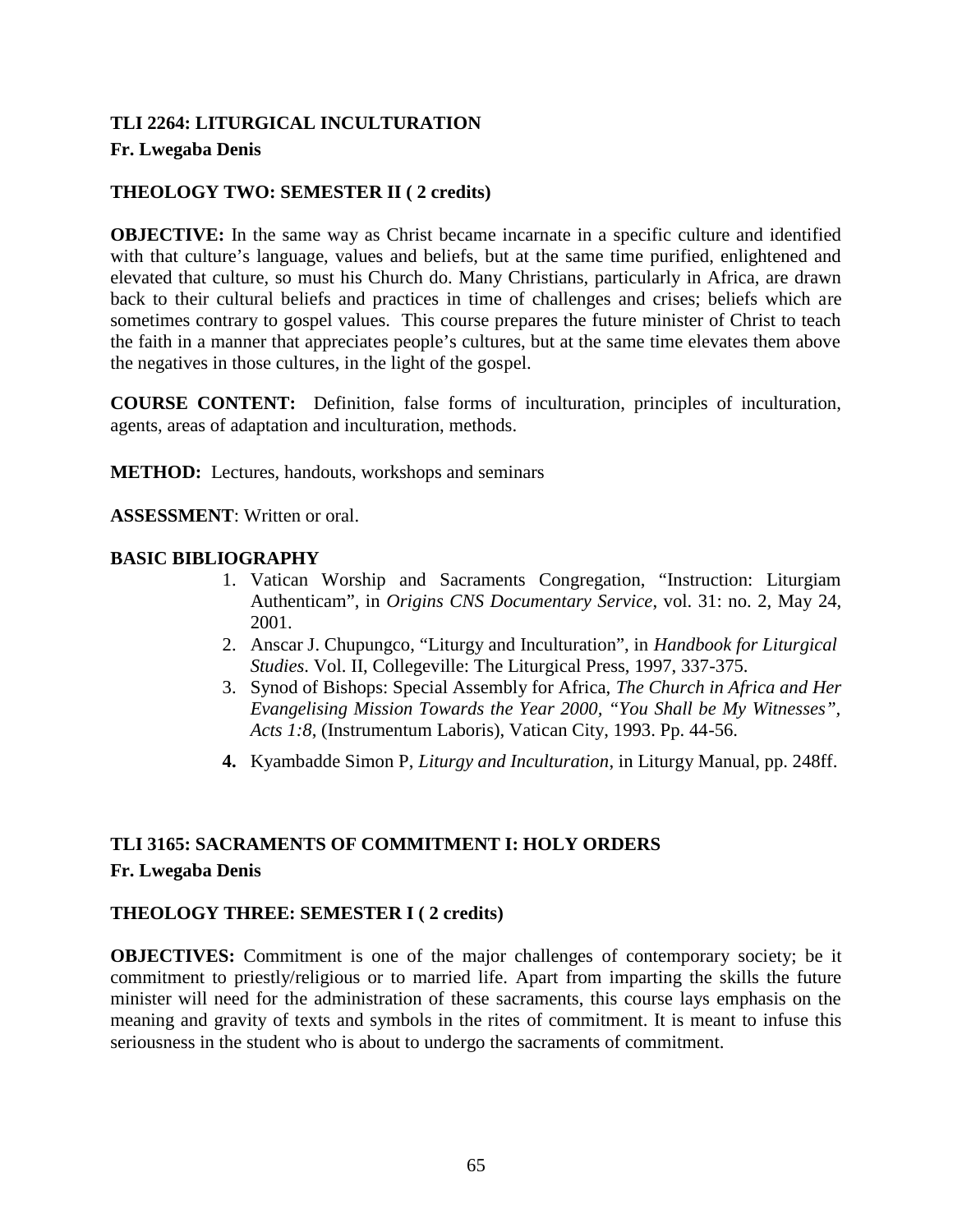**COURSE CONTENT:** history: the diaconate, origin of the clerical state, priesthood according to Vatican Council II, the rite of ordination: the ministries that precede ordination, ordination to diaconate, priestly ordination, episcopal ordination

**METHOD:** Lectures, handouts, workshops and seminars

**ASSESSMENT**: Written or oral.

# **BASIC BIBLIOGRAPHY**

- 1. Jounel, P. "Ordinations", in A.G. Martimort (ed.), *The Church at Prayer*, vol. III. Collegeville: The Liturgical Press, 1986. Pp. 139-181.
- 2. "Holy Orders (DOL 309-335" in International Commission on English in the Liturgy. *Documents on the Liturgy 1963-1979: Conciliar, Papal and Curial Texts*. Collegeville: The Liturgical Press, 1982. 413-418.
- 3. Detscher Alan F., "Ordination Rites", in Peter E. Finks, *The New Dictionary of Sacramental Worship.* Pp. 915-921.
- 4. *Code of Canon Law*, 1010-1023
- 5. "Rite of Ordination of Deacons Priests and Bishops", in *The Rites of the Catholic Church…*vol. II (English Trans. By ICEL). New York: Pueblo Publishing House, 1976. Pp. 25-101
- 6. "The Sacrament of Holy Orders", in *Ceremonial of Bishops*, p. 151ff.
- **7.** Kyambadde Simon P, *Holy Orders*, in Liturgy Manual, pp. 426ff.

# **TLI 3266: SACRAMENTS OF COMMITMENT II: MARRIAGE**

(This course will have two other sub-course units as indicated below TLI 3266a: Sacramentals; TLI 3266b: Popular devotions)

# **Fr. Lwegaba Denis**

# **THEOLOGY THREE: SEMESTER II ( 2 credits)**

**OBJECTIVE**:What is said about the Sacrament of Holy Orders also applies here. Plus, this course is meant to teach the future minister to make couples aware of the seriousness of what they undertake, but also the assistance of God's grace which is constantly available to them.

**COURSE CONTENT:** biblical references, history, contemporary situation; pre-marital catechesis, preparation of celebration of marriage, the rite of marriage, adaptation and inculturation, the "introduction ceremony".

**METHOD:** Lectures, handouts, workshops and seminars

**ASSESSMENT**: Written or oral.

# **BASIC BIBLIOGRAPHY**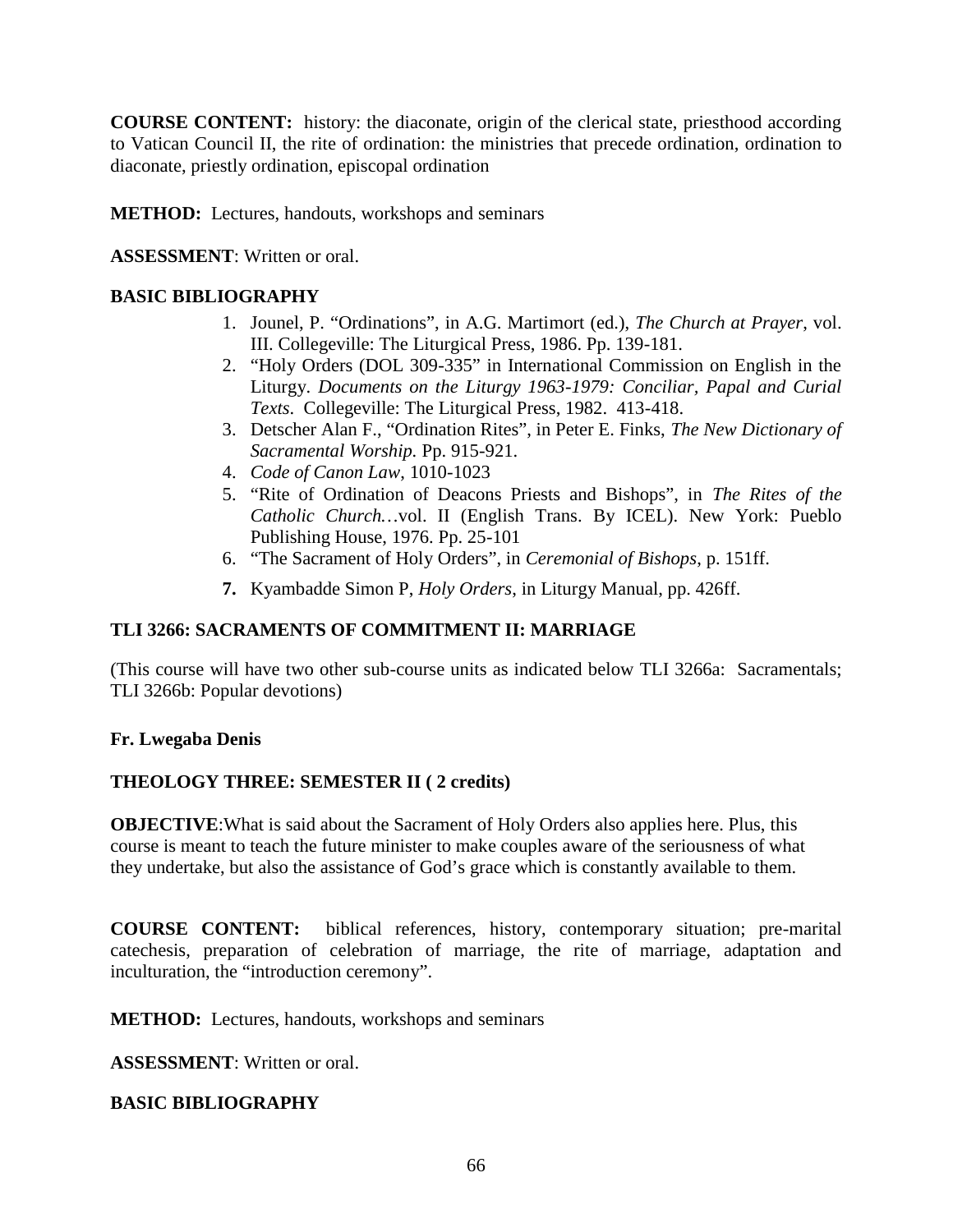- 1. "Rite of Marriage", in *The Rites of the Catholic Church…* (English Trans. By ICEL). New York: Pueblo Publishing House, 1976. 529-770.
- 2. *The Catechism of the Catholic Church*, pp. 394-406.
- 3. "Marriage" in *Code of Canon Law*, can. 1055-1165
- **4.** Kyambadde Simon P, *Matrimony*, in Liturgy Manual, pp. 415ff.

# **TLI 3266A: SACRAMENTALS**

### **OBJECTIVES:**

To enable the future minister in guiding the faithful in the proper use of sacred signs established by the Church for the sanctification of day-to-day life and activity, as a complement to sacraments

**COURSE CONTENT:** meaning, relationship with sacraments, types of sacramentals, ministers of sacramentals, pastoral concerns regarding sacramentals, guidelines for proper use of sacramental

**METHOD:** Lectures, handouts, workshops and seminars

**ASSESSMENT**: Written or oral.

# **BASIC BIBLIOGRAPHY**

- 1. "The Sacraments and Sacramentals in General", in DOL, 288-291
- 2. Patrick Bishop, "Sacramentals" in *Dictionary of Sacramental Theology*, 1114- 1116.
- 3. "Sacramentals", *Code of Canon Law*, can. 1166-1172
- 4. "Sacramentals", in *The Catechism of the Catholic Church*. Nairobi: Paulines Publications, 1994. (English Translation for Africa), pp.408-411.
- 5. "Definition of Sacramentals" in Anscar j. Chupungco. *Liturgical Inculturation Sacramentals, Religiosity and Catechesis.* Collegeville: The Liturgical Press, 1992. Pp. 55-58.
- **6.** Kyambadde Simon P, *Sacramentals*, in Liturgy Manual, pp. 444ff.

# **TLI 3266B: POPULAR DEVOTIONS:**

**OBJECTIVES:** To furnish the student with a balanced attitude to popular devotions: encouraging and promoting authentic devotions, avoiding the temptation to impose those to which he is devoted, while gently and charitably correcting error and exaggerations where this is called for.

**COURSE CONTENT**: history, relation with official liturgy, false devotions, devotions to the persons of the Trinity, devotions to Our Lady, devotions to other saints, devotions to angels, devotional prayer and practice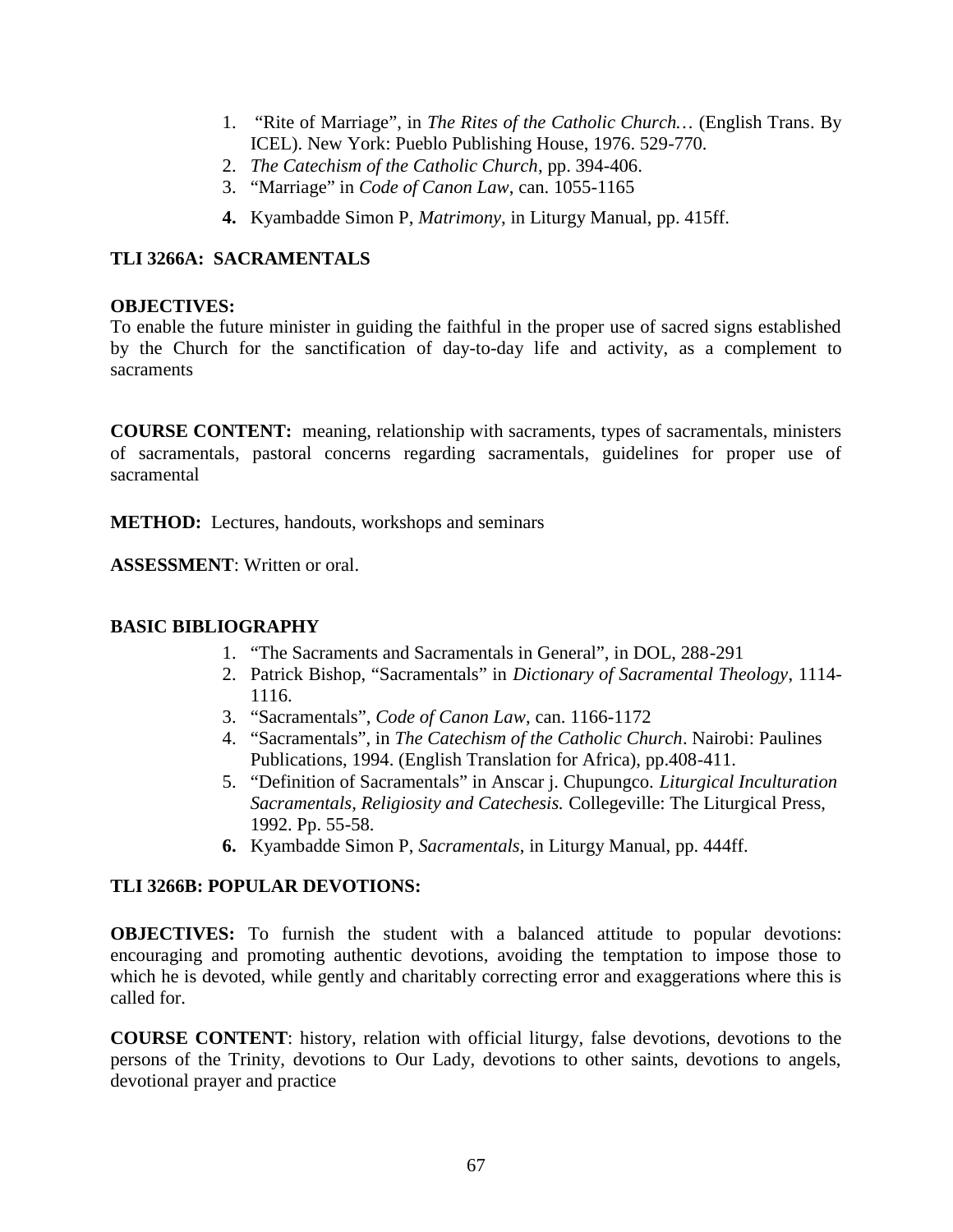**METHOD:** Lectures, handouts, workshops and seminars

**ASSESSMENT**: Written or oral.

### **BASIC BIBLIOGRAPHY**

- 1. "Devotions, Popular", in Peter E. Finks, *The New Dictionary of Sacramental Worship.* Pp. 331-340.
- 2. Congregation for Divine Worship and the Discipline of Sacraments, *Directory on Popular Piety and the Liturgy: Principles and Guideline*s, Catholic Truth Society, 2002.
- 3. *Sacrosanctum Concilium*, 13.
- 4. "Popular Religiousity and Liturgical Inculturation" in Anscar j. Chupungco. *Liturgical Inculturation Sacramentals, Religiosity and Catechesis.* Collegeville: The Liturgical Press, 1992. pp. 95-133.
- **5.** Kyambadde Simon P, *Popular Piety*, in Liturgy Manual, pp. 505ff.

# *PRACTICE OF SACRAMENTS IN PREPARATION TO THE DIACONATE: GENERAL GUIDELINES.*

### **TLI 4167: SACRAMENTS OF HEALING I: RECONCILIATION**

**Fr. Lwegaba Denis**

#### **THEOLOGY FOUR: SEMESTER I** ( 2 credits)

**OBJECTIVE:** To help the student become aware of the immense gift of the Sacrament of God's mercy for himself and for the people he is to administer to, so that he may learn to receive it as often as is necessary, and he may readily and effectively avail it to the people of God.

**COURSE CONTENT:** in the scriptures, in the history of the Church, the theology of reconciliation, the sacrament of penance and its parts, necessity and benefits, offices and ministers, different forms of reconciliation.

**METHOD:** Lectures, handouts, workshops and seminars

**ASSESSMENT**: Written or oral.

# **BASIC BIBLIOGRAPHY**

1. *Rite of Penance* (A Translation of *The Roman Ritual*, Approved for use in the dioceses of England, Wales and Scotland), pp.  $1-24$ <sup>1</sup>

 $1$  The notes given here are based on the Decree and the Introduction to the Rite of Penance.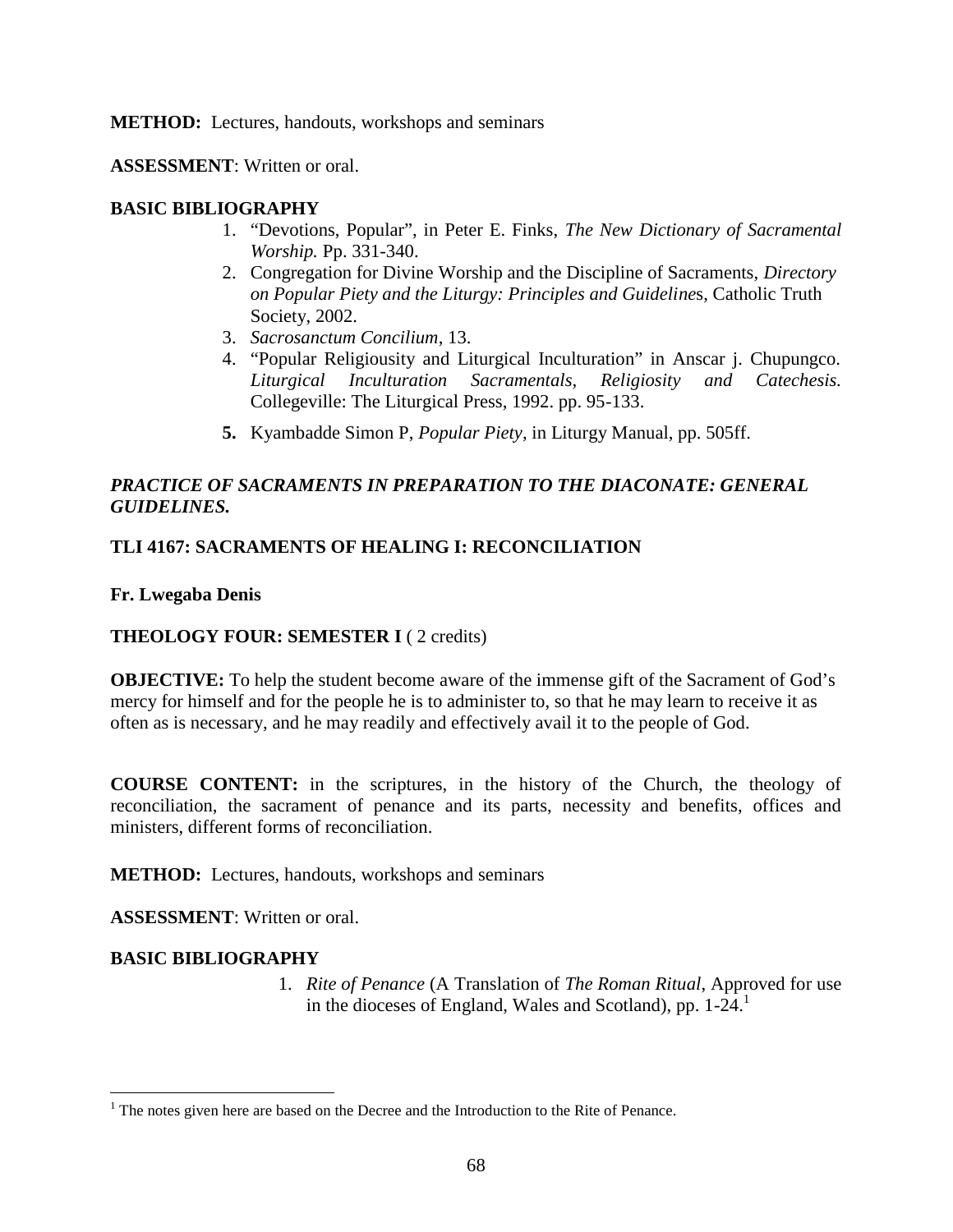- 2. "Rite of Penance", in *The Rites of the Catholic Church…* (English Trans. By ICEL). New York: Pueblo Publishing House, 1976. Pp. 341ff.
- 3. Paul VI, *Paenitemini*, *(Apostolic Constitution on Penance)*, 17 February, 1966. (See Vatican Council II, More Conciliar Documents, pp. 1-12).
- 4. SCDW, *Introduction to the New Order of Penance*, *Misericordiam suam*, 7 February, 1974. (See Vatican Council II, More Conciliar Documents, pp. 35-52).
- 5. "The Sacrament of Penance and Reconciliation", in *The Catechism of the Catholic Church*, pp.356-370.
- **6.** Kyambadde Simon P, *Reconciliation*, in Liturgy Manual, pp. 365ff.

# **TLI 4268: SACRAMENTS OF HEALING II: ANOINTING OF THE SICK**

### **Fr. Lwegaba Denis**

# **THEOLOGY FOUR: SEMESTER II ( 2 credits)**

**OBJECTIVE:** To impart to the student a proper theological understanding of this sacrament as one of "healing" not "sending of the dying", so that he in turn may give an appropriate catechesis, and also administer this sacrament well.

**COURSE CONTENT:** sickness and its meaning in the mystery of salvation, offices and ministers to the sick, various modes of celebration of the sacrament, pastoral care for the dying, adaptations and inculturation.

**METHOD:** Lectures, handouts, workshops and seminars

**ASSESSMENT**: Written or oral.

# **BASIC BIBLIOGRAPHY**

- 1. *Sacrosanctum Concilium*, 73-75
- 2. "Rite of Anointing and Pastoral Care of the Sick", in *The Rites of the Catholic Church…* (English Trans. By ICEL). New York: Pueblo Publishing House, 1976. 573ff.
- 3. "Death, Ministry at the Time of", in Peter E. Finks, *The New Dictionary of Sacramental Worship.* Pp. 319-331.
- 4. Council II, More Conciliar Documents, pp. 13-14).
- 5. *Introduction to the Rite of Anointing and to the Pastoral Care of the Sick*, S.C.D.W., *Hominum Dolores*, 7 December, 1972. (See Vatican Council II, More Conciliar Documents, pp. 15-19).
- 6. "The Anointing of the Sick", in *The Catechism of the Catholic Church*, pp. 372-378.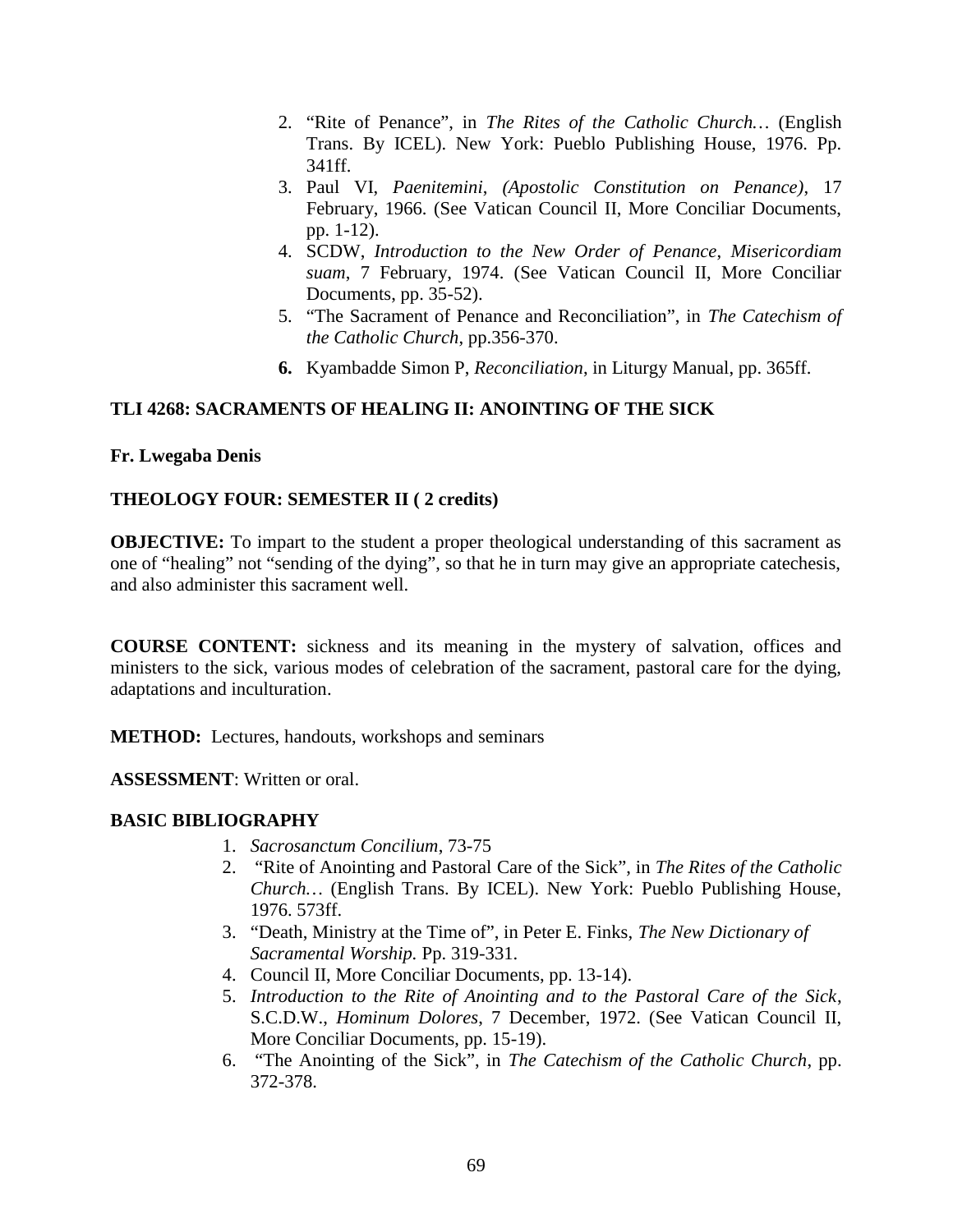**7.** Kyambadde Simon P, *Pastoral Care of the Sick and Viaticum*, in Liturgy Manual, pp. 386ff.

# **TLI 4269: RITE OF CHRISTIAN FUNERALS Fr. Lwegaba Denis**

### **THEOLOGY FOUR: SEMESTER II ( 1 credit)**

**OBJECTIVE:** To transform the priestly candidate into a minister of hope in eternal life in the face of the inevitable death, so that he may ably bring consolation in the midst of sorrow and anguish which God's people face at the death of a loved one.

**COURSE CONTENT:** The mystery of death, ministry and participation in Christian funerals, liturgical elements, funeral vigils and wakes, funeral Masses, inculturation: last funeral rites.

# **BASIC BIBLIOGRAPHY**

- 1. "Christian Funerals", in *The Catechism of the Catholic Church*, p.411.
- 2. "Church Funerals", in *Code of Canon Law*, can. 1176-1185
- 3. "Funeral Rites", in John H. Huels, *The Pastoral Companion: a Canon Law Guidebook for Catholic Ministry*. Chicago, The Franciscan Herald Press, 1982, pp. 279-286.
- 4. "Funerals", in International Commission on English in the Liturgy. *Documents on the Liturgy 1963-1979: Conciliar, Papal and Curial Texts*. Collegeville: The Liturgical Press, 1982. DOL 413-418.
- 5. "Rite of Funerals", in *The Rites of the Catholic Church…* (English Trans. By ICEL). New York: Pueblo Publishing House, 1976. Pp. 645ff.
- **6.** Kyambadde Simon P, *Christian Funerals*, in Liturgy Manual, pp. 493ff.

# **TLI 4270: LITURGICAL COMMISSIONS AND COMMITTEES**

#### **Fr. Lwegaba Denis**

# **THEOLOGY FOUR: SEMESTER II ( 1 credit)**

**COURSE CONTENT:** Importance of commissions for regulating the liturgy, Episcopal Commission for the Liturgy, diocesan liturgical commission, parish liturgical committees

**OBJECTIVE:** To teach the priest-to-be to execute his liturgical ministry, not in isolation, but in collaboration with the diocesan and national liturgical office, and to persuade him about the importance of involving the parishioners in the liturgical ministry

#### **BASIC BIBLIOGRAPHY**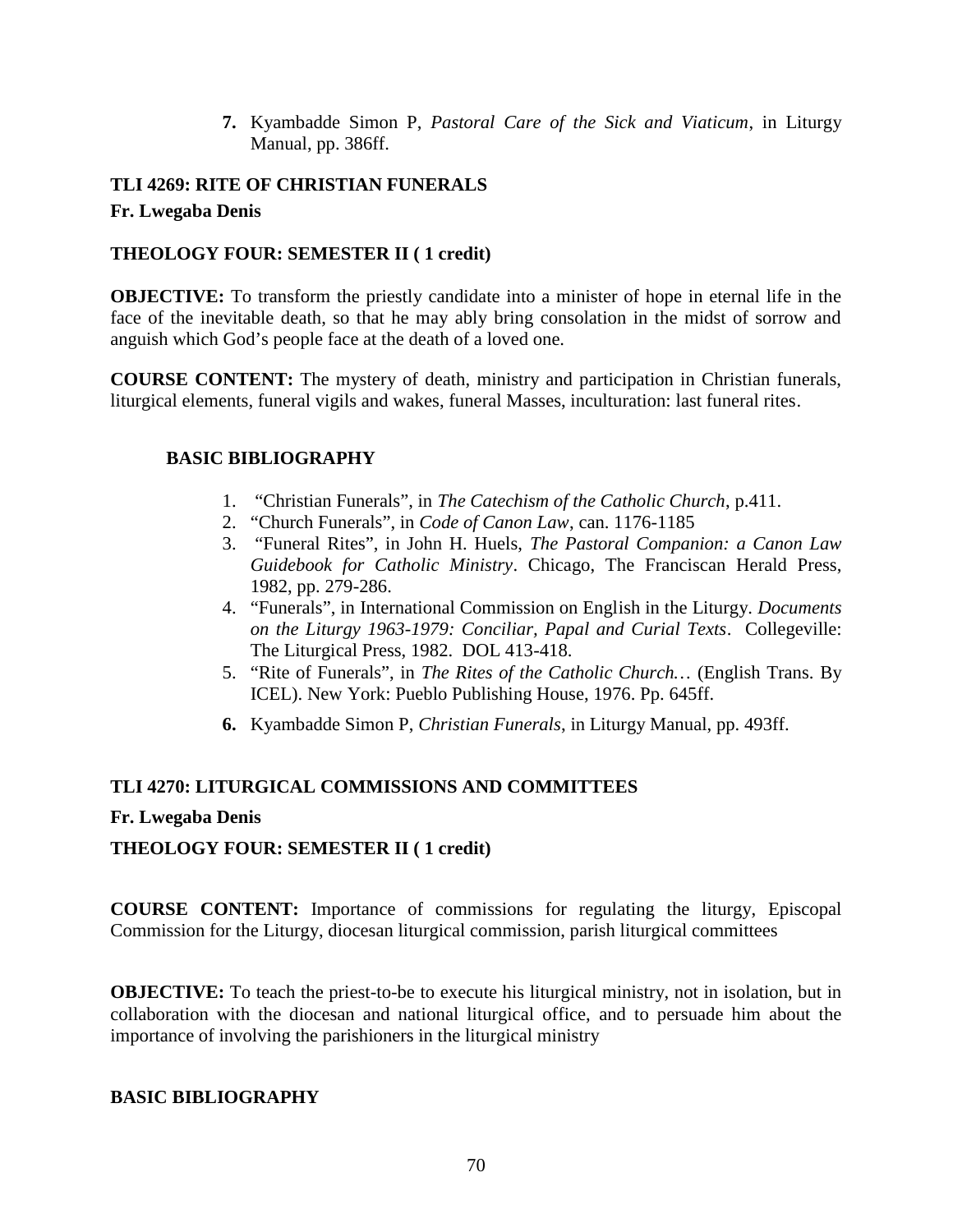- 1. "Liturgical Committees", in Peter E. Finks, *The New Dictionary of Sacramental Worship.* Pp. 691-694.
- 2. Mark Searle, *Liturgy Made Simple*, Collegeville, the Liturgical Press, 19.
- 3. *Sacrosanctum Concilium*, 41-46.
- 4. Kyambadde Simon P, *Pastoral Care of the Sick and Viaticum*, in Liturgy Manual, pp. 386ff.

# **TLI 4271: LITURGY AND MUSIC**

# **Fr. Lwegaba Denis**

# **THEOLOGY FOUR: SEMESTER II ( 1 credit)**

**OBJECTIVE:** To teach the student – even one with little interest and/or giftedness in liturgical music – about the importance of liturgical music, how to ensure that it is of good quality, and how to do a minimum of singing as a presider when this is appropriate.

**COURSE CONTENT:** importance of music in the liturgy, offices and ministries, criteria for evaluation of liturgical music, place and function of music in the different liturgical celebrations, singing of liturgical prayers by the presider.

**METHOD:** Lectures, handouts, workshops and seminars

**ASSESSMENT**: Written or oral.

# **BASIC BIBLIOGRAPHY**

- 1. SCDW. "Musicam Sacram, (Instruction on Music in the Liturgy)," In *Vatican Council II: Conciliar and Post Conciliar Documents,* pp. 80ff.
- 2. *Sacrosanctum Concilium*, 112-121
- 3. "Music" in, *Documents on the Liturgy*, 500-538
- 4. Edward Folley, "Music, Liturgical", in *Dictionary of Sacramental Theology*, pp. 854-870
- 5. Edward J. Mckenna, "Music Ministries", in *Dictionary of Sacramental Theology*, pp. 852-854.
- 6. Kyambadde Simon P, *Liturgical Music*, in Liturgy Manual, pp. 558ff.

#### **Practice of the Sacraments in Preparation for Priesthood:** general guidelines

# **TEXTBOOKS**

1. For every rite studied the General Instruction/Introduction/Norms of that rite is a basic reference. E.g. for the Eucharist it is the General Instruction of the Roman Missal.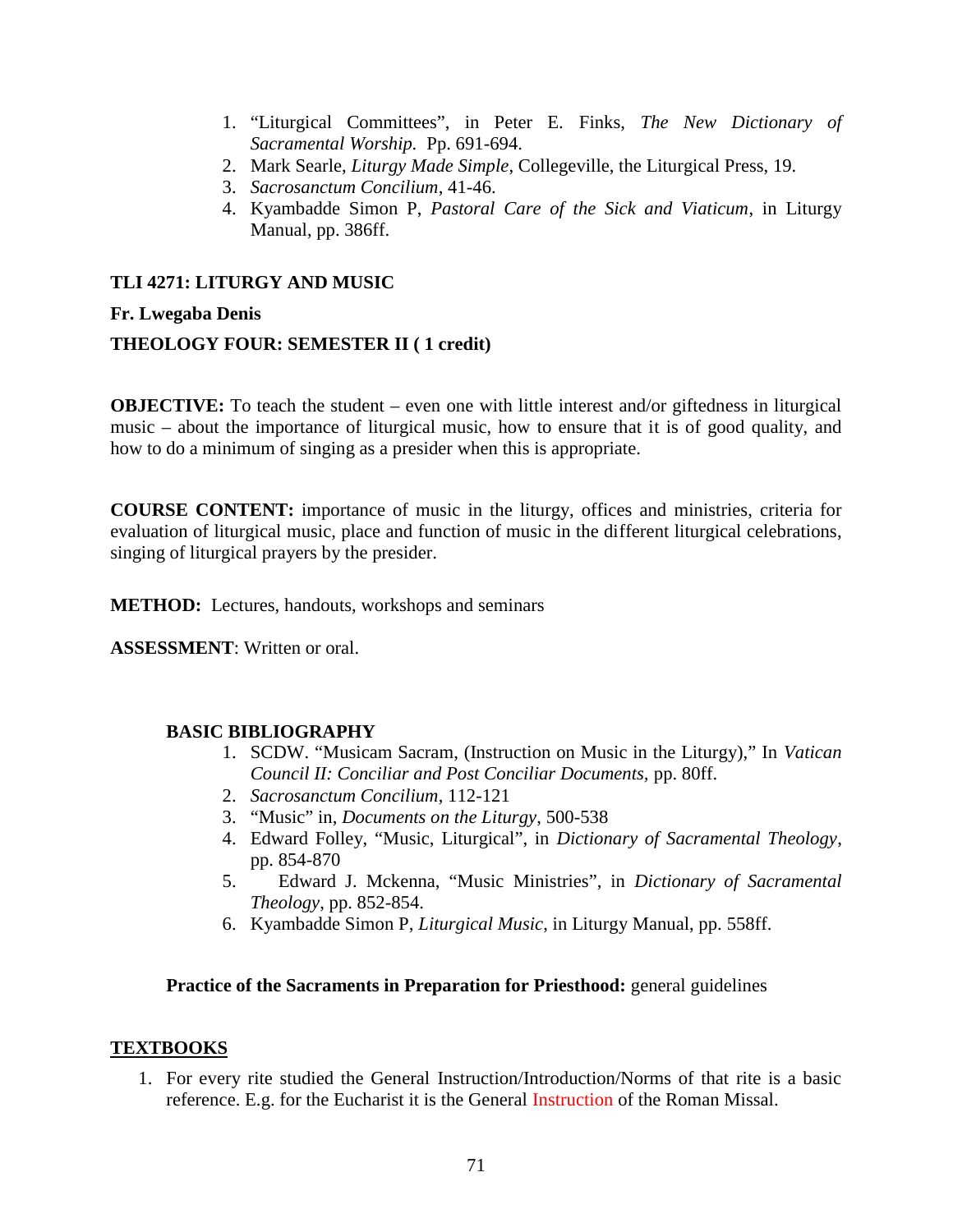- 2. CHUPUNGCO, ANSCAR J., *Handbook for Liturgical Studies, Vols. I – V,* The Liturgical Press, Collegeville 1997.
- 3. Vatican II Document on the Liturgy (*Sacrosanctum Concilium*).
- 4. 3. *THE* RITES *of the Catholic Church,* vols. 1 & 2, The Liturgical Press, Collegeville Minnesota 1990.

### **GENERAL BIBLIOGRAPHY**

- 1. *DOCUMENTS ON THE LITURGY, 1963 – 1979: Conciliar, Papal, and Curial Texts,* the Liturgical Press, Collegeville Minnesota, 1982.
- 2. ADAM, ADOLF, *The Liturgical Year*, *Its history and its meaning after the reform of the liturgy,* Pueblo, New York 1981.
- 3. \_\_\_\_\_\_\_\_\_\_\_\_, *Foundations of the Liturgy: An introduction to its History and Practice,* Collegeville: The Liturgical Press.
- 4. Peter E. Finks, ed. *The New Dictionary of Sacramental Worship*, the Liturgical Press, Collegeville Minnesota, 1990.
- 5. BUGNINI, ANNIBALE, *The Reform of the Liturgy – 1948 – 1975,* The Liturgical Press, Collegeville Minnesota, 1990.
- 6. DALMAIS, I. H. *Introduction to the Liturgy*, Baltimore: Helicon Press, 1961.
- 7. DELLA TORRE, L. *Understanding the Liturgy*, Langley Buchs: St. Paul Publications, 1967.
- 8. KYAMBADDE, Simon P., *Liturgy Manual in the Light of Conciliar and Post-Conciliar Liturgical Books,* Kampala 2018.
- 9. \_\_\_\_\_\_\_\_\_\_\_\_, *If You Only Knew the Gift of God… Step by Step through the Eucharist,* Mariannum Press, Kisubi, 2016.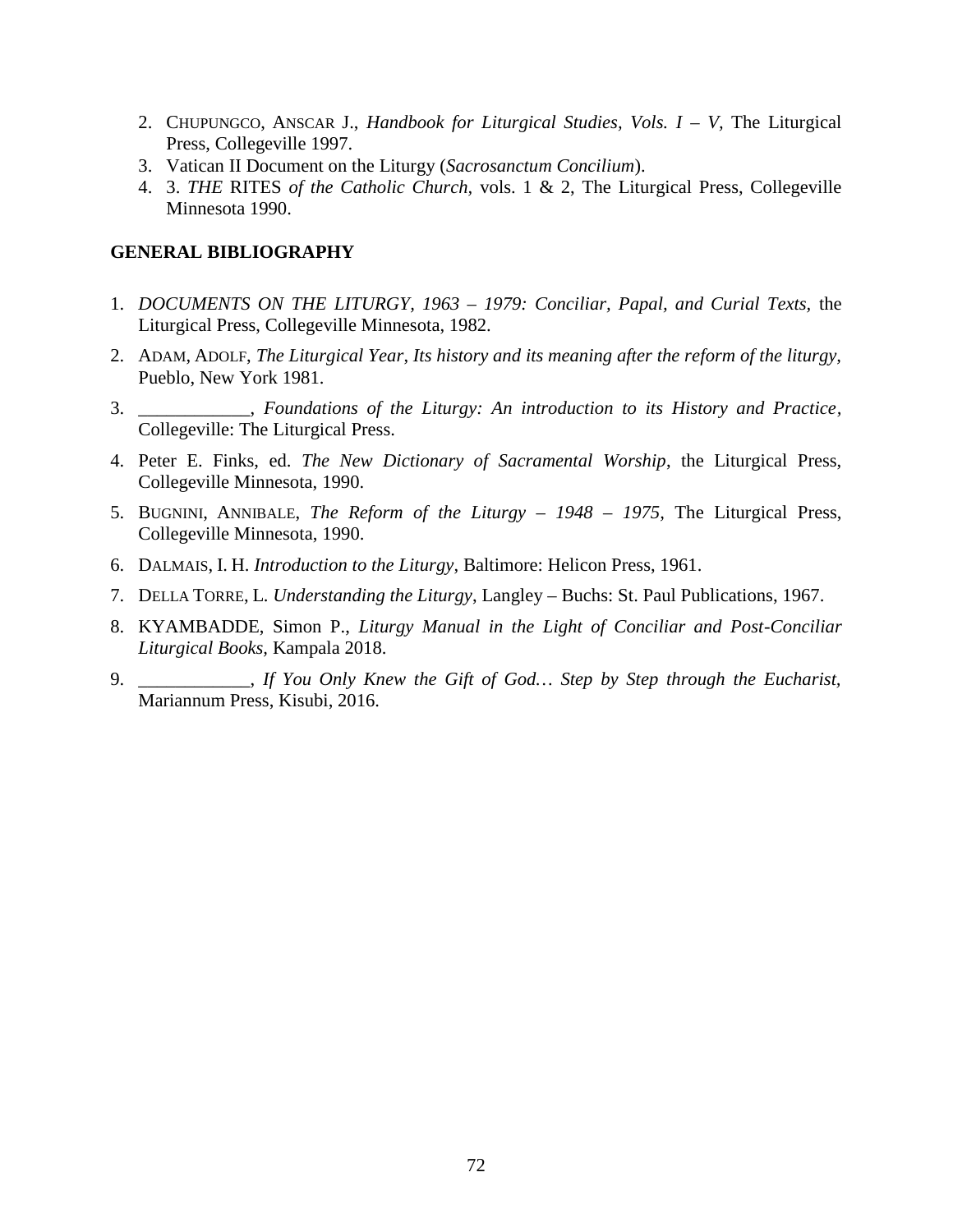# **GENERAL CHURCH HISTORY (TCH: 7)**

## **Lecturer: Fr. Darius Magunda**

## **THEOLOGY I & II:** 4 Semesters

**OBJECTIVES:** To know, with a better understanding, the past events of the Church since its foundation (the origin and growth, in time and space); to lay a historical foundation for other theological disciplines; to equip the students with the methods of how to read history and in turn be able to write the true history of the Church especially in our country and Africa at large.

**METHOD:** Lectures, seminars and group discussions, written assignments and an examination at the end of the semester. Emphasis is put on the critical study of the events and people involved in shaping the Church in the course of history.

## **TCH 1171: THE ANCIENT CHURCH 30-600**

## **THEOLOGY I**

**Semester I**: 2 lectures per week

### **Lecturer: Fr. Darius Magunda**

**OBJECTIVE:** That the student understands the roots and beginnings of the early church, and articulates the most outstanding events and personalities that shaped the ancient church.

**COURSE CONTENT:** The course will treat The Church and Judaism **(**The Jewish Background, The Mother Church at Jerusalem, Christianity breaks with Judaism, Common Heritage of Jews and Christians), then The Church in the Pagan Roman Empire **(**Introduction, Religious Situation in the Empire, the Spread of Christianity in the Pagan Roman Empire**,** The Encounter with Hellenism**,** The Inner life of the Church**,** Organisation and Ministry in the Early Church**,** Canon of Sacred Scripture**,** The Persecutions). It will further explore The Church in the Christian Roman Empire **(**Constantine**,** The Rise of Monasticism**,** Doctrinal Development and Controversies**,** Ecclesiastical Organisation and the Clergy in the 7<sup>th</sup> Century, The Church and the Barbarian Invasions).

**TEACHING METHODS:** Lectures, handouts and written assignments

**ASSESSMENT:** Written and Oral Exams

### **BIBLIOGRAPHY**

**Textbooks:**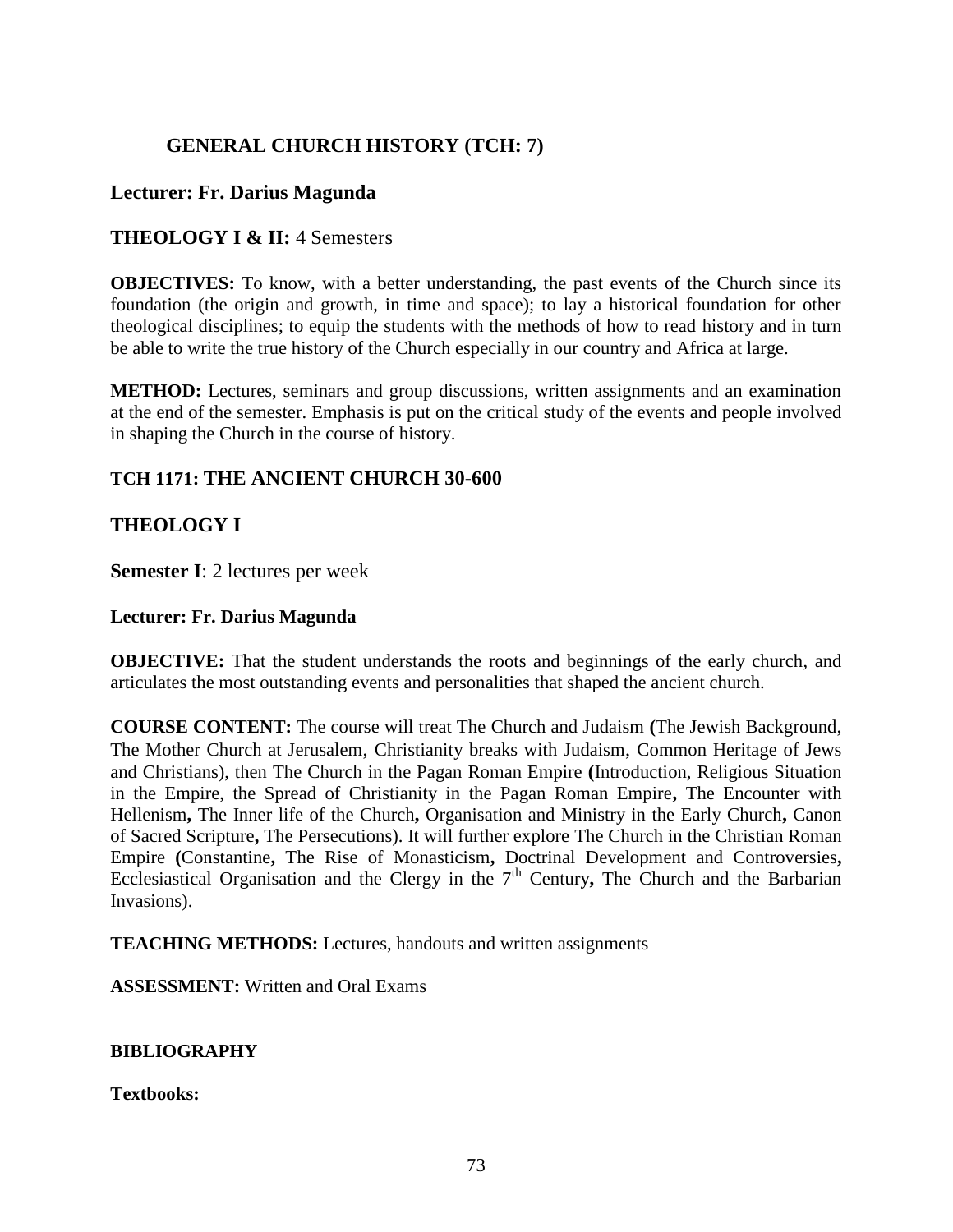- BIHLMEYER Karl and TÜCHLE Hermann, *Church History*, 3 Vols., The Newman Press, Westminster, 1963-1966.
- JEDIN Hubert et al, (ed), *History of the Church*, 10 Vols., Burns and Oates, London, 1980.

#### **Reference Books**

**FRANZEN AUGUST,** *A CONCISE HISTORY OF THE CHURCH***, BURNS AND OATES, LONDON, 1969**

- HUGHES PHILIP, A HISTORY OF THE CHURCH, 4 VOLS., SHEED AND WARD LTD., LONDON, **1979.**
- **LATOURETTE KENETH,** *A HISTORY OF THE EXPANSION OF CHRISTIANITY***, 7 VOLS., EMU BOOKS AGENCIES PTY, SYDNEY, 1971.**
- **NEIL THOMAS P. AND SCHMANDT RAYMOND,** *HISTORY OF THE CATHOLIC CHURCH***, THE BRUCE PUBLISHING COMPANY, MILWAUKEE, 1965.**

## **TCH 1272: THE CHURCH IN THE MIDDLE AGES**

### **Lecturer: Fr. Darius Magunda**

**Semester II:** 2 lectures per week

**OBJECTIVE:** That the student gets to understand the growth, rise, flowering and decline of the Church in the middle ages.

#### **COURSE CONTENT:**

The course will treat **The Early Middle Ages (**The Pontificate of Gregory the Great (590-604), Mohammedanism and the Church, The Franks and the Papacy Alliance; the Creation of the New Christian Empire of the West and The Dark Ages). It will also treat **The Flowering of the Church in the High Middle Ages 1000-1300** (The Reform Movement and the Strengthening of the Papacy, The Eastern Schism, The Crusades in the  $11<sup>th</sup>$  and  $12<sup>th</sup>$  Centuries, The Poverty Movement and the Rise of New Religious Orders, and The Rise of Universities and Scholasticism). It will further treat **The Decline of the Church in the Late Middle Ages 1350- 1500 A.D.** (Introduction: General Characteristics of this Period, The Struggle between Pope Boniface VIII and King Philip IV of France, The Popes at Avignon - Babylonian Captivity of Popes 1309-77, The Great Schism of the West 1378-1417, Dissident Movements, The Spiritual Renewal: Devotio Moderna, and Renaissance and Humanism).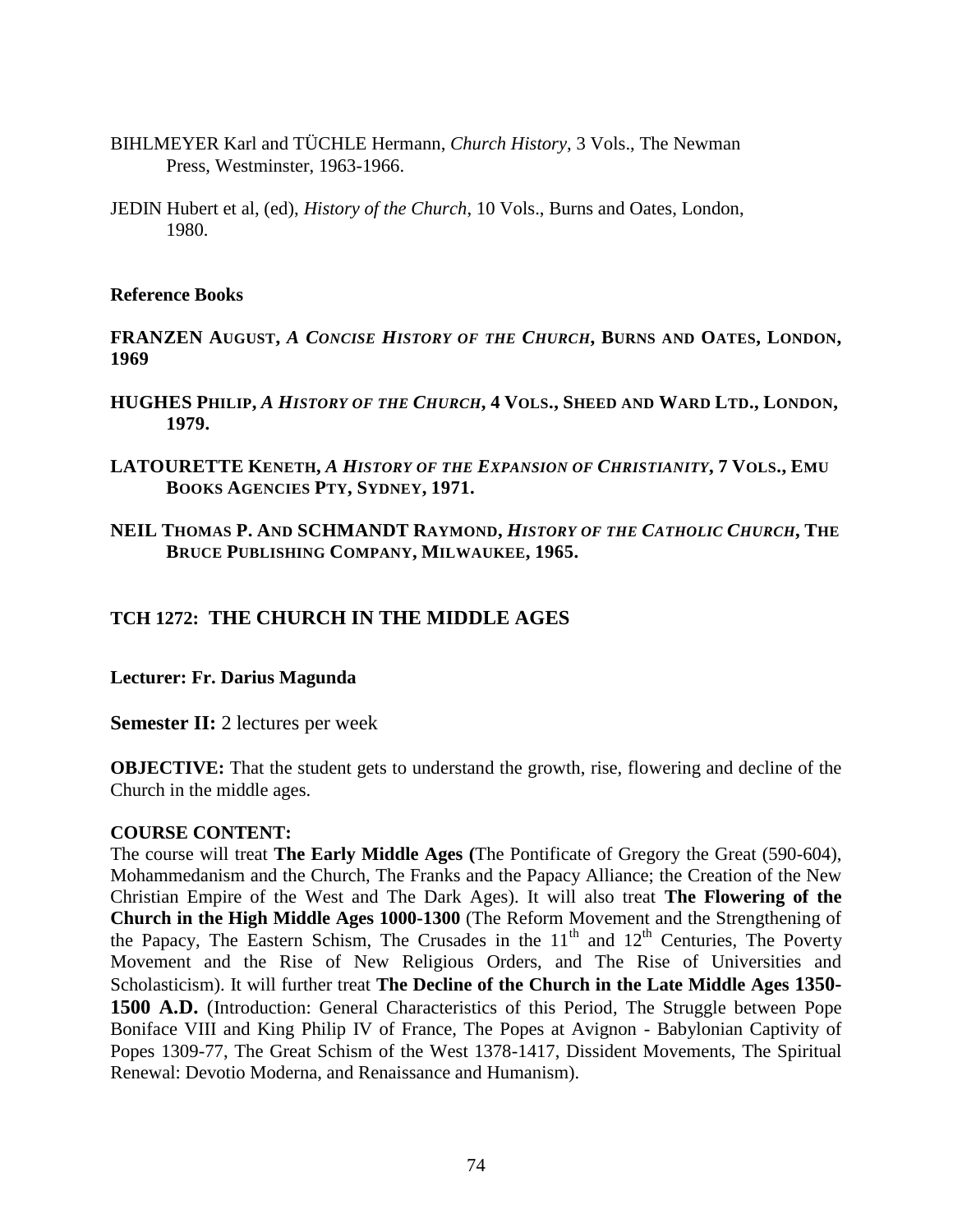### **TEACHING METHODS:** Lectures, handouts and written assignments

**ASSESSMENT:** Written and Oral Exams

### **BIBLIOGRAPHY**

#### **Textbooks**

- BIHLMEYER Karl and TÜCHLE Hermann, *Church History*, 3 Vols., The Newman Press, Westminster, 1963-1966.
- JEDIN Hubert et al, (ed), *History of the Church*, 10 Vols., Burns and Oates, London, 1980.

#### **Reference Books**

**FRANZEN AUGUST,** *A CONCISE HISTORY OF THE CHURCH***, BURNS AND OATES, LONDON, 1969**

- HUGHES PHILIP, A HISTORY OF THE CHURCH, 4 VOLS., SHEED AND WARD LTD., LONDON, **1979.**
- **LATOURETTE KENETH,** *A HISTORY OF THE EXPANSION OF CHRISTIANITY***, 7 VOLS., EMU BOOKS AGENCIES PTY, SYDNEY, 1971.**
- **NEIL THOMAS P. AND SCHMANDT RAYMOND,** *HISTORY OF THE CATHOLIC CHURCH***, THE BRUCE PUBLISHING COMPANY, MILWAUKEE, 1965.**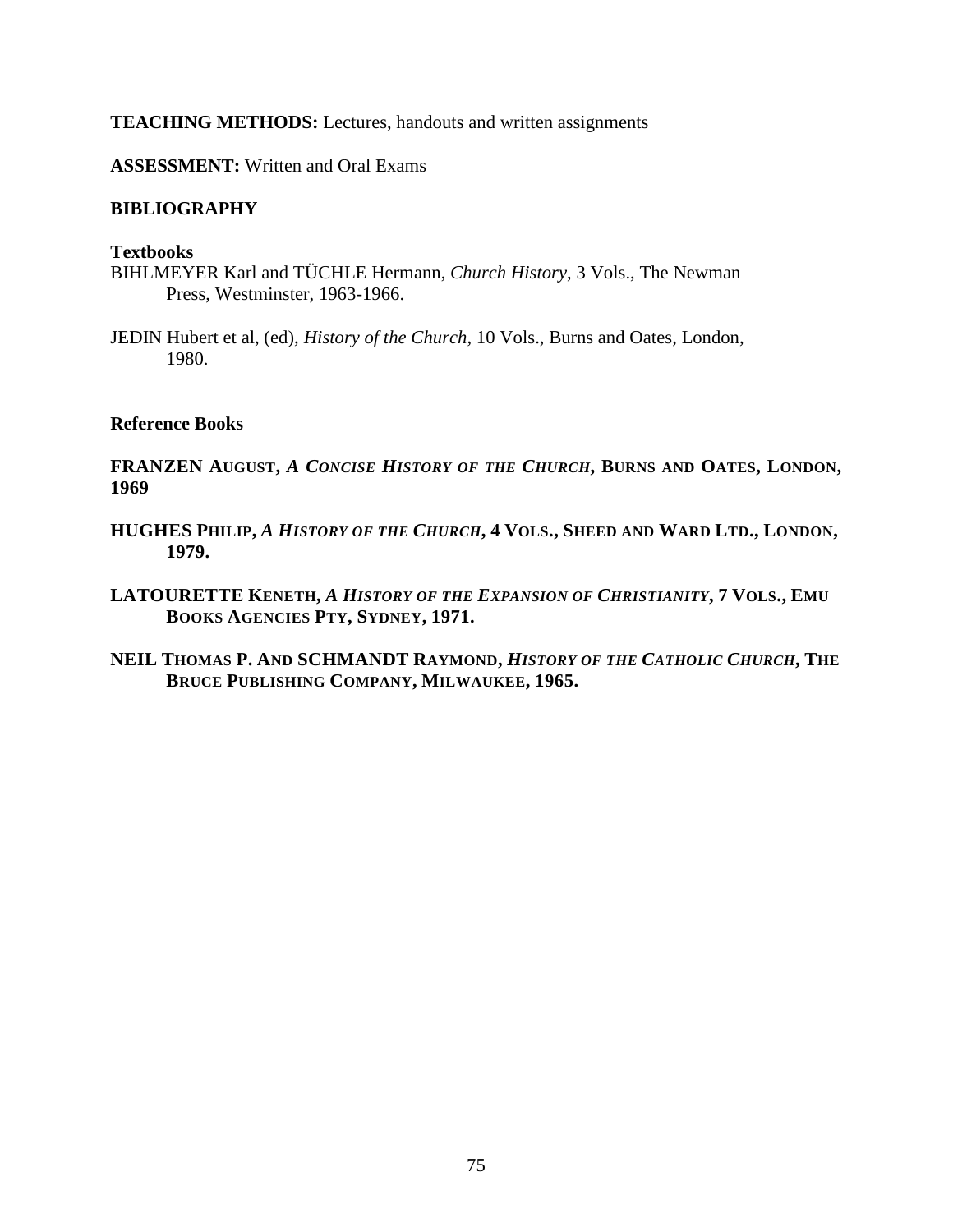## **TCH 2173: THE REFORMATION AND COUNTER REFORMATION IN THE MISSIONARY AGE**

### **Lecturer: Fr. Darius Magunda**

## **THEOLOGY II: Semester I**: 3 lectures per week

**OBJECTIVE:** The course is geared towards tracing the roots of the dissident movements culminating in the Protestant Reformation, and how the Church confronted it to curb further disintegration of the Catholic Church as well as undertake the necessary reforms.

**COURSE CONTENT:** The course will treat **The Reformation (**Introduction: Remote Causes, Martin Luther, Zwingli, The Anna Baptists, John Calvin and Calvinism, and Anglicanism). It will also tackle **The Catholic (Counter) Reformation (**Early Catholic Reformers, St. Ignatius of Loyola and the Foundation of the Society of Jesus, The Early Reform Popes, and The Council of Trent). Finally it will deal with **The Catholic Missions in the 16th and 17th Centuries (**Latin America and Asia).

**TEACHING METHODS:** Lectures, handouts and written assignments

**ASSESSMENT:** Written and Oral Exams

### **BIBLIOGRAPHY:**

#### **Textbooks**

- BIHLMEYER Karl and TÜCHLE Hermann, *Church History*, 3 Vols., The Newman Press, Westminster, 1963-1966.
- JEDIN Hubert et al, (ed), *History of the Church*, 10 Vols., Burns and Oates, London, 1980.

### **Reference Books**

**FRANZEN AUGUST,** *A CONCISE HISTORY OF THE CHURCH***, BURNS AND OATES, LONDON, 1969**

- HUGHES PHILIP, A HISTORY OF THE CHURCH, 4 VOLS., SHEED AND WARD LTD., LONDON, **1979.**
- **LATOURETTE KENETH,** *A HISTORY OF THE EXPANSION OF CHRISTIANITY***, 7 VOLS., EMU BOOKS AGENCIES PTY, SYDNEY, 1971.**
- **NEIL THOMAS P. AND SCHMANDT RAYMOND,** *HISTORY OF THE CATHOLIC CHURCH***, THE BRUCE PUBLISHING COMPANY, MILWAUKEE, 1965.**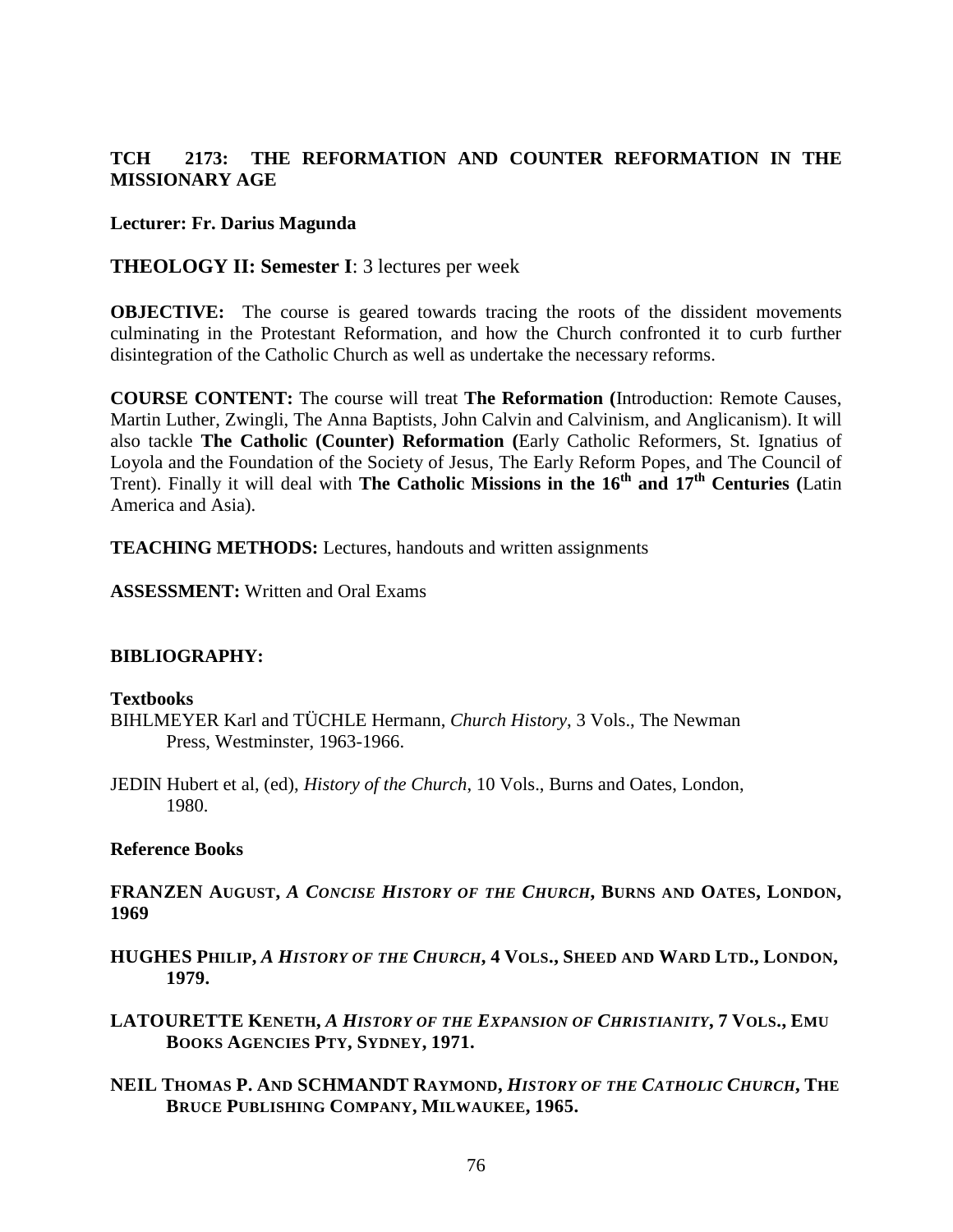## **TCH 2274: THE CHURCH IN THE MODERN AGE AND CONTEMPORARY PERIOD**

**Lecturer: Fr. Darius Magunda : Semester II**: 3 lectures per week

**OBJECTIVE:** The course will delve into the modern trends, modes of thought, political events, new religious ideologies and the involvement of the Church.

**COURSE CONTENT:** The course will treat **The Church in France in the Age of Revolution and Restoration (**Introduction, Gallicanism, Jansenism, Rationalism and the Suppression of the Jesuits, The Church and the French Revolution, The Church at the time of the Bourbon Restoration and the July Monarchy). It will also treat **The Pontificate of Pope Pius IX and Vatican I Council (**Pius IX (Pio Nono), Vatican I Council and the Papal Infallibility, and The Modernist Movement). It will further treat **The Catholic Missions, Totalitarianism and Ecumenism** (The Catholic Missions between the  $19<sup>th</sup>$  and  $20<sup>th</sup>$  Centuries, The Church and the Totalitarian Regimes, The Ecumenical Movement, and Vatican Council II).

**TEACHING METHODS:** Lectures, handouts and written assignments

**ASSESSMENT:** Written and Oral Exams

### **BIBLIOGRAPHY:**

#### **Textbooks**

- BIHLMEYER Karl and TÜCHLE Hermann, *Church History*, 3 Vols., The Newman Press, Westminster, 1963-1966.
- JEDIN Hubert et al, (ed), *History of the Church*, 10 Vols., Burns and Oates, London, 1980.

### **Reference Books**

**FRANZEN AUGUST,** *A CONCISE HISTORY OF THE CHURCH***, BURNS AND OATES, LONDON, 1969**

- HUGHES PHILIP, A HISTORY OF THE CHURCH, 4 VOLS., SHEED AND WARD LTD., LONDON, **1979.**
- **LATOURETTE KENETH,** *A HISTORY OF THE EXPANSION OF CHRISTIANITY***, 7 VOLS., EMU BOOKS AGENCIES PTY, SYDNEY, 1971.**

**NEIL THOMAS P. AND SCHMANDT RAYMOND,** *HISTORY OF THE CATHOLIC CHURCH***, THE**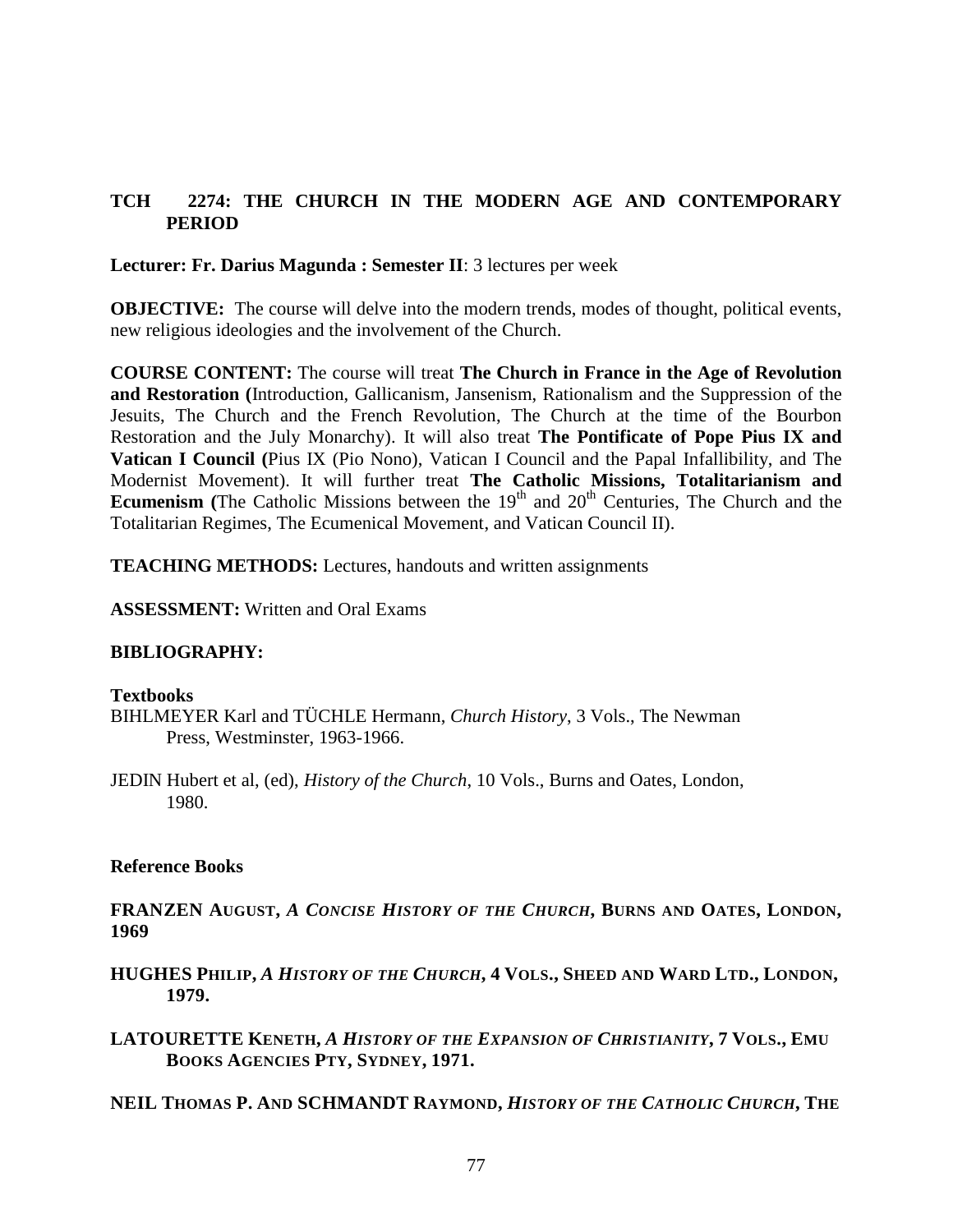**BRUCE PUBLISHING COMPANY, MILWAUKEE, 1965.**

## **PATROLOGY (TCH: 7A)**

## **Lecturer: Fr. Darius Magunda**

**THEOLOGY I:** 2 Semesters

## **TPL 117A1: THE BEGINNINGS AND GROWTH OF EARLY CHRISTIAN LITERATURE**

### **Lecturer: Fr. Darius Magunda**

**THEOLOGY I: Semester I:** 2 lectures per week

**OBJECTIVES:** To introduce the student into the study of the Early Christian Literature and the development of the Patristic thought; to create an awareness of the significance of the origin and development of the doctrine of the Church, the development of spirituality; and to lay a foundation for theology.

**METHOD:** Lectures, critical analysis of selected texts/works of the Fathers, seminars when possible, and written assignments and end of semester exams.

**COURSE CONTENT:** The course will treat the Beginnings and growth of early Christian Literature (The Apostolic Fathers, The Apologists of the Second Century - General Survey, The Heretical and Apocryphal Literature of the Second Century, The Opponents of Heresy in the Second Century, The Oriental Writers of the Third Century, and the Western Writers of the Third Century).

**TEACHING METHODS:** Lectures, handouts and written assignments

**ASSESSMENT:** Written and Oral Exams

### **BIBLIOGRAPHY:**

### **Textbooks**

HAMEL Patrick J., *Handbook of Patrology*, Alba House, New York, 1968. QUASTEN Johannes, *Patrology*, 4 Vols. Christian Classics, Allen, Texas, TIXERONT J., *A Handbook of Patrology*, B. Herder Book Co., London, 1957.

### **REFERENCE BOOKS**

BAILLIE John et al (Ed.), *Early Christian Fathers*, The Westminster Press, Philadelphia, MCMLIII.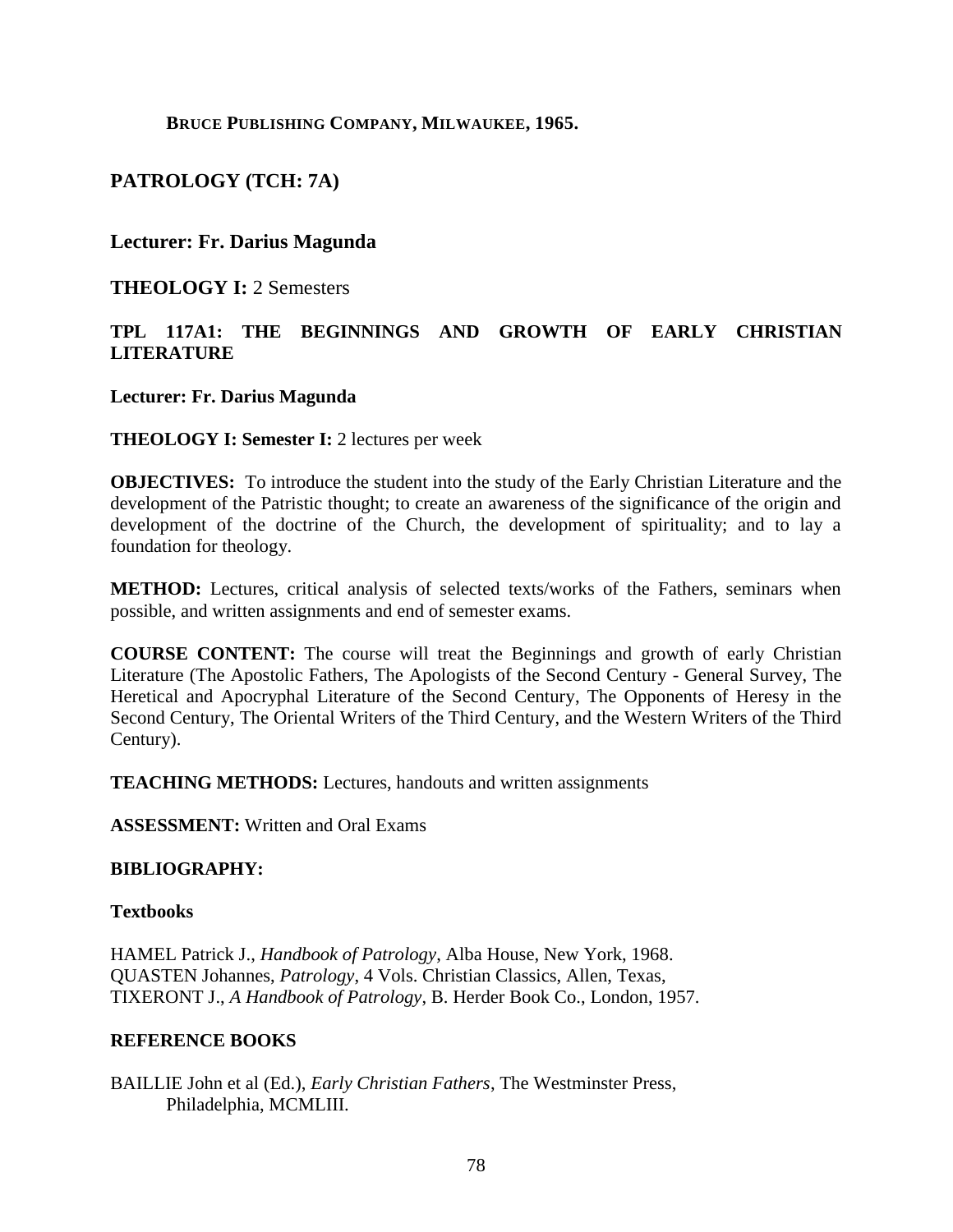BETTENSON Henry (Ed.), *The Early Christian Fathers,* Oxford University Press, Oxford, 1978. STANIFORTH Maxwell, *Early Christian Writings; The Apostolic Fathers*, Penguin, Harmondsworth, 1968.

## **TPL 127A2: THE GOLDEN AGE OF PATRISTIC LITERATURE (313-461) and THE DECLINE AND END OF PATRISTIC LITERATURE (461-750)**

## **Lecturer: Fr. Darius Magunda**

## **THEOLOGY I: Semester II:** 2 lectures per week

**OBJECTIVES:** This course takes the student through the rising and shining of Patristic Literature, and its decline and end. The course will further instil in the student the appreciation of the contribution by the Church Fathers to the rich tradition and heritage of the Church, as well as the legacy of the Church Fathers both of the West and of the East.

**METHOD:** Lectures, critical analysis of selected texts/works of the Fathers, seminars when possible, and written assignments and end of semester exams.

## **COURSE CONTENT:**

The course will treat The Golden Age of Patristic Literature 313-461 (Greek Fathers of the  $4<sup>th</sup>$ and  $5<sup>th</sup>$  Centuries, and the Latin Fathers of the  $4<sup>th</sup>$  and  $5<sup>th</sup>$  Centuries). It will further treat The Decline and End of Patristic Literature 461-750 (Greek Writers, Syrian and Armenian Writers, and the Latin Writers).

**TEACHING METHODS:** Lectures, handouts and written assignments

**ASSESSMENT:** Written and Oral Exams

## **BIBLIOGRAPHY:**

## **Textbooks**

HAMEL Patrick J., *Handbook of Patrology*, Alba House, New York, 1968. QUASTEN Johannes, *Patrology*, 4 Vols., Christian Classics, Allen, Texas, TIXERONT J., *A Handbook of Patrology*, B. Herder Book Co., London, 1957.

## **REFERENCE BOOKS**

BAILLIE John et al (Ed.), *Early Christian Fathers*, The Westminster Press, Philadelphia, MCMLIII.

BETTENSON Henry (Ed.), *The Early Christian Fathers,* Oxford University Press, Oxford, 1978.

STANIFORTH Maxwell, *Early Christian Writings; The Apostolic Fathers*, Penguin,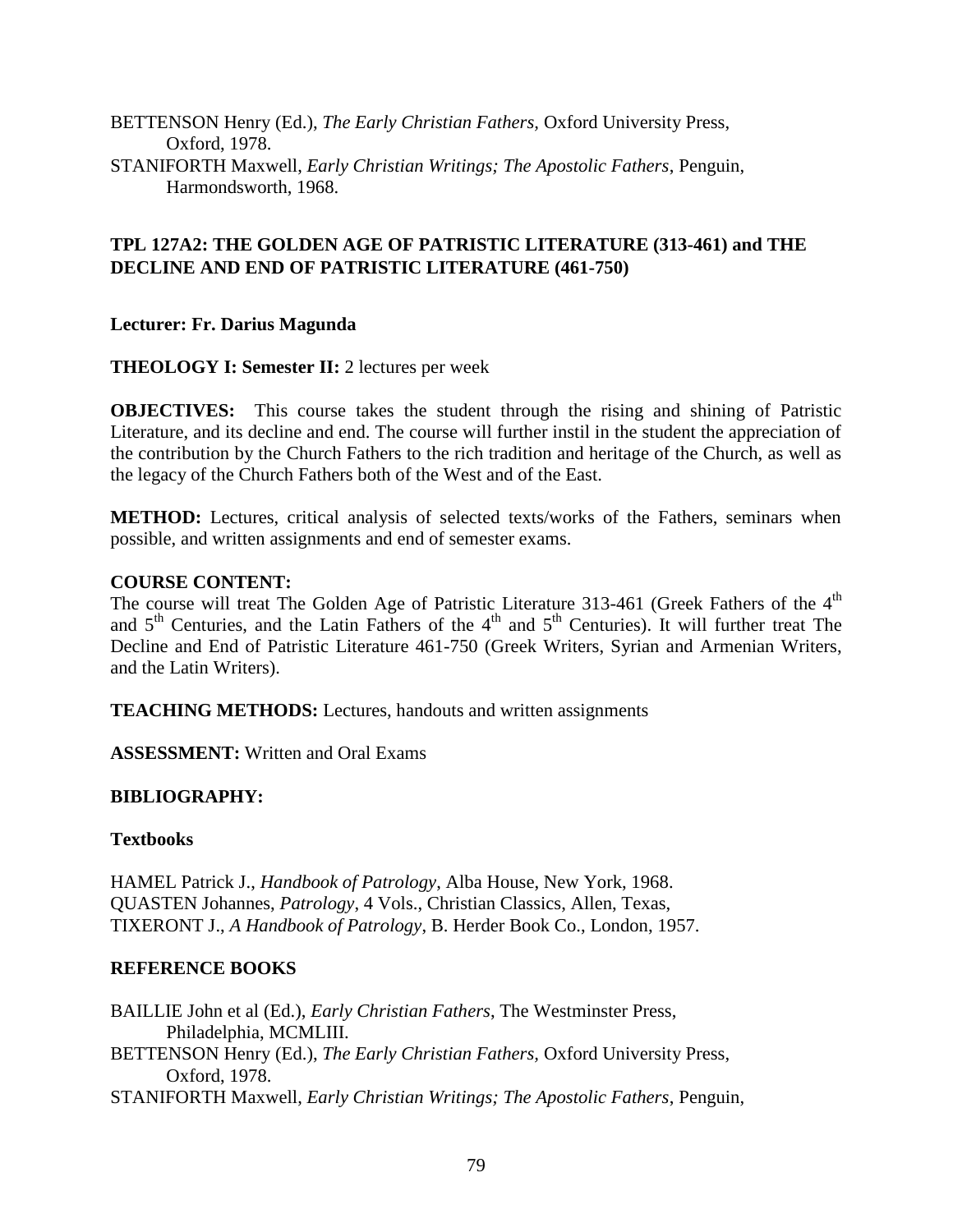Harmondsworth, 1968.

## **TCH 317B1: AFRICAN CHURCH HISTORY**

**Lecturer: Fr. Darius Magunda**

**THEOLOGY III:** SEMESTER 1 ( 3 Credits)

**OBJECTIVES:** To give the students knowledge about the way Christianity spread throughout Africa, lead them to reflect on the impact that Christianity produced on the various African peoples and cultures during the different stages of its penetration, and to analyse how far Christianity itself was influenced by the same people and cultures. They will thus acquire a skill for judging facts, especially those happening in their own country, according to their correct historical context and value.

**COURSE CONTENT:** This course will introduce the student to the study of the History of the Church in Africa. It will then tackle The Rise and Flowering of the Church particularly in Egypt (The origins of Alexandrian Christianity, The growth and vitality of Egyptian Christianity, The Egyptian Church and the Theological Controversies, and The Arab Conquest), The Church in Roman North Africa (Beginning of Christianity, Geographical Extension, Social Extension [Italians, Phoenicians, Berbers], Important Personalities in Christian Roman North Africa, The Church in Roman North Africa under the Vandals [430-533], The Roman North African Church in the Islamic Period [647 ff.], and Why Christianity survived in RNA – its strength), Christianity in Ethiopia (The coming of Christianity to Axum, The indigenous Ethiopian Church with its characteristics, Ethiopian Christianity survives the Islamic onslaught – Portuguese help), Christianity in Nubia (Introduction (map of Nubia and surrounding areas, Origin of Christianity, and The disappearance of the Church in Nubia), Coptic Christianity (The Coptic Religion, Theological Disputes, History of the Orthodox Church, The Coptic Church today, and the organisation of the Church), The Portuguese Period  $15<sup>th</sup>$ -18<sup>th</sup> Century (Introduction [why evangelisation of the area south of the Sahara delayed], Portuguese Exploration, Padroado [Patronage] and the Evangelisation of Africa South of the Sahara, Extent of the Portuguese Missionary Activity [Kongo, Angola, South of Africa], Characteristics of Missionary Work in this Period, The African Clergy, Why these Missions didn't survive or make a great impact on Africans, and the Mission to Ethiopia), The Missionary Movements of the  $19<sup>th</sup>$  Century (Protestant Religious Revival, Protestant Missionary Movements, The Catholic Missionary Revival in the  $19<sup>th</sup>$  Century, Characteristics of the  $19<sup>th</sup>$  Century Missionary Revival, Slave Trade and the Churches, and The abolition of Slave Trade and Slavery), The Protestant Evangelisation of West Africa [The Earlier Missions] (Sierra-Leone (1840), Liberia).

**TEACHING METHODS:** Lectures, seminars when possible, group discussions, written assignments and end of semester exams. Students are encouraged to use their holiday time to research on the history of the Church in their home region. Additionally, the students are required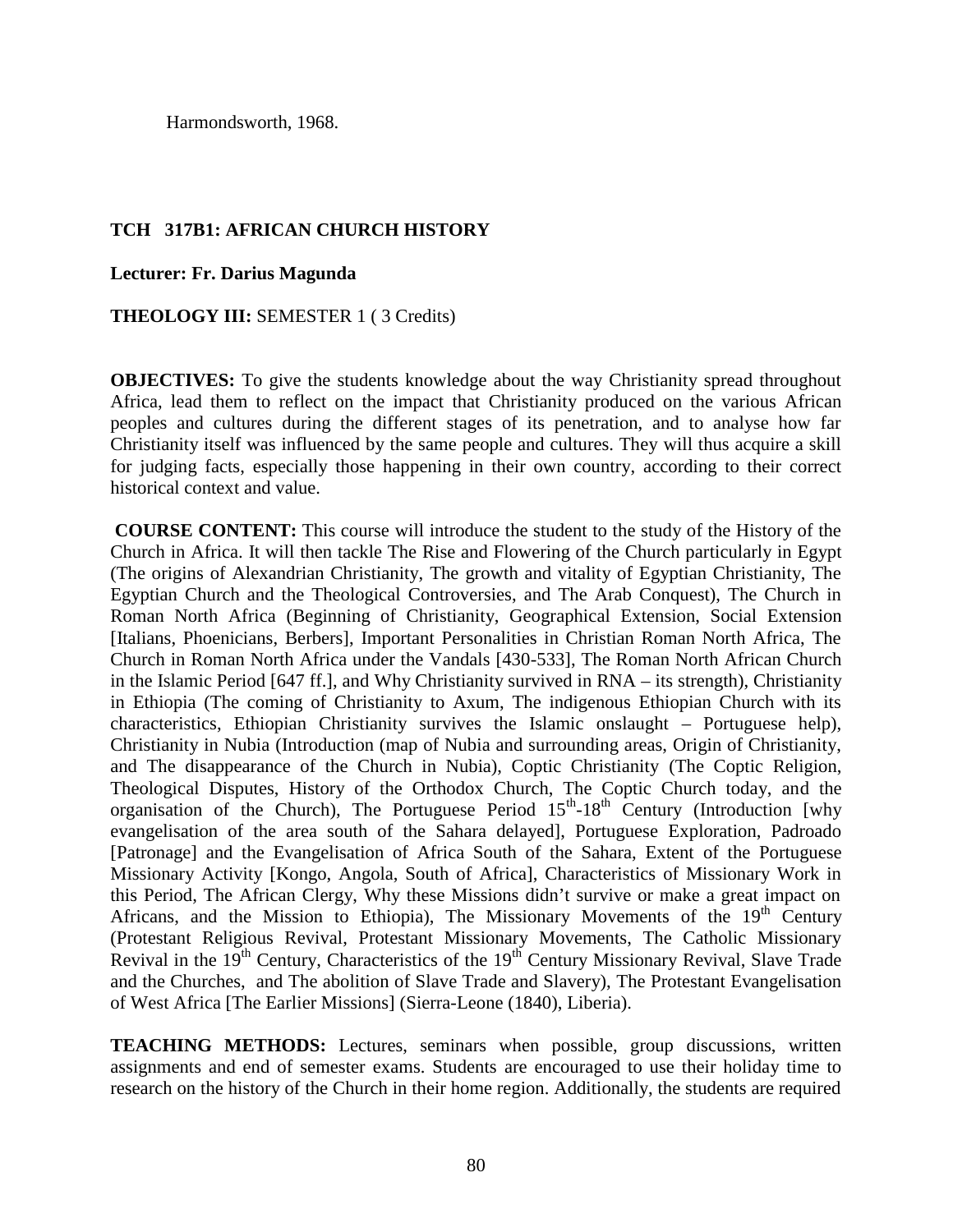to keep a diary of the major events affecting the seminary, the Universal Church, the Church in Uganda and other events in the country as may have a bearing on the Church. These are assessed and marks awarded as part of the course work.

**ASSESSMENT:** Written and Oral Exams, course works

## **BIBLIOGRAPHY:**

**Textbooks:**

**ANDERSON WILLIAM B.,** *THE CHURCH IN EAST AFRICA***, CENTRAL TANGANYIKA PRESS, DODOMA, 1997.**

**BAUR JOHN,** *TWO THOUSAND YEARS OF CHRISTIANITY IN AFRICA***, PAULINE'S PUBLICATIONS AFRICA, NAIROBI, 1994.**

**REFERENCE BOOKS:**

**CISTERNINO MARIO,** *PASSION FOR AFRICA***, FOUNTAIN PUBLISHERS LTD., KAMPALA, 2004.**

**FAUPEL J.F., AFRICAN** *HOLOCAUST, THE STORY OF THE STORY OF THE UGANDA MARTYRS***, ST. PAUL PUBLICATIONS AFRICA, 1984.**

**GALE HUMBER P.,** *UGANDA AND THE MILL HILL FATHERS***, MACMILLAN CO. LTD, LONDON,**

**1959.**

**GROVES CHARLES PELHAM,** *THE PLANTING OF CHRISTIANITY IN AFRICA***, LUTTERWORTH <sup>P</sup>RESS,LONDON,** 1964.

**HANSEN HOLGER BERNT,** *MISSION CHURCH AND STATE IN A COLONIAL SETTING UGANDA 1890-1925***, HEINEMANN, LONDON, IBADAN, NAIROBI, 1984.**

**HASTINGS ADRIAN,** *THE CHURCH IN AFRICA 1450-1950***, CLARENDON PAPERBACKS, OXFORD, 1996.**

**ISICHEI ELISABETH,** *A HISTORY OF CHRISTIANITY IN AFRICA***, SPCK, LONDON, 1995.**

**SHORTER AYLWARD,** *CROSS AND FLAG IN AFRICA, THE WHITE FATHERS DURING THE COLONIAL SCRAMBLE (1892-1914)***, ORBIS BOOKS, MARYKNOLL, NEW YORK, 2006.**

**TOURIGNY YVES,** *ANCESTORS IN THE FAITH***, MARIANUM PRESS, KISUBI, 1974**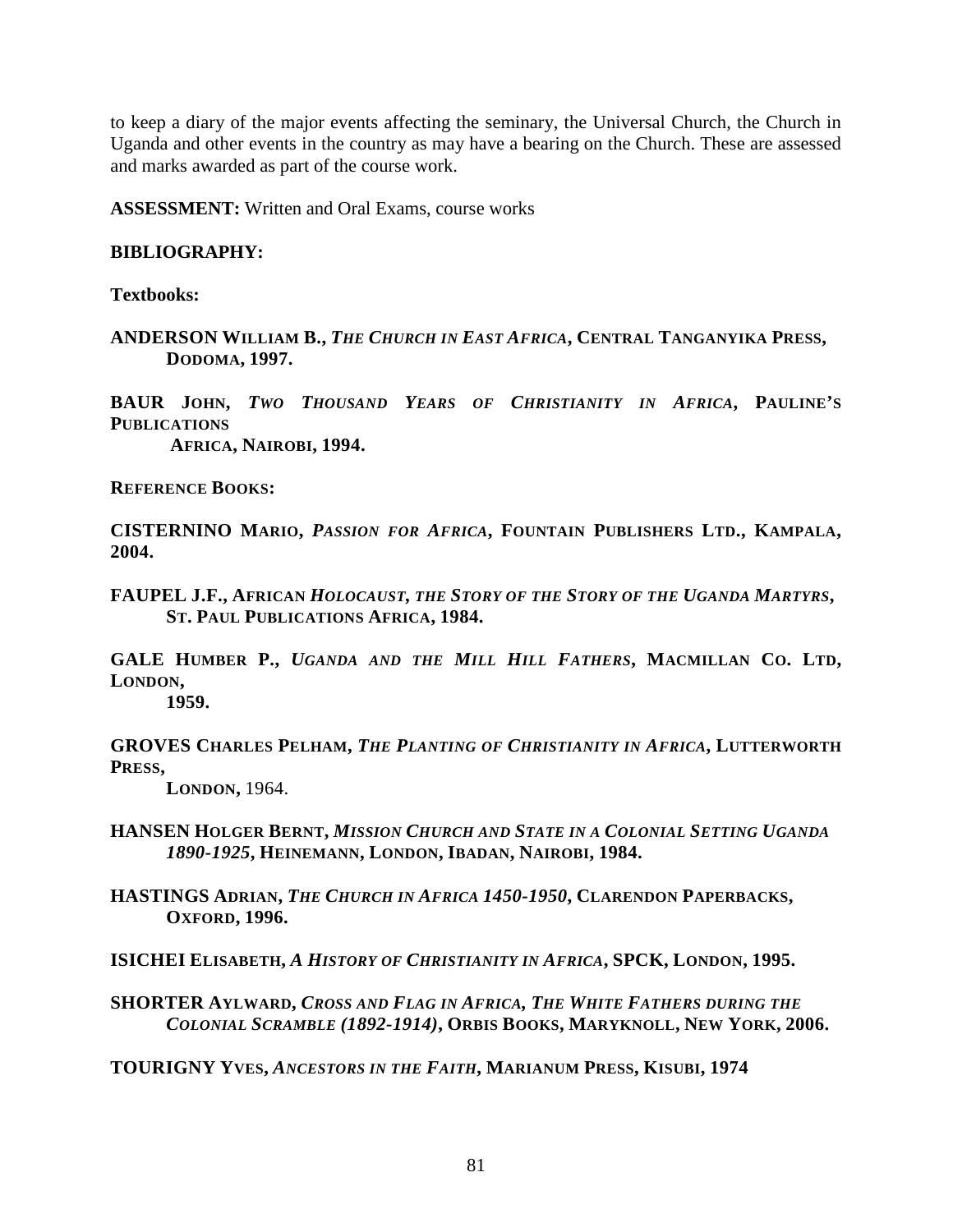**WALIGGO JOHN MARY,** *A HISTORY OF AFRICAN PRIESTS***,** *KATIGONDO MAJOR SEMINARY* **MARIANUM PRESS CONSULTANTS, NAIROBI, 1988.**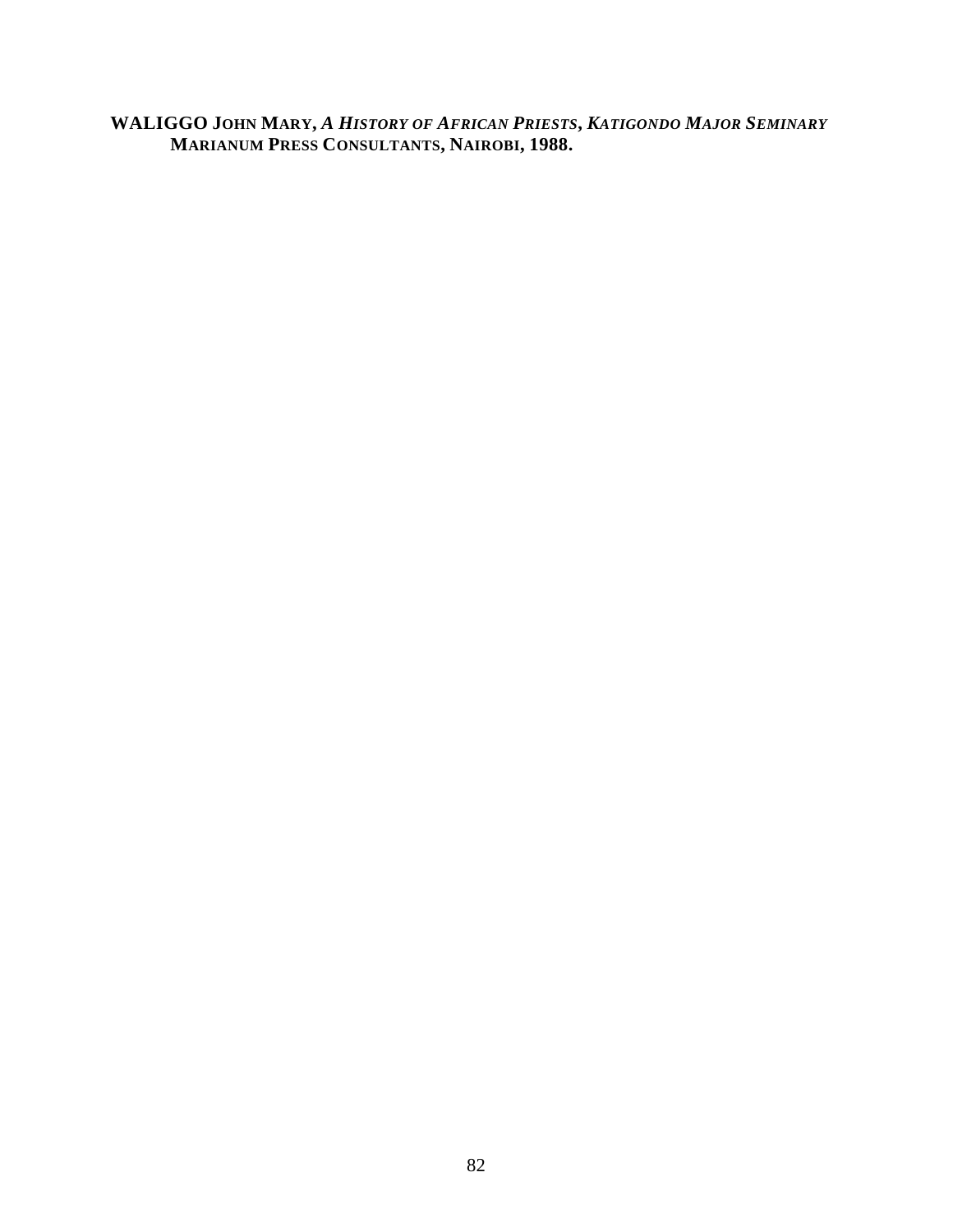### **TCH 327B2: AFRICAN CHURCH HISTORY**

#### **Lecturer: Fr. Darius Magunda**

### **THEOLOGY III: SEMESTER 2 (3 Credits)**

**OBJECTIVES:** To highlight the growth of the Catholic Church in Western, Central and Eastern Africa.

**COURSE CONTENT:** This course will cover the Missionary Activity in Nigeria and Calabar (Niger Expedition in 1841, New Missionary Enterprise in W. Nigeria, Upper Niger, Calabar Mission), The Transfer of Church Leadership from the Missionaries to the Indigenous Africans (The CMS Experiment in West Africa by Henry Venn, Implementation of Venn's theory, Samuel Ajai Crowther, Venn's Policy Reverse), The Catholic Effort in West Africa (The First Initiative - Liberated Africans, The Second Initiative – from North America, Activities and Methods, Bishop Joseph Shanahan), The Catholic Church in Congo [DRC], Church Leadership in Africa (Indigenous Leadership [Priests and Bishops], African Bishops, The Religious Life: Sisters and Brothers, African Monasticism: Monks and Nuns, Contemplative Sisters), The Missionary Enterprise around the Great Lakes Region – Uganda [ The great leap inland to Buganda, King Mutesa I 1857-1884, Henry Morton Stanley, The Church Missionary Society, The Arrival of the Missionaries of Africa, The Persecution and the Uganda Martyrs, Religious and Civil Wars, The Muslim War, the Catholic-Protestant War, The expansion of Christianity outside Buganda, The Mill Hill Missionaries in Central and Eastern Uganda, The Comboni Missionaries in Northern Uganda, The Church and Human Promotion, Towards Ugandan Church leadership, The Indigenous Religious Societies and Clergy, The heritage and legacy of the Missionaries], and the Planting of Christianity in Kenya and Tanzania).

**TEACHING METHODS:** Lectures, seminars when possible, group discussions, written assignments and end of semester exams. Students are encouraged to use their holiday time to research on the history of the Church in their home region. Additionally, the students are required to keep a diary of the major events affecting the seminary, the Universal Church, the Church in Uganda and other events in the country as may have a bearing on the Church. These are assessed and marks awarded as part of the course work.

**ASSESSMENT:** Written and Oral Exams, course works

### **BIBLIOGRAPHY:**

**Textbooks:**

**ANDERSON WILLIAM B.,** *THE CHURCH IN EAST AFRICA***, CENTRAL TANGANYIKA PRESS, DODOMA, 1997.**

**BAUR JOHN,** *TWO THOUSAND YEARS OF CHRISTIANITY IN AFRICA***, PAULINE'S PUBLICATIONS**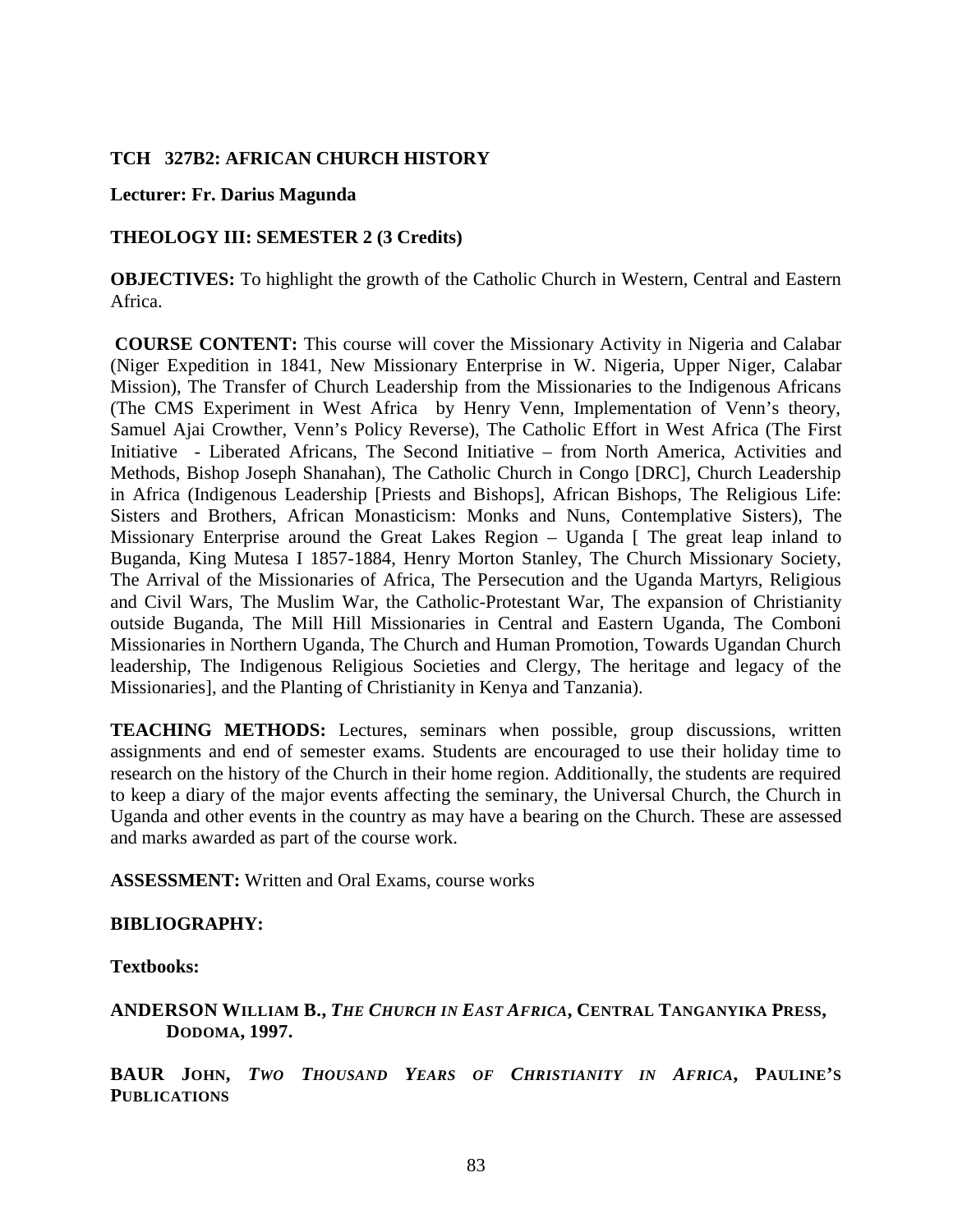**AFRICA, NAIROBI, 1994.**

**REFERENCE BOOKS:**

**CISTERNINO MARIO,** *PASSION FOR AFRICA***, FOUNTAIN PUBLISHERS LTD., KAMPALA, 2004.**

**FAUPEL J.F., AFRICAN** *HOLOCAUST, THE STORY OF THE STORY OF THE UGANDA MARTYRS***, ST. PAUL PUBLICATIONS AFRICA, 1984.**

**GALE HUMBER P.,** *UGANDA AND THE MILL HILL FATHERS***, MACMILLAN CO. LTD, LONDON,**

**1959.**

**GROVES CHARLES PELHAM,** *THE PLANTING OF CHRISTIANITY IN AFRICA***, LUTTERWORTH PRESS,**

London, 1964.

- **HANSEN HOLGER BERNT,** *MISSION CHURCH AND STATE IN A COLONIAL SETTING UGANDA 1890-1925***, HEINEMANN, LONDON, IBADAN, NAIROBI, 1984.**
- **HASTINGS ADRIAN,** *THE CHURCH IN AFRICA 1450-1950***, CLARENDON PAPERBACKS, OXFORD, 1996.**

**ISICHEI ELISABETH,** *A HISTORY OF CHRISTIANITY IN AFRICA***, SPCK, LONDON, 1995.**

**SHORTER AYLWARD,** *CROSS AND FLAG IN AFRICA, THE WHITE FATHERS DURING THE COLONIAL SCRAMBLE (1892-1914)***, ORBIS BOOKS, MARYKNOLL, NEW YORK, 2006.**

**TOURIGNY YVES,** *ANCESTORS IN THE FAITH***, MARIANUM PRESS, KISUBI, 1974**

**WALIGGO JOHN MARY,** *A HISTORY OF AFRICAN PRIESTS***,** *KATIGONDO MAJOR SEMINARY* **MARIANUM PRESS CONSULTANTS, NAIROBI, 1988.**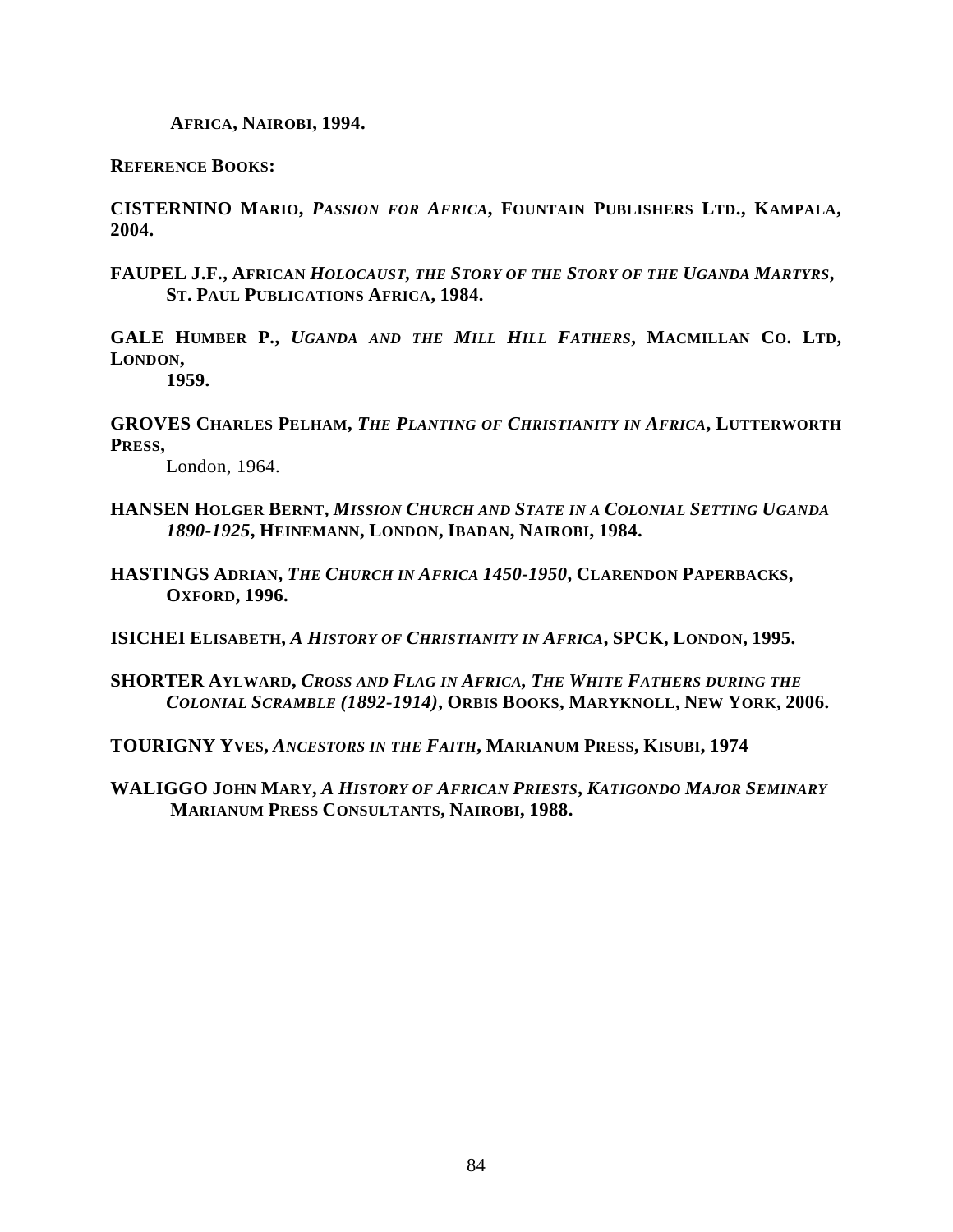## **PASTORAL THEOLOGY (PTP: 8)**

### **TPT 1181 Missionary Pastoral Theology I Fr. Ssettuuma Benedict**

### **YEAR ONE: SEMESTER I (2 credits)**

**OBJECTIVE:** The main goal is to provide good pastoral formation to the students and provide good, friendly, available, sensitive, generous and compassionate pastors to the church. This is done by helping students acquire the knowledge of contextualised missionary pastoral theology and through provide tools for being true shepherd according to the heart of the Supreme Shepherd in ones local church.

#### **COURSE CONTENT:**

The course will give a general introduction treating the various basic terms and then the theological basis of pastoral theology, the nature and basic principles of pastoral theology, it will then handle the historical development of pastoral theology as a discipline, sources of pastoral theology, ecclesial and pastoral models, then pastoral action, then the theological method and its practical implication for realizing a true pastoral praxis for a missionary church.

**METHOD:** Lectures, handouts, workshops and seminars

**ASSESSMENT**: written or oral.

### **TEXT BOOKS.**

Zulehner P.M., *Teologia Pastorale,* Queriniana, Brescia 1992. Dispense of the Professor.

#### **Others**

Midali Mario, *Practical Theology; Historical development of its foundations and scientific character*, Las Rome, 2009. Feullenback John, Church, *Community for the Kingdom,* Orbis Books, New York 2002; Midali Mario et alii (eds), *Dizionario di Pastorale Giovanile,* EditriceElle di CI, Torino 1989. Oden Thomas C., *Pastoral Theology*, Harper San Francisco, New York 1983. Rahner Karl, *Theology of Pastoral Action*, Palm Publishers, Montreal 1968.

### **TPT 1282 MISSIONARY PASTORAL THEOLOGY II. Fr. Ssettuuma Benedict**

### **YEAR ONE: SEMESTER II (2 Credits)**

**OBJECTIVE:** The main aim of this course is to anchor the student into the basic and essential theological pastoral knowledge that is key to living a theological praxis in line with the ecclesiology of the Second Vatican Council and New Evangelisation.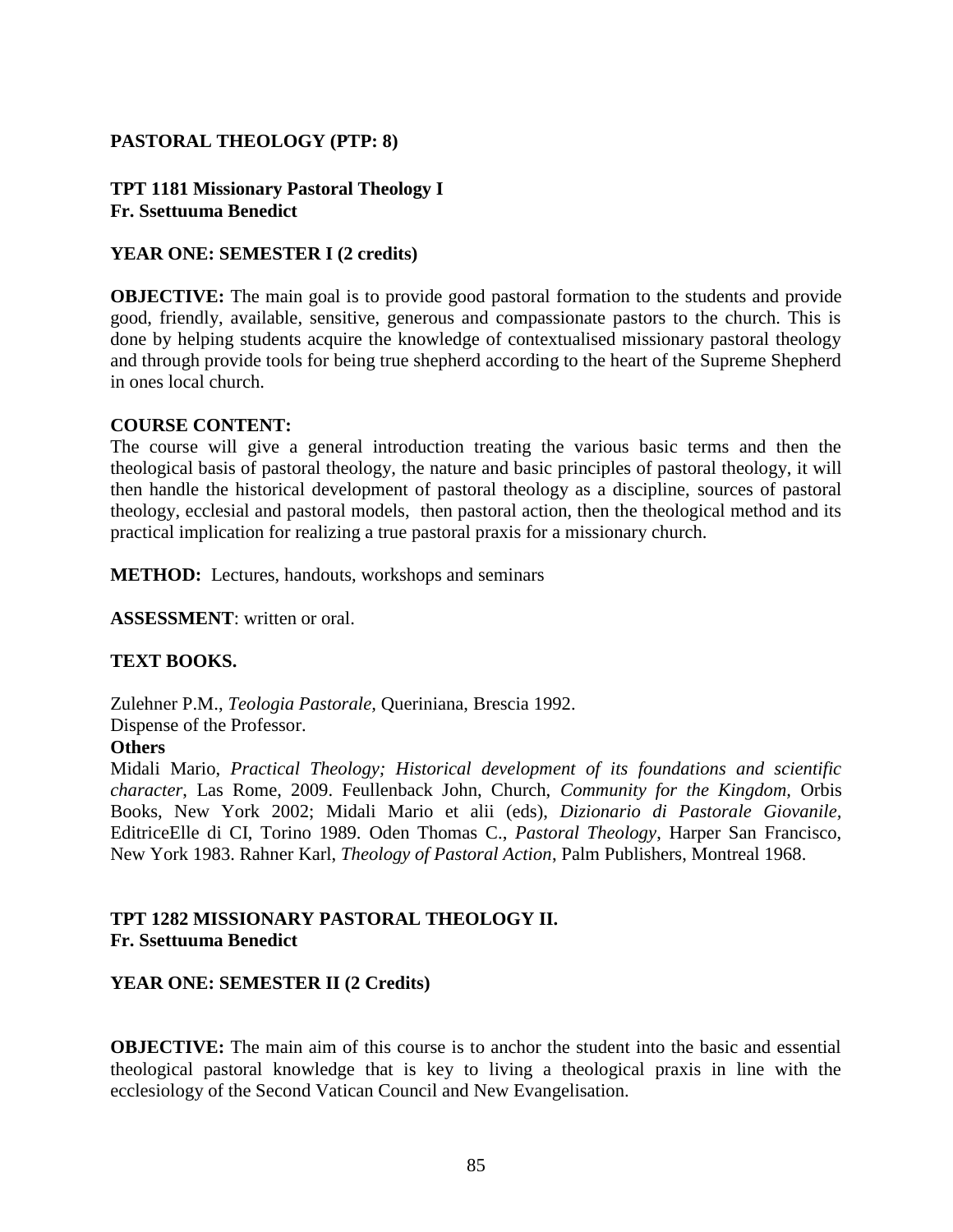**COURSE CONTENT:** The course will course will treat the various paths of a practical pastoral action of evangelization and the various ways of pastoral programation.

**METHOD:** Lectures, handouts, workshops and seminars

**ASSESSMENT**: written or oral.

### **TEXT BOOKS.**

Zulehner P.M., *Teologia Pastorale,* Queriniana, Brescia 1992.

### **Others**

Midali Mario, *Practical Theology; Historical development of its foundations and scientific character*, Las Rome, 2009. Oden Thomas C., *Pastoral Theology*, Harper San Francisco, New York 1983.

Ruccia A., *La Corresponsabilita Laicale della communita Ecclesiale. Per una nuova Evangelizzazione*, Edizioni Vivere in, Roma 2011.

## **TPT 2183 PASTORAL THEOLOGY: MINISTRY IN PASTORAL ACTION Fr. Ssettuuma Benedict**

## **YEAR TWO: SEMESTER I (2 credits)**

**OBJECTIVE:** The main of objective is to make students appreciate the value of ministry and the basis of all ministry in the church in order to be better and effective ministers in pastoral work within their contexts.

**COURSE CONTENT:** The course will treat the concept of ministry, theological foundations of ministry, the ministry of Jesus Christ, various ministries in the church with particular attention to the laity.

**METHODS**: Lectures, handouts and course works **ASSESSMENT:** Oral and written exams.

### **BIBLIOGRAPHY**

Basic Text. Kenan B. Obsborne, *Orders and Ministry*, Orbis Books, New York 2006. Dispense of the Professor. A. Dulles, *Models of the church,* Doubleday, New York 1974*.*

#### **TPT 2184: HOMILETICS FIRST SEMESTER 1 CREDIT and TPT 21286: HOMILETICS II Fr. Ssettuuma Benedict**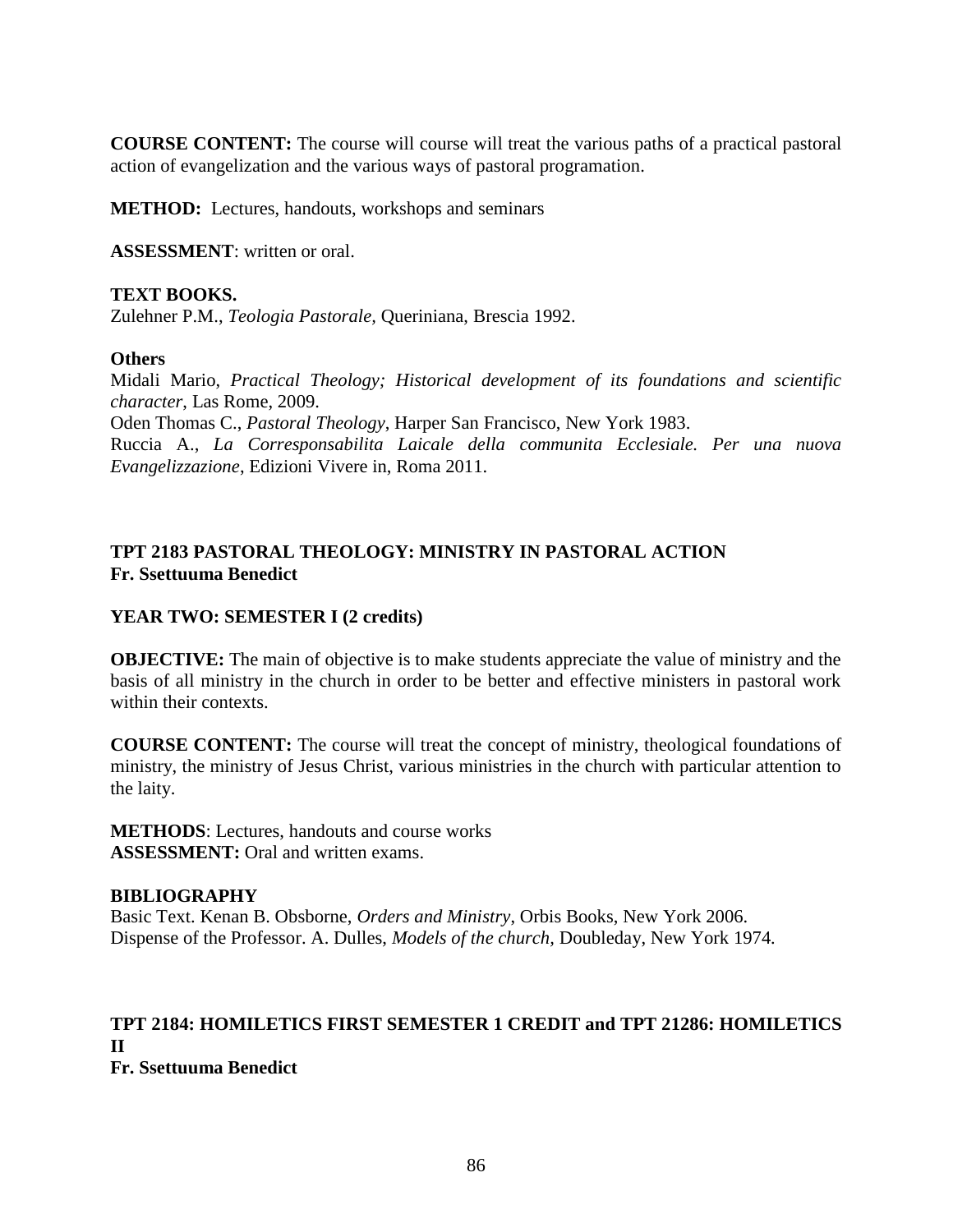## **THEOLOGY TWO: SEMESTER ONE AND TWO (2 Credits).**

**OBJECTIVE:** the main objective is to provide students with theoretical and practical skills for delivering good homilies.

**COURSE CONTENT:** The course will treat the concept of homiletics, types of homilies, praxis of homiletics.

**METHODS:** lectures and practices

**ASSESSMENT:** written or Oral Exams and practice.

## **BIBLIOGRAPHY: DISPENSE OF THE PROFESSOR.**

## **TPT 2285 PASTORAL THEOLOGY: INCULTURATION OF THE FAITH.**

**Fr. Ssettuuma Benedict**

### **THEOLOGY TWO: SEMESTER TWO ( 2 credits).**

**OBJECTIVE:** The main objective is to make students appreciate the value, urgency and indispensability of inculturation for the relevance, permanence, authenticity of Christianity. To deepen the understanding of the dynamism and process of inculturation for effective pastoral practice.

**COURSE CONTENT:** the course will treat the concept of inculturation, history of inculturation, necessity of inclutration, source and principles of inculturation, theological foundation, practice of inculturation (modes, pre-requites, enemies.). Dangers and open questions.

**METHODS**: Lectures, handouts and course works **ASSESSMENT:** Oral and written exams.

### **BIBLIOGRAPHY:**

Main Text: Ssettuuma Benedict; *Inculturation as Liberation in Uganda in the Writings of John Mary Waliggo*, Liberit, Rome 2005. \*Dispense of the Professors

**OTHERS:** Waliggo et alii (eds), *Inculturation, Its meaning and Urgency*, St. Paul Publications, Nairobi 1986.. Onwubiko Olivier A, *Theory and Practice of Inculturation*, SNAAP PRESS LTD, Enugu 1992. Shorter., A., *Towards a Theology of Inculturation*, Geoffrey Chapman, London 1988, Magesa Laurenti, *Anatomy of Inculturation*, Orbis Books; New York 2004; Dhavamony Mariasusai, *Christian Theology of Inculturation*, Gregorian University Press, Rome 1997.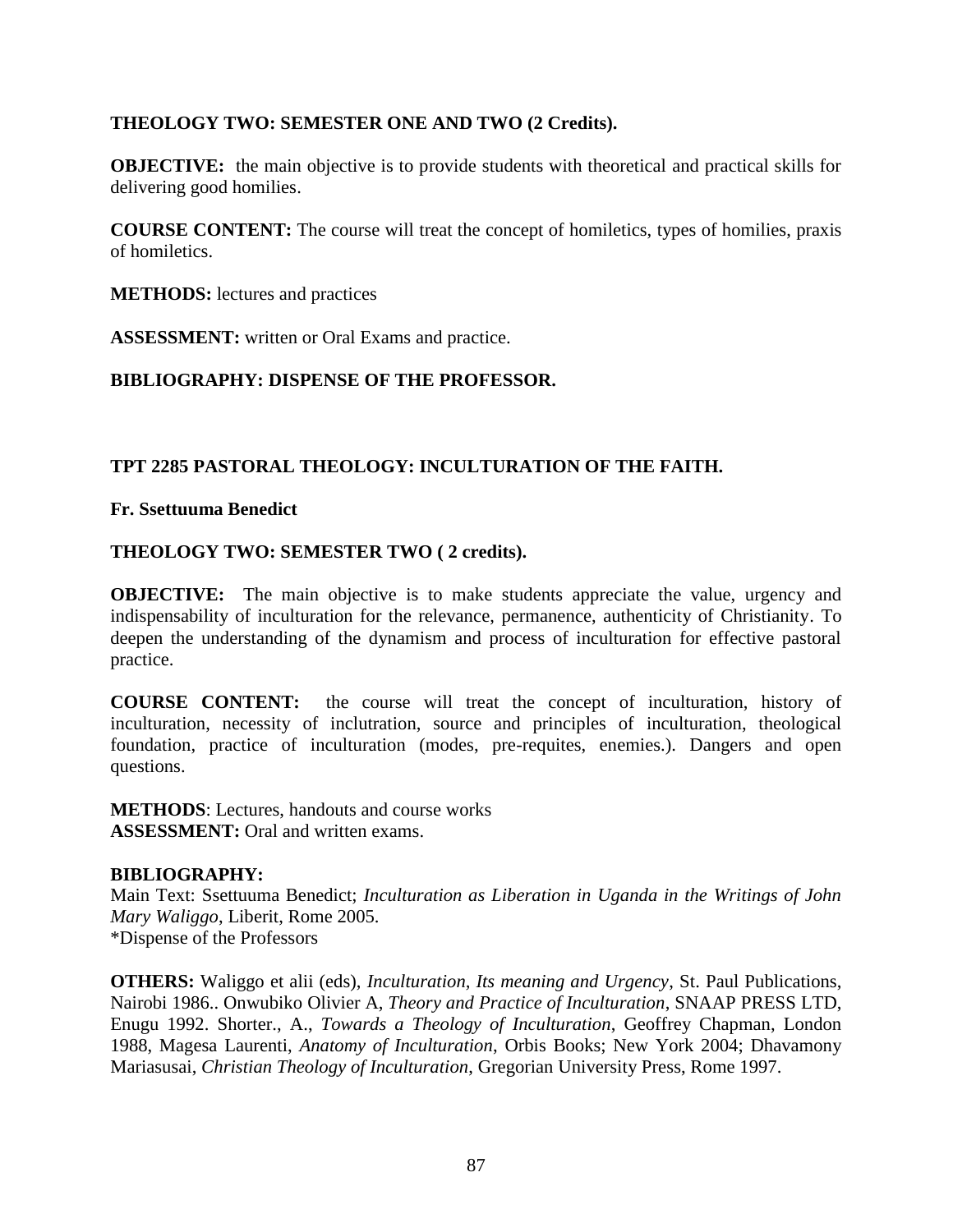## **TPT 4187 PASTORAL THEOLOGY: HUMAN PROMOTION AND SELF-RELIANCE.**

### **Fr. Ssettuuma Benedict**

## **YEAR FOUR: SEMESTER I (2 Credits).**

**OBJECTIVE:** THE Main Objective is to make students appreciate the value of human promotion as an integral aspect of church mission that the salvation wrought to us by Jesus Christ is not merely theoretical and spiritual but also real and concrete touching this concrete human being who is the way of the church (cf. RM 4). Salvation is integral and that there is a duty to harness all our recourse for mission and pastoral activities (cf EA 104).

**COURSE CONTENT:** The course will treat the concept of human promotion, history, theological foundations, means of realising human promotion and self-reliance in a given pastoral context.

**METHODS**: Lectures, handouts and course works **ASSESSMENT:** Oral and written exams.

### **BIBLIOGRAPHY:**

Dispense of the Professor.

### **OTHERS:**

Bosch David, *Transforming Mission*: *Paradigm Shifts in Theology of Mission*, Orbis Books, Maryknoll, New York 1993. Oborji Francis Anekwe, *Trends in African Theology Since Vatican II,* Liberit , Rome 1995. Colzani Gianni, *Teologia della Missione, Padova 1996.*

## **TPT 4288 PASTORAL THEOLOGY: LIFE, HEALING AND PASTORAL CARE OF THE SICK.**

### **Fr. Ssettuuma Benedict**

### **THEOLOGY FOUR: SEMESTER II (2credits).**

**OBJECTIVE:** The main objective is to prepare the student for the ministry of caring for life especially at the time it is threatened by sickness and death. To help the student appreciate the value of life and the ministry of healing and care of the sick in the church.

**COURSE CONTENT:** concept of life, sickness, healing and pastoral care, sacrament of reconciliation and anointing of the sick, special issues in pastoral care for the sick. Method: Lectures, workshops and course works **METHODS**: Lectures, handouts and course works **ASSESSMENT:** Oral and written exams.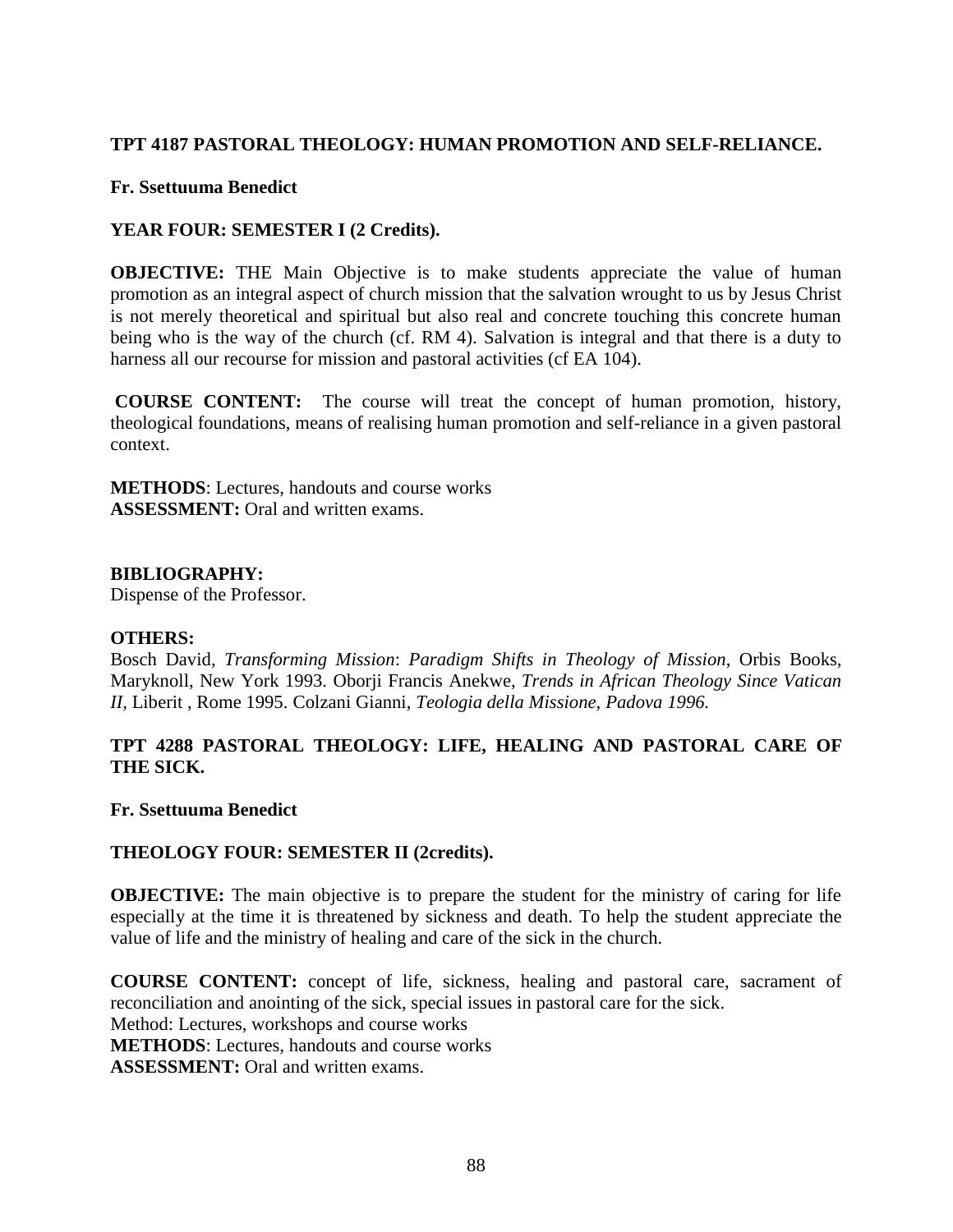## **BIBLIOGRAPHY: Dispense of the Professor.**

**OTHERS:** Michael H. Taylor, *Learning to Care*, SPCK, London 1983, Joseph F. O' Niell et alii (eds), A *Clinical Guide to Supportive and Palliative Care for HIV\AIDS*, HRSA, New York 2003.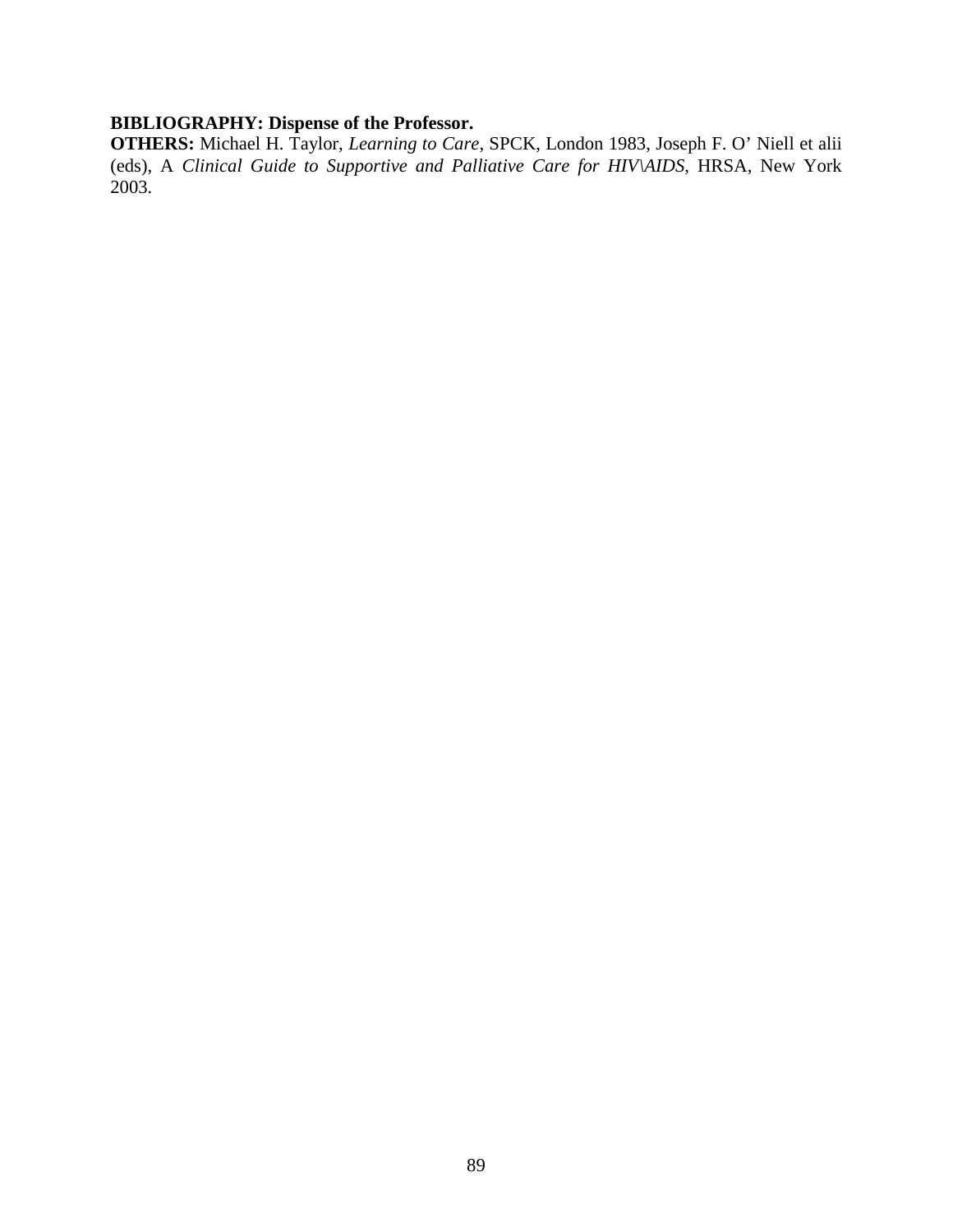### **MISSIOLOGY (T MI: 9)**

## **GENERAL RATIONALE**

The Creator God, who is the God of life, loves life, gives it and shares it with others according to his own choice and goodness. Courses in missiology are geared at making the student understand and appreciate the salvific activities of the Triune God throughout the world geared towards bringing about the kingdom of God into existence. The student is also to be helped to understand the worldwide church's divine mandate to be ready to serve this God who is aiming his saving acts toward this world. Dependent on the Triune God, the church is to communicate the whole Gospel and the totality of the divine law to all humankind for its salvation. The whole course of missiology has the task of empowering the students to develop the capacity to:

The basic task of the whole course of missiology at Ggaba National Seminary has as its basic goal to promote the study and research in the missiological disciplines. Faithful to divine revelation and to the church magisterium, the teaching offered at the Ggaba National Seminary seeks to deepen, through biblical and theological investigation, historical and anthropological, social and cultural, the nature and tasks of the mission of the church. It seeks to promote the reflection on the relationship between the Gospel, the cultures and social life of the people of our time, and offer theological foundations and pastoral orientations for the transmission of life and the effective engagement in the missionary task. We have three fundamental objectives

- i) Form generous and compassionate missionary pastors who have theologically absorbed the concept of mission and why this mission demands true pastoral agents.
- ii) Form researchers in the study of the fundamental and vital missiological and pastoral themes: the Christ-event and the problem of salvation in other religions, the missionary nature of the church and new tasks of evangelisation, dialogue and unity of Christians and humankind, inculturation of the gospel, missionary cooperation, missionary spirituality and the evangelising action and transmission of the Christian message today.
- iii) Assist in providing teachers in pastoral institutes and catechetical centres who may animate and transmit proper knowledge on the mission, evangelisation, missionary pastoral action, catechesis, ecumenism, and dialogue with other religions.

These three objectives will run through all the course units handled in the subject of Missiology.

### **TMI 1191 INTRODUCTION TO MISSIOLOGY**

#### **Fr. Ssettuuma Benedict**

### **THEOLOGY ONE: SEMESTER I (2 credits)**

**OBJECTIVE:** The main objective of this course is to help the student understand the concept of mission, appreciate the historical development of missiology as a discipline and relate it to other theological disciplines and finally appreciate the mission is the very soul of church activity and mother of Christian theology.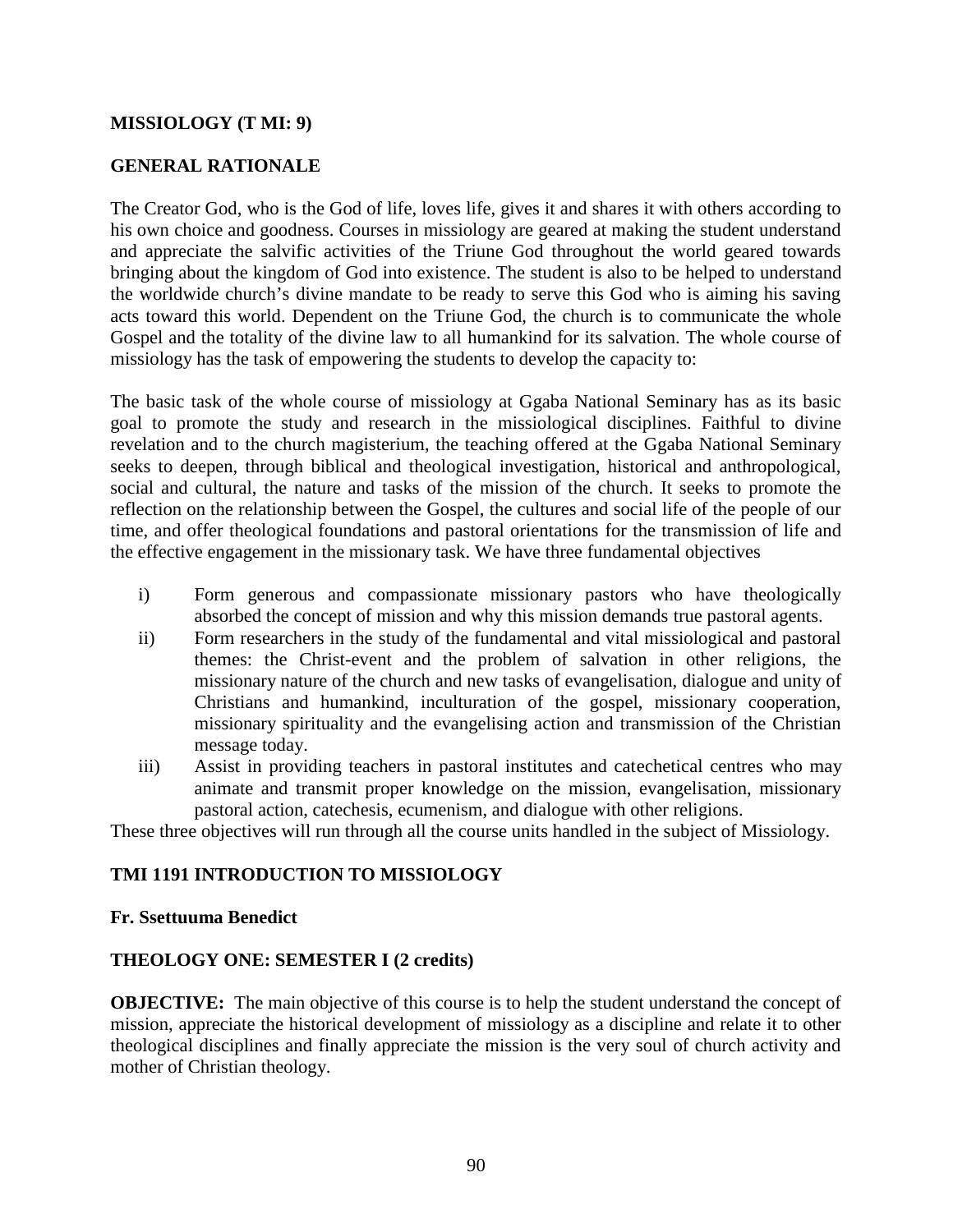**COURSE CONTENT:** The course will treat concept of missiology, history of missiology, theological foundations of mission, paths of mission, spirituality of mission.

## **BIBLIOGRAPHY**

Barreda J. A., *Missionologia*, San Paolo, Torino 2003; Karl Muller, *Mission Theology*, Styerer Verlgar, 1987 Bosch David, *Transforming Mission: Paradigm Shifts in Theology of Mission*, Orbis Books, New York 1997. Karotemprel Sebastian et alii (eds), *Following Christ in Mission*, Paulines , Nairobi 1995, Muller Karl et alii (eds), *Dictionary of Mission Theology*, Orbis Books, New York 1997. Senior Donald et alii (eds), *The Biblical Foundation for Mission,* Orbis Books, New York 1999 Verkuyl Johaness, *Contemporary Missiology*, William B. Eerdmans Publishing Company, Michigan 1978.

\*Dispense of the lecturer with bibliography.

## **TMI 1292 MISSIOGRAPHY**

## **Fr. Ssettuuma Benedict**

## **THEOLOGY ONE: SEMESTER (2 Credits)**

**OBJECTIVE:** to provide the students with the basic knowledge regarding practical missiology through the exposition of missionary geography and missionary statistics and there challenges therein.

**COURSE CONTENT:** The course will treat concepts of Missiography, value and purpose, Pre- Vatican II Missiograpy, Vatican II Missiography, Mission Geography, Mission in crisis?

**METHODS**: Lectures, handouts and course works **ASSESSMENT:** Oral and written exams. \* Dispense of the Lecturer

## **BIBLIOGPRAHY**

Barreda J. A., *Missionologia*, San Paolo, Torino 2003.

Bosch David, *Transforming Mission: Paradigm Shifts in Theology of Mission*, Orbis Books, New York 1997.

Dinh Duc Dao, *Missiografia. Situazioni attuali e tendenze emergent della Missione in Missione per il Terzo Millenio, Corso di Missiologia*, PUM, Roma 1992. Muller Karl, *Mission Theology*, Styerer Verlgar, 1987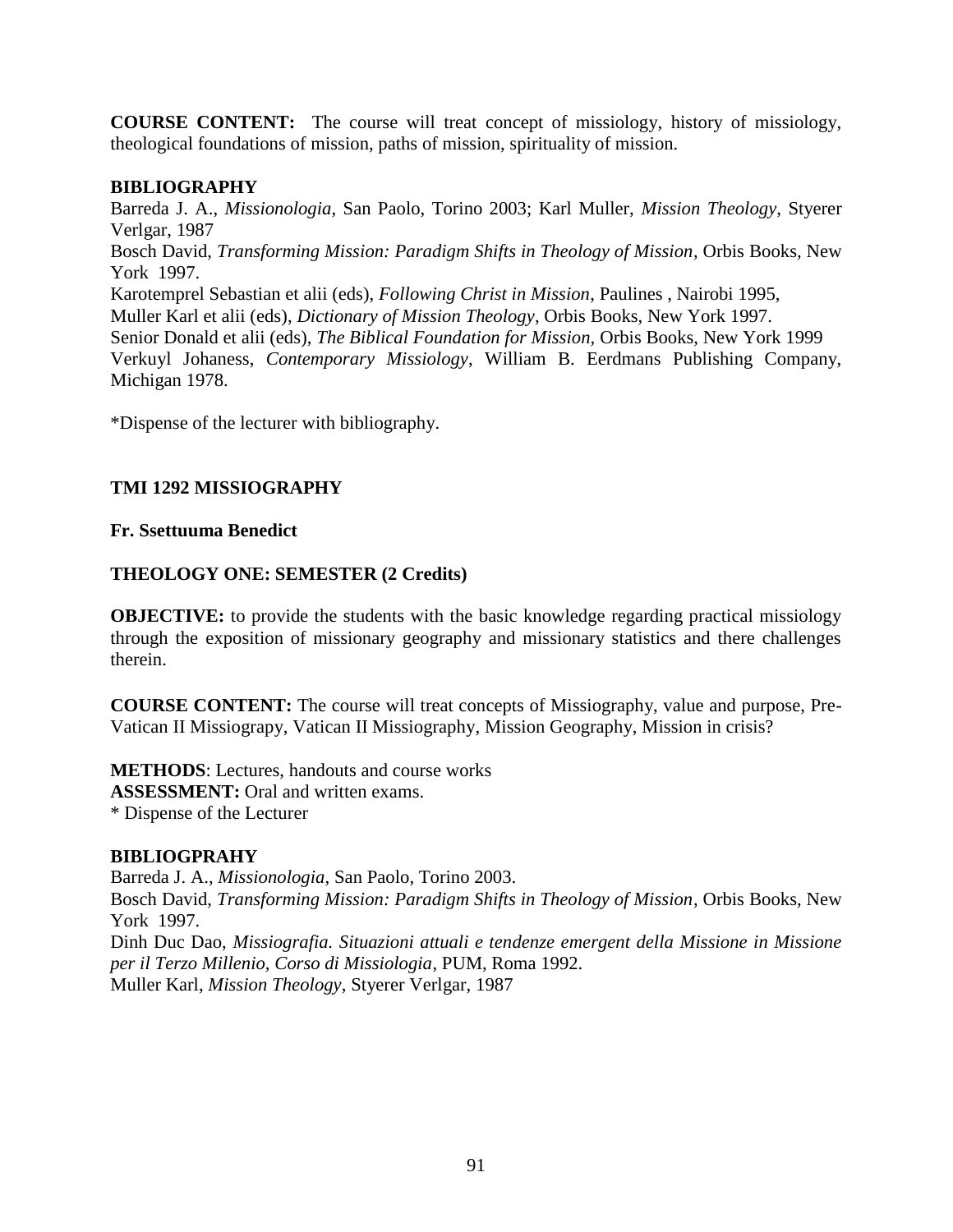## **TMI 1292 A: INTRODUCTION TO ISLAM**

### **Fr. Ssettuuma Benedict**

## **THEOLOGY ONE: SEMESTER II (2 Credits)**

**OBJECTIVE:** This course will provide the participant with basic knowledge of Islam and its different expressions in the Islamic world and elsewhere; it will also provide a first insight into the social and political context of religious views and the interaction between normative prescriptions and everyday religious experience.

**COURSE CONTENT:** This course will give an introduction to the origins of Islam, the sources of Islam, the organisation, Islamic Law, the rituals, social precepts, theology, philosophy, mysticism, the so-called sects, and manifestations of Muslim culture. The final lecture will be devoted to the themes of gender, democracy and human rights.

**METHODS**: Lectures, handouts and course works **ASSESSMENT:** Oral and written exams.

### **BIBLIOGRAPHY**

Hammudah Abdalati, *Islam in Focus*, Sunhitho Printers Ltd, Nairobi 1998.

Khoury A.T, I fondamenti dell' Islam, EMI, Bologna 1999

## **TMI 3193 MISSIOLOGY: MISSIONARY ANIMATION, COOPERATION AND CATECHESIS.**

#### **Fr. Ssettuuma Benedict**

### **YEAR THREE: SEMESTER I (2 credits)**

**OBJECTIVE**: Provide the student with the basic knowledge of Pontifical Missionary works and help him develop the love for the missions and determination to promote missionary cooperation through promoting Pontifical Missionary Works. It also seeks to provide the necessary knowledge on catechesis in order for them to become efficient and zealous agents of Catechesis.

**COURSE CONTENT:** Concept of missionary animation and cooperation, value and end, Pontifical Missionary Works. Catechesis: concept, history, catechesis today, models and tasks.

**METHODS**: Lectures, handouts and course works **ASSESSMENT:** Oral and written exams.

### **BIBLIOGRAPHY**

Dispense of the lecturer with bibliography.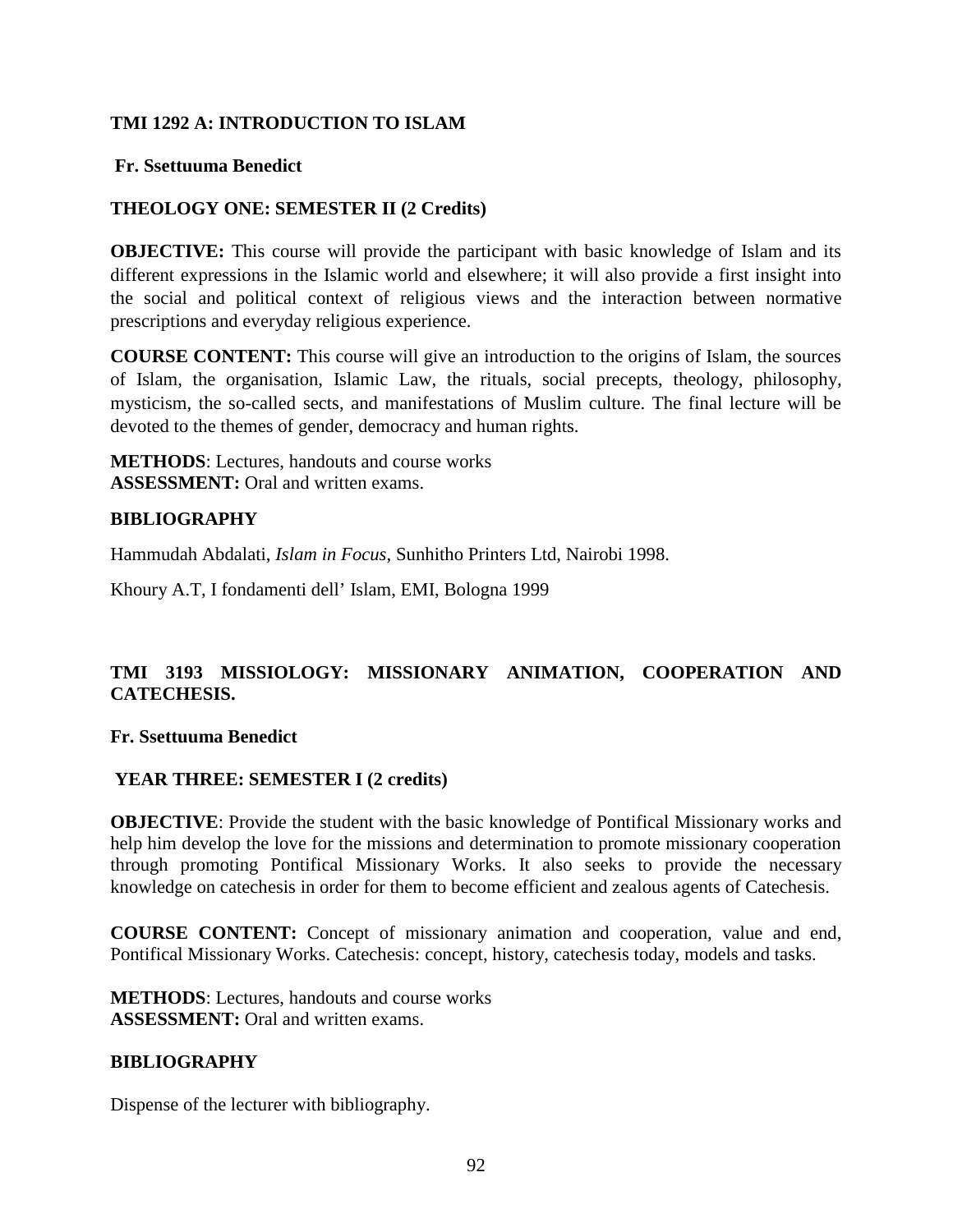Bifet Esquerda J., *Spiritualita e animazione missionaria*, EMI, Bologna 1977 Pontifice Opere Missionarie Statuto, Congragatio pro Gentium Evangelizatione, Roma 2005.

## **YEAR FOUR**

## **TMI 4294 MISSION, ECOLOGY AND CARE OF CREATION Fr. Ssettuuma Benedict**

## **THEOLOGY FOUR: SEMESTER II (2 credits)**

**OBJECTIVE:** The Course aims at providing the student with the basic knowledge regarding the relationship between the Triune God and His Creatures, the relationship between creatures with themselves and the environment in which they live. It seeks to train missionaries that will help the Christians and other people to take care of our common home well and effect a proper ecological conversion that defends and protects the environment.

**COURSE CONTENT:** The course will treat the concepts, value and duty to take care of our creation.

**METHODS**: Lectures, handouts and course works **ASSESSMENT:** Oral and written exams.

## **BIBLIOGRAPHY**

*Basic Text: Luadato Si* **of Pope Francis**. Other important texts, Paul Haffner, *Towards a Theology of the Environment*, Gracewing , Herefordshire 2008; Celia Deane-Drummond, *Eco- Theology*, Darton, Longman and Todd Ltd, London 2008. Dispense of the lecturer with bibliography.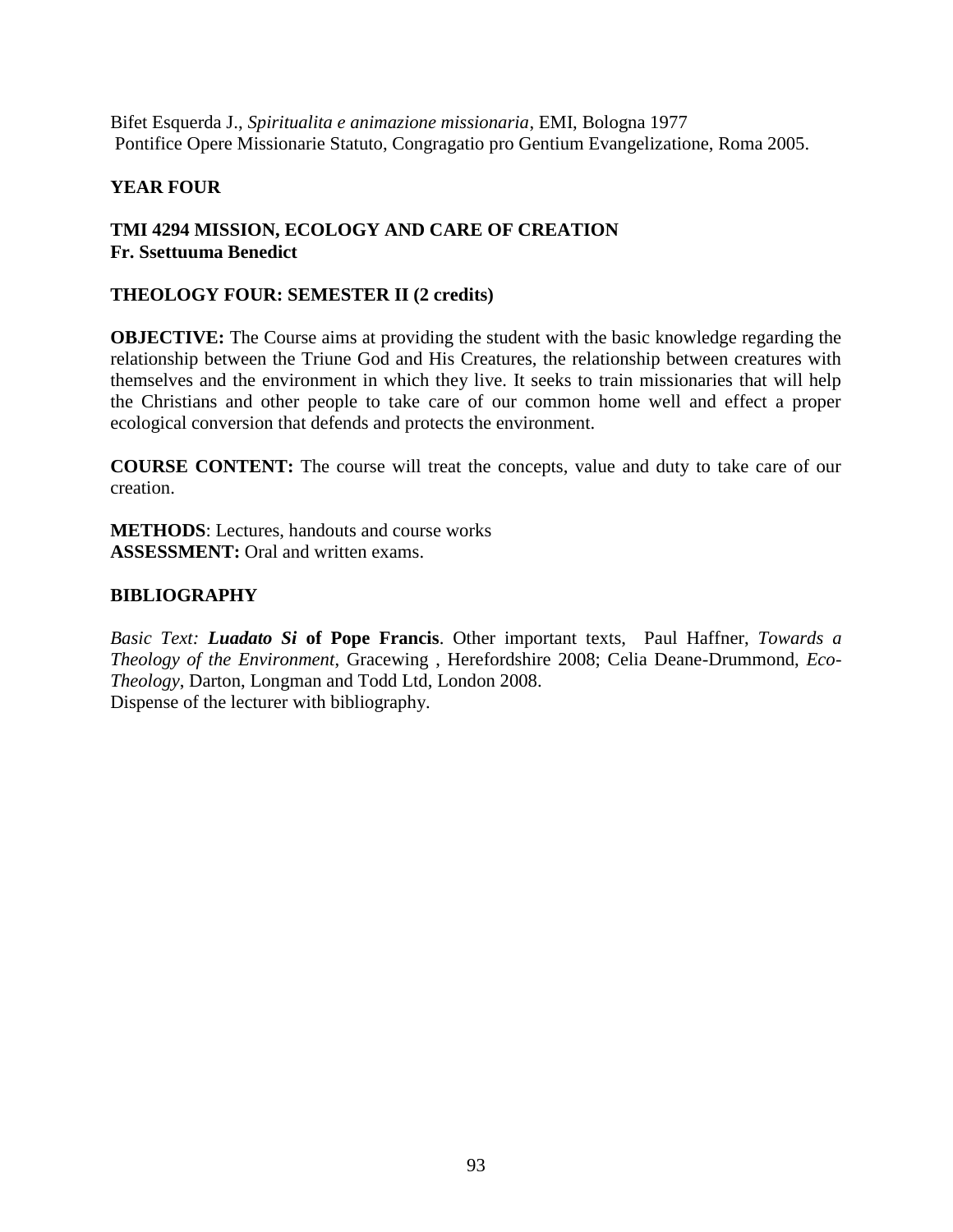# RTS 7101 RESEARCH METHODOLOGY **Lecturer: Fr. Ssonko John Baptist**

### *Purpose:*

The purpose of this course is to help the student to have a thorough understanding of scientific research methodology and apply it to the study of religion.

## *Objectives:*

- 1) By the end of the Course, the students will be able to understand and master library skills, note taking in and out of class and the identification of various information sources.
- 2) Besides, the students will learn and understand scientific research methodology, writing skills, typing, footnotes and bibliography.
- 3) The student should be able to apply the scientific research methodology to any religious phenomena especially their own African Religious systems.

## *Content:*

The content of the unit includes:

- $\triangleright$  Note taking in and out of class.
- $\triangleright$  Reading and SQ3R method reading and study method.
- $\triangleright$  Basic concepts in scientific research.
- $\triangleright$  Various informational sources and planning in writing a paper.
- $\triangleright$  Application of the scientific research methods to the study of Religions.

## *DETAILED OUTLINE*

## *Theology 1.* Semester 1: Introduction to Research Methodology

By the end of this Unit the student should be able to: Define Research Methodology List and briefly explain the different ways of acquiring knowledge Know the scientific way of acquiring knowledge Know some key terms that are often used in scientific research

Semester 2: Research Proposal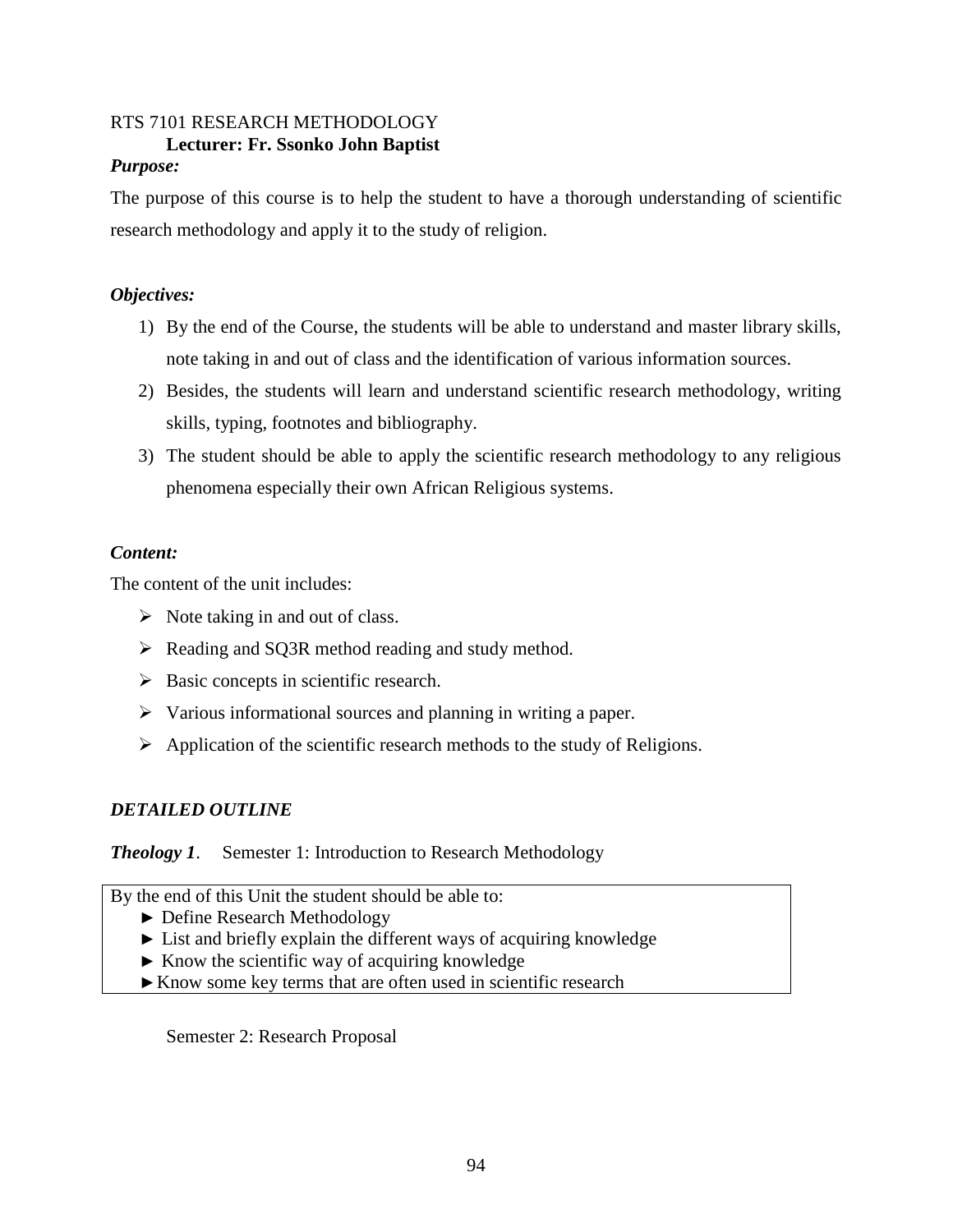By the end of this Unit the student should be able to: Identify the steps in a scientific research process Know a research proposal and its components Design a research proposal on any topic of their interest. Effectively write Chapter One and Two of their research

*Theology 2*. Semester 1: Qualitative Methods

By the end of this Unit the student should be able to: Know what research Qualitative methods are. Know the different types of Qualitative research designs are, their merits and demerits. Effectively choose the type of research design relevant to their study. Describe procedures for selecting samples. Successfully write Chapter three of your research project

Semester 2: Quantitative Methods

By the end of this Unit the student should be able to:

Present data in an understandable way.

Interpret what the data means.

Explain what types of analysis are appropriate for their data.

Test the hypotheses and know the significance of relationships between variables.

Make meaningful conclusions concerning your study based on data collected.

## *Theology 3*. Semester 1: Dissertation writing

By the end of this Unit the student should be able to: Write the final work scientifically guided by the Internal supervisor. Present the final draft to the Internal Supervisor. Make the corrections if any. Present the final work to the University for External examination. Produce the final work on recommendation of the University for award.

## *Teaching Methodologies:*

The methodologies will comprise of lecture method, research work, participation in class and group presentation. Participation in practical demonstrations of skills in class presentation of a term paper and final examination will be used in evaluating the course.

## *Instructional Materials/Equipment:*

Encyclopaedias, Dictionaries, Books, Newspapers, Journals, Chalkboard and the catalogues. Other materials include cards for Biographical entries and note cards.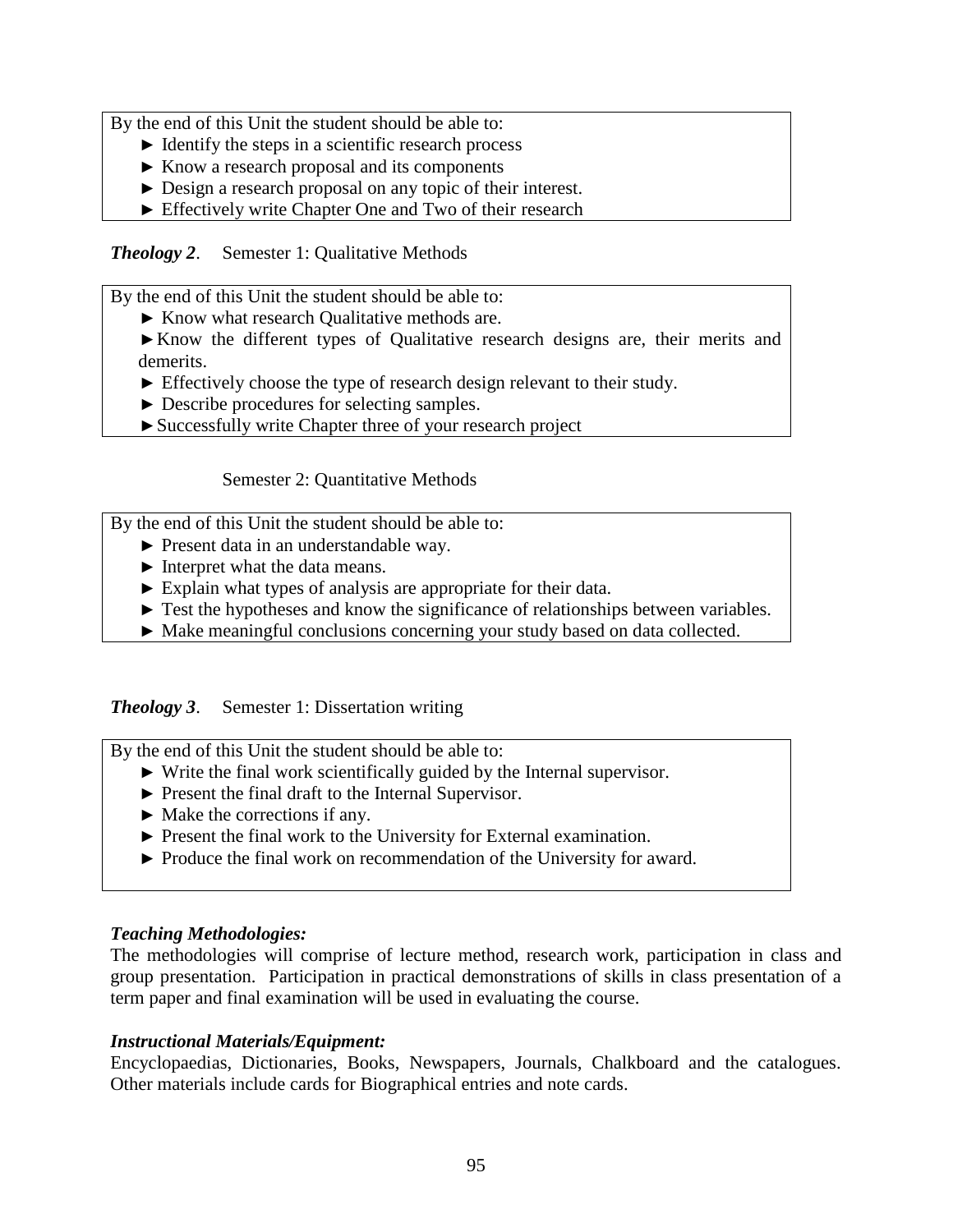## *References*

Ahuja, R. (2001). *Research Methods*. New Delhi: Rawat Publications. Burns, R. (2000). *Introduction to Research Methods.* London: Sage Publications.

Ghosh, B.N. (1992). *Scientific Method and Social Research*. New Delhi: Sterling Publishers Private Ltd.

Maxwell, A.J. (1996). *Qualitative Research Design*. London: SAGE Publications.

Mugenda, O. (1999). *Research Methods: Quantitative and Qualitative Methods.* Nairobi: Nairobi University Press.

Sarantakos, S. (1998). *Working with Social Research.* Hong Kong: Blackburn North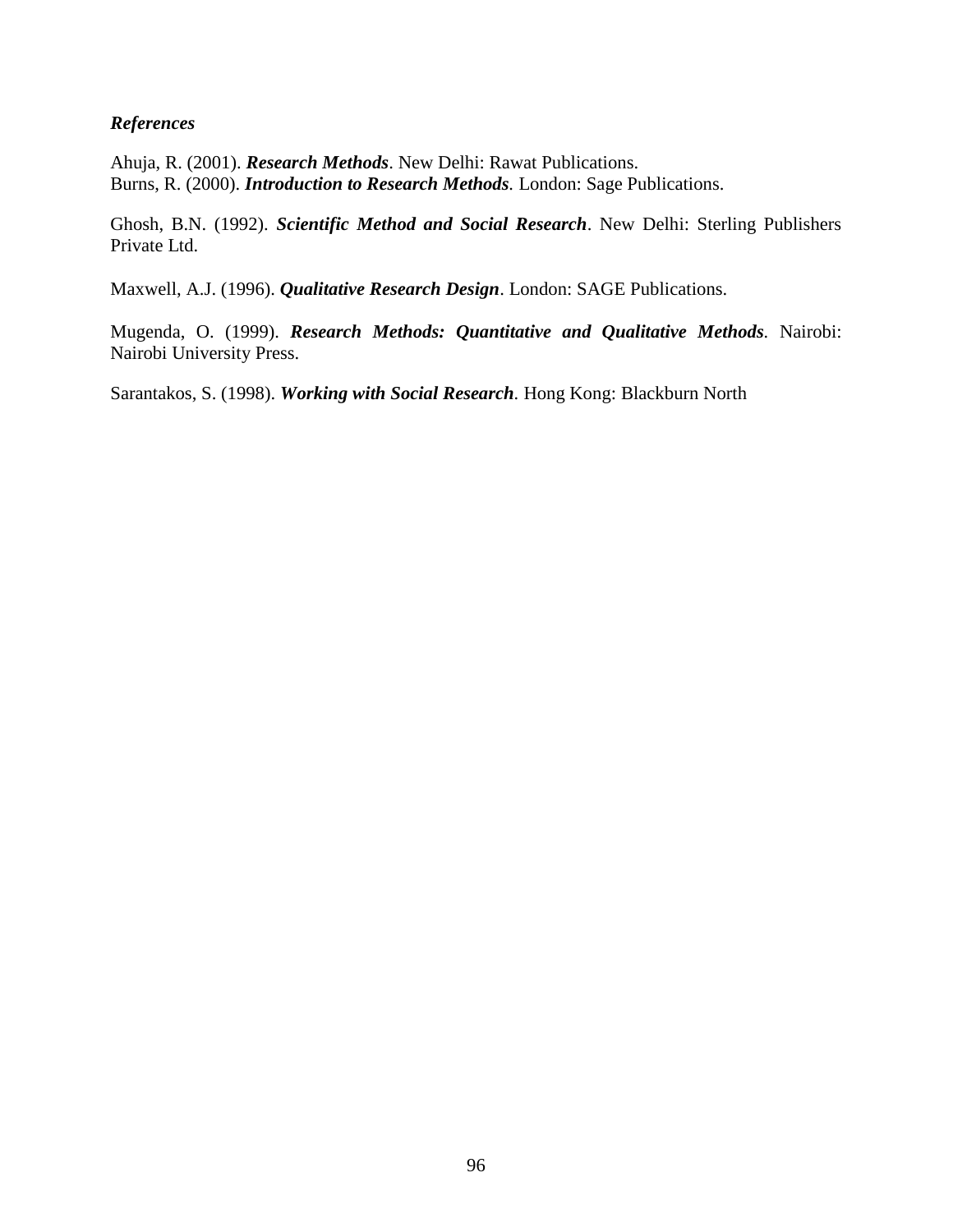### **MTS 7202 RELIGION AND SCIENCE**

### **Lecturer: Fr. Ssonko John Baptist**

#### PURPOSE

The purpose of the Course is to have an understanding and appreciation of the relationship between science and religion.

#### **OBJECTIVES**

- To have an understanding of religion and science
- To explore the history of the relationship between religion and science
- To examine the impact of religion and science on the world
- To design an African approach to the to the discipline of science and religion

#### COURSE CONTENT

- 1. General Introduction to Science and Religion
- 2. Examination of some central issues in Science and Religion
- 3. Exploring the history of the interaction between Religion and Science
- 4. Views of outstanding scientists on religion
- 5. Specific areas of conflict: Creation and Evolution; Genetic engineering; Scientific challenges to human life; HIV/AIDS; Abortion and Contraceptives; Homosexuality and Lesbianism; Science, Religion and Globalisation; Economic inequalities; Arms race; Environment.
- 6. Methods and functions of African Religion and Science (African Science?)

#### *Teaching Methodologies:*

These are lectures, group discussions, and presentation in class of a well-researched paper on selected areas in Topic 5, reading and reflections on all assigned reading materials.

### *Instructional Materials/Equipment:*

Chalk, chalkboard, Internet, Newspaper clips, Researched papers presented in different for and prepared class notes.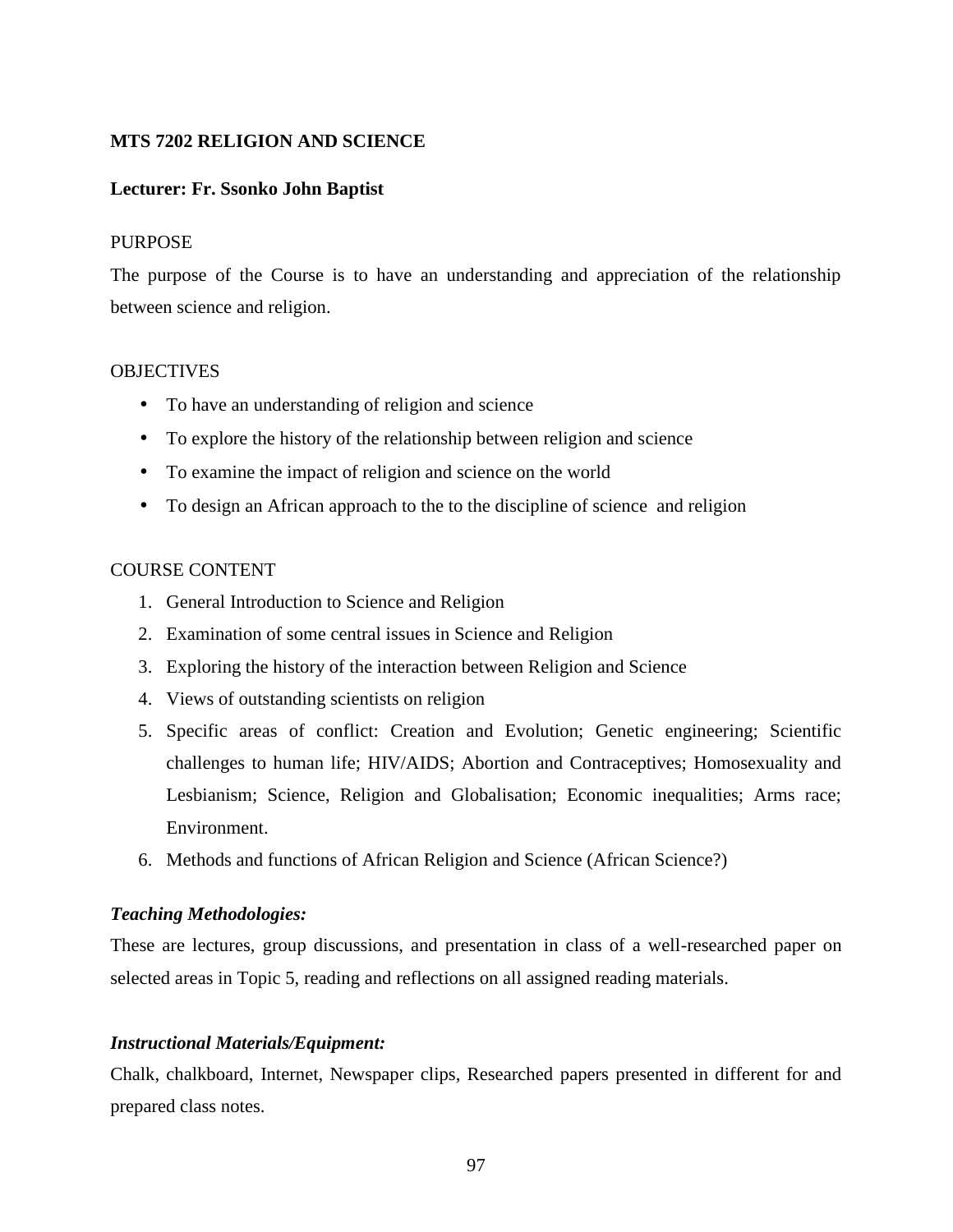### *References*

Grant E. (2001). *God and Reason in the Middle Ages.* Cambridge: University Press.

\_\_\_\_\_\_\_\_\_\_ (2004). *Science and Religion*. Baltimore: Hopkins University Press.

Herper, C. Ed. (2005). *Spiritual Information.* Philadelphia: Templeton Foundation Press.

Nkuruziza, R.K.D. & Mugumya, L. Eds. (2002). *Understanding Religion and Science in the African Context*. Kampala: Makerere University Press.

Peackcke, A. (1979). *Creation and the World of Science.* Oxford: Clarendon.

Polkinghorne, J. (1989). *Science and Providence: God's Interaction with the World.* Shambhala: SPCK Press.

Ward, K. (2008). *The Big Questions in Science and Religion.* Pennsylvania: Templeton Foundation Press.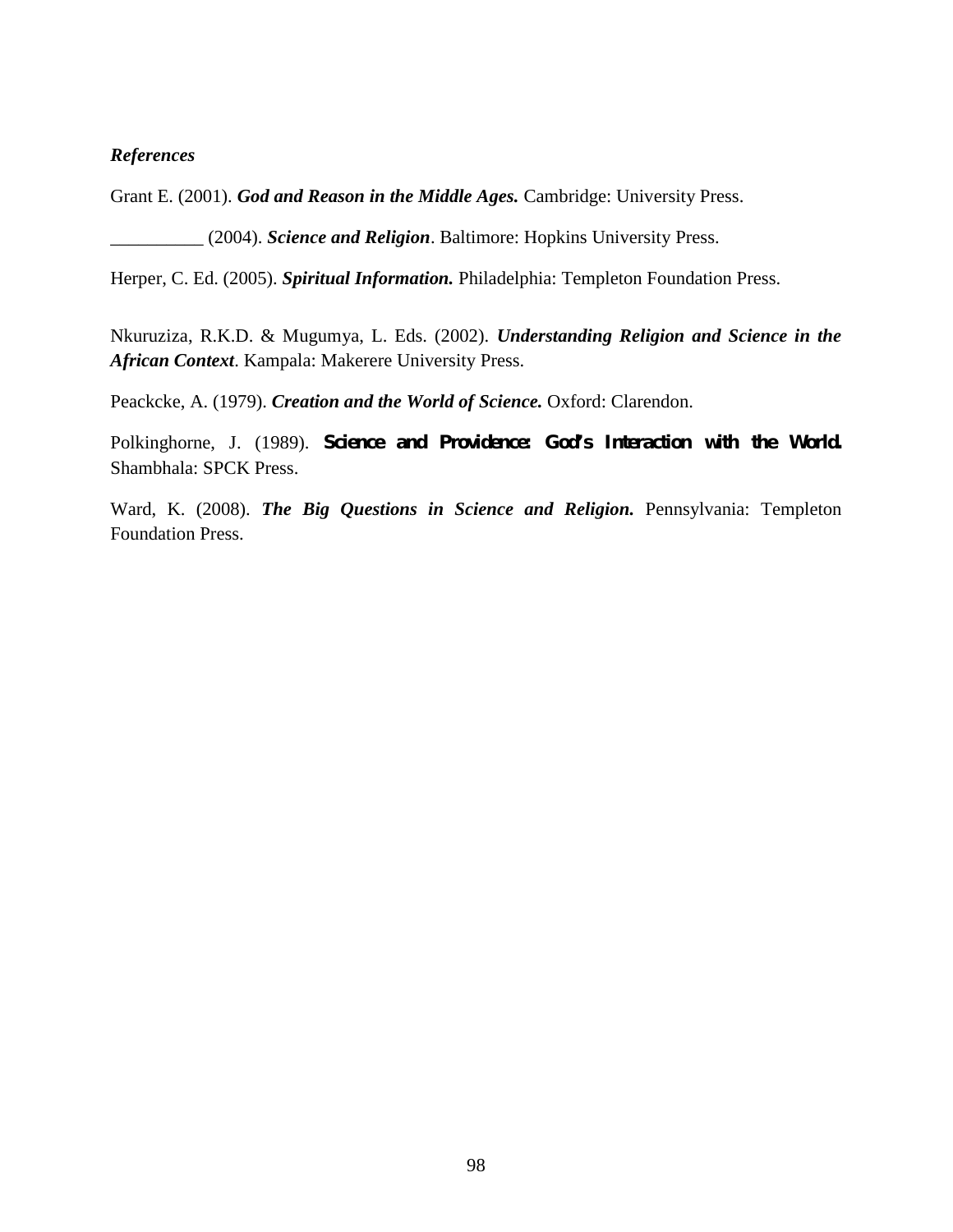### **CHAPTER FIVE: REGULATIONS OF AWARDINIG DIPLOMAS AND DEGREES:**

#### 5.1 **INTERNAL DIPLOMA:**

- 5.1.1 Diplomas are awarded on the graduation day towards the end of the Second Semester in May to successful Theology IV students.
- 5.1.2 They are awarded by the representative of the Uganda Episcopal Conference in charge of seminaries or any other Representatives of the conference.
- 5.1.3 A diploma is awarded to a student who has satisfactorily followed all the necessary courses and passed the examinations as required by the seminary.
- 5.1.4 Coursework/mid-semester written examination contributes 40% towards the final mark in each course. A coursework is a scientifically researched paper done by the student, submitted to the course-lecturer. Each coursework is 5-10 pages excluding bibliography page(s) and is typed double-spaced.
- 5.1.5 There is a final semester examination on each course given by the respective lecturer; it carries 60%. Both the coursework and final examination add up to 100%. All marks: coursework, semester final examinations and total marks are submitted to the dean's office. An average mark for the semester is drawn for each student. The modality of the final semester examinations is either written or oral
- 5.1.6 Course works and examinations are obligatory. Course works may not be done by Theology IV during the Second semester.
- 5.1.7 Missing an examination without permission from the Rector or Dean of Studies is considered a failure. A student is considered to have passed if he obtains a minimum total of 60% in each course. A student who does not obtain a minimum of 60% in a course offered in two semesters is considered to have failed the course and therefore subject to a re-sit examination.
- 5.1.8 The student shall score 60% in a re-sit examination given by the respective lecturer. There is a re-sit examination within 21 days of the opening of the next semester. A student who fails a re-sit examination retains the mark he got in the semester examination.
- 5.1.9 A Student who obstinately refuses to do a re-sit may be suspended or dismissed when the matter is referred to the Rector.
- 5.1.10 A student who is caught/guilty, in cheating examinations or academic research papers or any academic endeavour will incur loss of all grades due to the course, and shall be recommended for expulsion from the seminary.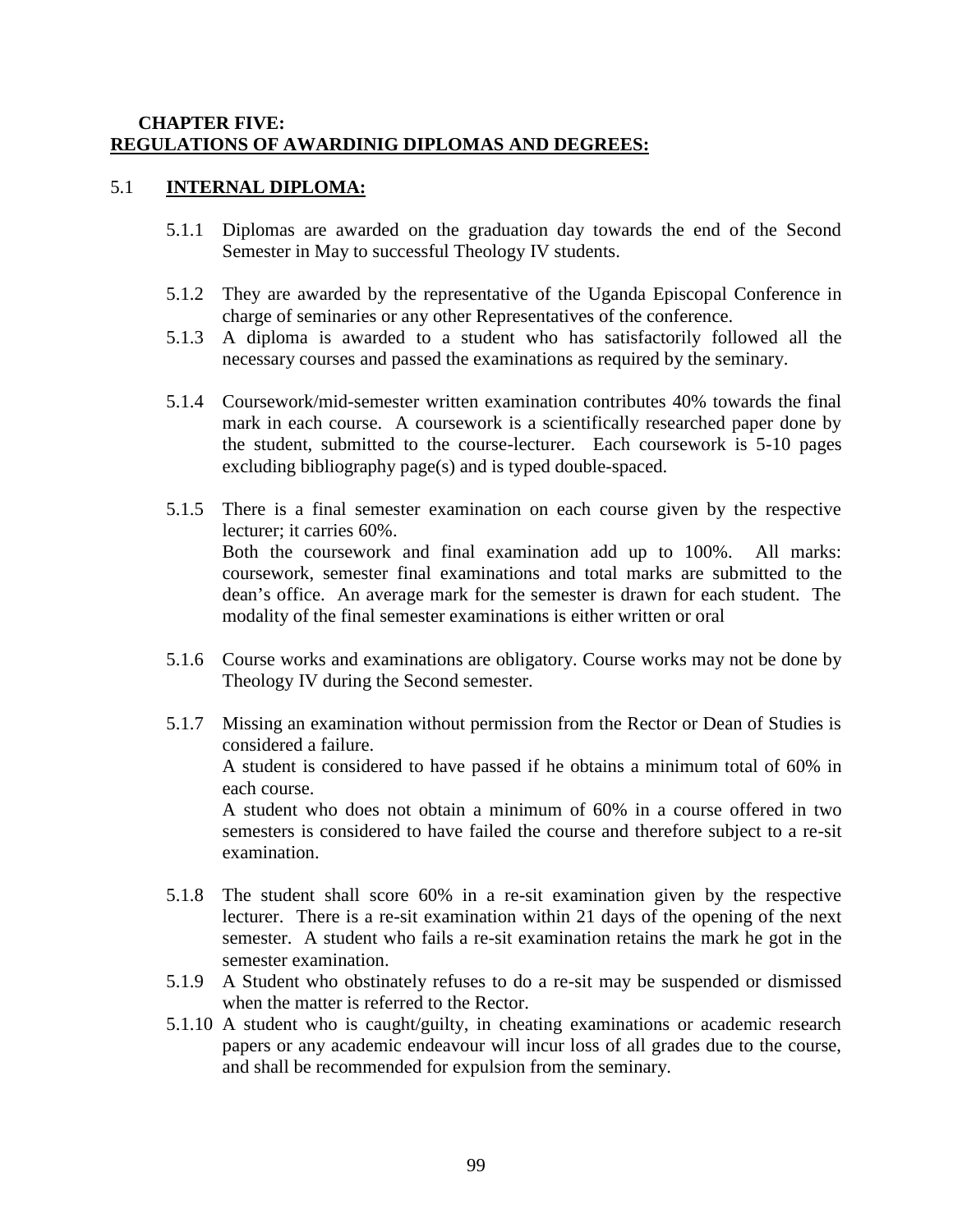# Marks Letter grade Grade point Interpretation  $90-100$   $A+$   $5.5$  Exceptional  $80-89$  A  $5$  Excellent 75-79 B+ 4.5 Very good  $70-74$  B  $\vert 4$  Good  $65-69$   $\qquad \qquad$   $\qquad \qquad$   $\qquad \qquad$   $\qquad \qquad$   $\qquad$   $\qquad \qquad$   $\qquad$   $\qquad$   $\qquad$   $\qquad$   $\qquad$   $\qquad$   $\qquad$   $\qquad$   $\qquad$   $\qquad$   $\qquad$   $\qquad$   $\qquad$   $\qquad$   $\qquad$   $\qquad$   $\qquad$   $\qquad$   $\qquad$   $\qquad$   $\qquad$   $\qquad$   $\qquad$   $\qquad$   $\qquad$   $\qquad$   $\qquad$  60-64 C 3 Pass 55-59 D+ 2.5 Marginal Failure 50-54 D 2 Clear Failure  $45-49$   $E<sub>+</sub>$   $1.5$  Bad Failure 40-45 E- 1 Qualified Failure<br>
Below 40 F 0 Qualified Failure  $Below 40$   $\qquad \qquad$   $\qquad$   $\qquad$   $\qquad$   $\qquad$   $\qquad$   $\qquad$   $\qquad$   $\qquad$   $\qquad$   $\qquad$   $\qquad$   $\qquad$   $\qquad$   $\qquad$   $\qquad$   $\qquad$   $\qquad$   $\qquad$   $\qquad$   $\qquad$   $\qquad$   $\qquad$   $\qquad$   $\qquad$   $\qquad$   $\qquad$   $\qquad$   $\qquad$   $\qquad$   $\qquad$   $\qquad$   $\qquad$   $\qquad$   $\qquad$

## **SUMMARY OF GRADING SYSTEM**

### **Description for examiners**

- **i) A+ Exceptional**: Thorough knowledge of concepts, outstanding ability to apply the knowledge of concepts and relating them with those of other disciplines, exceptional skill or great originality and ingenuity in the use of concepts in satisfying the requirements of an assignment, exam or course.
- **ii) A Excellent**: Thorough knowledge of concepts, great capacity to apply this knowledge to practical life, together with a high degree of use of skill or some elements of originality in satisfying the requirements of the exam, assignment or course
- **iii) B+ Very Good**: Thorough knowledge of concepts together with a fairly high degree of skill in the use of those concepts in satisfying the requirements of the exam, assignment or course.
- **iv) B Good**: Good level of knowledge of concepts together with considerable skill in using them to satisfy the requirements of the exam, assignment or course
- **v) C+ Fairly Good**. Acceptable level of knowledge of concepts together with considerable skill in using them to satisfy the requirements of the exam, assignment or course.
- **vi) C** Fair: Acceptable level of knowledge of concepts with some skill in using them to satisfy the requirements of the exam, assignment, course.
- **vii) D+ Pass:** Slightly better than minimum knowledge of required concepts together with some ability to use them in satisfying the requirements of exam, assignment or course
- **viii) D Marginal Pass:** Minimum knowledge of concepts needed to satisfy the requirements of the exam, assignments or course.
- **ix)** Failure: Lack of minimum knowledge of concepts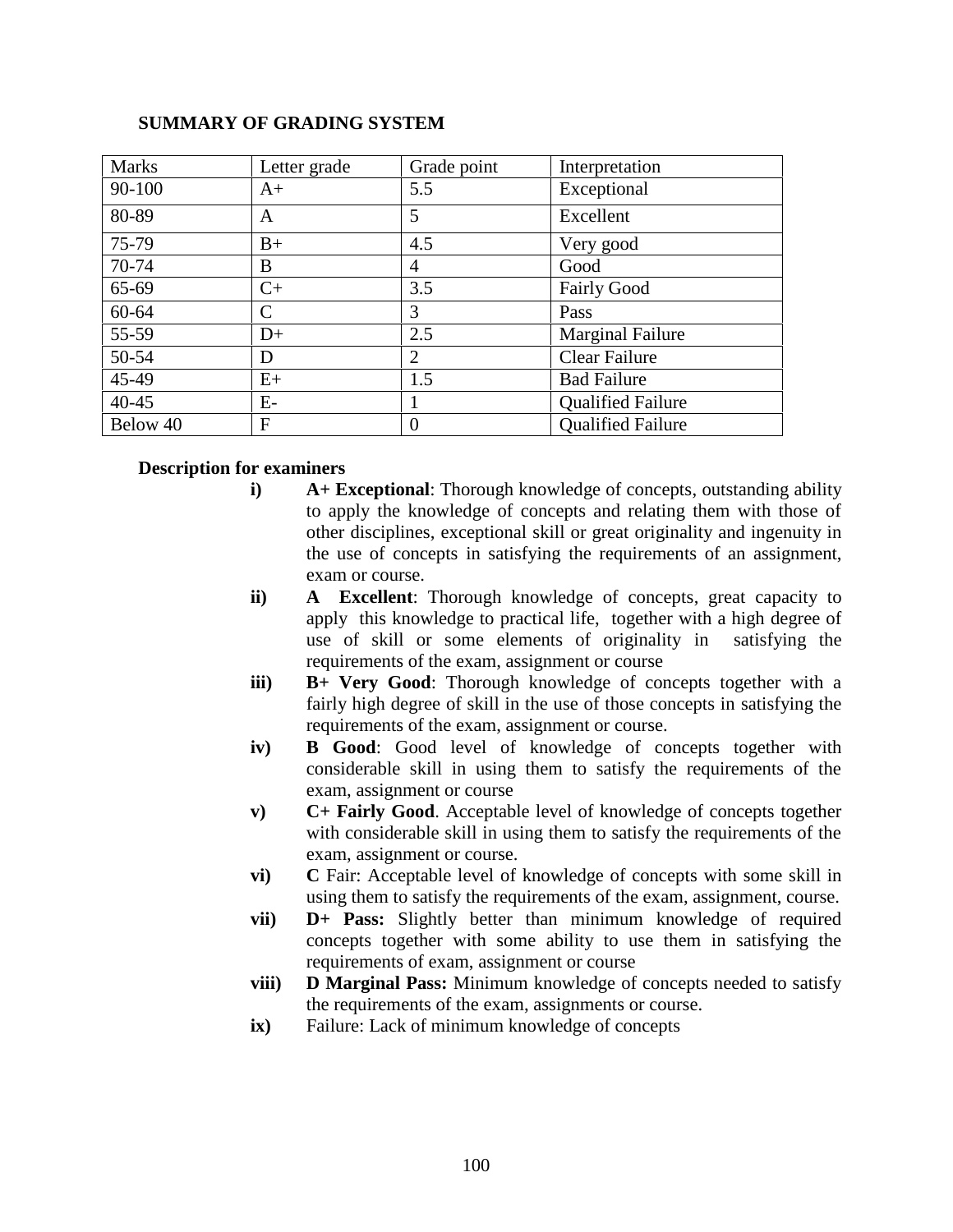### **URBAN UNIVERSITY DEGREE – BA**

5.2.1 All internal courses are courses for the Urban University Degree, B.A.

5.2.2 There are sections of internal courses which have been rated examinable by Makerere University, in view of MA-RTS of MUK programme.

5.2.3 After Theology III, a student is required to have an average of 65% in order to qualify for the Urban, B.A, Degree.

5.2.4 Urban University Examinations are done by Theology IV students towards the end of the Second Semester, that is, in May.

5.2.5 There are both written and oral examinations coming from the Theses provided by The Pontifical Urban University Rome.

- 5.2.6 In an oral examination, each student takes 15 minutes answering questions from a panel of examiners who are lecturers of that subject in the seminary. After every 15 minutes he switches to the other panel of examiners. A student spends 45 minutes in all before the three panels. He is marked on 100% in each principle subject.
- 5.2.7 Urban has a different grading of marks as indicated above
- 5.2.8 All internal courses are courses for the Urban University Degree, B.A.

5.2.9 There are sections of internal courses which have been rated examinable by Makerere University, in view of MA-RTS of MUK programme.

## 5.3 **MAKERERE UNIVERSITY DEGREE – MA**

- 5.3.1 Admission requirements (See MA-RTS Page 1 Makerere University).
- 5.3.2 Duration (See MA-RTS Page I Makerere University).
- 5.3.3 Each MUK student of Theology II shall choose an original topic for his MA Thesis/Dissertation and submit it to the Dean of Studies early in the Second Semester. The Academic Board shall vet the topic and allocate the supervisor to the student who will assist the student in writing his proposal and thesis/dissertation.
- 5.3.4 All the regulations of Makerere University concerning proposals and Thesis/Dissertation writing and evaluation shall be strictly observed – See MA- RTS – Article 3.4.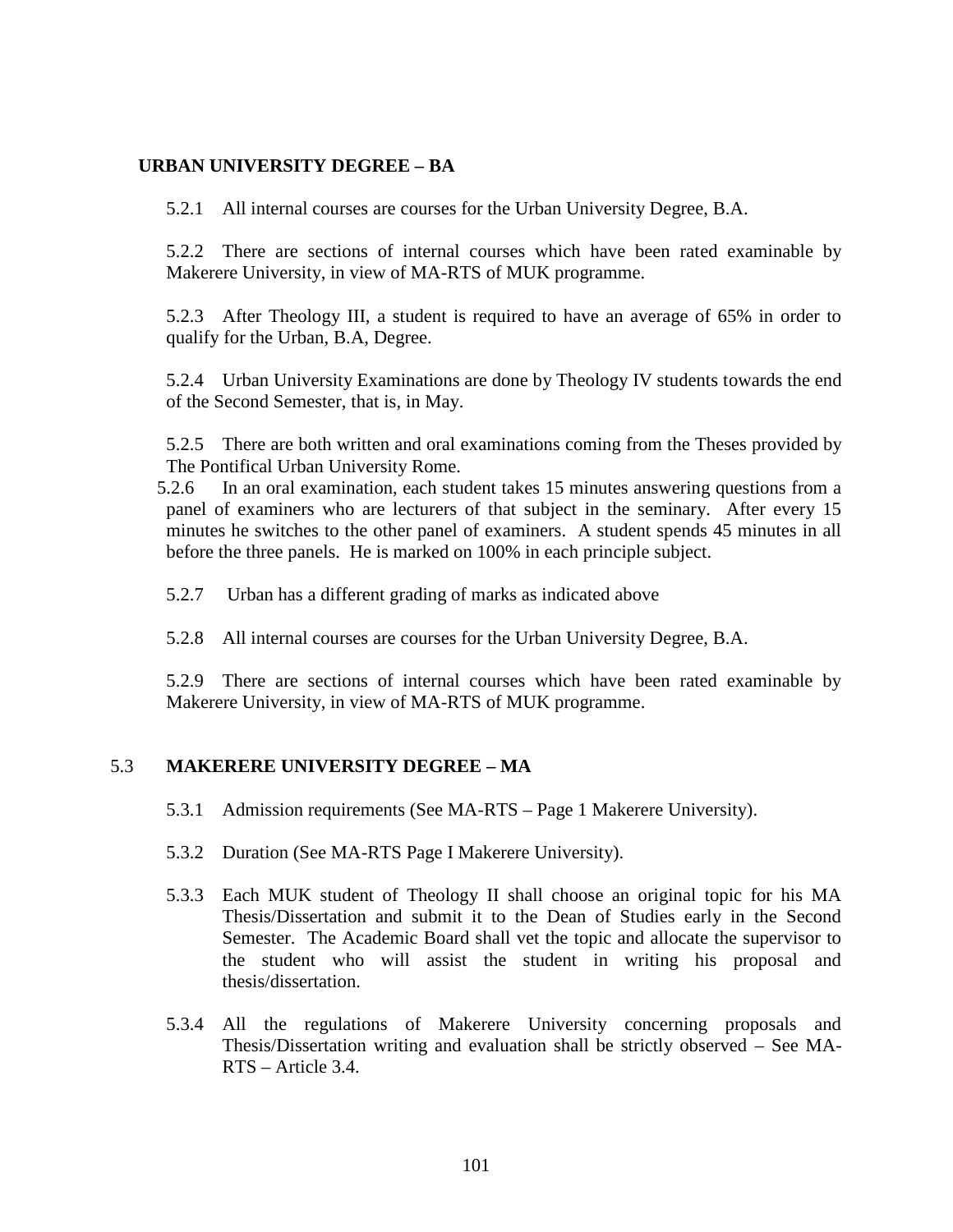- 5.3.5 The Thesis/Dissertation, once completed, shall be submitted to the Dean's office in the Second Semester, May.
- 5.3.6 (See article 4 for Examinations Regulations). MA-RTS Pages 3-4 – MUK.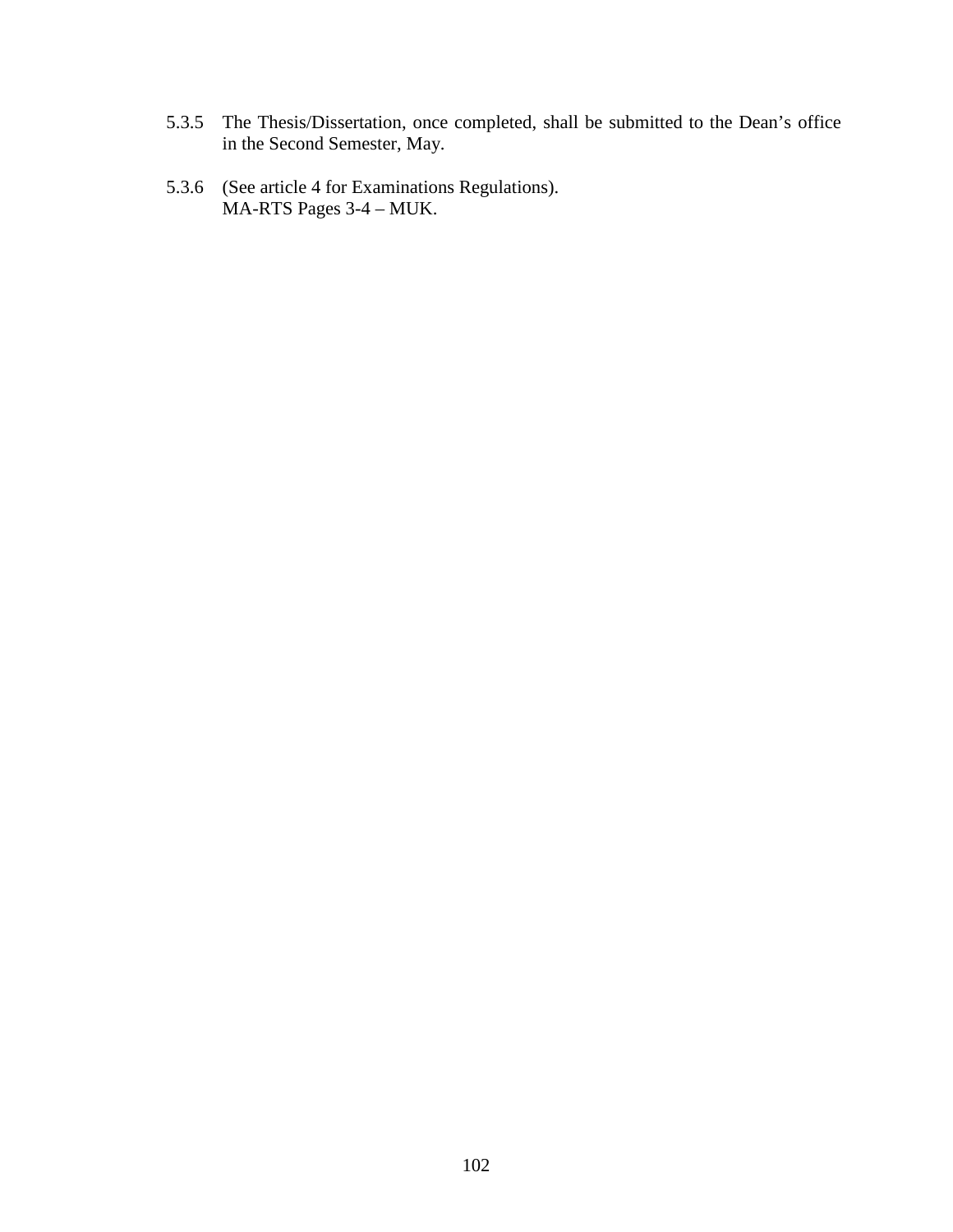#### **CONVERSION TABLE FOR EXAMINATION GRADES**

| GGABA/MAKERERE | <b>URBAN UNIVERSITY</b> |                          |
|----------------|-------------------------|--------------------------|
| 100%           | 100.00                  |                          |
| 99             | 99.83                   |                          |
| 98             | 99.66                   |                          |
| 97             | 99.49                   |                          |
| 96             | 99.32                   |                          |
| 95             | 99.15                   |                          |
| 94             | 98.98                   |                          |
| 93             | 98.81                   | First class              |
| 92             | 98.64                   | Summa Cum Laude Probatus |
| 91             | 98.47                   |                          |
| 90             | 98.30                   |                          |
| 89             | 98.13                   |                          |
| 88             | 97.96                   |                          |
| 87             | 97.79                   |                          |
| 86             | 97.62                   |                          |
| 85             | 97.45                   |                          |
| 84             | 97.28                   |                          |
| 83             | 97.11                   |                          |
| 82             | 96.94                   |                          |
| 81             | 96.77                   |                          |
| 80             | 96.70                   |                          |
| 79             | 95.96                   |                          |
| 78             | 95.22                   |                          |
| 77             | 94.48                   |                          |
| 76             | 93.74                   | <b>Upper Second</b>      |
| 75             | 93.00                   | Magna Cum Laude Probatus |
| 74             | 92.26                   |                          |
| 73             | 91.52                   |                          |
| 72             | 90.78                   |                          |
| 71             | 90.04                   |                          |
| 70             | 90                      |                          |
| 69             | 88.9                    |                          |
| 68             | 87.8                    |                          |
| 67             | 86.7                    |                          |
| 66             | 85.6                    | Lower Second             |
| 65             | 84.5                    | Cum Laude Probatus       |
| 64             | 83.4                    |                          |
| 63             | 82.3                    |                          |
| 62             | 81.2                    |                          |
| 61             | 80.1                    |                          |
| 60             | 80                      |                          |
| 59             | 77.8                    |                          |

#### **FROM THE GGABA SCALE TO THE URBAN SCALE**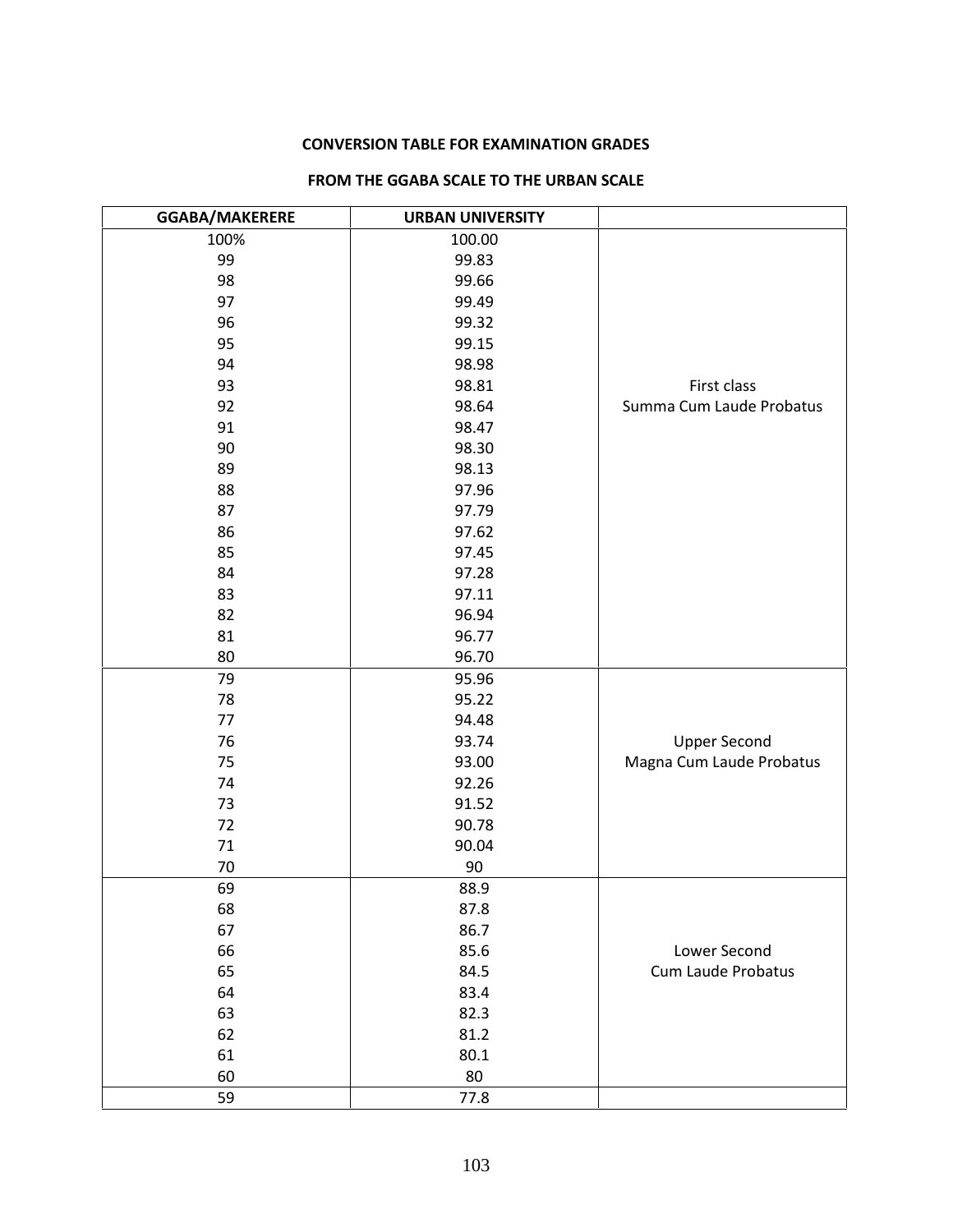| 58 | 75.6 | Pass                 |
|----|------|----------------------|
| 57 | 73.4 | <b>Bene Probatus</b> |
| 56 | 71.2 |                      |
| 55 | 69.0 |                      |
| 54 | 66.8 | Pass                 |
| 53 | 64.6 | Probatus             |
| 52 | 62.4 |                      |
| 51 | 60.2 |                      |
| 50 | 60   |                      |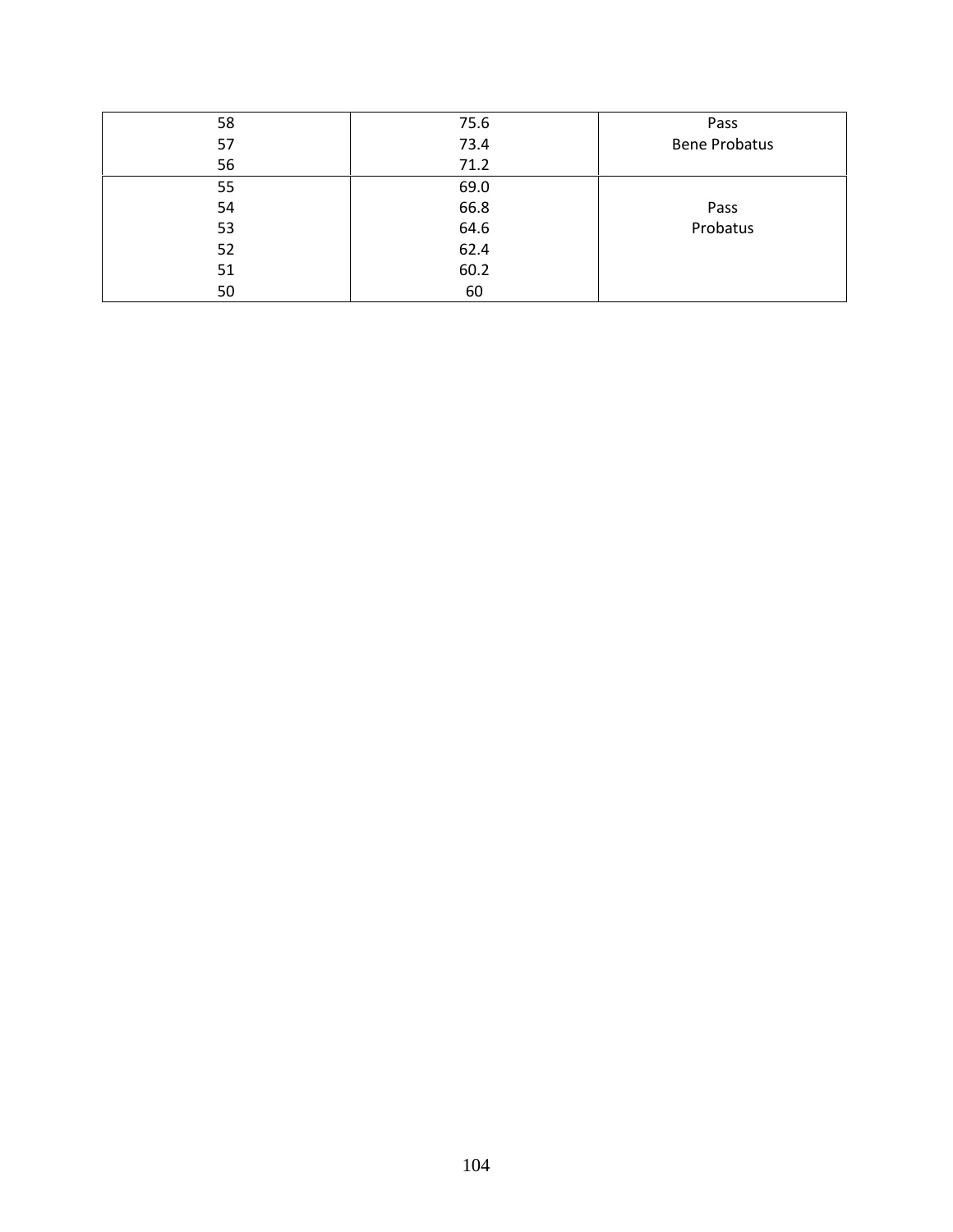### **CHAPTER SIX: OTHERS**

### **1. SUMMARY OF THE GENERAL CALENDAR**

The academic year lasts 35 weeks. The first semester normally opens on the Friday following the  $31<sup>st</sup>$  of August, and the official opening of the academic year takes place on the following Monday. The closing of the first semester is mid December (a week before Christmas). The second semester normally opens on the Friday after the  $25<sup>th</sup>$  of January and closes in the third week of May. In case of adjustments in the opening and closing dates of a semester care should be taken to fulfil the seventeen weeks (15 of teaching and two of examinations) required in each semester.

Public holidays are respected when they are duly scheduled. The Rector and staff reserve the right to rule on those which are off the schedule.

The Dean of Studies proposes and finally organises a general calendar, and the timetable for lectures of each semester, and communicates them in due time to the staff and students.

### **2. GENERAL TIMETABLE**

### **WEEK DAY**

### **REGULAR TIMETABLE**

| $5:50$ a.m | Rise                                           |
|------------|------------------------------------------------|
| 6:20 a.m   | Lauds and Meditation                           |
| $7:15$ a.m | Holy Mass                                      |
| 8:00 a.m   | Breakfast                                      |
| 1:00 p.m   | Lunch                                          |
| 2:30 p.m   | End of Siesta                                  |
| 4:15 p.m   | Tea                                            |
| 6:45 p.m   | Holy Mass                                      |
| 7:15 p.m   | Vespas                                         |
| 7:30 p.m   | $\ldots$ Supper                                |
|            | 8:30 p.m to 10:30 Various activities and Study |
| 10:30 p.m  | Strict Silence                                 |
| 11:00 p.m  | Lights out                                     |

### **VARIATIONS**

| Tuesdays and Thursday   | 6:45 p.m   | $\cdots$ | <b>Holy Mass</b>                 |
|-------------------------|------------|----------|----------------------------------|
|                         | 8:15 p.m   | $\cdots$ | Compline                         |
|                         | 6:30 p.m   | $\cdots$ | Vespas                           |
|                         | $7:05$ p.m | $\cdots$ | <b>Warning Bell for Mass</b>     |
|                         | 7:00 p.m   | $\cdots$ | <b>Adoration and Benediction</b> |
| All Solemnities falling | $7:00$ a.m | $\cdots$ | Mass during the weekdays         |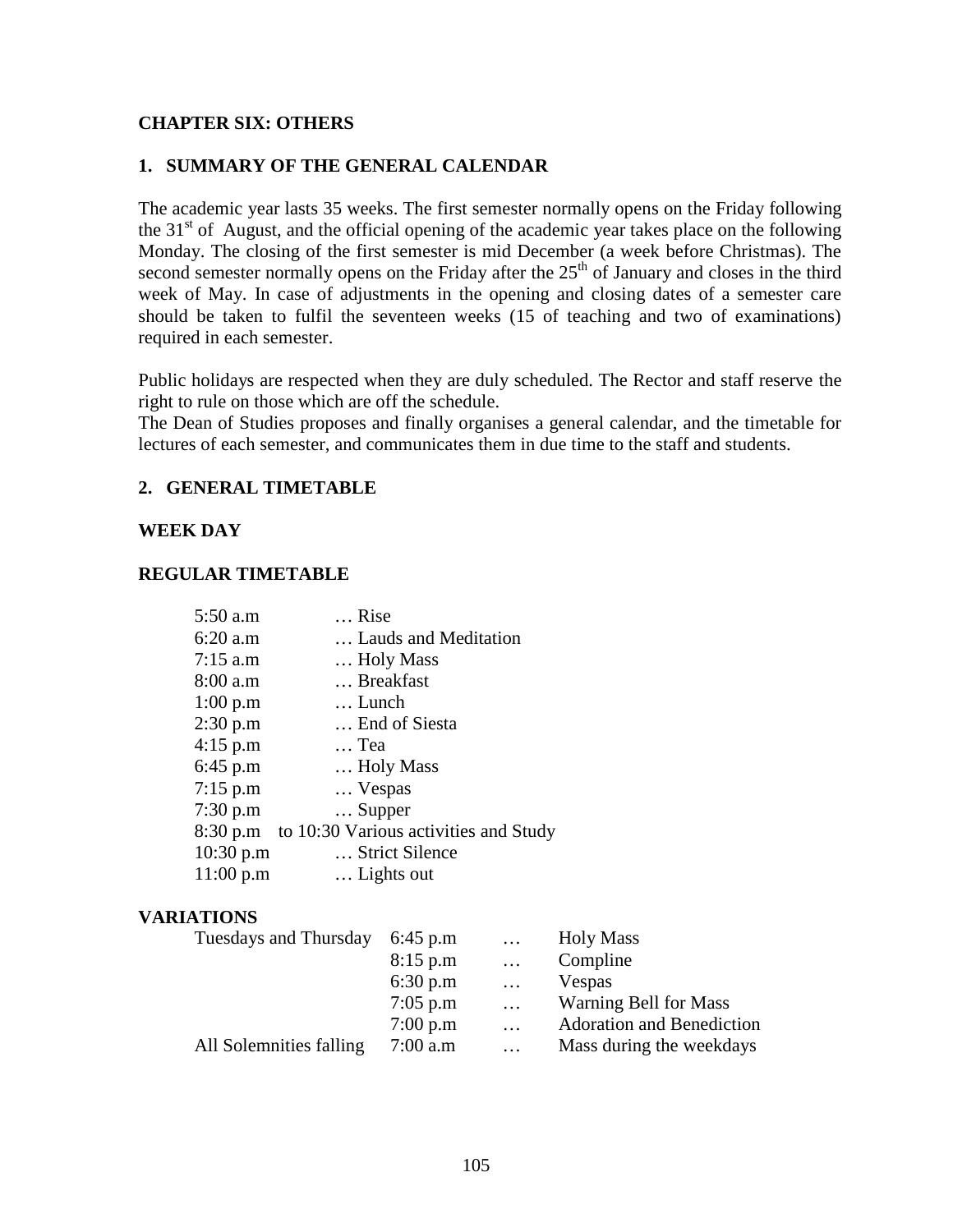### **MODES OF LAUDS**

| Sunday    | $\cdots$ | Whole community together in the Chapel |
|-----------|----------|----------------------------------------|
| Monday    | $\cdots$ | At house level                         |
| Tuesday   | $\cdots$ | Whole community together in the Chapel |
| Wednesday | $\cdots$ | At house level                         |
| Thursday  | $\cdots$ | Whole community together in the Chapel |
| Friday    | $\cdots$ | Private                                |
| Saturday  |          | Private                                |

## **LECTURES**

| Monday to Friday | $8:30 - 9:15$ ; 9:20 - 10:05; 10:10 - 10:55; 11:15 - 12:00; |
|------------------|-------------------------------------------------------------|
|                  | $12:05 - 12:50.$                                            |

### **SEMINARS**

|  | Monday to Friday | 4:45 p.m $-$ 5:45 p.m |  |
|--|------------------|-----------------------|--|
|--|------------------|-----------------------|--|

## **CONFERENCES**

| Monday | $\cdot$  | 6:15 | <b>Spiritual Director</b> |
|--------|----------|------|---------------------------|
| Friday | $\cdots$ | 6:45 | Rector                    |

### **GENERAL MANUAL WORK**

| Tuesday  | $\cdot\cdot\cdot$ | $2:45 - 3:45$ p.m |
|----------|-------------------|-------------------|
| Thursday | $\cdots$          | $2:45-3:45$ p.m   |
| Saturday | $\cdots$          | $9:00-11:00$ a.m  |

#### **SPORTS**

| Monday, Wednesday and Thursday $\ldots$ 2:30 – 3:45 p.m |                   |  |
|---------------------------------------------------------|-------------------|--|
| Saturday                                                | $4:30 - 5:45$ p.m |  |

## **SINGING PRACTICE**

| Tuesday  | $\cdots$ | 7:00 a.m |
|----------|----------|----------|
| Thursday | $\cdots$ | 7:00 a.m |

#### **PASTORAL WORK**

Friday afternoon to Sunday

## **SUNDAYS AND FESTIVALS**

| $6:45$ a.m | $\cdots$ | Rise                                            |
|------------|----------|-------------------------------------------------|
| $7:30$ a.m | $\cdots$ | Solemn Lauds                                    |
| 8:00 a.m   |          | <b>Breakfast</b>                                |
| $9:00$ a.m | $\cdots$ | <b>Holy Mass</b>                                |
| 7:10 p.m   | $\cdots$ | Vespas – whole community together in the Chapel |

### **RECOLLECTION**

| Every first Friday of the month | $4:45$ p.m | <b>Staff Members</b> |
|---------------------------------|------------|----------------------|
|                                 |            |                      |